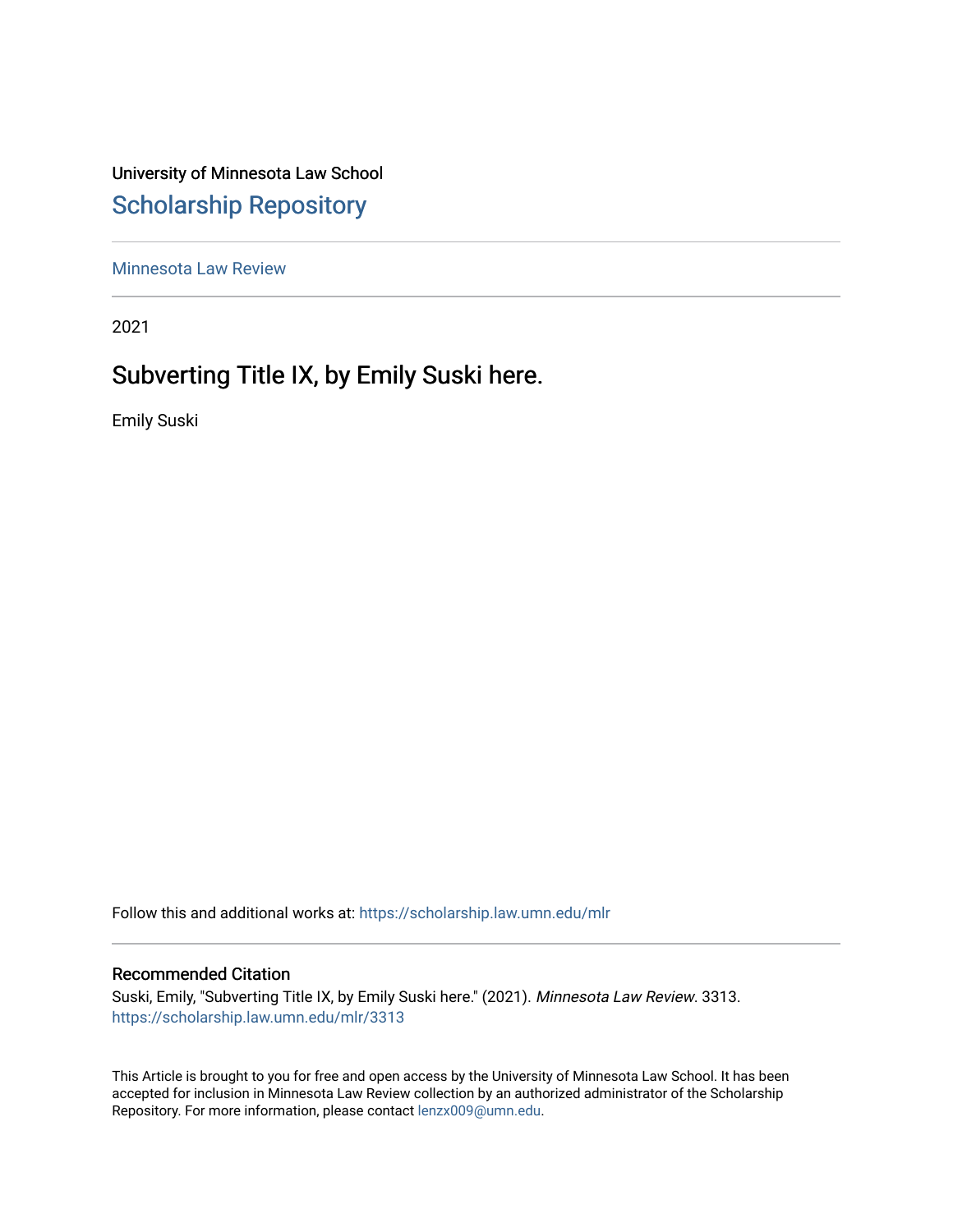# **Article**

# **Subverting Title IX**

# **Emily Suski†**

#### INTRODUCTION

By the time elementary school teacher Gary Stroup put his "hand down [fourth grade student John Doe's] pants and fondled hi[m]," school administrators had been receiving reports for six years of Stroup's inappropriate behavior with children.<sup>1</sup> That behavior included kicking students' buttocks, pinching their "chests and posteriors," touching a student's thigh, and, as one young student wrote in a letter to the principal, touching his pubic, or as the boy wrote, "public" area.<sup>2</sup> After learning of several instances of improper touching, the school merely admonished Stroup in two letters and in person not to touch students in those ways.<sup>3</sup> Then, shortly after the principal received the student's letter stating that Stroup touched the student's "public areas," the principal departed her job without informing her successor of the student's letter or any of the concerns regarding Stroup.<sup>4</sup> Given the fecklessness of the school's responses to reports of Stroup's behavior, Stroup's subsequent abuse of John Doe hardly seems surprising.<sup>5</sup> Yet, when John Doe brought a Title IX claim against the school for failing to adequately address Stroup's behavior and

2259

<sup>†</sup> Assistant Professor, University of South Carolina School of Law. I am grateful to Adrian Alvarez, Derek Black, Nancy Chi Cantalupo, Anne Eisenberg, Josh Gupta-Kagan, Kate Kruse, Rob Marsico, Lisa Martin, Ben Means, Claire Raj, Arti Sidhu, and Joseph Seiner for their thoughtful comments on this Article. I would also like to thank Kelly Behre, Josh Braver, Jill Engle, Marie-Amelie George, Susan Hazeldean, Matthew Lawrence, Medha Makhlouf, Allison Tait, and all the participants in the University of Richmond Mid-Atlantic Junior Faculty Forum and the Works in Progress Session of the AALS Clinical Conference for their feedback on earlier versions. I am additionally indebted to Robert Hurst for excellent research assistance. Copyright  $©$  2021 by Emily Suski.

<sup>1.</sup> McCoy v. Bd. of Educ., 515 F. App'x 387, 389-90 (6th Cir. 2013).

<sup>2.</sup> *Id.* at 389.

<sup>3.</sup> *Id.*

<sup>4.</sup> *Id.*

<sup>5.</sup> *Id.*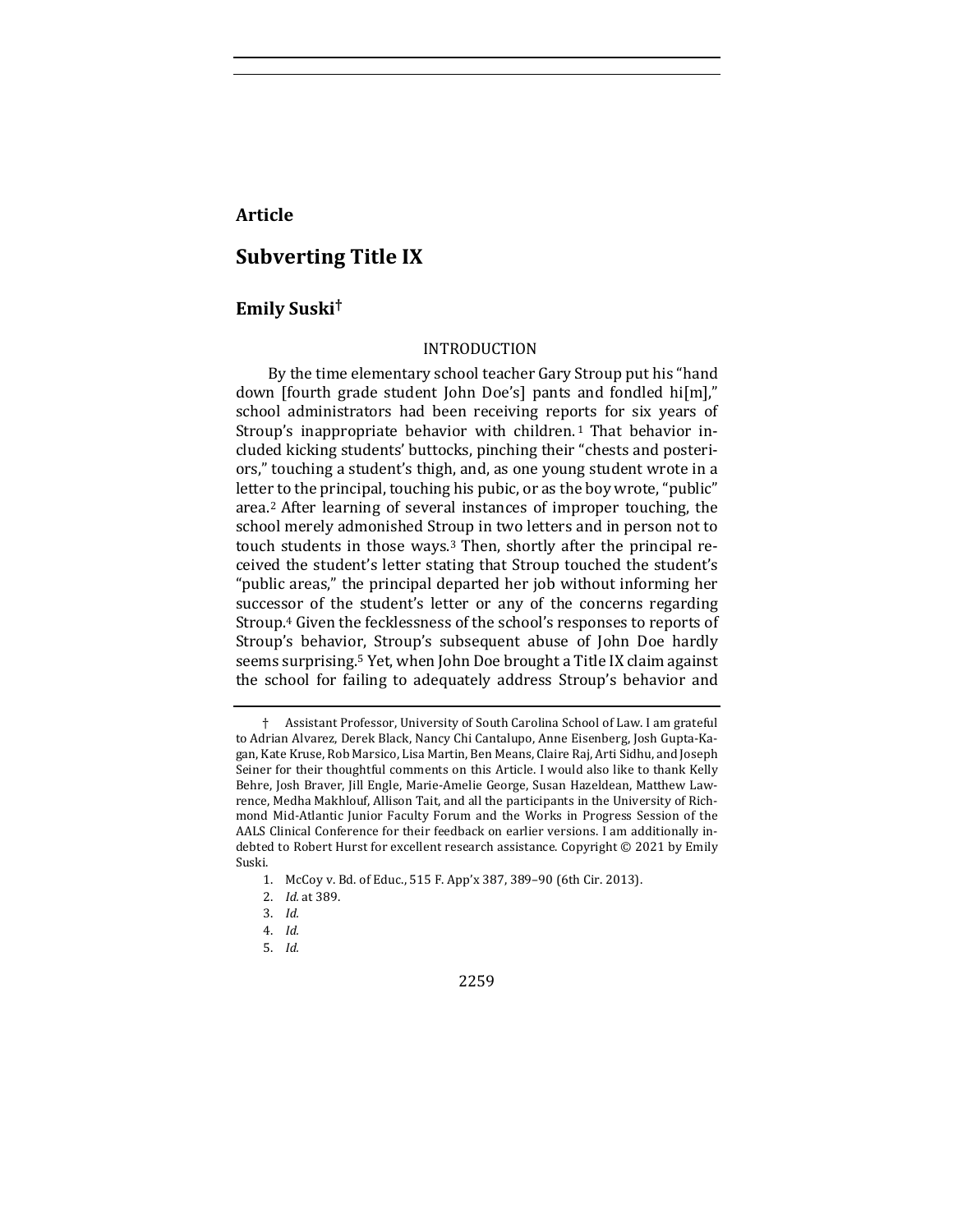consequently putting Doe at risk for the abuse he ultimately suffered, the claim failed.<sup>6</sup> The court found that the school district had not transgressed Title IX's deliberate indifference standard and, therefore, did not violate Title IX.<sup>7</sup>

Title IX prohibits sex discrimination, including in the form of sexual harassment and assault, in the public schools.<sup>8</sup> It has powerful potential to require schools to protect students from sexual harassment and abuse.<sup>9</sup> Its potential, though, is largely unrealized in the  $K-12$ public school context.<sup>10</sup> John Doe's case is not an outlier.<sup>11</sup>

This Article argues that the lower federal courts' evaluations of the deliberate indifference standard in K-12 public school students' Title IX claims drastically circumscribe the standard's meaning.<sup>12</sup> The courts consequently permit K-12 public schools to respond to student sexual harassment in virtually any way other than not at all, including in ways that put students at risk for and indirectly cause sexual harassment.<sup>13</sup> Through their crabbed evaluations of the deliberate indifference standard, the courts allow the K-12 public schools to mete out the very kinds of harms the standard can protect against.<sup>14</sup>

To determine whether a public school violated Title IX, the Supreme Court has said that courts must inquire into whether the school had actual notice of sexual harassment, and if so, acted with deliberate

- 8. 20 U.S.C. § 1681.
- 9. *See infra* Part II.A.
- 10. See infra Parts I.A-C.
- 11. *See infra Parts I.A-C.*

12. *See infra* Part I.D. This Article focuses on federal courts of appeals' decisions in no small part because their determinations generally bind subsequent decisions in the same circuit. See, e.g., United States v. Rodríguez, 527 F.3d 221, 224 (1st Cir. 2008) (explaining that the "law of the circuit" doctrine is a corollary of the principle of stare decisis and that it preserves and protects the judiciary's commitment to finality, stability, and certainty in the law). This Article focuses on K-12 public school students' claims because the federal courts of appeals consistently apply the deliberate indifference standard in the vapid ways identified here in evaluating those students' claims but, counterintuitively, do not consistently do so in college and university students' Title IX claims. See infra notes 74, 231 and accompanying text. That discrepancy in the courts' treatment of Title IX claims merits deeper analysis but is beyond the scope of this Article.

13. See infra Part I.D. For simplicity, unless otherwise noted references to "sexual harassment" generally in this Article include sexual harassment of any sort, including sexual assaults.

14. *See infra Part II.A.* 

<sup>6.</sup> *Id.* at 391.

<sup>7.</sup> *Id.*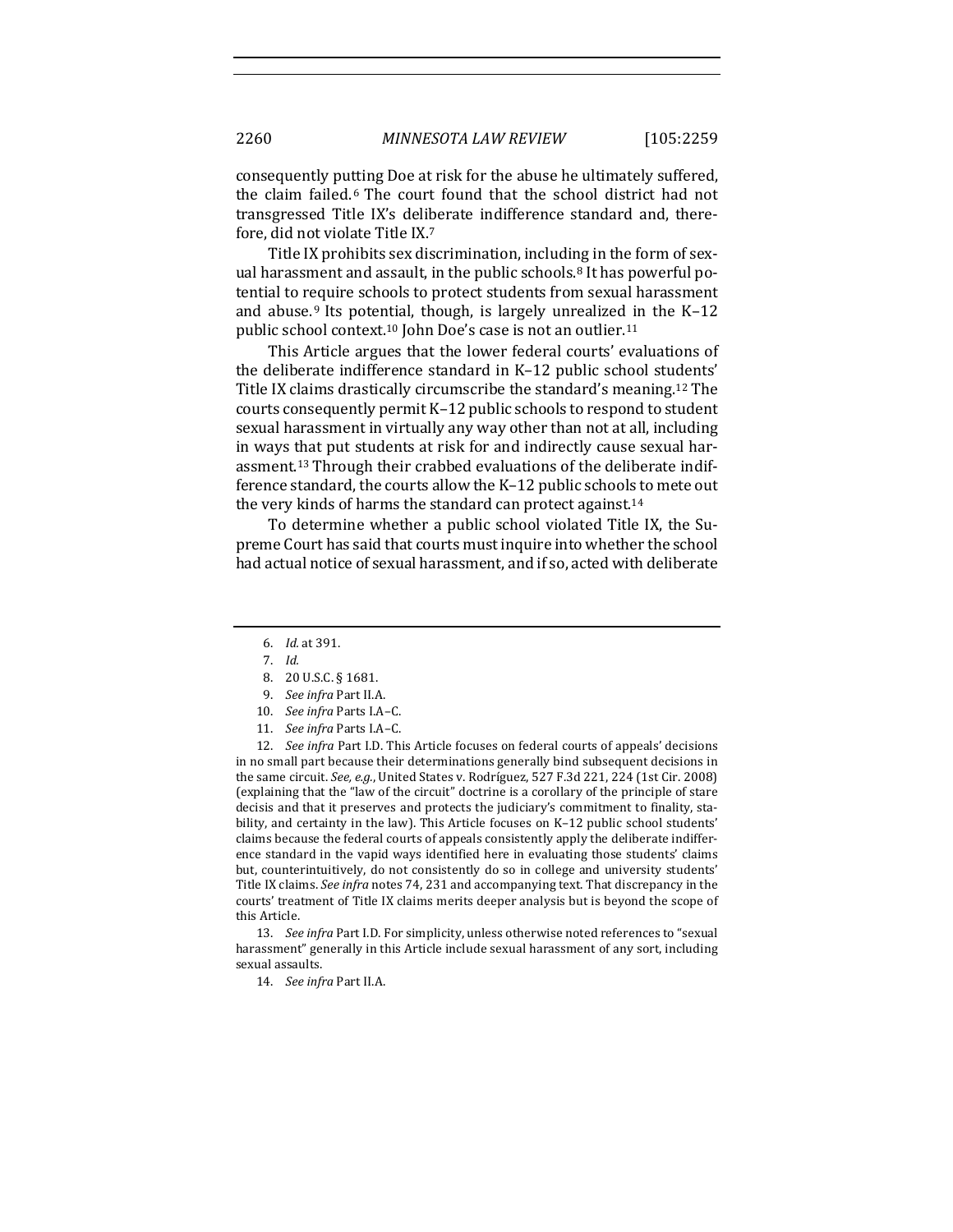indifference to it.<sup>15</sup> The deliberate indifference standard, therefore, sets the minimum bar for schools' responses to sexual harassment that they know has occurred.<sup>16</sup> Scholars have rightly critiqued this standard as enabling outcomes like those in John Doe's case.<sup>17</sup> What has thus far gone overlooked in those critiques, however, is how the lower courts' evaluations of the deliberate indifference standard do much of this enabling work in K–12 public school students' claims.<sup>18</sup> The deliberate indifference standard need not preclude recovery in cases like John Doe's.<sup>19</sup> To the contrary, federal courts could work within the standard's parameters to articulate Title IX's obligations forcefully and impose liability when public schools act as vacuously as in John Doe's case.<sup>20</sup> Instead, the lower courts' assessments send the message that Title IX contains almost no obligations that the  $K-12$ public schools are bound to respect.<sup>21</sup> The deliberate indifference standard as outlined by the Supreme Court may be imperfect, but it

Explaining the deliberate indifference standard, the Supreme Court said that "at a minimum" it precludes schools' responses to known sexual harassment that "'cause [students] to undergo' [additional] harassment or 'make them liable or vulnerable' to it."<sup>23</sup> The standard, therefore, can inquire into whether schools acted in

can require far more of the public schools than the lower courts' eval-

15. Gebser v. Lago Vista Indep. Sch. Dist., 524 U.S. 274, 292-93 (1998); Davis *ex rel.* LaShonda D. v. Monroe Cnty. Bd. of Educ., 526 U.S. 629, 647 (1999).

18. *See* MacKinnon, *supra* note 17 and accompanying text; Suski, *supra* note 17 and accompanying text; infra Part II.B.2.

23. Davis ex rel. LaShonda D. v. Monroe Cnty. Bd. of Educ., 526 U.S. 629, 645 (1999).

uations of it do.<sup>22</sup>

<sup>16.</sup> *Gebser*, 524 U.S. at 292-93; *Davis*, 526 U.S. at 647.

<sup>17.</sup> See, e.g., Catharine A. MacKinnon, *In Their Hands: Restoring Institutional Liability for Sexual Harassment in Education*, 125 YALE L.J. 2038, 2091-92 (2016) ("The concept of deliberate indifference, which centers on conscious choice and is measured in unreasonableness of procedural steps rather than in substantive equality outcomes, produces an incentive for schools to go through the motions with an eye primarily to looking as if action is being taken, rather than to redressing the injury, stopping the abuse, or addressing the climate in the environment that produced and permitted it."); Emily Suski, The School Civil Rights Vacuum, 66 UCLA L. REV. 720, 740 (2019) (arguing both that the actual notice and deliberate indifference prongs of the Title IX standard for evaluation "create high thresholds for school Title IX liability, and students struggle to hold schools liable for peer sexual harassment" and that those liability limits are based on misconceptions).

<sup>19.</sup> *See infra* Part II.A.

<sup>20.</sup> See infra Part II.A.

<sup>21.</sup> *See infra Parts I.A-C.* 

<sup>22.</sup> *See infra* Part II.A.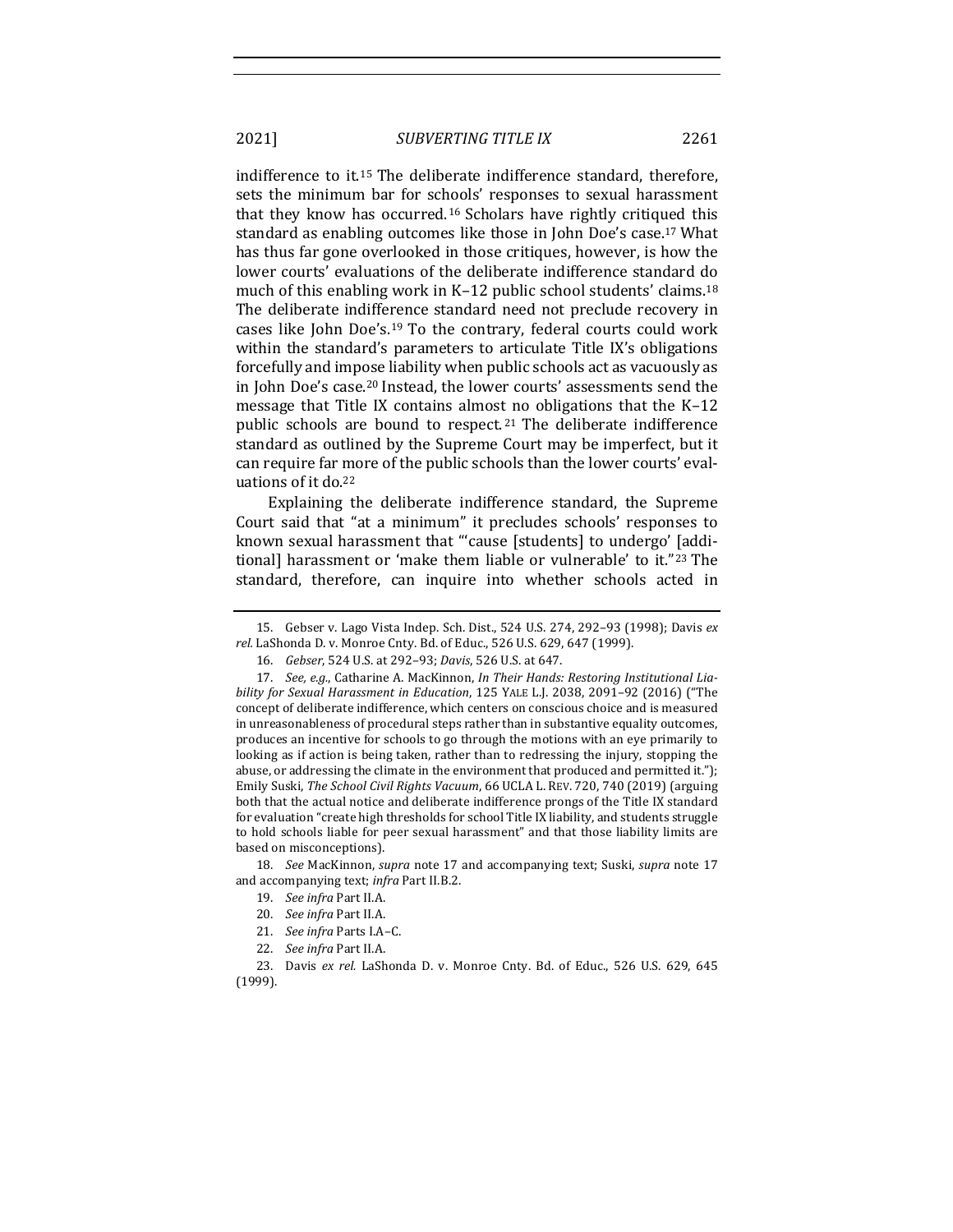response to student sexual harassment in ways that protected students from suffering further sexual harassment or even just the risk of, or vulnerability to, it.<sup>24</sup> Given that Title IX's purpose is to protect students from sexual harassment, this conceptualization of deliberate indifference makes sense.<sup>25</sup>

Yet, in evaluating the deliberate indifference standard in  $K-12$ public school students' Title IX claims, the lower courts disregard this meaning.<sup>26</sup> Instead, they rely almost solely on the Supreme Court's further guidance that schools are not deliberately indifferent if they act in a manner that is "not clearly unreasonable."<sup>27</sup> Rather than evaluating the reasonableness, or more accurately the unreasonableness, of schools' responses to student sexual harassment by examining whether those responses indirectly caused or put students at risk for more sexual harassment, the lower courts take this "not clearly unreasonable" language entirely out of the context in which the Court offered it.<sup>28</sup> They evaluate schools' responses to student sexual harassment for clear unreasonableness alone, as they independently conceive of it.<sup>29</sup> They thus void the deliberate indifference standard of its complete content.<sup>30</sup> Consequently, K-12 public schools can evade Title IX liability by offering essentially any response at all to student sexual harassment and assault, since practically any response negates deliberate indifference.<sup>31</sup>

Although the courts allow  $K-12$  public schools to respond to student sexual harassment in virtually any way other than not at all, these permitted responses can nevertheless be classified into one of three types.<sup>32</sup> First, the courts permit schools to intermittently not respond to reports of student sexual harassment.<sup>33</sup> Second, they allow schools to repeat failed or otherwise inadequate responses to sexual harassment.<sup>34</sup> Third, the courts sanction schools' responses that blame and punish the survivors of sexual harassment.<sup>35</sup>

27. *Davis*, 526 U.S. at 648.

- 32. See infra Parts I.A-C.
- 33. *See infra Part I.A.*
- 34. *See infra Part I.B.*

<sup>24.</sup> *See infra Part II.A.* 

<sup>25.</sup> Cannon v. Univ. of Chi., 441 U.S. 677 (1979); see infra note 60 and accompanying text.

<sup>26.</sup> *See infra* Part II.B.2.

<sup>28.</sup> *See infra* Part II.B.2.

<sup>29.</sup> *See infra Part II.B.2.* 

<sup>30.</sup> See infra Part II.B.2.

<sup>31.</sup> *See infra Parts I.A-C, II.B.2.* 

<sup>35.</sup> *See infra Part I.C.*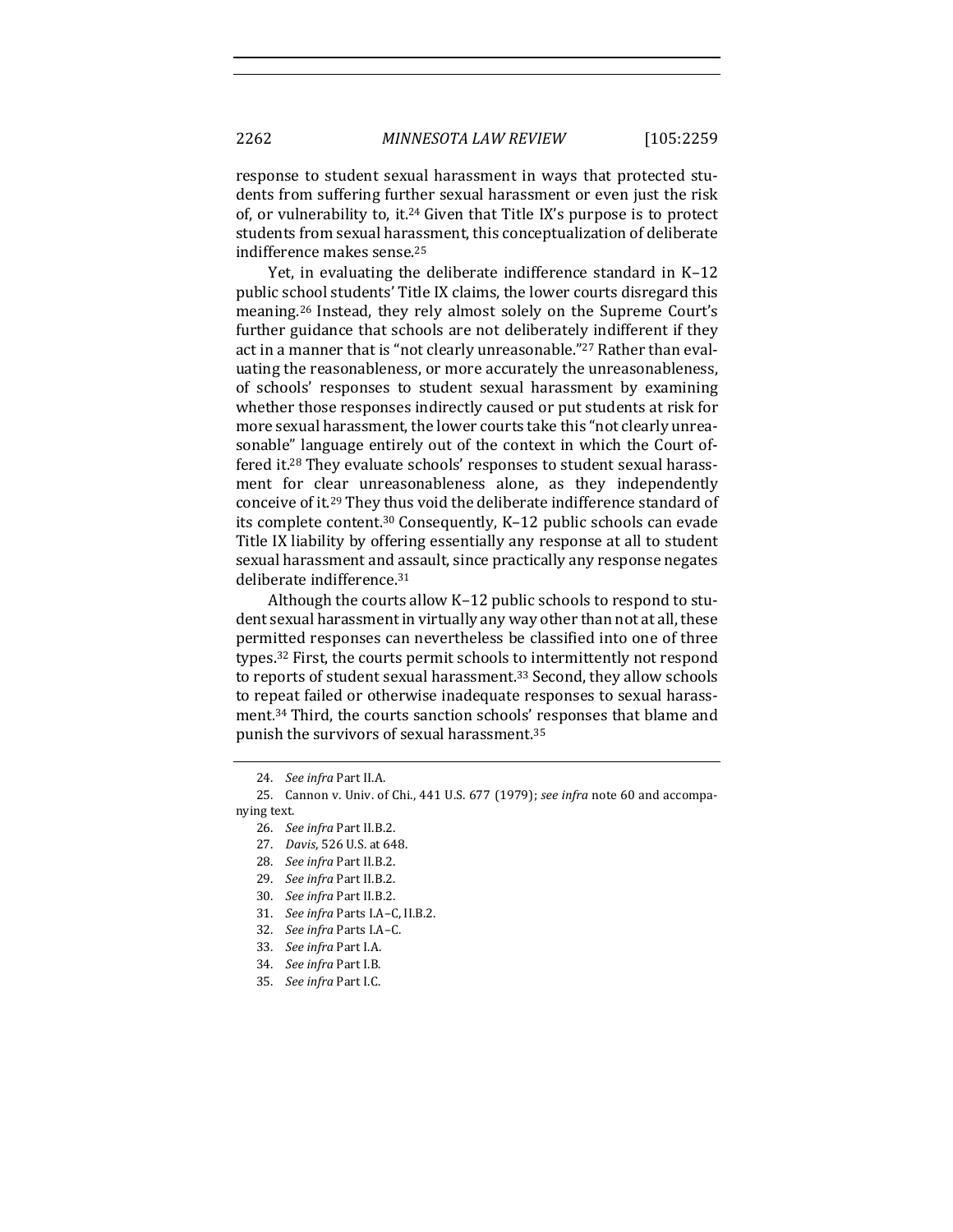These responses both put students at risk for and indirectly cause them to actually suffer more sexual harassment.<sup>36</sup> These responses effectively allow student sexual harassment to recur unchecked by the public schools.<sup>37</sup> Further, they work more direct harms. Schools' responses that punish and blame survivors directly cause students secondary traumas and institutional betrayals.<sup>38</sup> Secondary traumas and institutional betrayals occur when an individual or institutional response to sexual harassment and assault itself causes additional trauma to the survivors.<sup>39</sup> Such trauma can be as or more severe than the trauma of the harassment itself.<sup>40</sup> If the courts applied the deliberate indifference standard with fidelity to the Supreme Court's full explanation of it, they could proscribe schools' responses to student sexual harassment that both indirectly cause students to suffer further harassment and directly cause these related traumas.<sup>41</sup> Instead, through their evaluations of deliberate indifference, the courts effectively allow the K-12 schools to act as instruments of these harms. $42$ The courts, thus, subvert Title IX in purpose and effect.

Were sexual harassment and assault in the public schools a rare occurrence, the courts' evaluations of deliberate indifference might be of relatively little moment. To the contrary, sexual harassment occurs by the thousands each year in the public schools.<sup>43</sup> From  $2011$  to 2015, at least 17,000 K-12 public school students reported experiencing sexual assault.<sup>44</sup> When the courts assess schools' responses to

39. *See* Lindsay M. Orchowski & Christine A. Gidycz, To Whom Do College Women Confide Following Sexual Assault? A Prospective Study of Predictors of Sexual Assault Dis*closure and Social Reactions*, 18 VIOLENCE AGAINST WOMEN 264, 266 (2012); *see also* Shana L. Maier, *Sexual Assault Nurse Examiners' Perceptions of the Revictimization of Rape Victims*, 27 J. INTERPERSONAL VIOLENCE 287, 289 (2012); Carly Parnitzke Smith & Jennifer J. Freyd, *Institutional Betrayal*, 69 AM. PSYCH. 575, 578 (2014).

40. *See* Orchowski & Gidycz, *supra* note 39; *see also* Maier, *supra* note 39; Smith & Freyd, *supra* note 39.

- 42. *See infra Parts I.D, II.B.2.*
- 43. *See infra* notes 44-45 and accompanying text.

44. Likely the number is far higher than that as much of the sexual harassment and assault in school goes unreported. One study found that only nine percent of students in grades seven through twelve who experienced some form of sexual harassment in school reported it. CATHERINE HILL & HOLLY KEARL, AM. ASS'N OF UNIV. WOMEN (AAUW), CROSSING THE LINE: SEXUAL HARASSMENT AT SCHOOL 2 (2011), https://www .aauw.org/app/uploads/2020/03/Crossing-the-Line-Sexual-Harassment-at-School .pdf [https://perma.cc/SGD4-6MZB]. As further illustration of how the aggregate numbers of reported sexual assault underrepresent the problem, a recent journalistic

<sup>36.</sup> *See infra* Part I.D.

<sup>37.</sup> See infra Part I.D.1.

<sup>38.</sup> *See infra* Part I.D.3.

<sup>41.</sup> *See infra Part II.B.*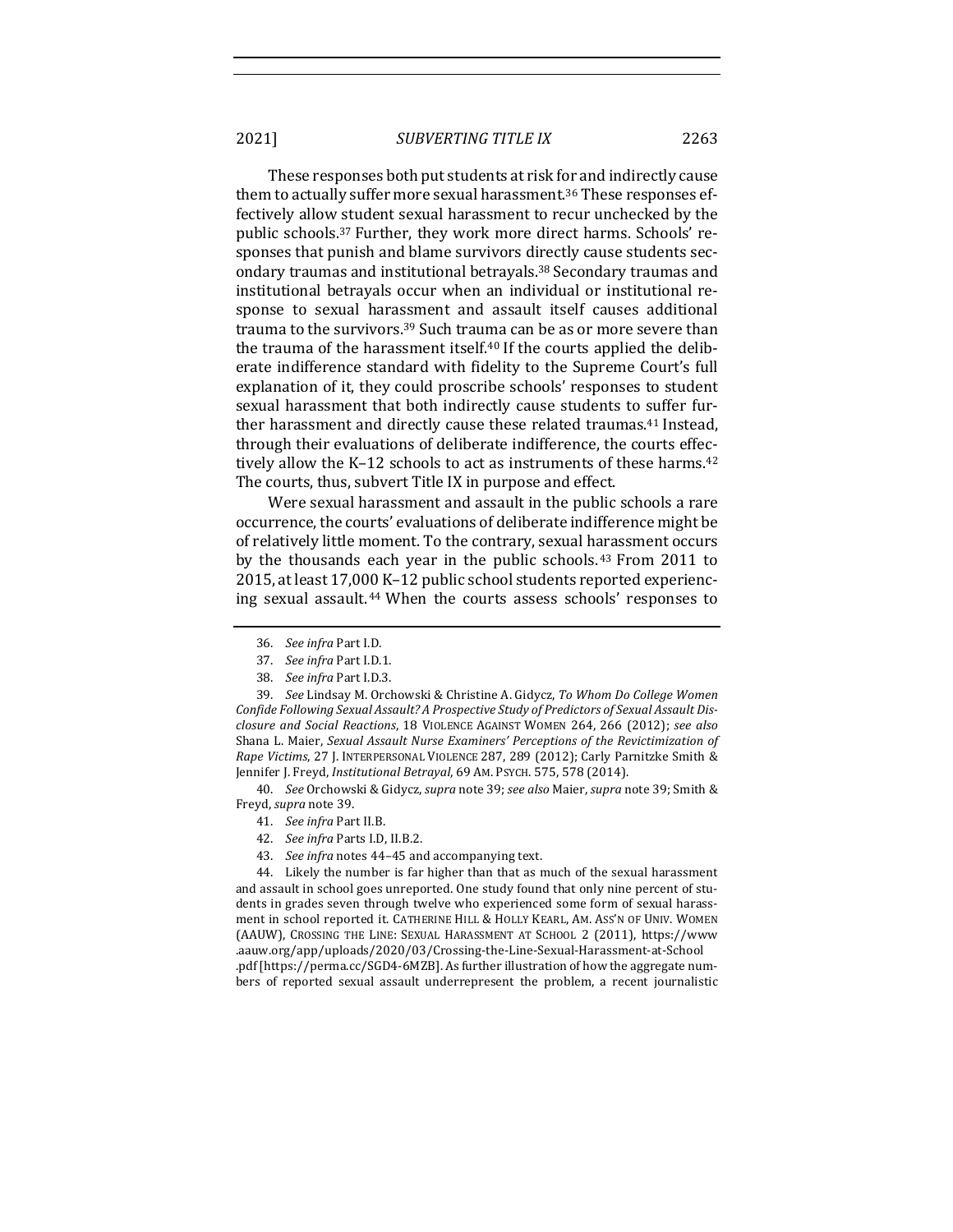sexual harassment, therefore, they determine the degree of protection, or lack thereof, that schools must provide for the thousands of students who suffer it annually.<sup>45</sup> Through their evaluations of the deliberate indifference standard, the courts have determined that  $K-12$ public school students have very little protection under Title IX.<sup>46</sup>

In making these arguments, this Article contributes to the scholarly literature on Title IX by offering an original taxonomy of  $K-12$ public schools' responses to student sexual harassment that courts deem permissible.<sup>47</sup> Further, it is the first to point out how the lower courts' interpretations of the law go beyond just requiring very little to demonstrate how they legitimize schools' actions that both risk and actually cause students' sexual harassment as well as related trauma.<sup>48</sup> Although other scholars have critiqued the deliberate indifference standard on different bases<sup>49</sup> and a number have separately analyzed the ways laws impose secondary harms, none have explored

investigation found thousands of incidences of sexual harassment and assault in the Nashville Public Schools alone over a five-year period. Anita Wadhwani & Dave Boucher, Special Report: Court Filings Reveal Thousands of Sexual Misconduct Cases in Nashville Schools, TENNESSEAN (May 14, 2018), https://www.tennessean.com/story/news/ 2018/05/14/sexual-misconduct-nashville-schools-lawsuits/587588002 [https:// perma.cc/5YPV-9TR3].

<sup>45.</sup> HILL & KEARL, *supra* note 44. More recent research finds similar results. The Let Her Learn Survey reports that twenty-one percent of girls in elementary and secondary schools report being "kissed or touched without consent." KAYLA PATRICK & NEENA CHAUDHRY, NAT'L WOMEN'S L. CTR., LET HER LEARN: STOPPING SCHOOL PUSHOUT FOR GIRLS WHO HAVE SUFFERED HARASSMENT AND SEXUAL VIOLENCE 3 (2017), https://nwlc .org/wp-content/uploads/2017/04/final\_nwlc\_Gates\_HarassmentViolence.pdf

<sup>[</sup>https://perma.cc/C9QD-MS9B]. The percentages are even higher when broken down by sexual orientation, race, and ethnicity. Thirty-eight percent of LGBTQ girls, twentythree percent of Native American girls, and twenty-two percent of Black girls report such unwanted touching. Id.

<sup>46.</sup> *See infra Parts I, II.B.2.* 

<sup>47.</sup> This Article builds upon my previous scholarship analyzing the ways that the courts' assessments of Title IX's actual notice standard create a decisional paradox for students and how the courts more generally create stringent liability limits for students' civil rights claims based on misconceptions. Emily Suski, *The Title IX Paradox*, 108 CALIF. L. REV. 1147 (2020); Suski, *supra* note 17, at 725 ("[T]he courts unjustifiably limit public school liability under these Fourteenth Amendment and Title IX claims for students' verbal, physical, and sexual harassment and abuse. This jurisprudence is limited due in large part to courts' misconceptions about both families and schools.").

<sup>48.</sup> *See infra Parts I.D, II.B.2.* 

<sup>49.</sup> Catharine MacKinnon has leveled an exacting critique of the deliberate indifference standard on the basis of equality principles. MacKinnon, *supra* note 17, at 2091-92; *see also* Suski, *supra* note 17, at 754-56.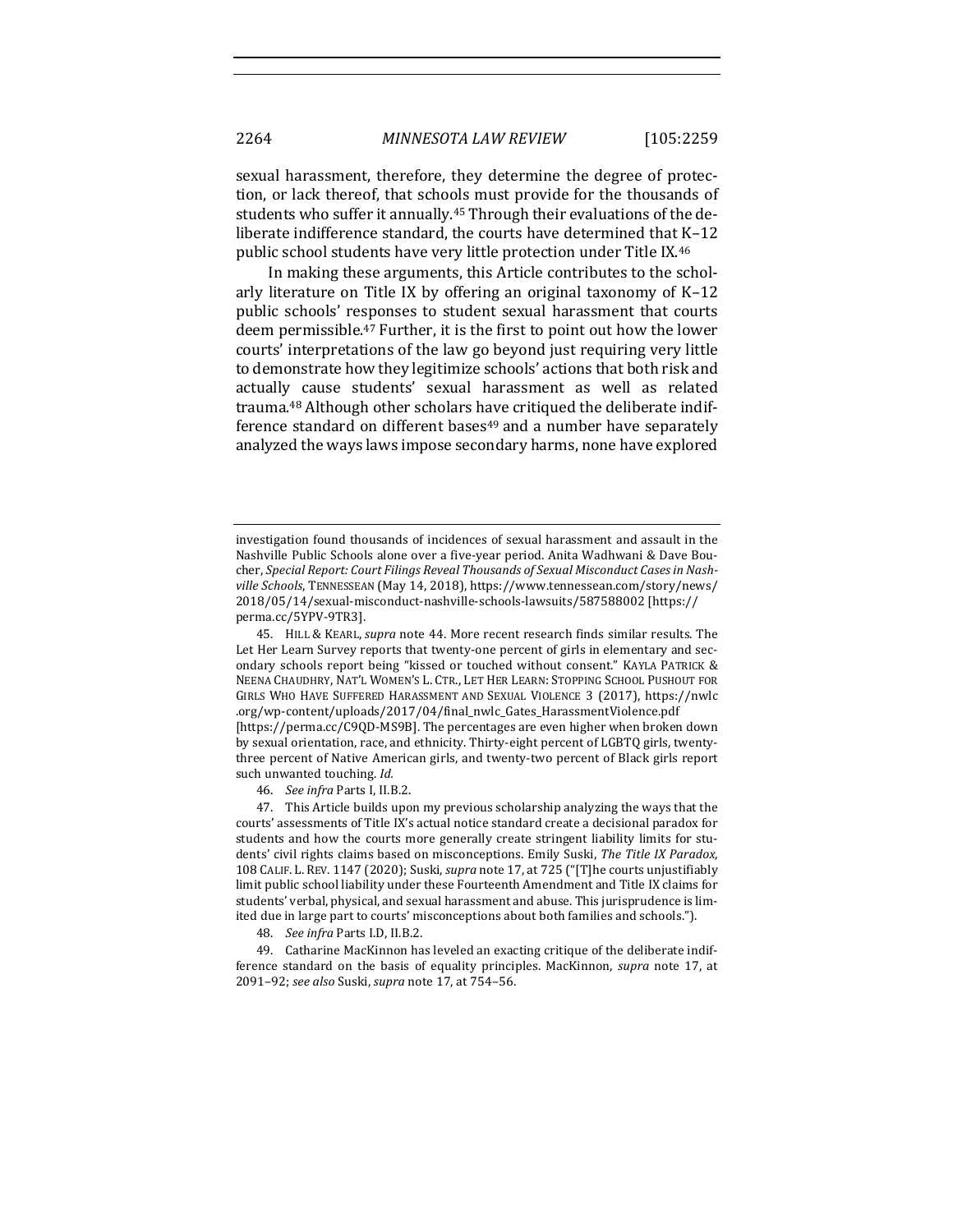the way the lower courts undermine the meaning of that standard and permit schools to impose more harm on students.<sup>50</sup>

To resurrect the right to be free from sexual harassment under Title IX, this Article makes three recommendations. First, it proposes recasting the judicially devised deliberate indifference standard in Title IX claims such that it expressly calls for schools to affirmatively protect students from sexual harassment.<sup>51</sup> To effectuate this change, this Article offers a framework for evaluating this recast standard and factors for grappling with its analysis so lower courts can no longer disregard the complete meaning of the deliberate indifference standard.<sup>52</sup> Second, this Article develops a new legal presumption to prompt schools' considered responses to reports of sexual harassment and assault.<sup>53</sup> More specifically, this presumption would operate such that upon proof of a school's repeated use of failed responses, the school would be presumed deliberately indifferent.<sup>54</sup> The burden of proof would then shift to the public schools to demonstrate otherwise.<sup>55</sup> Third, this Article recommends related policy and doctrinal changes that would require schools to implement a written plan for preventing sexual harassment and ameliorating its effects.<sup>56</sup>

This Article proceeds in three parts. Part I offers a tripartite taxonomy of K–12 schools' vapid, but permissible, responses to student sexual harassment and assault. It also demonstrates how these types of responses contravene Title IX's purpose of protecting students

- 51. *See infra* Part III.A.
- 52. *See infra Part III.A.*
- 53. *See infra Part III.B.*
- 54. *See infra Part III.B.*
- 55. *See infra Part III.B.*
- 56. *See infra Part III.C.*

<sup>50.</sup> Scholars have discussed the impact and significance of secondary trauma and institutional betrayal on domestic violence survivors. *E.g.*, Deborah Epstein & Lisa A. Goodman, Discounting Women: Doubting Domestic Violence Survivors' Credibility and *Dismissing Their Experiences*, 167 U. PA. L. REV. 399, 449 (2019) ("Survivors suffer a range of harms when they find that their experiences are repeatedly discredited and invalidated. . . . First, survivors develop a sense of powerlessness and futility . . . . This is a feeling akin to how numerous survivors eventually come to feel in their abusive relationships; there is nothing they can say or do that will make the perpetrator of violence hear or really 'see' me."). Others have discussed these harms in the context of hate crimes. E.g., Lu-in Wang, The Transforming Power of "Hate": Social Cognition The*ory* and the Harms of Bias-Related Crime, 71 S. CAL. L. REV. 47, 99 (1997) (noting secondary trauma can contribute to a hate crime victim "undergo[ing] a change in selfimage, tending to focus on his own deficiencies, rather than on how dangerous the world is"). Some have also considered secondary trauma in the context of child abuse matters. *E.g.*, Leonard P. Edwards & Inger J. Sagatun, Who Speaks for the Child?, 2 U. CHI. L. SCH. ROUNDTABLE 67, 76 (1995).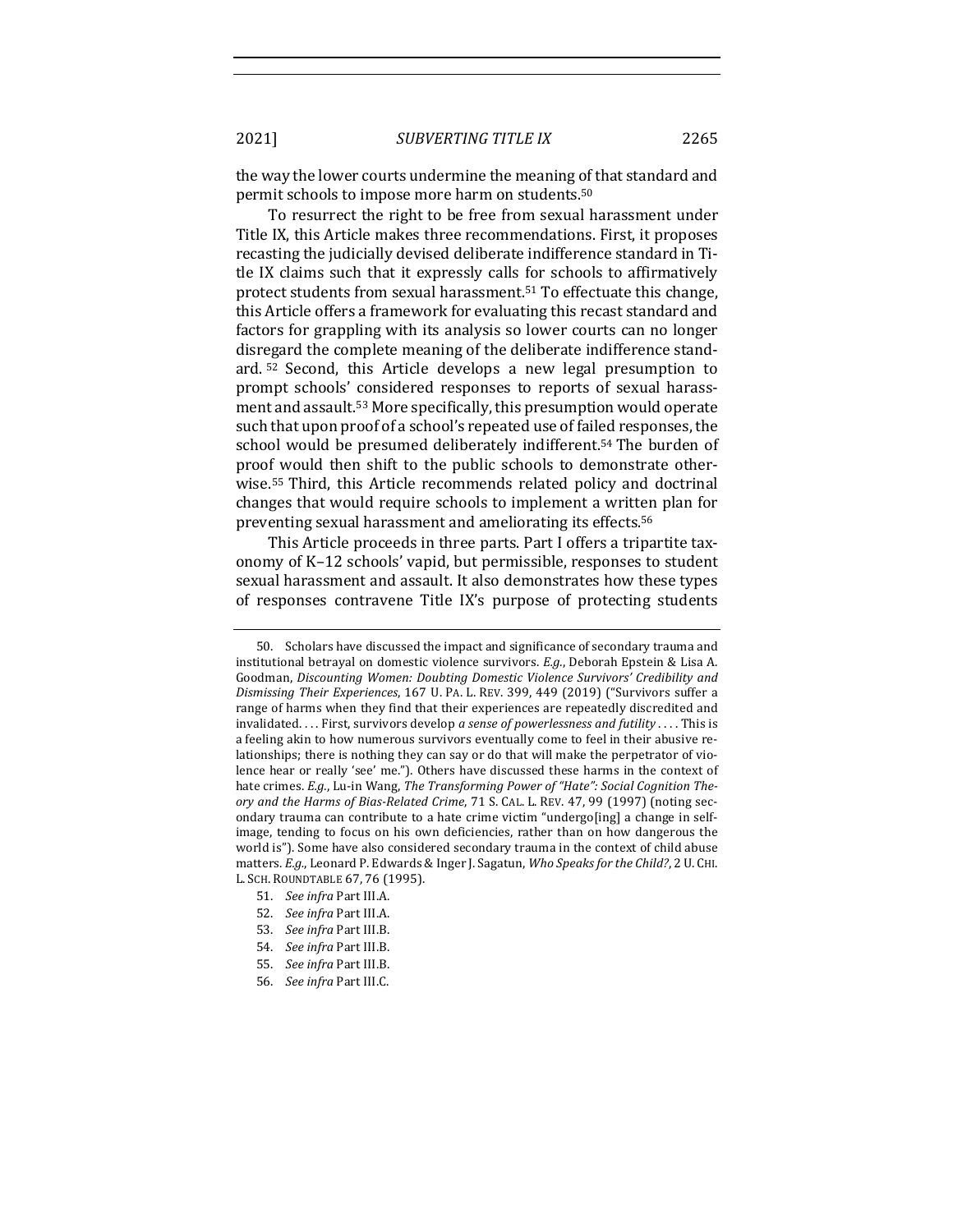2266 *MINNESOTA LAW REVIEW* [105:2259

from sexual harassment and assaults in school. First, they put students at risk for further sexual harassment such that they then lose educational benefits even if they never actually endure further sexual harassment. Second, they indirectly cause students to in fact suffer further sexual harassment and assaults. Third, schools' interventions that blame and punish survivors directly cause students to undergo secondary traumas as well as institutional betrayals. Part II explains that these consequences are far from the inevitable result of the necessary application of the deliberate indifference standard. To the contrary, the deliberate indifference standard as described by the Supreme Court comports with Title IX's protective purpose and can require that schools act to prevent the very harms that the lower courts now permit. This Part contends, however, that the lower courts eviscerate the deliberate indifference standard's protective potential in evaluating K-12 public school students' claims by cleaving the standard's full meaning from their assessments of it. Further, the courts' failure to require more of schools in response to student sexual harassment is particularly problematic for K-12 public school students. These students already have fewer structural protections and a higher likelihood of negative long-term outcomes from sexual harassment than do older students.<sup>57</sup> As a remedy, Part III proposes reworking the deliberate indifference standard and a framework for its evaluation as well as a new legal presumption and regulatory revisions. All of these recommended changes hold the promise of revitalizing Title IX's purpose and protections.

## I. UNDERMINING TITLE IX'S CENTRAL PURPOSE: A TAXONOMY OF SCHOOLS' VAPID, YET PERMISSIBLE, RESPONSES TO STUDENT SEXUAL HARASSMENT

In a quartet of cases decided in the two decades following Title IX's enactment, the Supreme Court laid out the contours and meaning of the law's blunt mandate that "no person  $\dots$  shall, on the basis of sex, be excluded from participation in, be denied the benefits of, or be subjected to discrimination" in publicly funded educational programs.<sup>58</sup> In the first of those cases, *Cannon v. University of Chicago*, the Court identified Title IX's purpose as protecting students from sex

<sup>57.</sup> *See infra* notes 308, 310 and accompanying text.

<sup>58. 20</sup> U.S.C. § 1681; Davis ex rel. Lashonda D. v. Monroe Cnty. Bd. of Educ., 526 U.S. 629, 643 (1999); Gebser v. Lago Vista Indep. Sch. Dist., 524 U.S. 274, 292-93 (1998); Franklin v. Gwinnett Cnty. Pub. Schs., 503 U.S. 60, 76 (1992); Cannon v. Univ. of Chi., 441 U.S. 677, 709 (1979).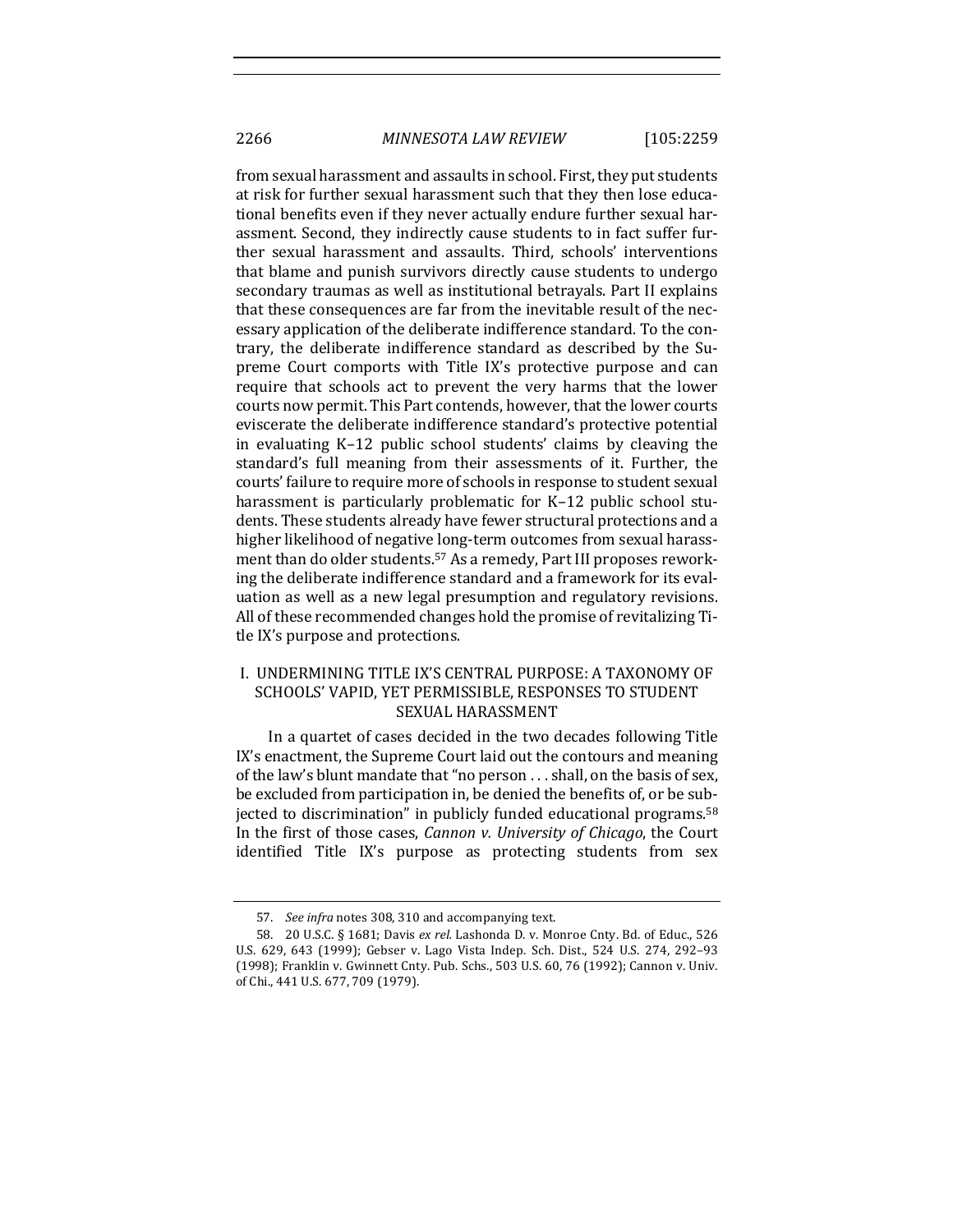discrimination in the public schools.<sup>59</sup> It said that Congress enacted Title IX because it "wanted to provide individual citizens effective protection against those [discriminatory] practices." 60 The Court also concluded that Title IX has an implied private right of action.<sup>61</sup> In *Franklin v. Gwinnett County Public School*, the Court then held that damages are available for Title IX's violation.<sup>62</sup>

In the final two of those cases, *Gebser v. Lago Vista Independent School District* and *Davis v. Monroe County Board of Education*, the Supreme Court determined that sexual harassment of students by peers as well as teachers constitutes sex discrimination, and public schools could be liable for both.<sup>63</sup> In both *Gebser* and *Davis*, the Court established deliberate indifference as the standard for assessing public schools' liability for such harassment and assault.<sup>64</sup> More precisely, the Court said that once schools have actual notice of sexual harassment or assault, they would be liable if they then act with deliberate

61. *Id.* at 717. The Court reasoned:

[The public remedy through the United States Department of Education] may not provide an appropriate means of accomplishing the second purpose if merely an isolated violation has occurred.... [I]n that kind of situation it makes little sense to impose on an individual . . . the burden of demonstrating that an institution's practices are so pervasively discriminatory that a complete cutoff of federal funding is appropriate.

63. *Gebser*, 524 U.S. at 290; *Davis*, 526 U.S. at 643. Although Title IX prohibits sex discrimination by any school employee, for the sake for simplicity here all such harassment no matter whether it is carried out by a staff member, teacher, or administrator is referred to as "teacher," as distinguished from peer, sexual harassment. See *Gebser*, 524 U.S. at 292-93.

64. *Gebser*, 524 U.S. at 290; *Davis*, 526 U.S. at 643. The Court drew on recent police failure to train and inadequate employee screening cases when it adopted deliberate indifference as the measure of schools' responses to student sexual harassment. *Gebser*, 524 U.S. at 291. In one of those cases, *City of Canton v. Harris*, the Court held that "the inadequacy of police training may serve as the basis for  $\S$  1983 liability only where the failure to train amounts to deliberate indifference to the rights of persons with whom the police come into contact." 489 U.S. 378, 388 (1989). In *Board of Commissioners v. Brown*, the Court said:

Only where adequate scrutiny of an applicant's background would lead a reasonable policymaker to conclude that the plainly obvious consequence of the decision to hire the applicant would be the deprivation of a third party's federally protected right can the official's failure to adequately scrutinize the applicant's background constitute [the requisite] "deliberate indifference."

520 U.S. 397, 411 (1997).

<sup>59.</sup> *Cannon*, 441 U.S. at 704.

<sup>60.</sup> Id. The Court drew on Title IX's legislative history to discern and distill these two purposes, noting this protective purpose was "repeatedly identified in the debates on the two statutes." Id.

*Id.* at 704–05.

<sup>62.</sup> *Franklin*, 503 U.S. at 76.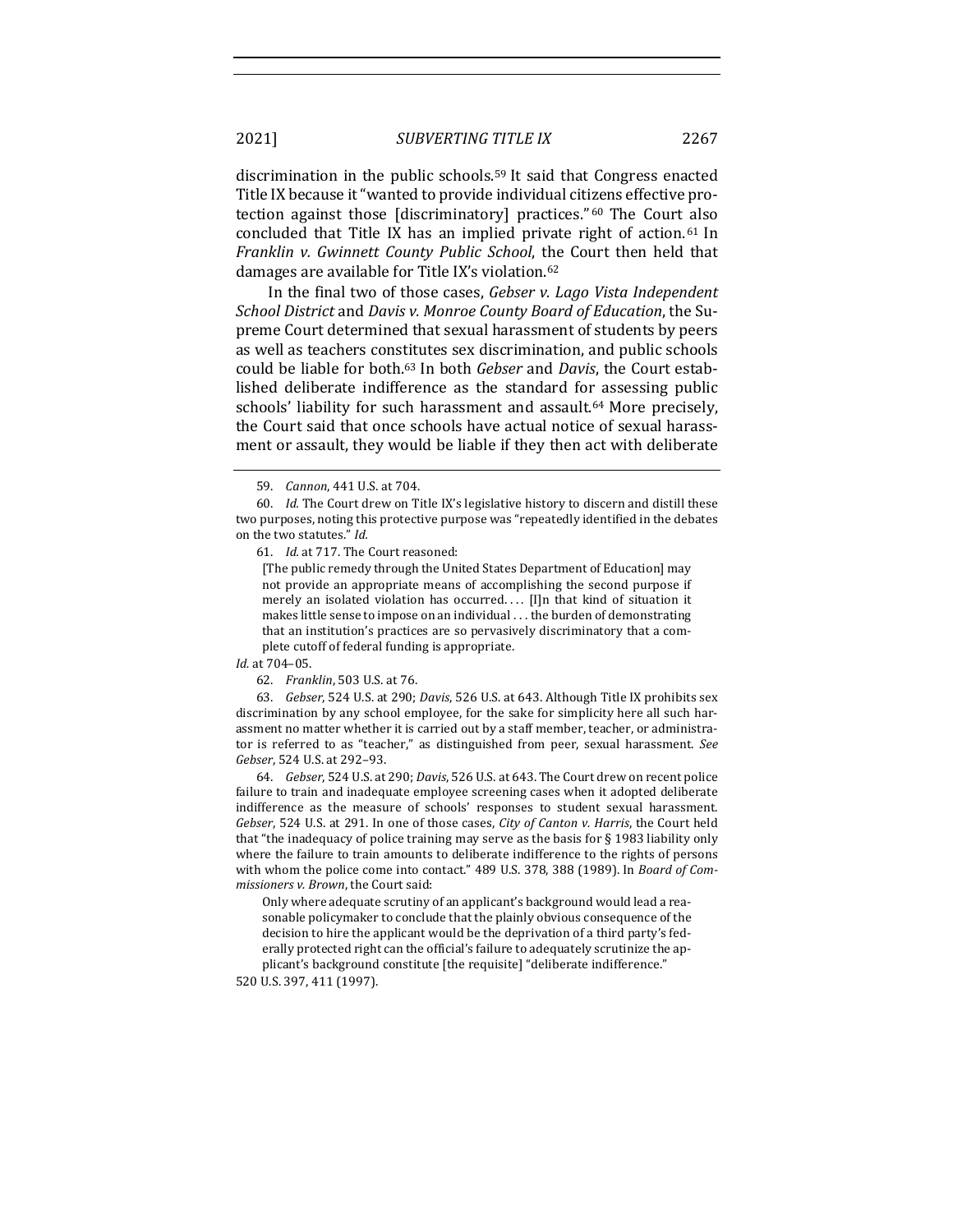indifference to it and the child is deprived of access to the educational benefits or opportunities at school. <sup>65</sup> The deliberate indifference standard, therefore, operates as the vehicle for assessing schools' responses to sexual harassment and realizing Title IX's protective purpose.66

Because the Supreme Court dispensed with *Gebser* on the basis of the actual notice prong of this test, it did more to explain deliberate indifference a year later in *Davis*.<sup>67</sup> In *Davis*, fifth grade student Lashonda Davis was subjected to a "prolonged pattern of sexual harassment" by a classmate.<sup>68</sup> Although the school knew about the harassment, it "made no effort whatsoever either to investigate or to put an end to the harassment."<sup>69</sup> The Court therefore found that the school acted with deliberate indifference.<sup>70</sup> The Court did not explicitly say, however, what types of responses other than the total non-response by the school in *Davis* would constitute deliberate indifference.<sup>71</sup> In the twenty years since the Court adopted the deliberate indifference standard in *Davis*, though, the lower courts have had occasion to consider this question.<sup>72</sup> They regularly find that any response by  $K-12$ public schools to student sexual harassment other than none at all satisfies the deliberate indifference standard. $73$ 

Given that the lower courts tolerate virtually any response by K-12 public schools to sexual harassment and assault, those myriad

<sup>65.</sup> *Gebser*, 524 U.S. at 290; *Davis*, 526 U.S. at 650 ("We thus conclude that [schools] are properly held liable in damages only where they are deliberately indifferent to sexual harassment, of which they have actual knowledge, that is so severe, pervasive, and objectively offensive that it can be said to deprive the victims of access to the educational opportunities or benefits provided by the school.").

<sup>66.</sup> *See Davis*, 526 U.S. at 643.

<sup>67.</sup> *Gebser*, 524 U.S. at 291 ("Applying the framework to this case is fairly straightforward, as petitioners do not contend they can prevail under an actual notice standard."); *Davis*, 526 U.S. at 643-45.

<sup>68.</sup> *Davis*, 526 U.S. at 633.

<sup>69.</sup> *Id.* at 654.

<sup>70.</sup> *Id.*

<sup>71.</sup> *See id.*

<sup>72.</sup> See infra Parts I.A-C.

<sup>73.</sup> *See infra* Parts I.A–C; *infra* note 289 and accompanying text. In the early years after the Supreme Court decided *Gebser* and *Davis*, at least one scholar presciently recognized that the lower courts' Title IX jurisprudence could develop in this way such that only the most severe sexual harassment would be covered by its protections. Deborah L. Brake, *School Liability for Peer Sexual Harassment After Davis: Shifting from Intent to Causation in Discrimination Law*, 12 HASTINGS WOMEN'S L.J. 5, 27-28 (2001) ("There is a danger that courts will apply the deliberate indifference test so strictly as to exclude from liability all but those most egregious cases where schools take no action whatsoever in the face of the most severe forms of harassment.").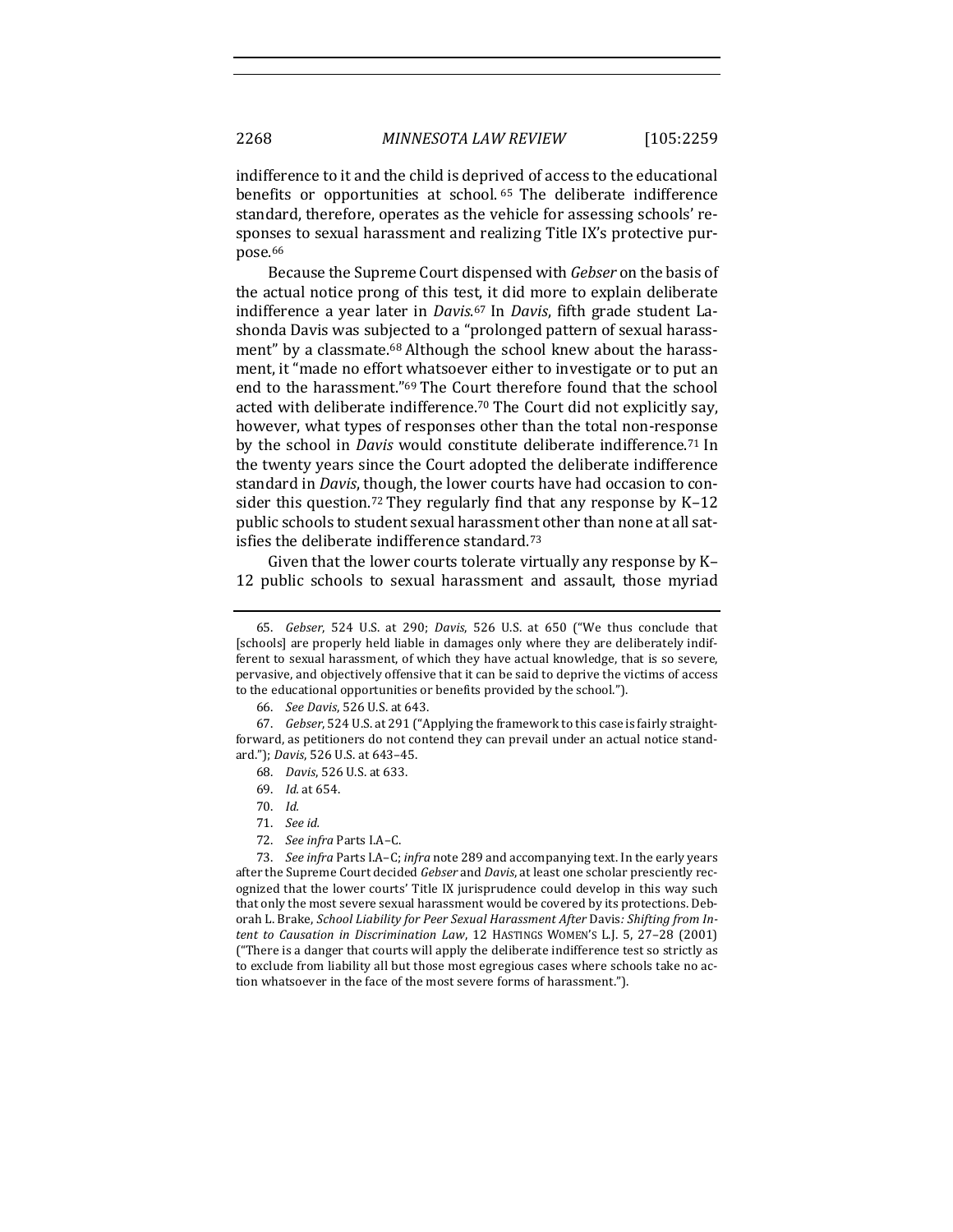responses might seem immune to classification.<sup>74</sup> To the contrary, they can be classified into three general types.<sup>75</sup> First, the courts allow schools to intermittently not respond to student sexual harassment.<sup>76</sup> Second, they permit schools to repeatedly implement the same failed responses to it.<sup>77</sup> Third, they sanction schools' inverted responses that blame and punish survivors of sexual harassment.<sup>78</sup> Because in the courts' assessments all three types of responses suffice to show that the public schools have not acted with deliberate indifference,  $K-12$ public school students' Title IX claims based on all three types of responses regularly fail.<sup>79</sup>

These claims fail even though each of these three types of responses has real, harmful consequences for students.<sup>80</sup> All three types put students at risk for more sexual harassment in ways that deny the students the educational benefits of school.<sup>81</sup> They also indirectly cause students to actually suffer further sexual harassment.<sup>82</sup> In addition, these inverted responses inflict direct harms on students.<sup>83</sup> They cause students to undergo secondary trauma and institutional

- 75. *See infra Parts I.A-C.*
- 76. *See infra* Part I.A.
- 77. *See infra* Part I.B.
- 78. *See infra Part I.C.*

79. *See infra* notes 90, 92, 98, 102-03, 131, 136, 140 and accompanying text. To be sure, the courts do find some Title IX claims at least make out a colorable claim of deliberate indifference. See Hill v. Cundiff, 797 F.3d 948 (11th Cir. 2015); infra note 223 and accompanying text. However, many more Title IX claims do not. See MacKinnon, *supra* note 17, at 2069 ("[A] close reading of all the Title IX cases decided in the federal courts in 2015 that substantially discuss the deliberate indifference standard, together with an assessment of the many brought in the years since *Gebser*, shows a vast disproportion between the number of cases that have lost on deliberate indifference and those that have won.").

80. *See infra Part I.D.* 

81. *See, e.g.*, Rost ex rel. K.C. v. Steamboat Springs RE-2 Sch. Dist., 511 F.3d 1114 (10th Cir. 2008); *infra* notes 157, 164 and accompanying text.

<sup>74.</sup> *See supra* Parts I.A-C. Courts have been at least somewhat more willing to find deliberate indifference in the college and university context. See, e.g., Farmer v. Kan. State Univ., 918 F.3d 1094, 1103-04 (10th Cir. 2019); Williams v. Bd. of Regents, 477 F.3d 1282, 1296 (11th Cir. 2007) (stating that the University of Georgia's "failure to inform its student-athletes about the applicable sexual harassment policy and failure to supervise its student-athletes subjected Williams to this further harassment and caused Williams to be the victim of a conspiracy between Cole, Brandon Williams, and Thomas to sexually assault and rape her"). Courts are generally, though unjustifiably, reticent to hold K-12 schools liable for harms that happen to children, including sexual harassment and assault. See Suski, supra note 17 and accompanying text.

<sup>82.</sup> *See infra Parts I.D.1-2.* 

<sup>83.</sup> *See infra Part I.D.3.*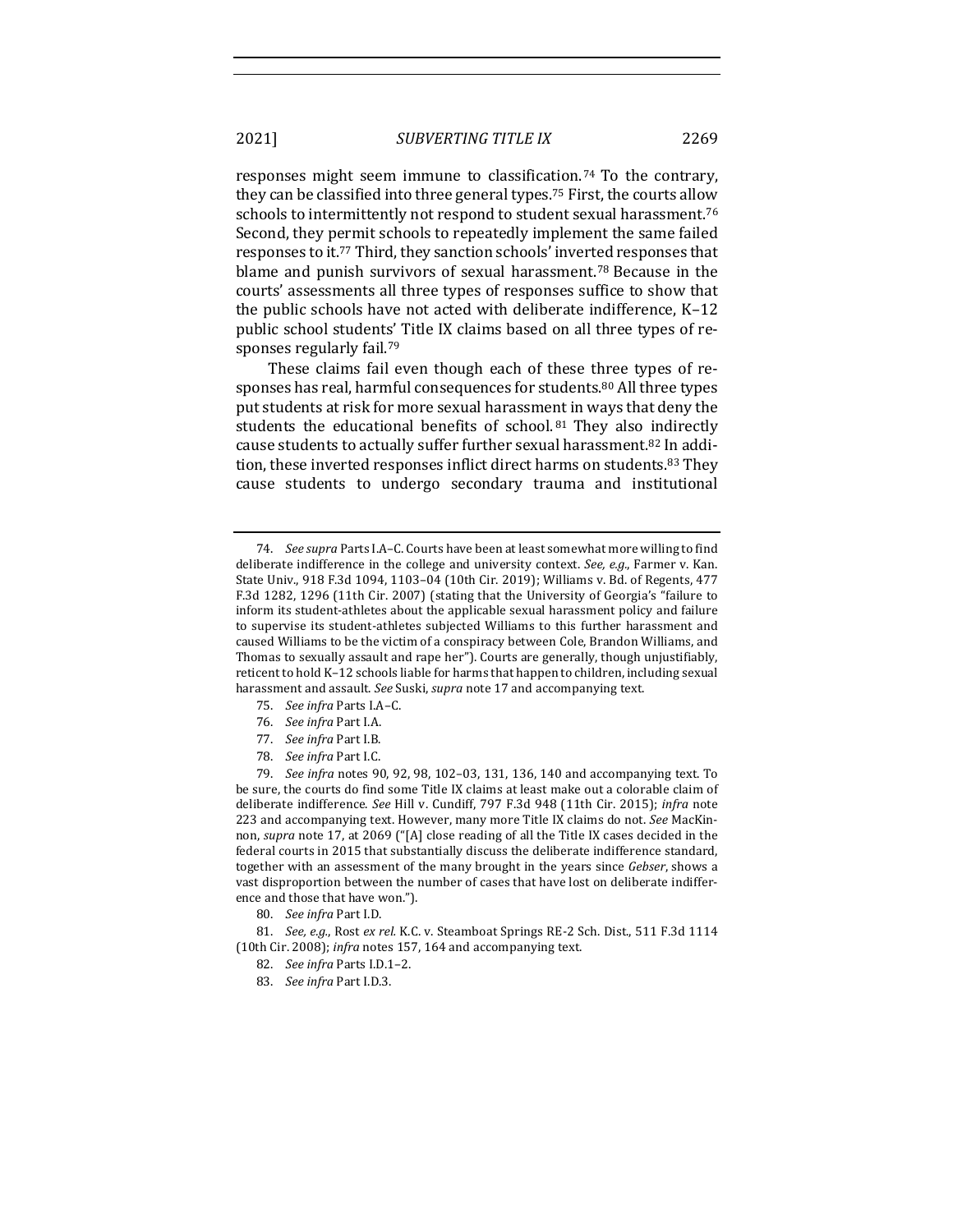betrayals.<sup>84</sup> By allowing these three types of responses, therefore, the courts undermine Title IX's animating purpose of protecting students from sex discrimination, including sexual harassment, in the public schools.85

A. SCHOOLS' INTERMITTENT FAILURES TO RESPOND TO STUDENT SEXUAL HARASSMENT

Courts regularly allow schools to respond only intermittently to student sexual harassment. If a school does anything in response to student sexual harassment, even if only sporadically, the lower courts find that such occasional responses inoculate schools' other instances of not responding to sexual harassment. $86$  The courts come to these conclusions both in cases where multiple students serially engage in months- and even years-long sexual harassment of another student and in cases in which an individual teacher or student repeatedly harasses one or more students.<sup>87</sup> In either set of circumstances, the courts find schools' intermittent failures to respond to student sexual harassment not deliberately indifferent.<sup>88</sup>

When multiple students engage in a veritable tag-team of harassment against another student over months or even years, some courts treat the harassment as one wide-ranging experience that is simply comprised of many instances. $89$  By treating many individual instances of harassment as one whole, these courts use a school's only occasional response to sexual harassment as sufficient to address the entirety of it.<sup>90</sup> Other courts do the opposite and treat such harassment

90. The Fifth and Tenth Circuits, for example, stretched the concept of one-to-one correspondence in this way. *K.S.*, 689 F. App'x at 785; *Rost*, 511 F.3d 1114. In *K.S. v. Northwest Independent School District*, sixth grade student K.S. suffered sexual harassment by multiple students on the bus, in school hallways, and in locker rooms. 689 F. App'x at 781. The other students called him "names such as 'titty boy' and 'Teddy titty baby" and "would touch and even twist his breasts." *Id.* Although the school sometimes

<sup>84.</sup> *See infra* Part I.D.3.

<sup>85.</sup> *See infra Part I.D.* 

<sup>86.</sup> *See infra* notes 90, 92, 98, 100, 102 and accompanying text.

<sup>87.</sup> *See infra* notes 90, 92, 98, 100, 102 and accompanying text.

<sup>88.</sup> *See infra* notes 90, 92, 98, 100, 102 and accompanying text.

<sup>89.</sup> In cases in which a student is repeatedly harassed by multiple individuals, the perpetrators are typically other students. See, e.g., K.S. v. Nw. Indep. Sch. Dist., 689 F. App'x 780 (5th Cir. 2017); Stiles *ex rel.* D.S. v. Grainger Cnty., 819 F.3d 834 (6th Cir. 2016); Rost ex rel. K.C. v. Steamboat Springs RE-2 Sch. Dist., 511 F.3d 1114 (10th Cir. 2008). When one individual repeatedly harasses another or others, both teachers and students commit that repeated harassment. See, e.g., Doe v. Bd. of Educ., 605 F. App'x 159 (4th Cir. 2015); McCoy v. Bd. of Educ., 515 F. App'x 387 (6th Cir. 2013); Doe ex rel. Doe v. Dall. Indep. Sch. Dist., 220 F.3d 380 (5th Cir. 2000).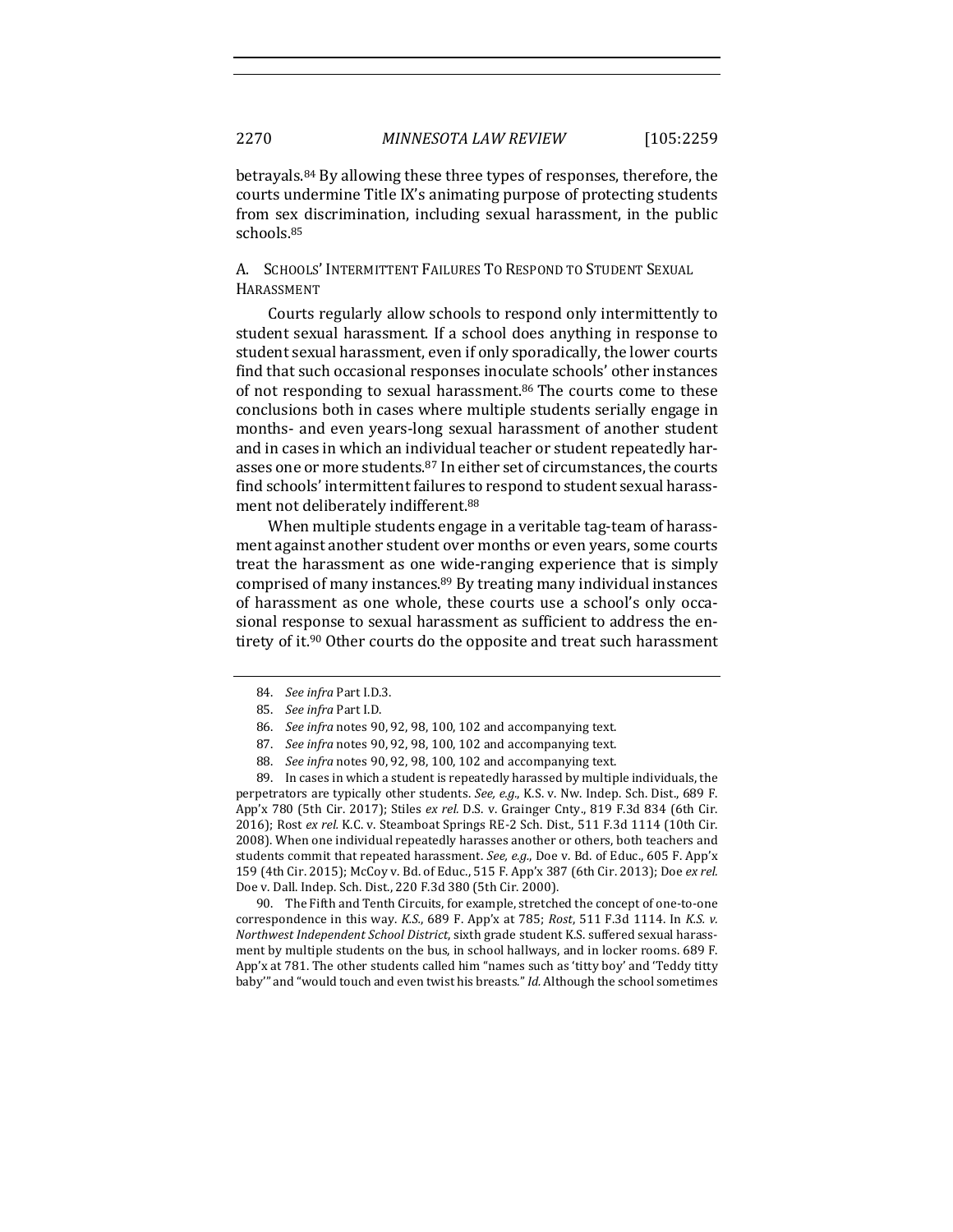as merely a succession of separate and isolated incidents.<sup>91</sup> By treat-

ing broader patterns of harassment as only a series of atomized instances, those courts avoid concluding that schools' inconsistent responses should have more comprehensively addressed the larger pattern.<sup>92</sup> Under either treatment, the courts find that schools' only intermittent responses to student sexual harassment are not deliberately indifferent.<sup>93</sup>

The Sixth Circuit Court of Appeals, in a feat of doublethink, has treated repeated sexual harassment both as one over-arching experience and as a succession of disconnected incidents, all to the end of finding no deliberate indifference on the part of the school.<sup>94</sup> In *Stiles v. Grainger County*, multiple students repeatedly verbally harassed middle school student D.S. over the course of two school years. 95 Among other things, the students called him "bitch," "faggot," and

92. *See infra* note 102 and accompanying text. For example, in *Doe v. Board of Education*, student J.D. endured repeated harassment and assaults by student M.O. over two school years. 605 F. App'x at 161–62. At times, the school did nothing in response to reports of the harassment. *Id.* J.D. argued, among other things, that the school acted with deliberate indifference by failing to treat the harassment as "part of an escalating pattern." *Id.* at 167. The court rejected that argument and instead affirmed the lower court's finding that "each instance of sexual harassment was an isolated incident rather than part of an escalating pattern." *Id.* Yet the court neither explained why those many individual incidents should not have been treated as part of a broader pattern nor addressed why the failures to respond to some such individual incidents did not constitute a deliberately indifferent response. See id.

93. See supra notes 90, 92 and accompanying text; infra notes 98, 102 and accompanying text.

94. Stiles ex rel. D.S. v. Grainger Cnty., 819 F.3d 834 (6th Cir. 2016). Stiles represented a repeat of this feat. The Sixth Circuit first accomplished such doublethink three years earlier in *McCoy v. Board of Education*. 515 F. App'x 387 (6th Cir. 2013).

95. 819 F.3d at 841-45.

responded to the harassment "but not always," the Fifth Circuit found the school was not clearly unreasonable and therefore not deliberately indifferent because it took "some action" and "took relatively strong action to deal with the overall situation." Id. at 784–85. By relying on the school's "overall" response, therefore, the court demonstrates its treatment of the sexual harassment as a whole. *Id.* In *Rost ex rel. K.C. v. Steamboat Springs RE-2 School District*, seventh grade student K.C. was subjected to multiple instances of harassment by other students. 511 F.3d at 1117. Although the school turned the investigation over to law enforcement, when the prosecutor's office declined to prosecute, the school then did nothing at all at school itself to address the harassment. *Id.* at 1123. In finding the school's failure to do anything at that point not "deliberately indifferent," the Tenth Circuit noted that the school need not have engaged in any particular discipline of the students, but it did not analyze why no discipline or other response by the school to the sexual harassment sufficed. *Id.* It thereby arguably treated the law enforcement investigation as a sufficient response to the whole months-long pattern of harassment. Id.

<sup>91.</sup> *See infra* notes 92, 98 and accompanying text.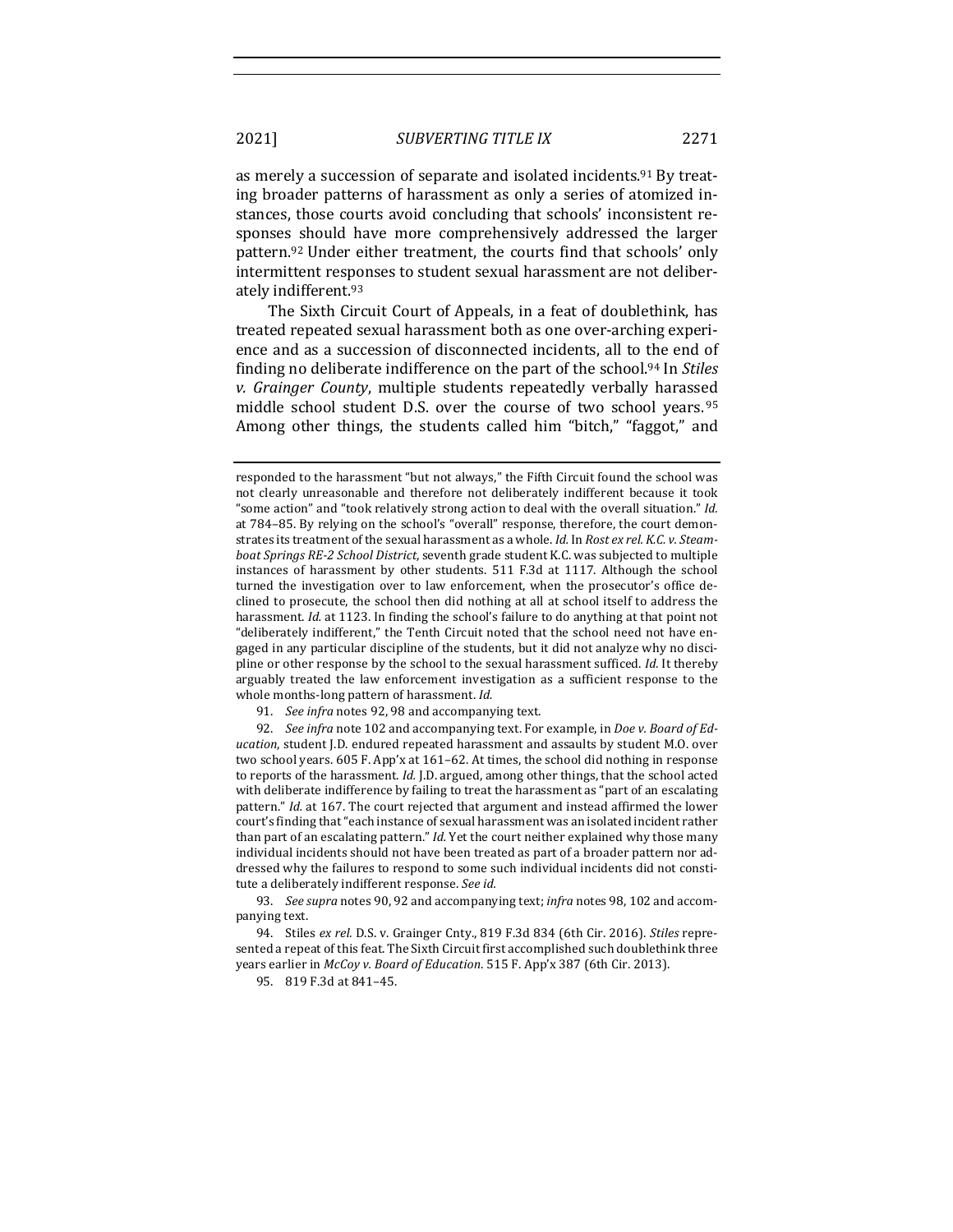"queer" almost every day and physically harassed him, including by shoving and punching him.<sup>96</sup> All told, at least eleven students harassed D.S. during his seventh and eighth grade years in school.<sup>97</sup> Sometimes the school responded to reports of the harassment, but other times it did nothing at all. $98$ 

In evaluating these non-responses to D.S.'s extensive harassment, the Sixth Circuit justified its conclusion that the school was not deliberately indifferent to D.S.'s sexual harassment by noting that the school did investigate some of the sexual harassment and discipline some of the students involved.<sup>99</sup> Effectively, then, the response to some harassment served as a response to what the court called D.S.'s "overall" experience of harassment.<sup>100</sup> While that might consequently suggest that a broader response would be required to address the broader nature of the harassment, the court avoided such a conclusion by also treating the harassment as a series of isolated incidents.<sup>101</sup> Noting that "the record in this case reveals almost no repeat perpetrators, nor any connection or conspiracy among the reported perpetrators," it found that the school needed not have undertaken any comprehensive response to the harassment to demonstrate it did not act in a deliberately indifferent way. $102$ 

99. *Id.* at 850.

100. *Id.* (positively evaluating the school's "overall response[s]" as not deliberately indifferent by not distinguishing between multiple incidents over two years).

101. *Id.*

102. *Id.* The court also said the school's inconsistent, partial responses were sufficient because they involved "one-and-a-half years of similar, but not rote, responses." *Id.* at 851. The court's reasoning therefore suggests that only by meting out the exact same discipline in both kind and length repeatedly can schools potentially demonstrate deliberate indifference. *See id.* Further, while that's an unlikely set of facts for a student to prove, even if a student could make such a showing, the court did not suggest any comprehensive response to the overall harassment might even then be required. *See id.*

<sup>96.</sup> *Id.* at 841-42.

<sup>97.</sup> *Id.* at 841–45.

<sup>98.</sup> *Id.* at 841. The school did nothing in response to some of student C.B.'s harassment of D.S. even though he harassed D.S. at least three times in the space of a few months. *Id.* The school also did not discipline or otherwise address student S.P.'s harassment of D.S. because the school believed that S.P. "was truly remorseful." *Id.* at 842. In addition, the school did not implement a response to student B.M.'s harassment of D.S. because the principal "assumed . . . mom handled the situation." *Id.* at 845.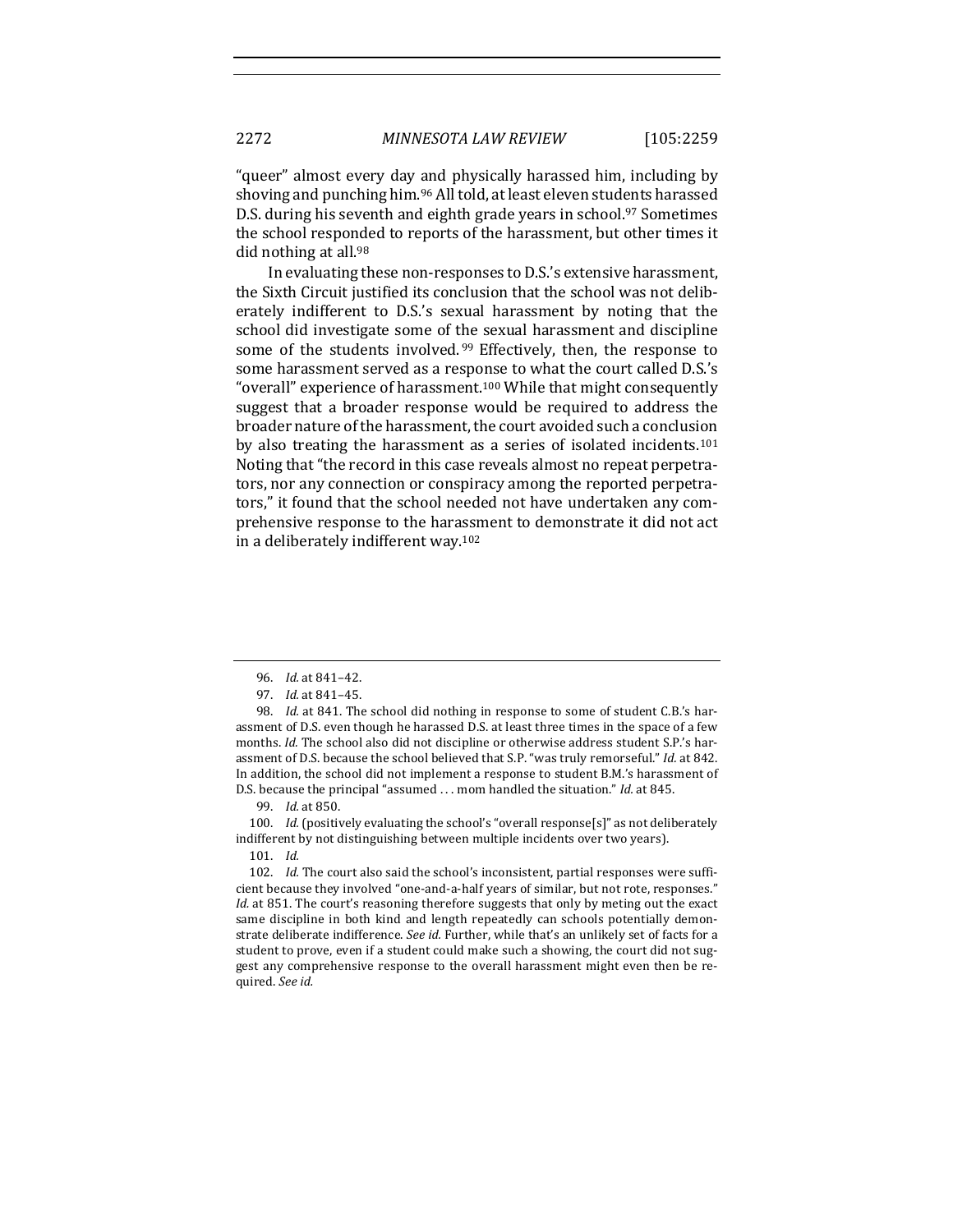#### B. SCHOOLS' REPEATED USE OF FAILED OR OTHERWISE INADEQUATE RESPONSES TO STUDENT SEXUAL HARASSMENT

Beyond determining whether schools have at least occasionally addressed a student's sexual harassment, the courts generally do not otherwise evaluate the quality or substance of a school's response to student sexual harassment.<sup>103</sup> They essentially inquire only into whether a response occurred, not whether the response was in any way designed to address or prevent the harassment.<sup>104</sup> Consequently,

104. Although courts are more commonly called to consider whether schools' repetition of failed responses to student sexual harassment constitute deliberate indifference, they also have evaluated whether other kinds of poorly designed responses violate the standard. For example, in *Gabrielle M. v. Park Forest-Chicago Heights*, the Seventh Circuit found that the school's incompletely implemented response to kindergartener Gabrielle M.'s sexual harassment and assaults by student Jason was not clearly unreasonable and therefore not deliberately indifferent. 315 F.3d 817, 819-20, 824 (7th Cir. 2003). Although the school determined that it should separate the students, including by putting them in different kindergarten classes, it did not always or fully separate the children. *Id.* at 819–20. For example, the school permitted Gabrielle and Jason to have lunch and recess together, where they came into contact and Gabrielle said that Jason "wanted to play with me funny ways." *Id.* at 820. The school did instruct a supervisor to "ensure that the two students did not interact at recess," but they nonetheless came in contact given that they were not fully separated. *Id.* at 824. Further, that they came into contact hardly should have surprised the school because at least two kindergarten classes played at the same time at recess. *Id.* at 820. With so many children to supervise, it would have been a challenge for one recess monitor to watch all of those children and ensure Jason did not come into contact with Gabrielle. *See id.* Yet the court found this partially implemented response to Gabrielle's abuse not deliberately indifferent. *Id.* at 824.

<sup>103.</sup> Although in *Stiles* the Sixth Circuit insisted it was evaluating the "strength of the school's remedial response," it really did nothing more than count responses. *Id.* at 850. It merely catalogued a list of the school's responses as consisting of "multiple investigations, several in-school suspensions, and class scheduling that separated DS from his harassers" to find no clearly unreasonable and therefore deliberately indifferent actions or inactions. *Id.* In doing so it also sought to distinguish two previous Sixth Circuit cases, *Vance v. Spencer County Public School District* and *Patterson v. Hudson Area Schools*, which stand out as exceptions to the general approach courts take of not evaluating the substance of the school's responses. 231 F.3d 253 (6th Cir. 2000); 551 F.3d 438 (6th Cir. 2009). In both *Vance* and *Patterson*, the Sixth Circuit found the school's repeated ineffective responses to student sexual harassment constituted deliberate indifference.  $231$  F.3d at  $261-62$ ;  $551$  F.3d at  $448-49$ . With its subsequent decisions in *McCoy* and *Stiles*, however, the Sixth Circuit has taken a jurisprudential turn away from such evaluations. See Stiles, 819 F.3d 834; *supra* note 102 (explaining the Stiles court's approach); McCoy v. Bd. of Educ., 515 F. App'x 387 (6th Cir. 2013); infra note 130 and accompanying text (explaining the *McCoy* court's approach). To make this turn, the *Stiles* court distinguished *Vance* and *Patterson* by noting, without any apparent sense of irony, that D.S.'s school "never abandoned an effective solution." Stiles, 819 F.3d at 850. The school, however, never implemented an effective solution that it could abandon, as the court noted when it said, "We acknowledge that the school's remedial measures did not eliminate DS's problems with other students." *Id.* at 849.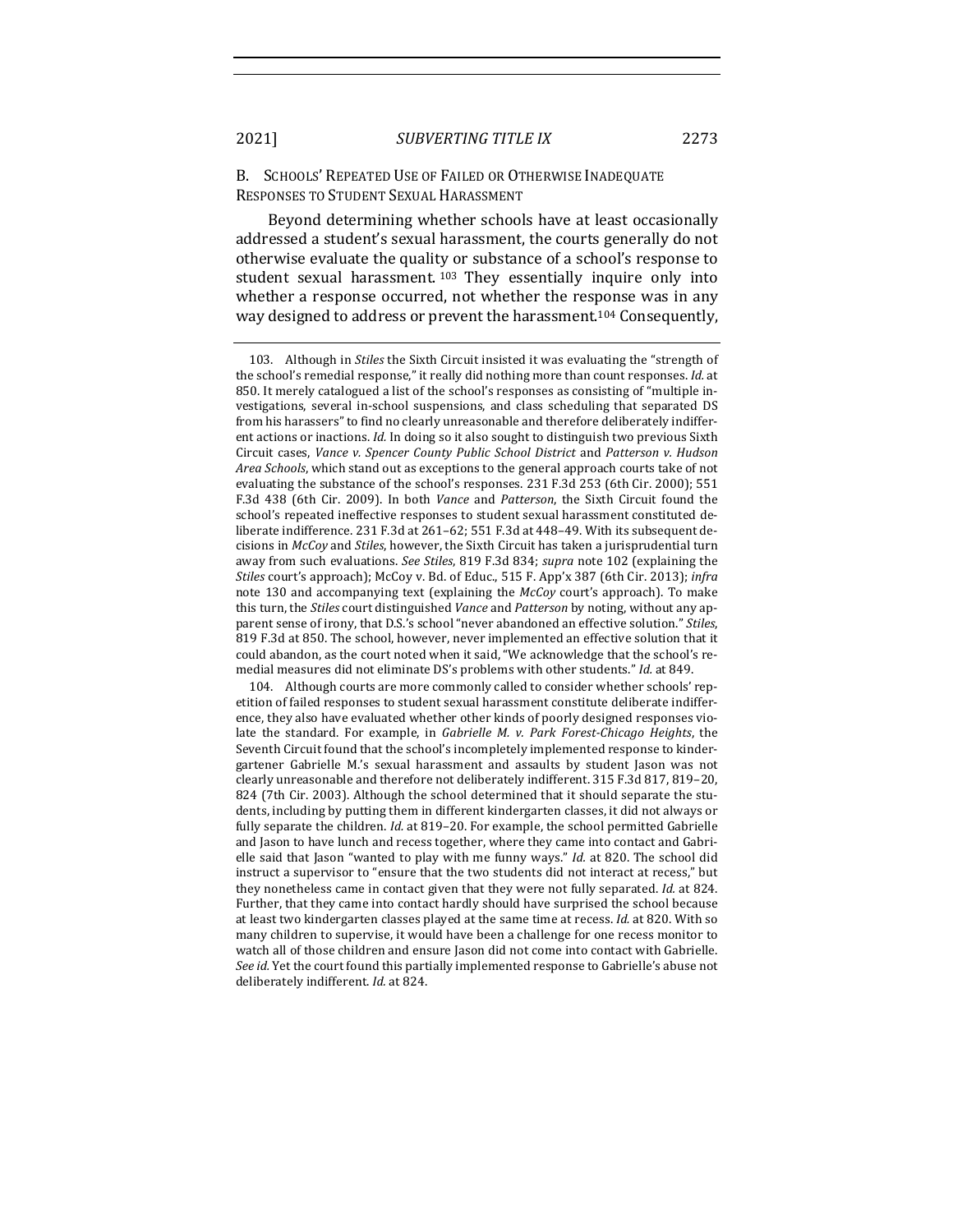courts regularly conclude that when schools repeat failed responses or implement responses otherwise inadequate to address the sexual harassment, those responses satisfy the deliberate indifference standard.105

For example, in *Porto v. Town of Tewksbury*, the First Circuit found a school was not deliberately indifferent despite its repeated use of the same failed response to the harassment of eight-year-old student S.C.<sup>106</sup> S.C., who had generalized developmental delays, suffered six years of sexual harassment and assault by student R.C.<sup>107</sup> R.C.'s harassment of S.C. began in S.C.'s first grade year in school and lasted through seventh grade, when S.C. left the school and tragically attempted suicide.<sup>108</sup> S.C.'s mother reported the problems with R.C. as she learned of them, including her report in S.C.'s fifth grade year that R.C. had oral sex with S.C. on the school bus.<sup>109</sup> In response to all of this harassment, the school repeatedly imposed limited physical separations on R.C. and S.C. that failed to stop the ongoing pattern of harassment.<sup>110</sup> Instead, the school's interventions allowed the harassment to reoccur at other times and in other locations in school.<sup>111</sup> Then, in the fall of S.C.'s seventh grade year, despite this six-year long history of R.C. sexually harassing S.C., the school put R.C. and S.C. in the same classroom.<sup>112</sup> With such easy access to S.C., R.C. again inappropriately touched S.C. multiple times in the month of October alone.<sup>113</sup> To address R.C.'s behavior, the school once again physically separated the boys but only very partially.<sup>114</sup> School staff moved the boys' classroom seats away from each other but kept the boys in the same classroom.<sup>115</sup> Then, just two months later, R.C. committed his

<sup>105.</sup> See supra notes 103-04 and accompanying text; *infra* note 129 and accompanying text.

<sup>106. 488</sup> F.3d 67, 69 (1st Cir. 2007).

<sup>107.</sup> *Id.* at 70.

<sup>108.</sup> *Id.* at 70, 72.

<sup>109.</sup> *Id.* at 70.

<sup>110.</sup> *Id.* at  $70-72$ .

<sup>111.</sup> *Id.* For example, in response to the report that the boys had oral sex on the bus, the school separated the boys by putting them on different buses but then did not separate them elsewhere or during the following school year. *Id.* at 70. R.C. then continued to sexually harass S.C. the following year by inappropriately touching him. *Id.* In response to this continued harassment, the school again physically separated R.C. from S.C., but the harassment still continued. *Id.* 

<sup>112.</sup> *Id.* at 70-71.

<sup>113.</sup> *Id.*

<sup>114.</sup> *Id.* at 71.

<sup>115.</sup> *Id.*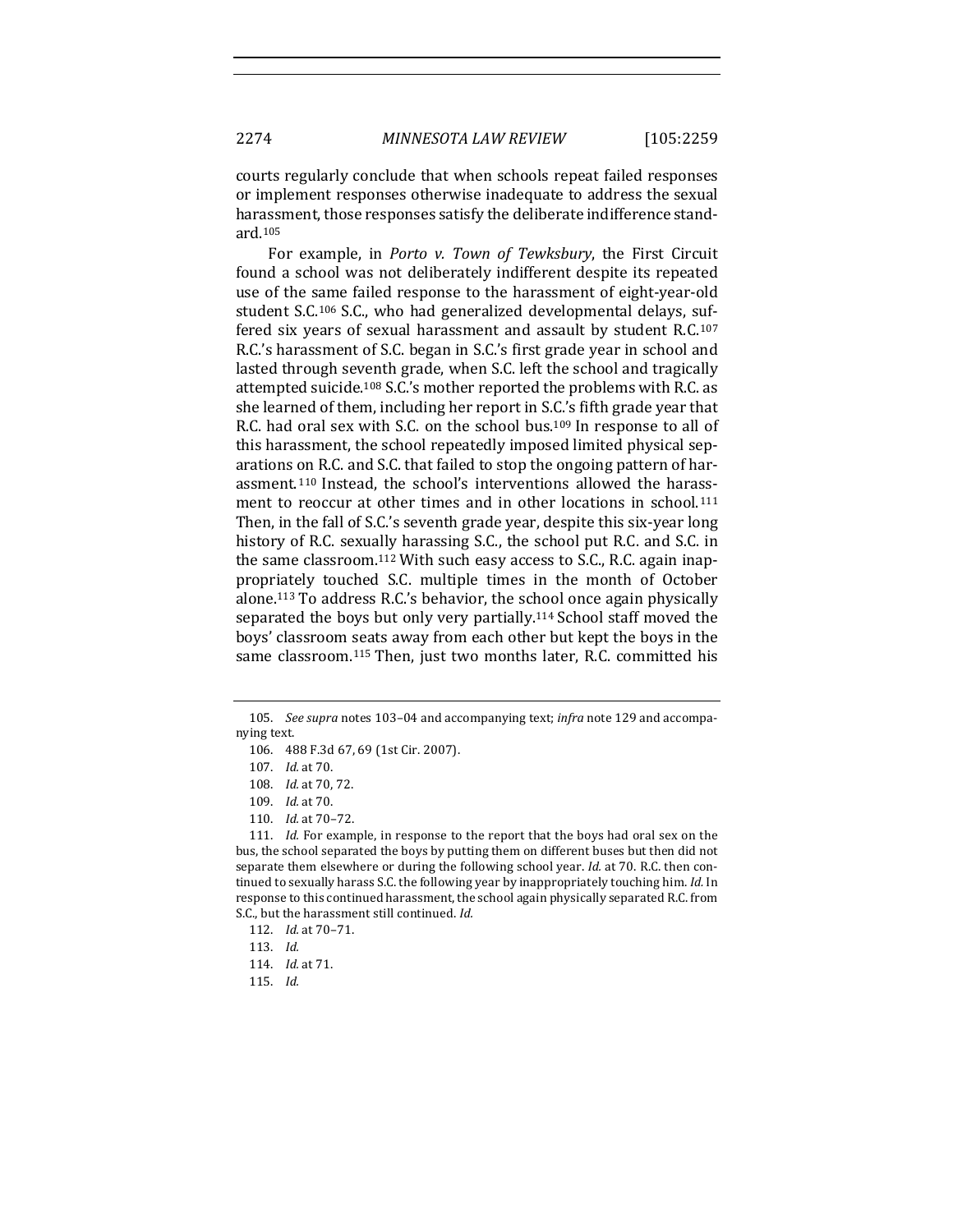final and one of his most severe assaults on  $S.C.<sup>116</sup>$  On that morning both boys obtained permission to leave their classroom in short succession of each other. 117 When neither boy returned after a few minutes, a school staff member went to the bathroom to look for the boys.<sup>118</sup> There he discovered that R.C. had sexually assaulted S.C.<sup>119</sup> At that point, S.C. brought a Title IX claim against the school based on this long pattern of sexual harassment and the school's insistent use of failed responses to it.<sup>120</sup>

However, S.C.'s Title IX claim failed.<sup>121</sup> It failed because the First Circuit rejected S.C.'s assertion "that the school system . . . should have done more" than repeatedly use limited physical separations to address R.C.'s recurring abuse of S.C.<sup>122</sup> Almost inexplicably, given R.C.'s multi-year history of sexually harassing S.C., the court found that the school had a basis for believing the partial physical separations of the boys had stopped the harassment.<sup>123</sup> It determined that because weeks and sometimes months went by without reports of more sexual harassment, the school had cause to conclude that its interventions had worked.<sup>124</sup> With this reasoning, however, the court ignored that those periods without reported harassment were nothing more than temporary breaks in the years-long pattern of ongoing harassment.<sup>125</sup> That is, at some point during this six-year period, it arguably should have become apparent to the school that the limited physical separations were insufficient to address the persistently recurring harassment.<sup>126</sup> By disregarding the full, ongoing nature of the harassment, though, the court avoided evaluating the inadequacy of the school's repeated partial separation interventions in this way.<sup>127</sup> Declining to measure the school's response against the complete pattern of

- 122. *Id.* at 73-74.
- 123. *Id.* at 73.
- 124. *Id.* at 73-74.
- 125. *Id.* at 71.
- 126. *Id.*
- 127. *Id.* at 73-74.

<sup>116.</sup> *Id.*

<sup>117.</sup> *Id.*

<sup>118.</sup> *Id.*

<sup>119.</sup> *Id.* Although the school asserted as a defense that S.C. consented to these assaults, the school principal acknowledged that S.C. lacked capacity to consent because his disability left S.C. unable to distinguish right from wrong in the context of sexual activity. See Plaintiff's Memoranda of Law Regarding Title II of the Americans with Disabilities Act, Porto v. Town of Tewksbury, No. 04-CV10003, 2005 WL 3173614 (W.D. Mass. Oct. 11, 2005).

<sup>120.</sup> *Porto*, 488 F.3d at 71.

<sup>121.</sup> *Id.* at 76.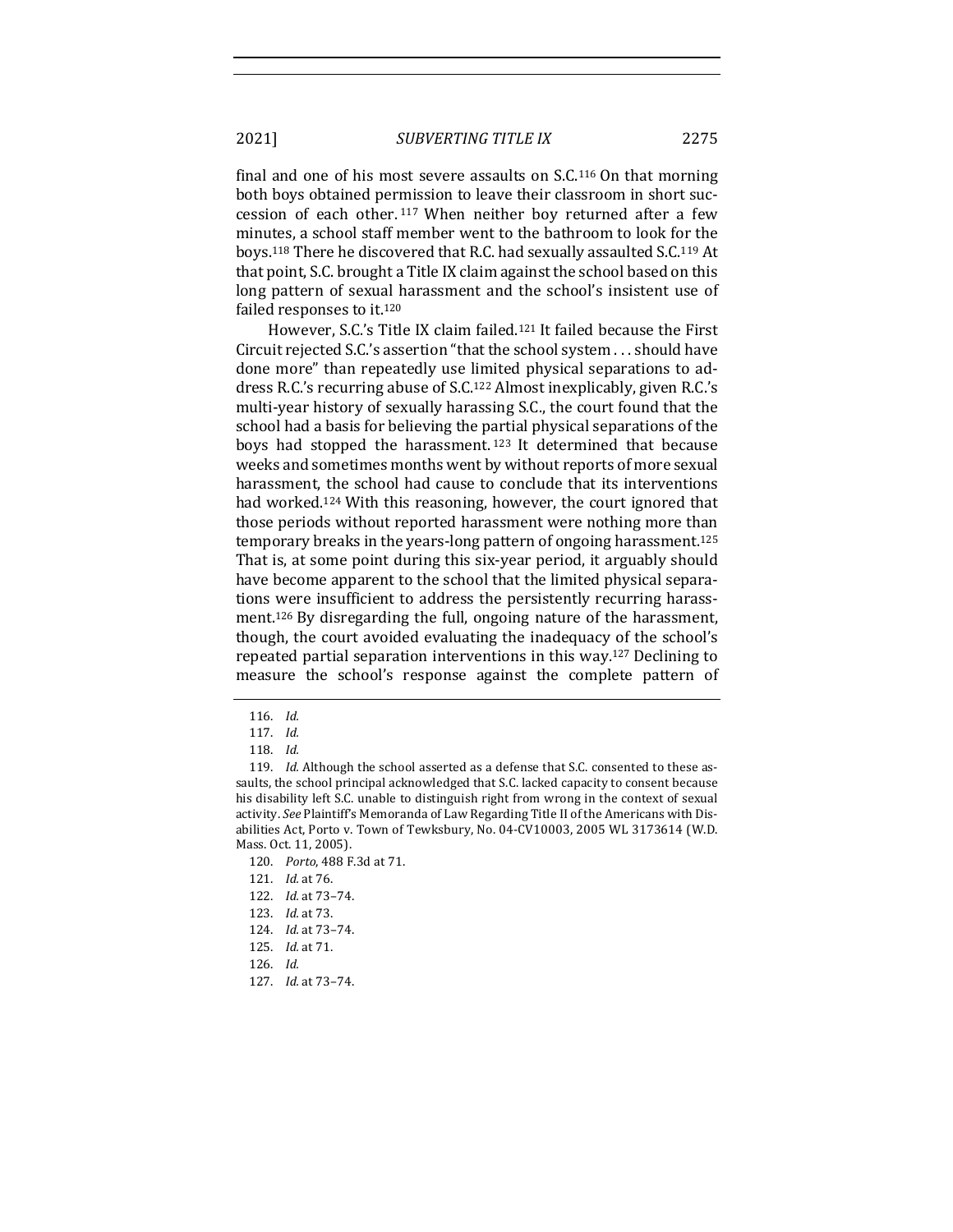harassment, the court did not consider whether the school should have attempted alternative interventions to at least try to better address the harassment.<sup>128</sup> By not making such an evaluation, the court effectively reduced the assessment of deliberate indifference to a matter of merely counting whether any response occurred.<sup>129</sup> With such reductive evaluations, the First Circuit, along with other courts, finds schools' repeated use of failed responses to student sexual harassment not deliberately indifferent.<sup>130</sup>

# C. SCHOOLS' INVERTED RESPONSES TO STUDENT SEXUAL HARASSMENT THAT **BLAME AND PUNISH SURVIVORS**

Finally, courts have also considered schools' inverted responses to student sexual harassment.<sup>131</sup> Instead of being designed to address the behavior of the wrongdoer, this response type blames and punishes the survivors.<sup>132</sup> In evaluating these responses to student sexual

<sup>128.</sup> *See id.*

<sup>129.</sup> *See id.*

<sup>130.</sup> In *McCoy v. Board of Education*, the Sixth Circuit considered whether a school's repeated use of reprimands—both verbal and written—in response to multiple reports that teacher Gary Stroup had inappropriately touched elementary school students demonstrated deliberate indifference. 515 F. App'x 387, 389 (6th Cir. 2013). When the school received a written report from a student that Stroup had molested him, the principal discussed the matter with Stroup, just as she had done in response to previous reports of his inappropriate touching of students, but she did nothing else. *Id.* When Stroup then molested John Doe, who brought a Title IX claim based on his assault, however, the court did not grapple with, and instead ignored, evidence of the school's prior use of failed responses to address Stroup's abuse. *Id.* at 391. The court said that because the school had knowledge of only "several instances of physical contact that were ostensibly non-sexual but could have served as potential indicia for sexual malfeasance," its letters and verbal admonishments satisfied the deliberate indifference standard. *Id.* at 392. The court did not explain, though, how a student's letter saying that Stroup had touched him in his "'public' areas" did not require more of a response under this rationale. *Id.* at 389. By disregarding this evidence, the court failed to engage in any substantive assessment of the school's responses, including a determination of whether the school's repetition of those failed responses was clearly unreasonable and therefore deliberately indifferent. See id. It therefore, like the First Circuit in *Porto v. Town of Tewksbury*, 488 F.3d 67 (1st Cir. 2007), turned the evaluation of deliberate indifference into a matter of simply counting whether a response occurred. The *McCoy* court consequently concluded that because the school had responded in some way to Stroup's prior abuse, it did not act with deliberate indifference and so was not responsible for the assault John Doe suffered. *See McCoy*, 515 F. App'x at 392.

<sup>131.</sup> *See infra* notes 135, 139 and accompanying text.

<sup>132.</sup> *See infra* notes 135, 139 and accompanying text.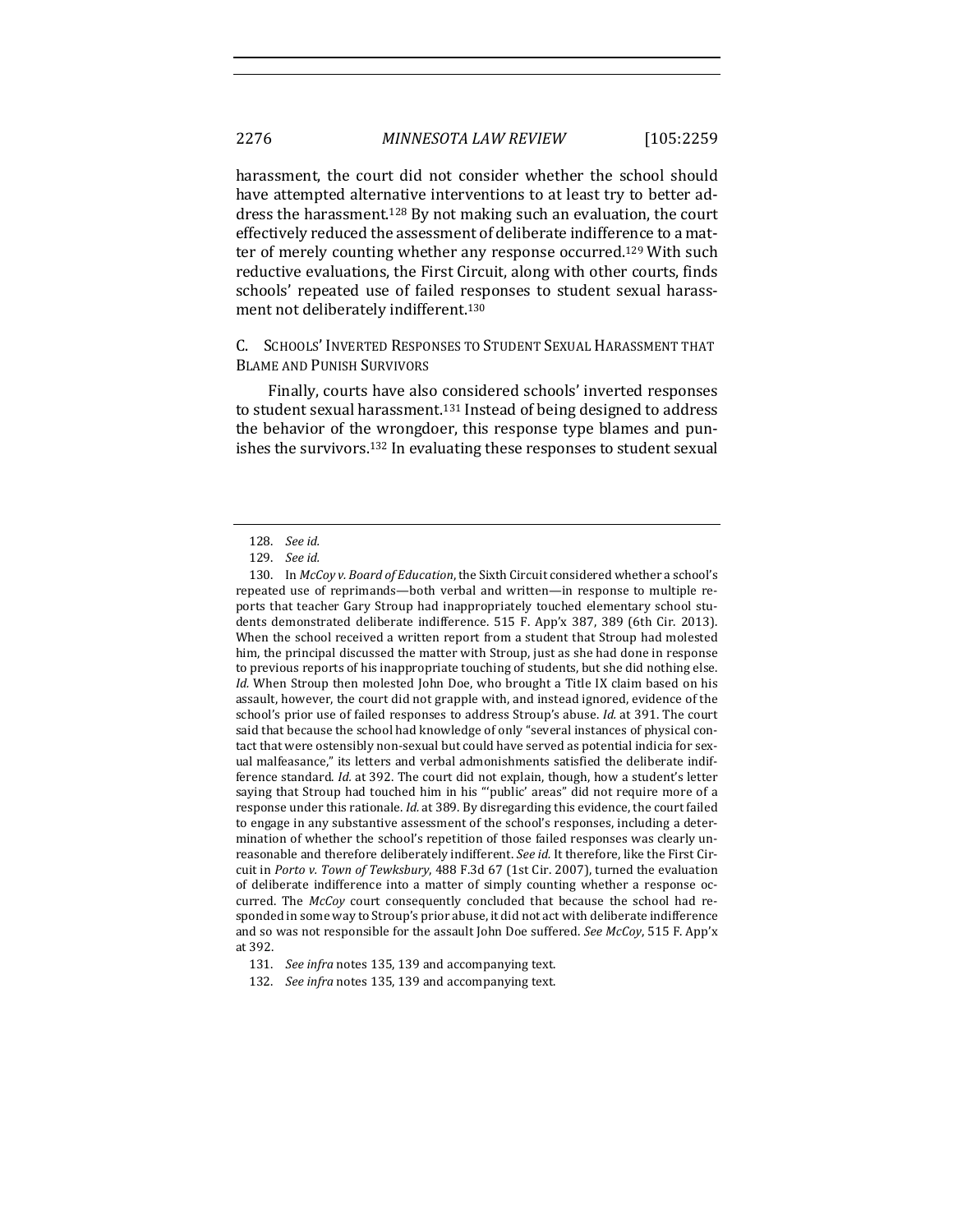harassment, the courts regularly find they do not establish deliberate indifference. 133

Saying that the courts evaluate schools' survivor-blaming responses, though, arguably overstates the matter.<sup>134</sup> More accurately, they use those survivor-blaming responses to justify their conclusions that schools did not act with deliberate indifference.<sup>135</sup> For example, in *K.S. v. Northwest Independent School District*, after middle school student K.S. suffered repeated instances of harassment by his peers, he finally physically pushed back one day when "three students verbally harassed and pushed" him in the hallway.<sup>136</sup> Assessing K.S.'s Title IX claim, the court concluded that the school's punishment of K.S. did not demonstrate deliberate indifference because K.S.'s suspension resulted from "his own misconduct."<sup>137</sup> Disregarding the harassment by others that prompted K.S.'s actions and instead blaming K.S. for his own self-defensive response, the court justified its finding that the school's response to his sexual harassment was not deliberately indifferent.138

Schools not only blame survivors of sexual harassment, but they also punish them for it.<sup>139</sup> In *K.F. v. Monroe Woodbury Central School* 

139. In *Rost ex rel. K.C. v. Steamboat Springs RE-2 School District*, the school resource officer questioned K.C., a student with a brain injury, at the request of the school about K.C.'s report of sexual harassment. 511 F.3d 1114, 1117 (10th Cir. 2008). The questioning lasted between one to two hours. *Id.* at 1118. The length of that questioning, particularly coupled with the nature of K.C.'s disability, arguably operates as a form of punishment. See infra Parts II.B.1–2. Nevertheless, without specifically

<sup>133.</sup> *See infra* notes 135, 139 and accompanying text.

<sup>134.</sup> *See infra* notes 135, 139 and accompanying text.

<sup>135.</sup> When the Sixth Circuit assessed middle school student D.S.'s Title IX claim in *Stiles* v. *Grainger County*, the court not only found the school's occasional non-responses not deliberately indifferent, but it also found its punishment and blame of D.S. not deliberately indifferent. 819 F.3d 834, 852-53 (6th Cir. 2016). The court described how in the middle of the two school years of harassment endured, a police official working with the school on the harassment "blam[ed] D.S. for the incidents, stating that D.S. could defend himself, and recommending that D.S. learn martial arts." *Id.* at 843. The official also minimized D.S.'s harassment, "warn[ing] D.S. not to ... report [other students] for trivial teasing." Id. Although this response both focused on D.S. and failed to address the perpetrators of the harassment, the court minimized these problems. See id. It acknowledged that the school "made rude or critical comments [and] offered unhelpful suggestions," but it then concluded that such responses were irrelevant and not clearly unreasonable. *Id.* at 849. It snidely explained that the deliberate indifference standard "does not require that [a defendant] ... have a pleasant demeanor." *Id.* at 853 (alterations in original) (quoting Williams v. Port Huron Sch. Dist., 455 F. App'x 612, 620 (6th Cir. 2012)).

<sup>136. 689</sup> F. App'x 780, 782 (5th Cir. 2017).

<sup>137.</sup> *Id.* at 785.

<sup>138.</sup> *Id.*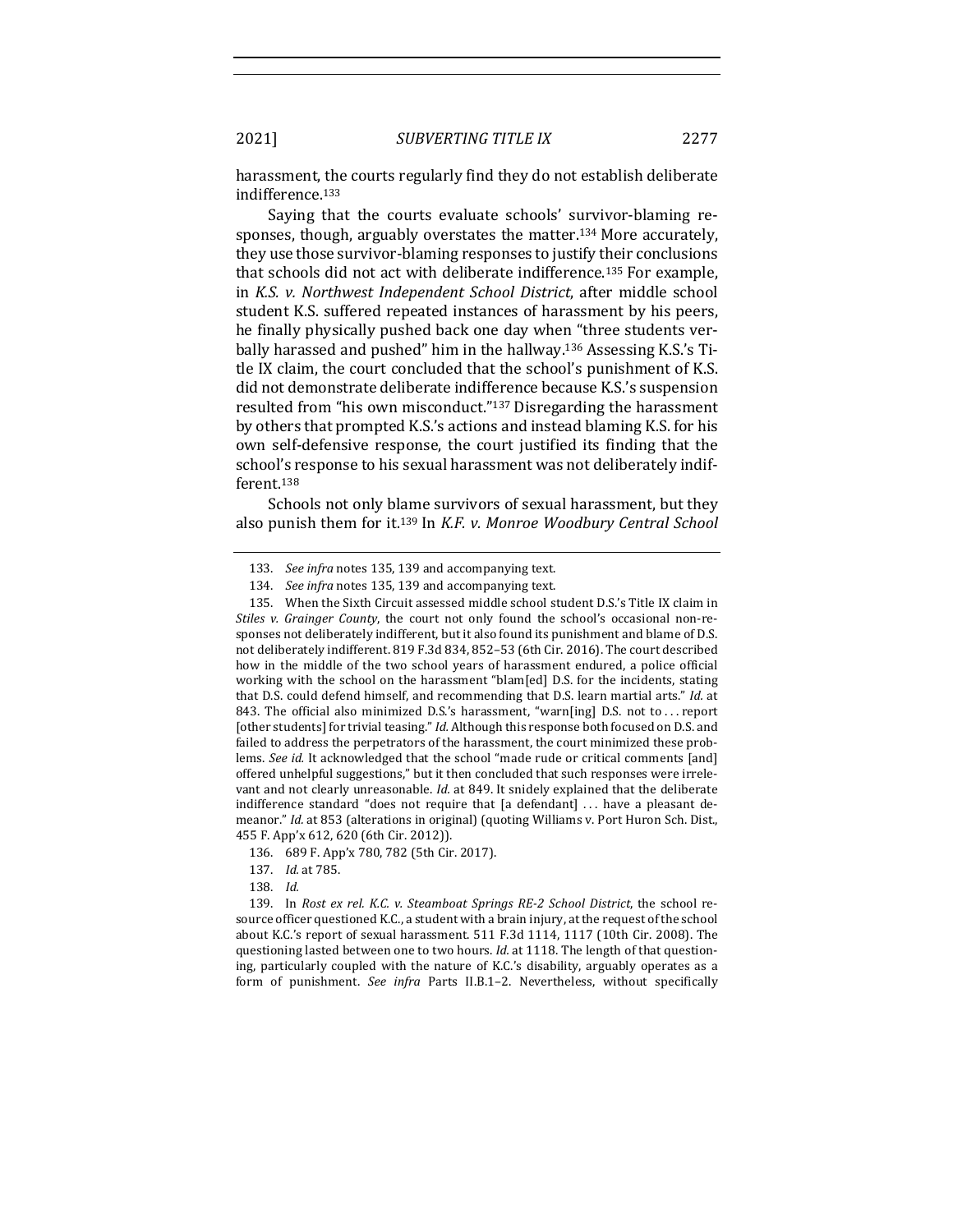*District*, for instance, middle school student C.F. suffered "intense and prolonged teasing—indeed 'bullying'—and on two occasions was sexually assaulted" by other students.<sup>140</sup> In response, the school offered to send C.F. to an out-of-district program for "students with serious disciplinary records."<sup>141</sup> In other words, the school proposed to send C.F. to a disciplinary school placement, effectively punishing her for the sexual harassment and assaults she suffered.<sup>142</sup> Yet, because the school offered "alternatives to CF attending high school," the court found that the school did not act with deliberate indifference.<sup>143</sup> Ignoring that these types of interventions amount to a form of punishment, courts, like the Fifth Circuit in *K.F.*, permit schools to punish students in response to sexual harassment without transgressing the deliberate indifference standard.<sup>144</sup>

#### D. TITLE IX'S LOSS OF PURPOSE AND EFFECT

When schools fail to respond even intermittently to student sexual harassment, repeat failed responses to it, or punish and blame the survivors, they do the opposite of fulfilling Title IX's purpose of protecting students.<sup>145</sup> Instead, these three types of responses put students at risk for further sexual harassment such that they lose educational benefits even when the risk does not culminate in further harassment.<sup>146</sup> In addition, these responses indirectly cause students

addressing this interview, the court insisted that nothing the school did in response to K.C.'s harassment rose to the level of deliberate indifference. *Rost*, 511 F.3d at 1123-24. In *Doe v. Board of Education*, in response to some of the sexual harassment and abuse that fourth grade student J.D. endured by student M.O., the school provided J.D. with a bathroom escort.  $605$  F. App'x 159, 163 (4th Cir. 2015). The bathroom escort, though, caused students to make "horrible jokes' about [J.D.'s] use of the escort." *Id.* Effectively, then, the school implemented a form of punishment in response to  $J.D.'s$ harassment and abuse because the intervention resulted in further suffering for J.D., but the court found the school did not act with deliberate indifference. See id. Similarly, in *Doe* v. Dallas Independent School District, the school responded to the report that teacher John McGrew molested third grade student J.H. by meting out a kind of punishment to J.H. when it interrogated him in the presence of McGrew, including by asking him to "repeat his accusation to McGrew." 220 F.3d 380, 387 (5th Cir. 2000). The court, though, did not find these responses deliberately indifferent. Id.

<sup>140. 531</sup> F. App'x 132, 133 (2d Cir. 2013).

<sup>141.</sup> *Id.*

<sup>142.</sup> *See id.*

<sup>143.</sup> *Id.* at 134.

<sup>144.</sup> *See infra Part I.D.1.* 

<sup>145.</sup> *See* Cannon v. Univ. of Chi., 441 U.S. 677 (1979); *supra* note 60 and accompanving text.

<sup>146.</sup> *See infra* Part I.D.1.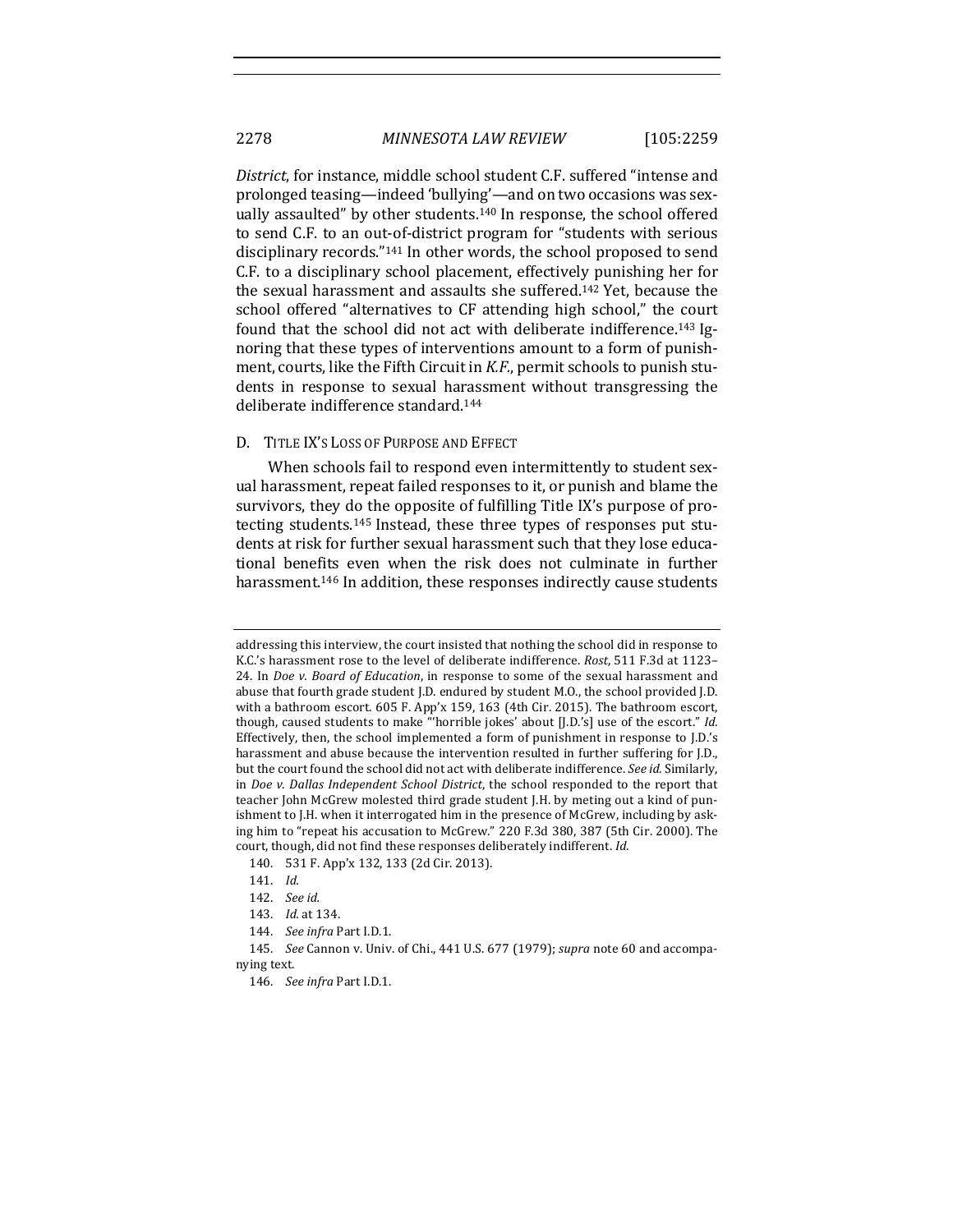to actually suffer more sexual harassment.<sup>147</sup> Further, schools' inverted responses directly cause students to suffer secondary trauma and institutional betrayals.<sup>148</sup> Far from holding schools to account for failing to fulfill Title IX's purpose of protecting students from sexual harassment, the courts thus permit schools to act as enablers of student sexual harassment.<sup>149</sup> They transform the deliberate indifference standard into a vehicle for allowing schools to respond in ways that cause students more harm.

1. Allowing Schools To Put Students at Risk for Additional Sexual Harassment

When schools intermittently respond to student sexual harassment with inaction, repeat failed or otherwise inadequate responses to it, and blame and punish survivors, they put students at risk of suffering further sexual harassment. They do so by signaling that the harassment can continue because the schools will not act to end it.<sup>150</sup> By intermittently not responding to student harassment, schools do little or nothing to stop it and therefore risk its recurrence.<sup>151</sup> By repeatedly implementing failed responses to sexual harassment, the schools also do little more than nothing to end it and so put students at risk of its recurrence.<sup>152</sup> By punishing and blaming the survivors of sexual harassment and assault, schools focus their behavioral concerns on the survivor and not the perpetrator.<sup>153</sup> They therefore send the message that the perpetrator's behavior is not the problem and so can continue.154

When schools put students at risk of further sexual harassment in these ways, it does not, of course, mean that they will suffer more sexual harassment.<sup>155</sup> That schools fail to protect against this risk, though, means that students are left to the mercy of the perpetrator or sheer luck to avoid it. Even if students only suffer the risk of further sexual harassment but no more actual harassment, the risk can result in their loss of educational benefits at school, not to mention likely

<sup>147.</sup> *See infra* Part I.D.2.

<sup>148.</sup> *See infra* Part I.D.3.

<sup>149.</sup> *See infra* Parts I.D.1–3.

<sup>150.</sup> See supra Part I.A.

<sup>151.</sup> *See supra* Part I.A.

<sup>152.</sup> *See supra* Part I.B.

<sup>153.</sup> *See supra* Part I.C.

<sup>154.</sup> *See supra* Part I.C.

<sup>155.</sup> *See* Rost ex rel. K.C. v. Steamboat Springs RE-2 Sch. Dist., 511 F.3d 1114, 1117

<sup>(10</sup>th Cir. 2008); *infra* notes 157, 164 and accompanying text.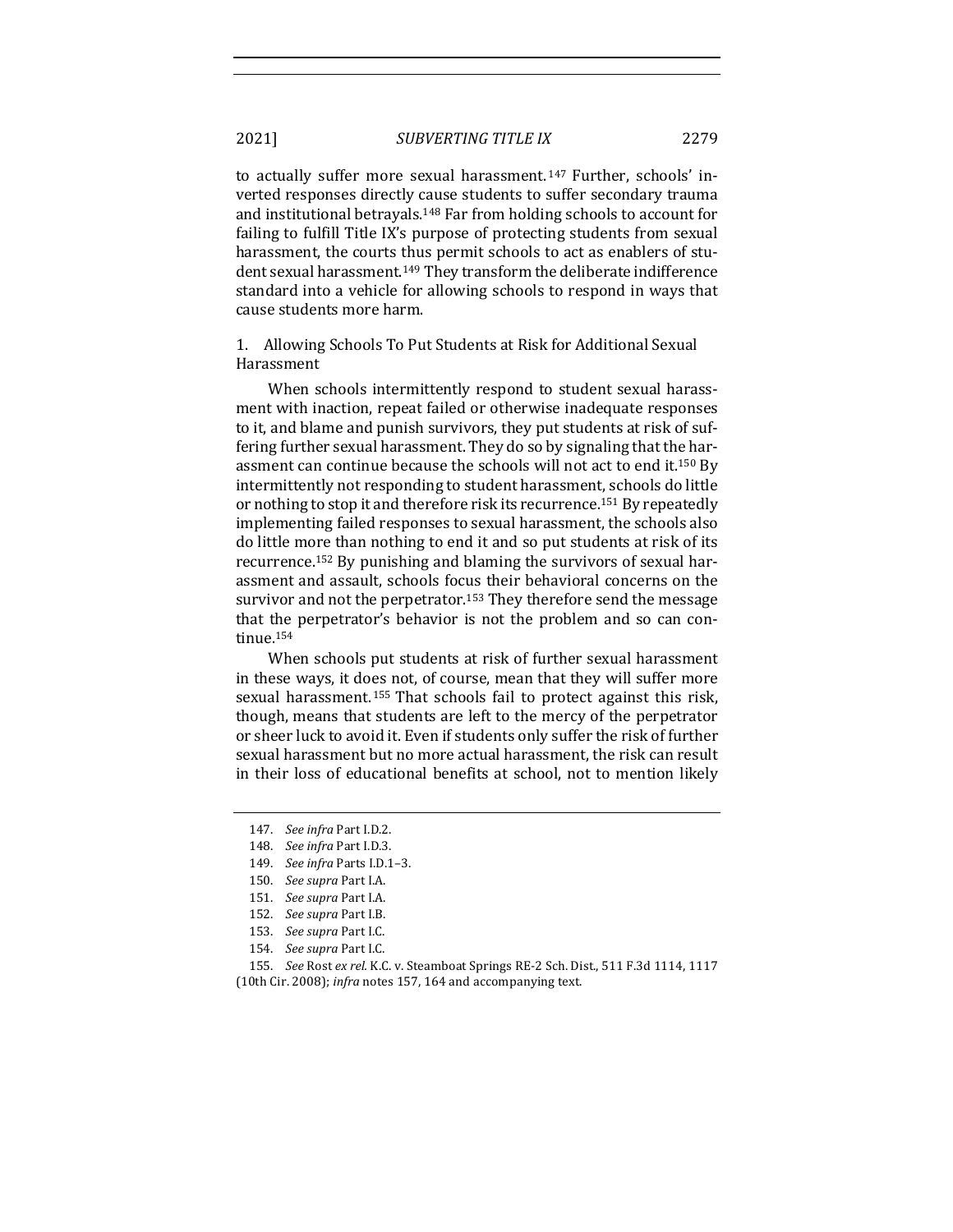generalized trauma, fear, and the possibility of negative mental health consequences.<sup>156</sup> Such was the case in *Rost ex rel. K.C. v. Steamboat Springs RE-2 School District*, where the Tenth Circuit denied the claim of middle school student K.C., a student with a brain injury, who was repeatedly sexually harassed and assaulted by fellow students.<sup>157</sup> Among other things, the other students called her names, "continuously pestered her for oral sex," and "threatened to distribute naked photographs of her."  $158$  In response, the school did nothing in the school setting to address the harassment.<sup>159</sup> It only turned the investigation over to law enforcement, which declined to prosecute the boys who harassed K.C., in part out of concern for the toll it would take on K.C.<sup>160</sup> Even then, though, the school still did nothing at all to address the effects of K.C.'s harassment or the behavior of the boys who harassed and assaulted her.<sup>161</sup>

The school's failure to do anything to address the harassment in the school setting put K.C. at risk of suffering further sexual harassment.<sup>162</sup> Its lack of a response to the harassment in school signaled that such harassment could continue unabated by the school.<sup>163</sup> Precisely because of this risk, K.C. refused to return to school and so for that reason did not suffer any further sexual harassment.<sup>164</sup> She did, though, consequently suffer the loss of educational benefits at school.<sup>165</sup> Evidence showed

that the school's non-response to the boys' sexual harassment is what kept [K.C. from returning to school]. K.C.'s psychiatrist advised [K.C.'s mother] Ms. Rost that it was important "to help [K.C.] find a safer environment, especially considering that if she goes back to the exact same high school, she will be around [the boys]."166

162. *See infra* note 164 and accompanying text.

165. *Id.* at 1117 (majority opinion).

166. *Id.* at 1131 (McConnell, J., concurring in part). Although K.C. ultimately moved out of state with her family, "[t]he record suggests that it was the undeterred presence of the boys that kept K.C. from returning to school." *Id.* 

<sup>156.</sup> *See Rost*, 511 F.3d at 1117 (noting that one survivor feared to attend class due to sexual harassment); Davis ex rel. LaShonda D. v. Monroe Cnty. Bd. of Educ., 526 U.S. 629, 634 (1999) (noting a survivor's drop in grades due to sexual harassment); *infra* notes 157, 164 and accompanying text.

<sup>157.</sup> 511 F.3d at 1117.

<sup>158.</sup> *Id.*

<sup>159.</sup> *Id.*

<sup>160.</sup> *Id.*

<sup>161.</sup> *Id.*

<sup>163.</sup> See infra note 164 and accompanying text.

<sup>164. 511</sup> F.3d at 1117. When asked why she had refused to send K.C. back to school, Ms. Rost testified that she was relying on the psychiatrist's recommendation not to return. *Id.* at 1131 (McConnell, J., concurring in part).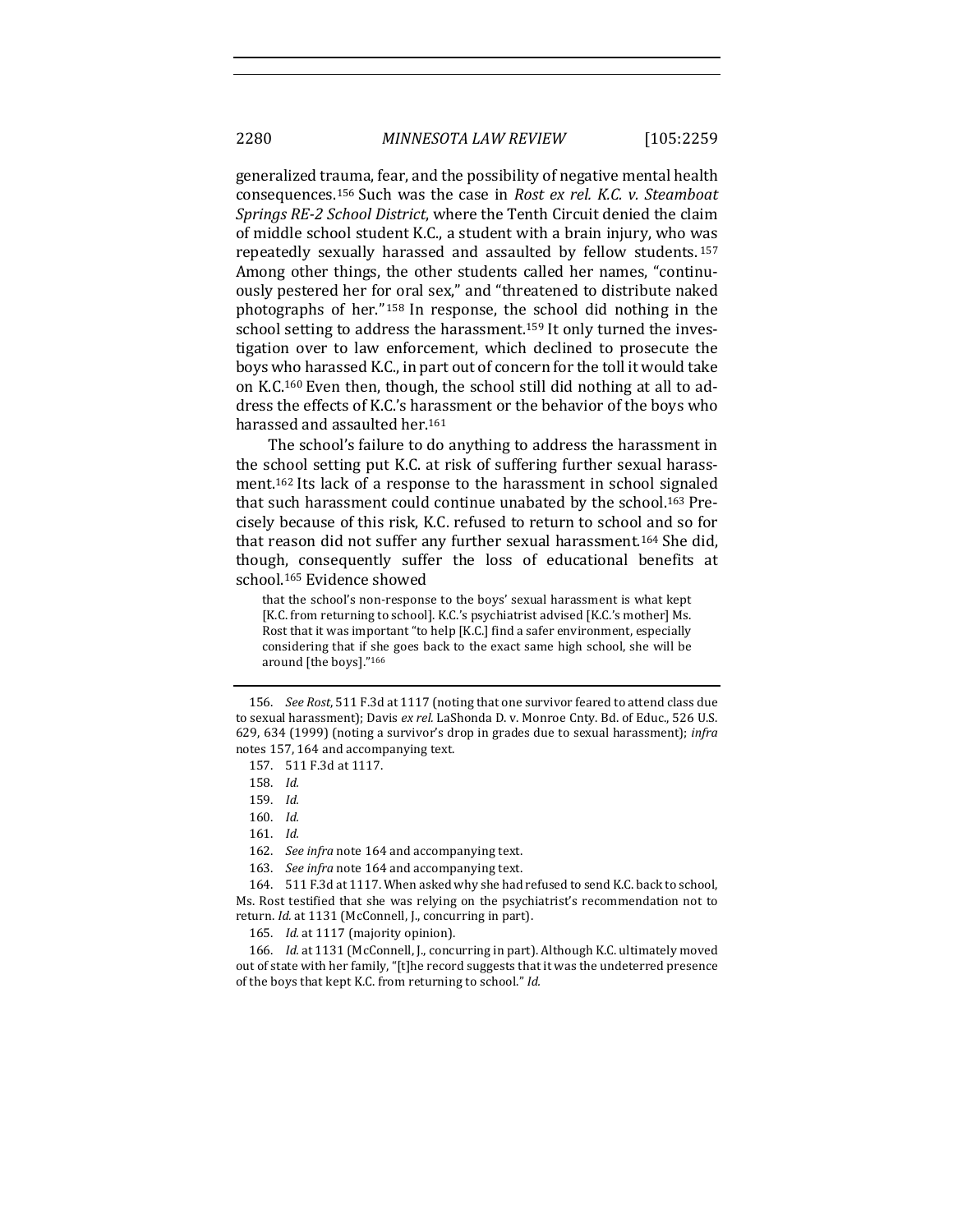Yet, even though the school put K.C. at such risk and K.C. consequently lost the benefit of her education, the Tenth Circuit found the school had not acted with deliberate indifference.<sup>167</sup>

2. Allowing Schools To Indirectly Cause Students To Suffer Additional Sexual Harassment

Schools do not just put students at risk for sexual harassment with these vapid responses to student sexual harassment; they also indirectly cause students to actually suffer additional sexual harassment. When schools only occasionally respond or repeat failed responses to student sexual harassment, they indirectly cause students to suffer further harassment by effectively allowing it to continue unhindered by the school.<sup>168</sup> The result is that students then do suffer more, sometimes escalating, sexual harassment.<sup>169</sup> First, they suffer additional harassment by their original perpetrators.<sup>170</sup> Second, they suffer harassment by others.<sup>171</sup> The harassment can go on for months and even years.<sup>172</sup> Once it goes on without any or any adequate response from the schools, the harassment also intensifies in severity.<sup>173</sup> Given that schools' non-responses and repeated use of failed responses can give the perpetrator a veritable green light to continue

171. *See, e.g.*, K.S. v. Nw. Indep. Sch. Dist., 689 F. App'x 780, 781-83 (5th Cir. 2017); Stiles ex rel. D.S. v. Grainger Cnty., 819 F.3d 834, 840-45 (6th Cir. 2016); infra note 174 and accompanying text. Such unchecked harassment can, for example, inspire other students to join the harassment or more generally permit a climate where harassment is tolerated and so occurs more often and more severely. See infra note 174 and accompanying text.

172. In *McCoy v. Board of Education*, for example, teacher Gary Stroup molested multiple students over a period of six years. 515 F. App'x 387, 389 (6th Cir. 2013). In *Porto v. Town of Tewksbury*, student R.C. repeatedly harassed and assaulted student S.C. for approximately six years. 488 F.3d at 70-71.

173. For example, in *Doe v. Board of Education*, student J.D. suffered three years of sexual harassment by M.O. 605 F. App'x at 162–63. The school's failures to respond or poorly designed responses left J.D. exposed to more assault that culminated in a sexual assault in the bathroom. *Id.* In *Porto v. Town of Tewksbury*, S.C.'s years of harassing R.C. led to both an assault on the bus and later in the school bathroom. 488 F.3d at 70-71.

<sup>167.</sup> *Id.* at 1117 (majority opinion).

<sup>168.</sup> *See supra* Part I.A.

<sup>169.</sup> *See supra* notes 90, 92, 98, 100, 102 and accompanying text.

<sup>170.</sup> *See, e.g.*, Gabrielle M. v. Park Forest-Chi. Heights Sch. Dist. 163, 315 F.3d 817, 818–21 (7th Cir. 2003); *supra* note 104 and accompanying text; Porto v. Town of Tewksbury, 488 F.3d 67, 70 (1st Cir. 2007); *supra* note 111 and accompanying text; Doe v. Bd. of Educ., 605 F. App'x 159, 161-62 (4th Cir. 2015); *supra* note 92 and accompanying text.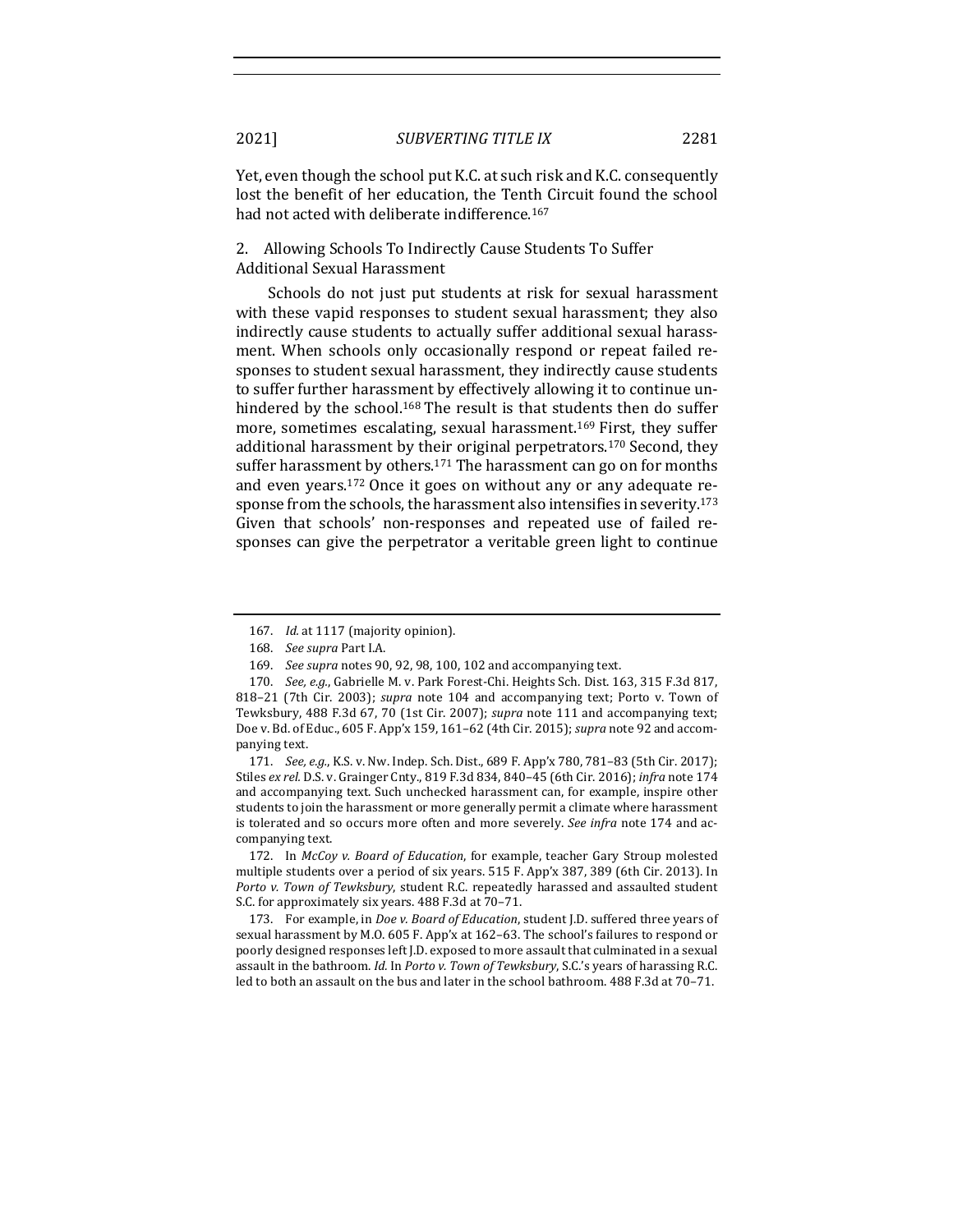the harassment, these outcomes seem not just likely but almost inevitable.174

For example, in *McCoy v. Board of Education*, when the Columbus City Schools learned that Gary Stroup had inappropriately touched elementary school students, a school district official warned Stroup by letter not to touch students in those ways even though a prior such letter had not stopped that same behavior.<sup>175</sup> Then, when principal Dora Kunz later received a letter from a student stating that teacher Gary Stroup had touched his "public" areas, Kunz left her position without informing her successor, Theresa Tracy, of the problems.<sup>176</sup> With nothing but these minimal responses to constrain him, Stroup unsurprisingly went on to molest student John Doe.<sup>177</sup>

It was not the school's first letter to Stroup, as weak a response as it arguably was, that indirectly caused Stroup's later sexual abuse of John Doe.<sup>178</sup> By continuing to use that same response even though it had not stopped Stroup's behavior, though, the school effectively allowed Stroup's behavior to continue and so indirectly caused it.<sup>179</sup> Knowingly implementing a response that does not work to address sexual harassment does little, if anything, more to stop it than does a total failure to respond at all.<sup>180</sup> It essentially allows the harassment to happen again.<sup>181</sup> Similarly, because Principal Kunz did not inform Principal Tracy of the problems with Stroup, this non-response to

<sup>174.</sup> *See supra* note 173 and accompanying text. In *Stiles*, when middle school student D.S. suffered three years of repeated harassment by at least eleven different students over the course of those years, and the school did nothing in response, predictably, those failures did not stem the tide of harassment, and D.S. continued to suffer harassment by other students. 819 F.3d at 841-45. The school's failures to respond at times, therefore, not only exposed D.S. to this additional harassment, but it paved the way, or indirectly caused, the pervasive harassment he then did suffer. *Id.* In *K.S. v. Northwest Independent School District*, by not always disciplining students who harassed sixth grade student K.S., the school sent the message that such behavior could continue without certain repercussion, and it did continue. 689 F. App'x at 781. The harassment began with name-calling and escalated to slapping and pushing, sometimes by multiple students at one time. *Id.* at 781–82. Similarly, kindergartener Gabrielle M.'s elementary school effectively allowed student Jason to continue harassing Gabrielle M. by its decision to separate the children but then only actually separating them sometimes. *Gabrielle M.*, 315 F.3d at 819-20. Allowed access to Gabrielle in this way, Jason could and did continue to sexually assault her. *Id.* at 820.

<sup>175.</sup> *McCoy*, 515 F. App'x at 389.

<sup>176.</sup> *Id.*

<sup>177.</sup> *Id.*

<sup>178.</sup> *Id.*; see infra note 370 and accompanying text.

<sup>179.</sup> *See McCoy*, 515 F. App'x at 389.

<sup>180.</sup> *See infra* note 348 and accompanying text.

<sup>181.</sup> *See infra* note 348 and accompanying text.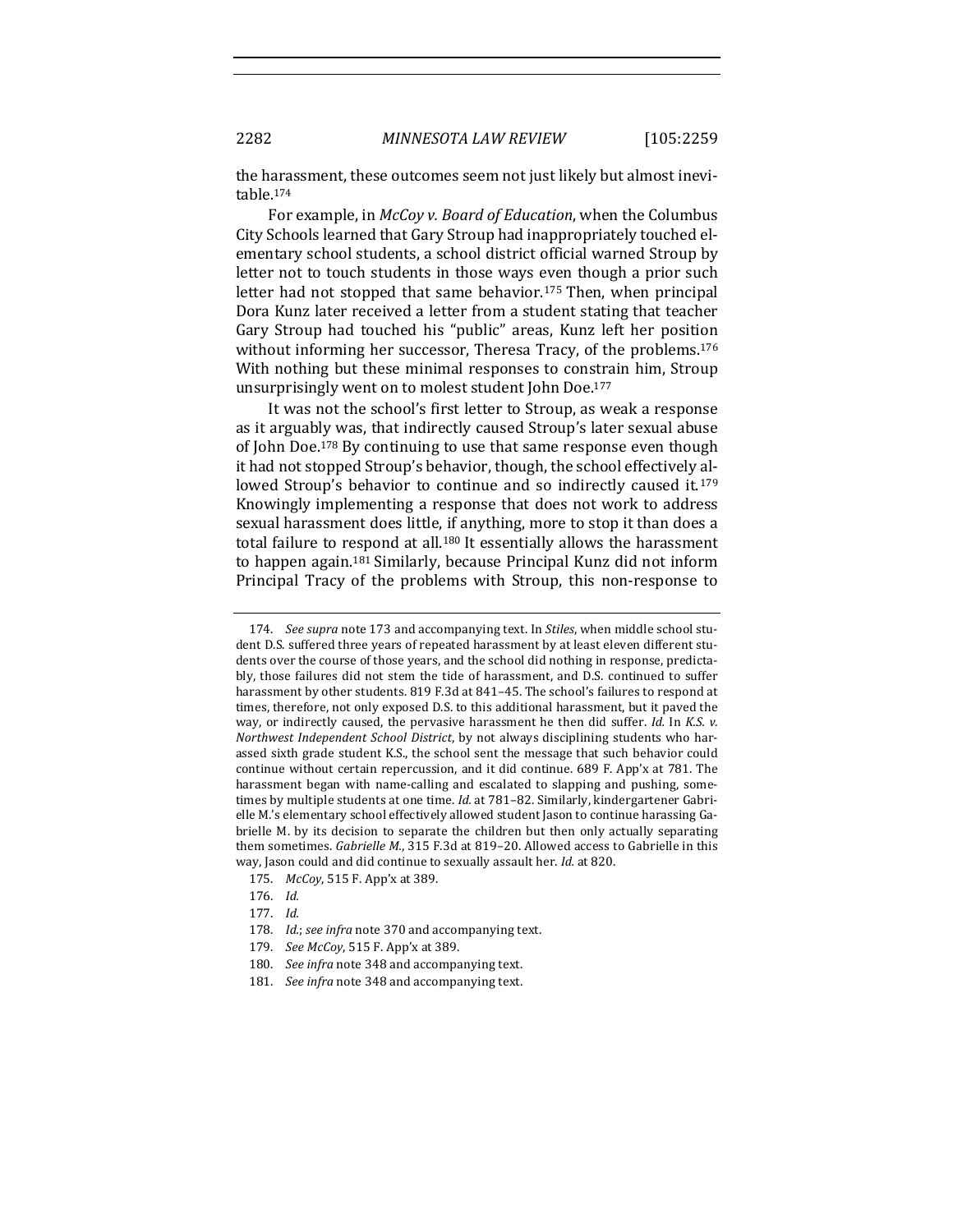Stroup's assaults left Tracy unable to address or prevent them.<sup>182</sup> Kunz's failure to apprise Tracy of Stroup's abusive behavior permitted Stroup to continue that behavior without even the potential to be checked by Tracy or anyone else.<sup>183</sup> Kunz's failure, therefore, also indirectly caused John Doe's assault.<sup>184</sup> The *McCoy* court, however, sanctioned the school's actions that indirectly caused John Doe's harm by finding the school's responses to Stroup's reported abuse to be not deliberately indifferent.<sup>185</sup> It thus allowed the school to indirectly cause Doe's further sexual harassment.<sup>186</sup>

3. Allowing Schools To Directly Cause Students To Suffer Secondary Harms and Institutional Betrayals

By allowing schools' inverted responses to sexual harassment, the courts also permit the public schools to work additional, more direct harms on students.<sup>187</sup> First, students suffer secondary traumas as a direct result of schools' responses to their sexual harassment.<sup>188</sup> Secondary trauma, also called "second assault" or "second victimization," refers to the "[n]egative responses to disclosure" of sexual harassment and abuse, including responses that "blame, stigmatize, [and] attempt to... distract the victim from discussing the assault."  $189$  This

<sup>182.</sup> *McCoy*, 515 F. App'x at 389.

<sup>183.</sup> *Id.* at 389, 391-92.

<sup>184.</sup> *Id.*; see infra note 224 and accompanying text.

<sup>185.</sup> *McCoy*, 515 F. App'x at 391-92. Other courts also fail to find that schools' repeated use of failed responses to student sexual harassment has caused students to suffer more sexual harassment by permitting it to recur. For example, in *Doe v. Board* of Education, when student J.D.'s elementary school tried more than once to address his sexual harassment and abuse by student M.O. by simply talking to M.O., and that repeated use of a failed intervention did not stop the harassment, and so amounted to almost no response at all, the school nevertheless continued to use that intervention. 605 F. App'x 159, 161-62 (4th Cir. 2015). It therefore subjected J.D. to further sexual harassment and the sexual assault that he suffered by the school's use of that failed intervention. See id.; supra note 92 and accompanying text.

<sup>186.</sup> *See McCoy*, 515 F. App'x at 391-92.

<sup>187.</sup> See infra notes 197, 200-01 and accompanying text.

<sup>188.</sup> See infra notes 197, 200-01 and accompanying text; Orchowski & Gidycz, su*pra* note 39, at 266; *see also* Maier, *supra* note 39, at 289 ("['Secondary traumas' or 'revictimization'] refers to the blame and stigmatizing responses to victims by the criminal justice, legal, and medical systems, as well as friends and family. It also refers to the trauma, distress, and alienation that victims may experience after the assault as a result of [those] responses.").

<sup>189.</sup> Orchowski & Gidycz, *supra* note 39, at 266.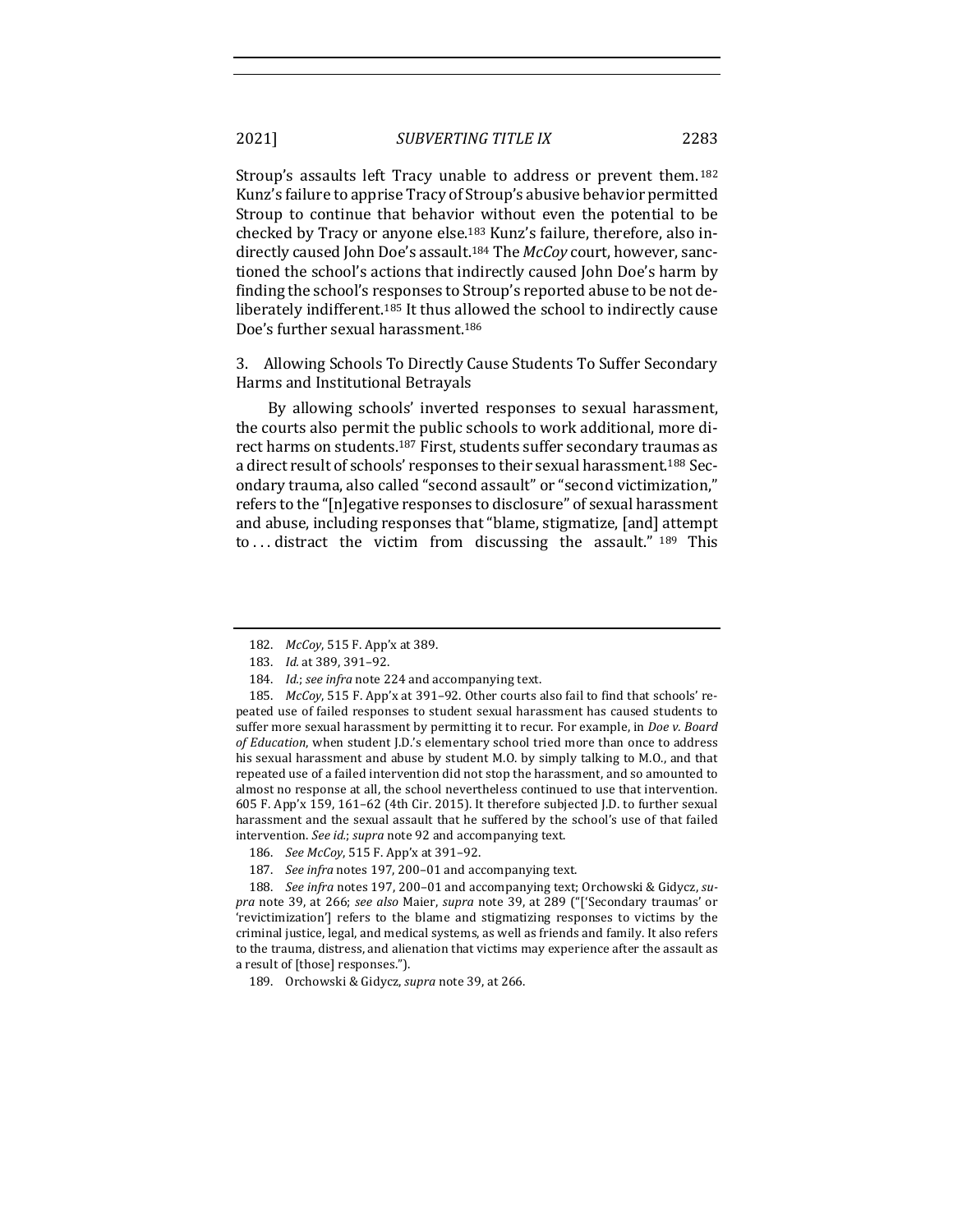secondary trauma can be more acute than the trauma that results from the original harassment or assault.<sup>190</sup>

Second, students suffer institutional betrayals when schools punish and blame them for their sexual harassment.<sup>191</sup> Institutional betrayals happen "when an institution causes harm to an individual who trusts or depends upon that institution."<sup>192</sup> They can "occur via omission of protective, preventative, or responsive institutional actions."<sup>193</sup> More precisely, they happen when an institution blames or does not believe the report of a person who has suffered a sexual assault or harassment.<sup>194</sup> They also occur when institutions "pressure [victims] to recount the events multiple times to multiple people, [fail] to give them adequate information, or [refuse] to help." $195$ 

- 191. Smith & Freyd, *supra* note 39, at 578.
- 192. *Id.*
- 193. *Id.* at 579.

194. NAT'L CRIME VICTIM L. INST., *supra* note 190; Rebecca Campbell & Sheela Raja, The Sexual Assault and Secondary Victimization of Female Veterans: Help-Seeking Expe*riences with Military and Civilian Social Systems*, 29 PSYCH. WOMEN Q. 97, 97 (2005) ("[V]ictim-blaming attitudes, behaviors, and practices . . . [result] in additional trauma for sexual assault survivors."); Maier, *supra* note 39, at 291; *see also* SHRIVER CTR., ENSURING SUCCESS IN SCHOOL, SUPPORTING SURVIVORS 1, 20 (2018), https://news.wttw .com/sites/default/files/article/file-attachments/Shriver%20report\_draft%204% 20(1).pdf [https://perma.cc/PR32-2FNT] ("Participants also reported feeling revictimized when school officials place the blame for the violence on the survivor.").

195. Maier, *supra* note 39, at 297. Such harms occur in children and adults. Studies show that when children who suffer sexual trauma then have to testify repeatedly in court and confront their abuser, they experience emotional distress. See Goodman et al., *supra* note 190; Ryan et al., *supra* note 190. The Supreme Court has also noted the impact of this kind of trauma. Maryland v. Craig, 497 U.S. 836, 852, 857 (1999) (noting that the Court "ha[s] of course recognized that a State's interest in 'the protection of minor victims of sex crimes from further trauma and embarrassment' is a 'compelling' one" and acknowledging the possibility that for the child "trauma  $\ldots$  [could] be caused by testifying in the physical presence of the defendant" (citations omitted)); CASEY FAM. PROGRAMS, WHY SHOULD CHILD PROTECTION AGENCIES BECOME TRAUMA-INFORMED? 1, 2 (2018), https://caseyfamilypro-wpengine.netdna-ssl.com/media/SComm\_Trauma

<sup>190.</sup> *See* Maier, *supra* note 39; Barbara Ryan, Cynthia Bashant & Deena Brooks, *Protecting and Supporting Children in the Child Welfare System and the Juvenile Court,* 57 JUV. & FAM. CT. J. (SPECIAL ISSUE) 61, 62 (2006) (noting that in the child welfare and juvenile courts, children "can be exposed to additional stressful, frightening, and emotionally overwhelming experiences, resulting in additional layers of trauma"); NAT'L CRIME VICTIM L. INST., POLYVICTIMS: VICTIMS' RIGHTS ENFORCEMENT AS A TOOL TO MITIGATE "SECONDARY VICTIMIZATION"IN THE CRIMINAL JUSTICE SYSTEM 1 (2013), http://www.ncdsv .org/images/NCVLI\_PolyvictimsVictimsRightsEnforcementAsATool\_3-2013.pdf [https://perma.cc/VV59-TVGQ]. Studies show that children, like adults, experience

these traumas. See Gail S. Goodman, Elizabeth Pyle Taub, David P.H. Jones, Patricia England, Linda K. Port, Leslie Rudy & Lydia Prado, Testifying in Criminal Court: Emotional *Effects on Child Sexual Assault Victims*, 57 MONOGRAPHS SOC'Y FOR RSCH. CHILD DEV. 1, 119–20 (1992).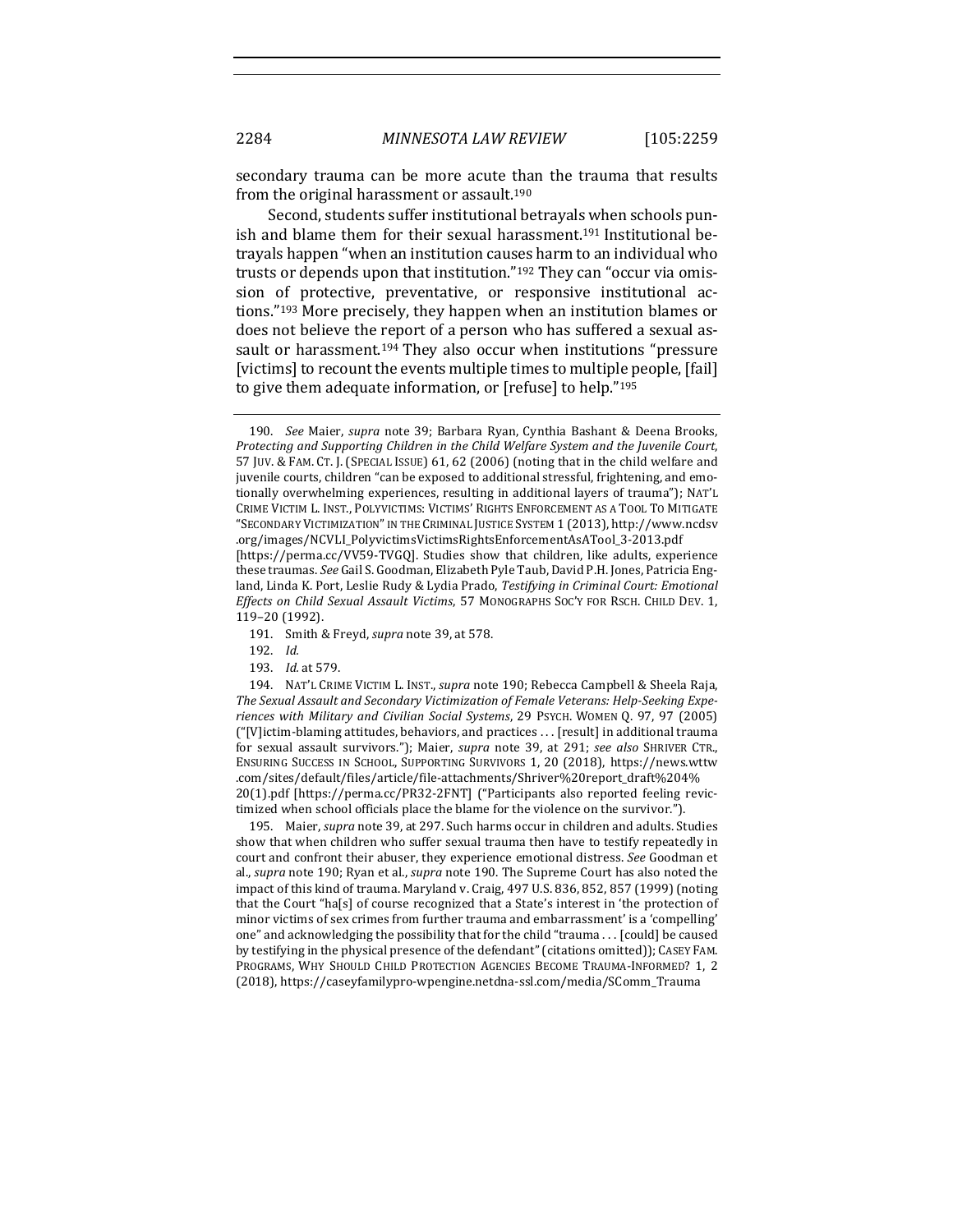Schools directly impose secondary traumas and cause students to suffer institutional betrayal when they respond in inverted ways to reports of student sexual harassment.<sup>196</sup> When schools blame and punish the students who have suffered sexual harassment and assault or force them to recount their experiences in front of the perpetrators, the students, predictably, endure more trauma.<sup>197</sup> They suffer depression, anxiety, and even suicide attempts.<sup>198</sup> Middle school student K.S., whose Title IX claim was rejected by the Fifth Circuit, experienced these traumas.<sup>199</sup> When K.S.'s school punished him because he fought back after enduring multiple instances of harassment, K.S. poignantly stated that the school's response made him feel that "nothing ever happened" as a result of his report and "like nobody cared about him."<sup>200</sup> This institutional betrayal and K.S.'s secondary trauma contributed to his suicide attempt.<sup>201</sup>

201. K.S.'s brief on appeal stated:

[I]t was the feeling that there was nobody there to help, that people felt he was the cause of the problems he was experiencing, that finally caused him

<sup>-</sup>informed-1.pdf [https://perma.cc/2392-24DT] (advocating for trauma-informed child welfare practices because "the system's interactions with children and families might inadvertently make them feel unsafe, either physically or emotionally").

<sup>196.</sup> The courts' interpretations not only permit schools to directly and indirectly cause student sexual harassment and related trauma, but they also arguably incentivize it. See MacKinnon, *supra* note 17.

<sup>197.</sup> *See, e.g.*, Doe ex rel. Doe v. Dall. Indep. Sch. Dist., 220 F.3d 380, 388 (5th Cir. 2000) (describing when elementary school student J.H. reported his sexual assault by teacher John McGrew, the school made J.H. recount his accusations in person to McGrew, thereby forcing him to relive the trauma by telling the perpetrator); Doe v. Bd. of Educ., 605 F. App'x 159, 163 (4th Cir. 2015) (describing when a middle school student suffered repeated sexual harassment and assault by student M.O., the school effectively punished him by requiring that he have another student escort him to the bathroom, which caused him further trauma because "other students 'made horrible jokes' about his use of the escort" and had "resultant stomach pains" (citations omitted)); Appellant's Brief in Chief at 8, KF ex rel. CF v. Monroe Woodbury Cent. Sch. Dist., 551 F. App'x 132 (2d Cir. 2013) (No. 13-516-CV), 2013 WL 1621950 (describing that in response to K.F.'s two years of sexual harassment and assault, the school offered to send K.F. to a disciplinary placement, and although she attended for a short period of time, she was "uncomfortable . . . and did not remain there").

<sup>198.</sup> *See infra* notes 200-01 and accompanying text.

<sup>199.</sup> Stiles ex rel. D.S. v. Grainger Cnty., 819 F.3d 834 (6th Cir. 2016).

<sup>200.</sup> Appellant's Brief on the Merits, K.S. v. Nw. Indep. Sch. Dist., 689 F. App'x 780 (5th Cir. 2016) (No. 16-40093), 2016 WL 1715073, at \*8 (internal quotation marks omitted). When students of color face such responses, their trauma can be compounded still further. See Sumi K. Cho, *Converging Stereotypes in Racialized Sexual Harassment: Where the Model Minority Meets Suzie Wong*, 1 J. GENDER RACE & JUST. 177, 181 (1997) (arguing that the convergence of racial and gender stereotypes of Asian Pacific American women constitutes a racialized sexual harassment and that kind of intersectional sexual harassment exacerbates the harm of the harassment).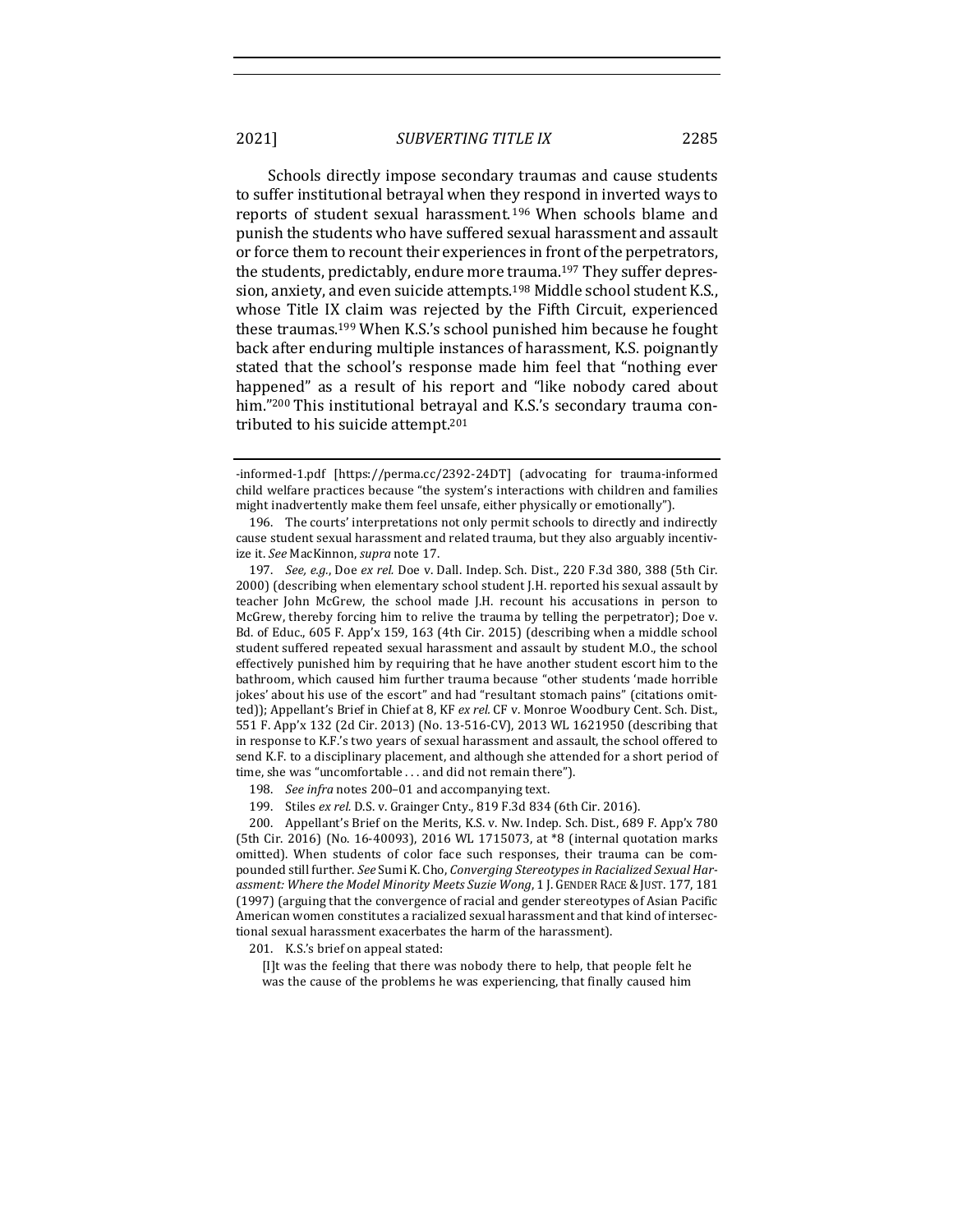Further, to get any potential help from a school following sexual harassment or assault, the courts effectively require students to subject themselves to these secondary traumas and institutional betrayals.<sup>202</sup> Because the actual notice standard under the Supreme Court's Title IX test relieves schools of any obligation to respond to sexual harassment if they do not have very specific notice of it, students must report their sexual harassment to have any hope of getting help for or redress from it.<sup>203</sup> However, when schools then do respond, the lower courts permit schools' inverted responses that cause secondary traumas and institutional betrayals.<sup>204</sup> Under the lower courts' assessments, therefore, these two prongs of the Title IX standard work together to essentially require students to subject themselves to these harms.205

Courts thus not only allow K-12 public schools to intermittently fail to respond to student sexual harassment, repeat failed responses to it, and punish and blame the survivors of it, but by doing so, they also allow schools to harm students. By not finding these types of responses by schools deliberately indifferent, the courts allow schools to put students at risk for and indirectly cause them further sexual harassment. They also permit schools to wreak additional harms in the form of secondary traumas and institutional betrayals. Instead of

to overdose and attempt suicide because [school administrators] said that he was the cause of all the problems he was experiencing and had been nothing but trouble.

Appellant's Brief on the Merits, *supra* note 200. Similarly, in *Stiles v. Grainger*, middle school student D.S. endured extensive bullying over three years, and the school blamed him. D.S. could not comprehend the school's failure to help him, stating, "This attempt to turn the tables on D.S. upset and frustrated him; 'I was too little to be a bully. It wasn't fair of him to do that."" Brief of Appellant at 12, Stiles ex rel. D.S. v. Grainger Cnty., 819 F.3d 834 (6th Cir. 2015) (No. 15-5438), 2015 WL 4910738. He further stated that when he reported to a school principal "[i]t seemed like she didn't care about what happened and just wanted me out of her office." *Id.* at 27.

<sup>202.</sup> Because, as the Supreme Court said in *Davis* that a school need only act to meet the deliberate indifference standard if the sexual harassment is actually known to the school, if the school does not have that requisite degree of notice, the school need not do anything at all. Davis v. Monroe Cnty. Bd. of Educ., 526 U.S. 629, 641, 643, 645, 647 (1999).

<sup>203.</sup> *See supra* note 202 and accompanying text; see also Suski, supra note 47 (explaining how the courts' assessments of the actual notice requirement under Title IX demands that students not only report but report with particularity their sexual harassment and assault).

<sup>204.</sup> *See supra* notes 197, 200-01 and accompanying text.

<sup>205.</sup> *See supra* notes 197, 200-01 and accompanying text.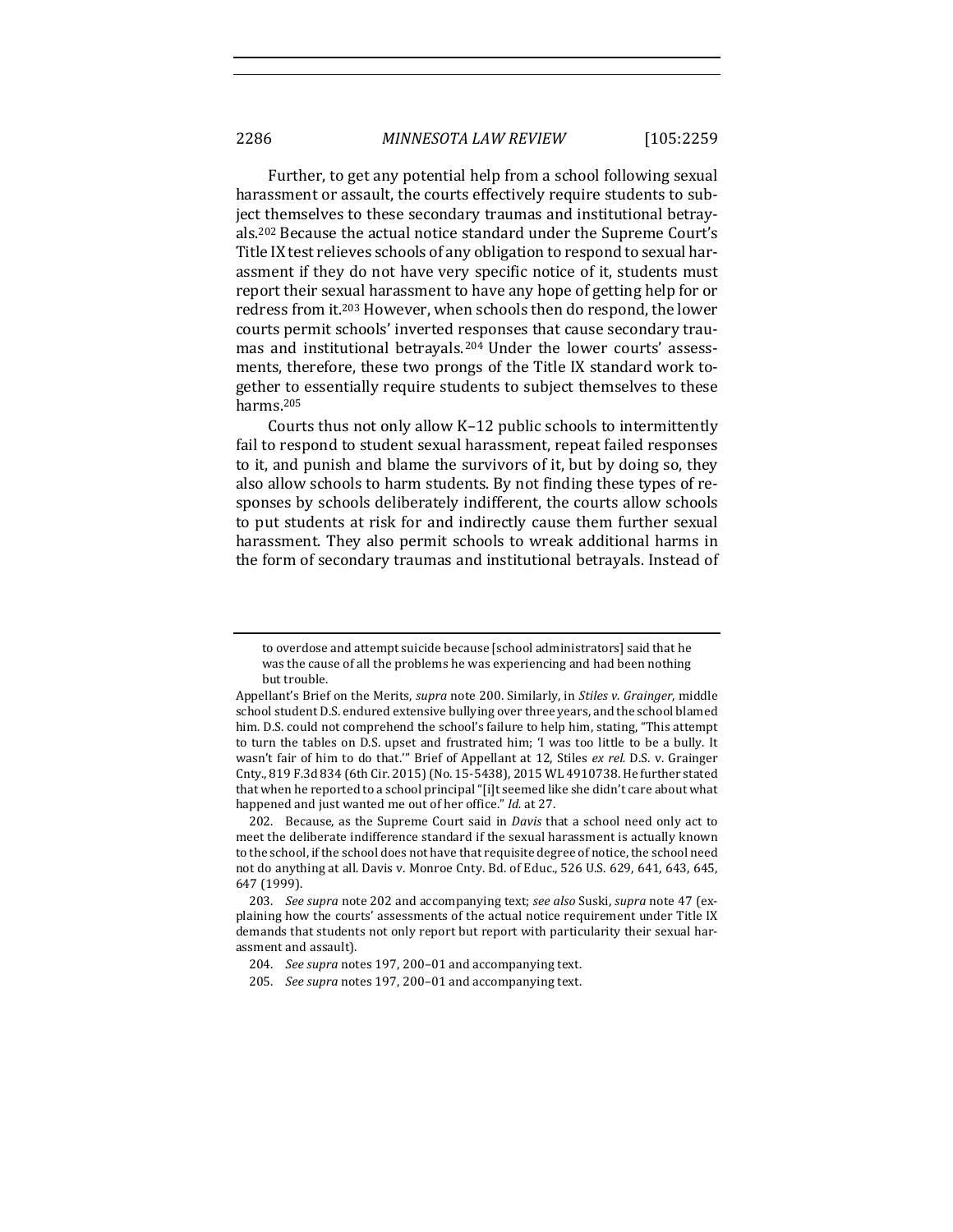interpreting Title IX in concert with its protective purpose, then, the courts' assessments of the statute gut its purpose.<sup>206</sup>

#### II. THE TITLE IX SUBVERSION

On first consideration, Title IX's loss of purpose and  $K-12$  students' lack of protection from sexual harassment in school might seem as inevitable as it is tragic. If the courts were simply applying with fidelity a vacuous standard, then that would be true. Instead, this loss of purpose and protection is far from the inescapable result of the necessary application of the deliberate indifference standard.<sup>207</sup>

The deliberate indifference standard, as articulated by the Supreme Court, has far more potential to achieve the law's protective purpose than the lower courts' assessments suggest.<sup>208</sup> When the Supreme Court found that Title IX prohibits peer sexual harassment in *Davis v. Monroe County Board of Education*, it explained the deliberate indifference standard as proscribing more than total and complete indifference in the general sense of the word.<sup>209</sup> Consistent with the Title IX's protective purpose, the Court described the standard as precluding schools' responses to known sexual harassment that indirectly cause or put students at risk for further such harassment.<sup>210</sup> The deliberate indifference standard can, therefore, hold schools to account for their intermittent failures to respond to student sexual harassment, their repeated use of failed responses to it, and their responses that punish and blame survivors because all such responses put students at risk for and indirectly cause their sexual harassment.211

Yet, in evaluating these responses by K-12 public schools for deliberate indifference, the lower courts regularly fail to make such assessments.<sup>212</sup> Instead, they evaluate deliberate indifference based on the Supreme Court's additional guidance in *Davis* that schools need to respond to student sexual harassment in a "not clearly unreasonable" way.<sup>213</sup> Rather than reading this guidance in the full context in which the Court offered it, however, the lower courts take this language entirely out of context and apply it as they independently conceive of

<sup>206.</sup> *See* Cannon v. Univ. of Chi., 441 U.S. 677, 704 (1979).

<sup>207.</sup> *See infra* Part II.A.

<sup>208.</sup> *See infra Part II.A.* 

<sup>209.</sup> *See infra* note 293 and accompanying text.

<sup>210.</sup> *See* Davis v. Monroe Cnty. Bd. of Educ., 526 U.S. 629, 645 (1999).

<sup>211.</sup> *See infra Parts II.A-B.* 

<sup>212.</sup> *See infra Part II.B.* 

<sup>213.</sup> *Davis*, 526 U.S. at 649.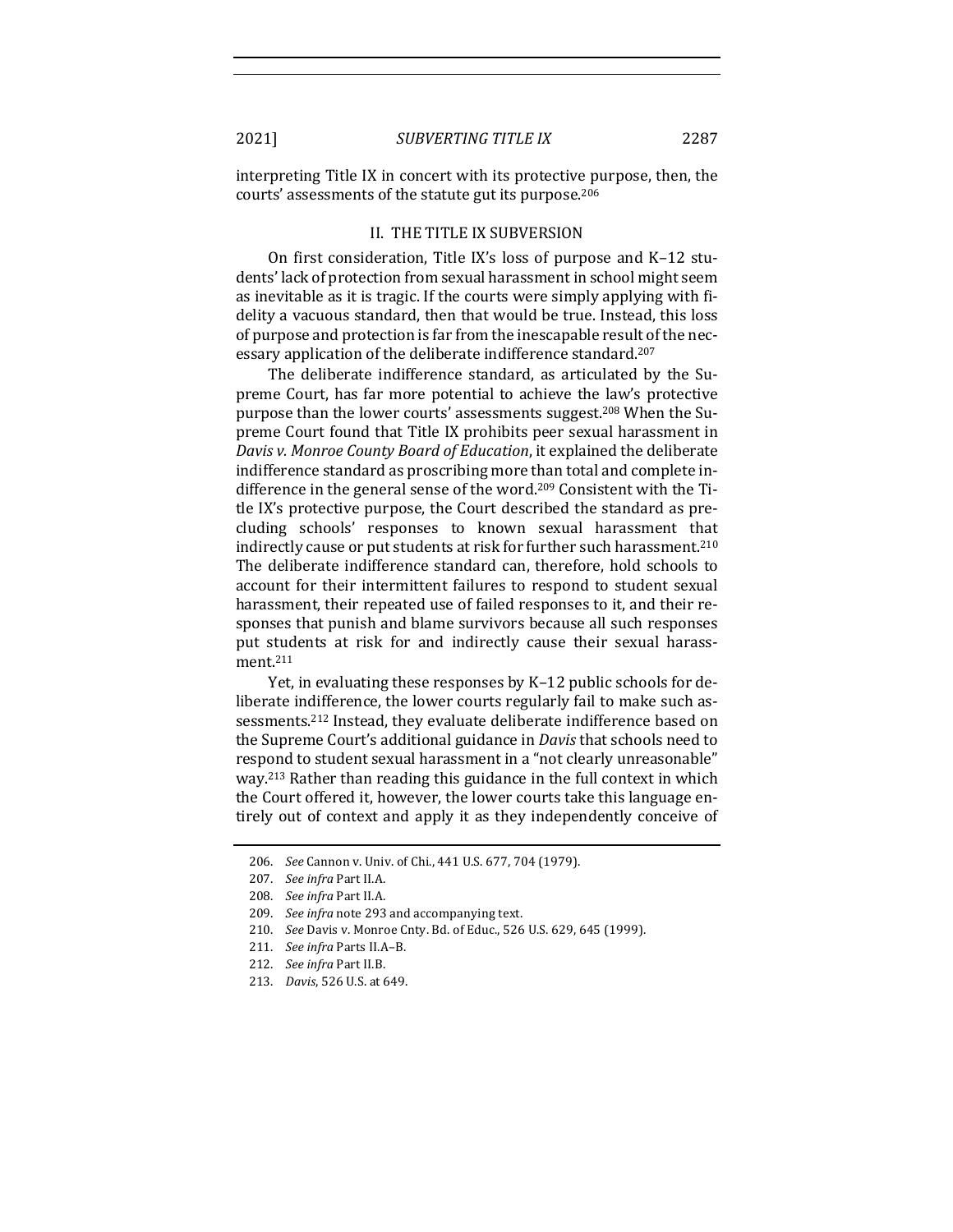it.<sup>214</sup> They thus avoid any determination of why K–12 public school students continue to suffer sexual harassment and whether the school's response risked or caused it.<sup>215</sup> They consequently void the deliberate indifference standard's complete meaning and conclude that any response by the  $K-12$  public schools other than none at all satisfies Title IX.<sup>216</sup> The courts thus subvert Title IX. The ramifications of the courts' evaluations have particular significance for K-12 public school students because they already have fewer structural protections from sexual harassment than college and university students.<sup>217</sup> This Title IX subversion is, therefore, a matter of particular urgency.<sup>218</sup>

A. WHAT THE DELIBERATE INDIFFERENCE STANDARD CAN REQUIRE OF THE PUBLIC SCHOOLS

Although the public schools rarely operate under any obligation to affirmatively protect students, Title IX's deliberate indifference standard can require such protections from sexual harassment and assault, at least once schools know some harassment has occurred.<sup>219</sup>

219. Tort law does call for schools to provide some degree of protection because it imposes a duty of care in some circumstances, but those duties are significantly undercut by, among other things, broad-reaching immunities available to the public schools. DAN B. DOBBS, PAUL T. HAYDEN & ELLEN M. BUBLICK, THE LAW OF TORTS § 259 (2d ed. 2011) ("The general duty of care defendants owe to strangers is the duty to use reasonable care in the defendant's active conduct. However, the defendant who does nothing at all often owes no duty of care to strangers. This means, for example, that he need not throw a rope to a drowning person, even if reasonable care would require such an action  $\dots$  [But because of the special relationship doctrine] a high school has a special relationship with its students, at least in connection with school, so it would be under a duty of reasonable care to take positive steps to save a student drowning at a school event."). Even though tort law does offer this potential for individual redress for students who have suffered sexual harassment in school, schools can avoid liability by claiming immunity. JAMES A. RAPP, 5 EDUCATION LAW  $\S$  12.07 (2020). Even without immunity, schools can defend themselves using numerous, generous other defenses. *Id.* § 12.14(5). For example, negligent supervision claims for failing to properly protect students require "standards of knowledge [that] are significant and . . . a foreseeable risk of harm." *Id.* § 12.14(5)(b)(iii). Public schools, therefore, successfully avoid responsibility in tort-based claims on that lack of foreseeability. See, e.g., Conklin v. Saugerties Cent. Sch. Dist., 966 N.Y.S.2d 575 (App. Div. 2013) (finding that a school could not foresee that one student would assault another student even though the school knew the assaulting student had threatened to have the fight). Even when students have been shot or stabbed and schools have warnings that the fights might occur, they still successfully use the lack of foreseeability to evade liability in tort. RAPP, *supra*,

<sup>214.</sup> *See infra Part II.B.2.* 

<sup>215.</sup> *See infra Part II.B.2.* 

<sup>216.</sup> *See infra Part II.B.* 

<sup>217.</sup> *See infra* notes 300-02, 304, 306 and accompanying text.

<sup>218.</sup> *See infra Part II.C.*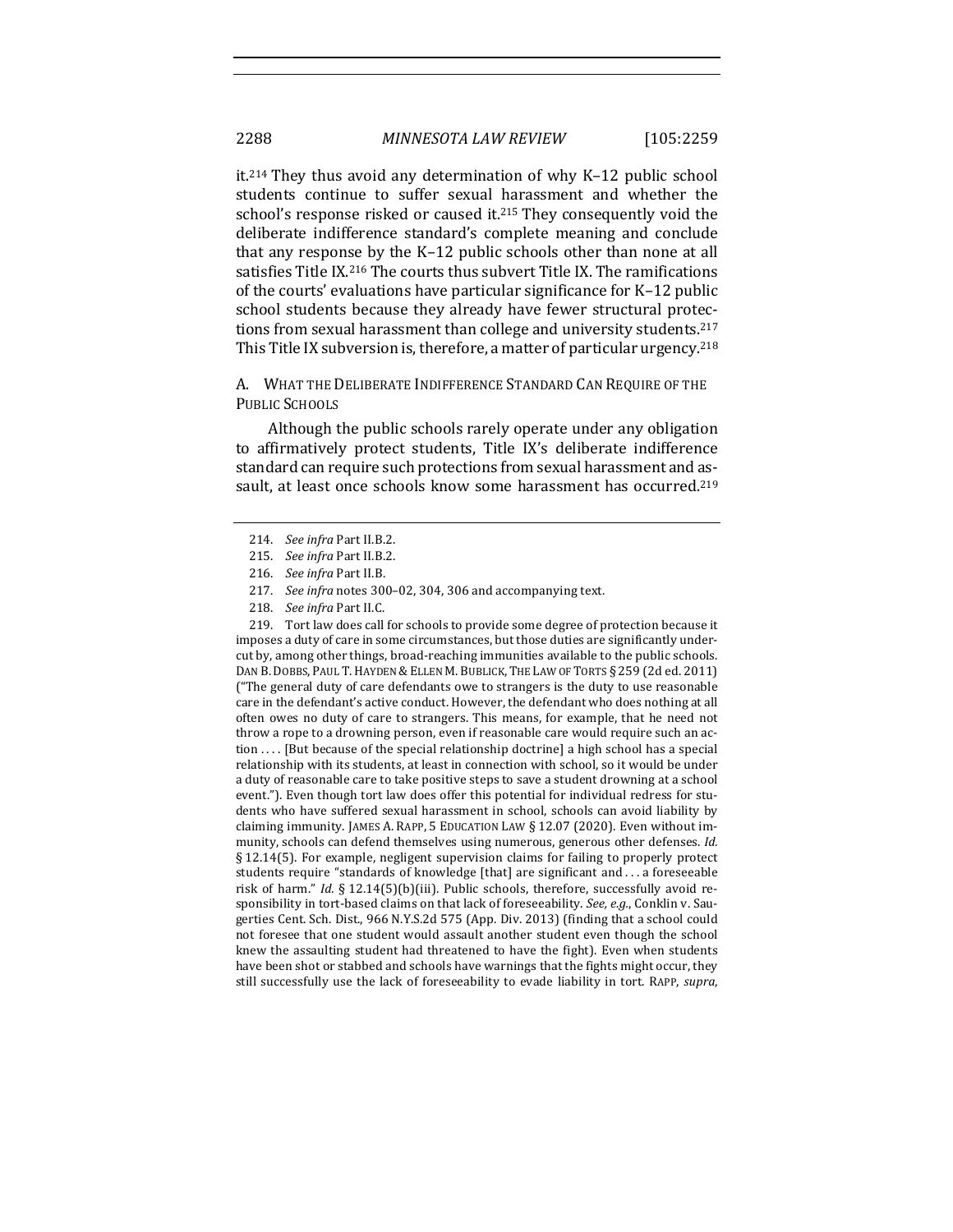Explaining the standard, the Supreme Court said that schools are deliberately indifferent when they either "at a minimum, 'cause [students] to undergo' harassment or 'make them liable or vulnerable' to it."<sup>220</sup> The standard, therefore, can demand that schools act affirmatively to protect against indirectly causing or even merely putting students at risk for sexual harassment.<sup>221</sup>

That said, since schools need not act at all in response to sexual harassment until they have actual notice that some has occurred,

221. *See infra* notes 224, 232 and accompanying text. With this standard, the Court sets Title IX liability apart from other forms of intentional discrimination in that the deliberate indifference standard does not require scrutiny of a school's subjective intent to discriminate in evaluating its response to sexual harassment. See Brake, *supra* note 73, at 18 (noting the deliberate indifference standard in Title IX claims is not about "a specific state of mind or an intent to violate the rights of others"); Derek W. Black, *The Mysteriously Reappearing Cause of Action: The Court's Expanded Concept of Intentional Gender and Race Discrimination in Federally Funded Programs*, 67 MD. L. REV. 358, 380 (2008) (arguing that Title IX jurisprudence does not abandon intentionality as a requirement but arguing the concept is expanded so that "intent can be established with evidence short of race or gender motivation on the part of the [school]").

<sup>§</sup>  $12.12(2)(b)$ . The same holds true for other sorts of tort claims, such as those brought on theories of vicarious liability, including *respondeat superior* claims. *See, e.g.*, John Doe 1 v. Bd. of Educ., 955 N.Y.S.2d 600, 602 (App. Div. 2012) (finding the public school not liable in tort when a teacher's aide engaged in a sexual relationship with a student because, among other things, the activity was outside the scope of employment). But see Booth v. Orleans Par. Sch. Bd., 49 So. 3d 919 (La. Ct. App. 2010) (concluding that when a janitor assaulted a student, the school board could be held liable in tort). Student claims based on the duty of care in tort, therefore, often fail. *See, e.g.*, Daniel B. Weddle, *Bullying in Schools: The Disconnect Between Empirical Research and Constitutional, Statutory, and Tort Duties to Supervise*, 77 TEMP. L. REV. 641 (2004) (analyzing the ways that tort serves as a limited recourse and means of redress for bullying); *see also* Mark C. Weber, *Disability Harassment in the Public Schools*, 43 WM. & MARY L. REV. 1079, 1145-47 (2002) (describing how state immunity doctrines limit or preclude disability harassment claims by students).

<sup>220.</sup> Davis v. Monroe Cnty. Bd. of Educ., 526 U.S. 629, 645 (1999) (citations omitted). With the adoption of this standard the court rejected alternative vicarious liability theories. Gebser v. Lago Vista Indep. Sch. Dist., 524 U.S. 274, 290-91 (1998); *Davis*, 526 U.S. at 641. Instead, the Court sought to hold schools liable under Title IX for their own actions in response to student sexual harassment. *Gebser*, 524 U.S. at 291; *Davis*, 526 U.S. at 641 ("We disagree with respondents' assertion, however, that petitioner seeks to hold the Board liable for G.F.'s actions instead of its own. Here, petitioner attempts to hold the board liable for its own decision to remain idle in the face of known student-on-student harassment in its schools."). To that end, in *Gebser*, the Court quoted its § 1983 police liability cases, including *Board of Commissioners v. Brown*, when settling on the deliberate indifference standard for determining such liability. *Gebser*, 524 U.S. at 291. In doing so, it said that "[c]omparable considerations [to those in the Title IX context] led to our adoption of a deliberate indifference standard for claims under § 1983." *Id.* In those § 1983 police cases, the standard seeks to hold municipalities liable for their "actions in failing to prevent a deprivation of federal rights." *Id.*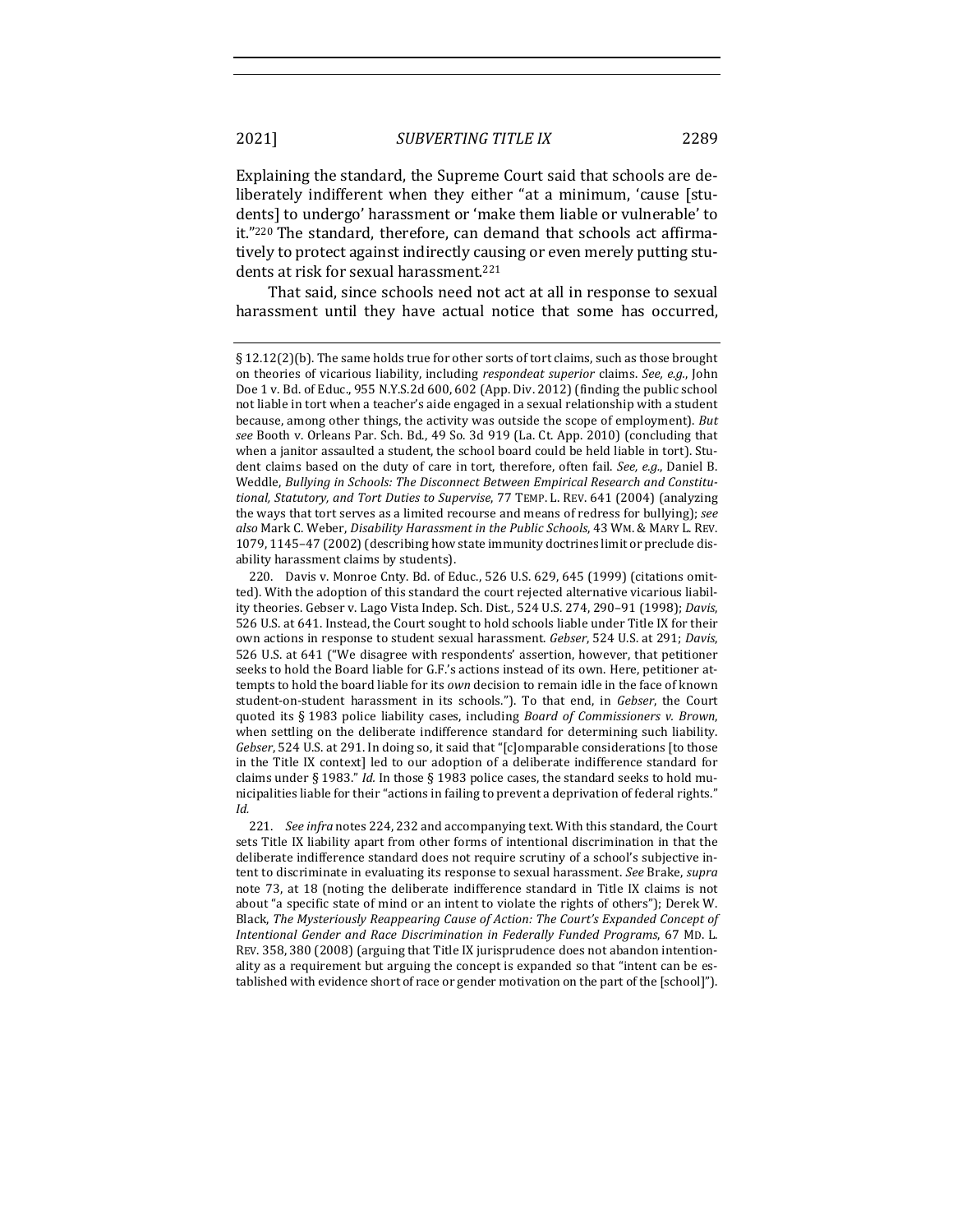schools can only indirectly cause or directly put students at risk for recurrent harassment.<sup>222</sup> Once they have that actual notice, though, if the public schools' responses indirectly cause or directly put students at risk for further sexual harassment, then courts can find that those responses demonstrate deliberate indifference.<sup>223</sup>

The Supreme Court was explicit on the point that Title IX holds schools to account for indirectly causing students' sexual harassment.<sup>224</sup> It explained that schools would be held liable for causing sexual harassment even though schools "[do] not engage in the harassment directly." <sup>225</sup> This limitation on the causal component of deliberate indifference is the natural result of the Court's formulation of the actual notice prong of its actual notice-deliberate indifference test for Title IX claims.<sup>226</sup> In describing actual notice, the Court said that even if a teacher or other school staff member directly causes the harassment, the knowledge of the wrongdoer does not establish actual notice.<sup>227</sup> Not only, then, does some school staff member need actual notice of the sexual harassment to trigger any obligation on the part of the school to act at all, let alone without deliberate indifference,

225. *Davis*, 526 U.S. at 644. Under the actual notice prong, the notice of sexual harassment must be received by a person with "authority to address the alleged discrimination." *Gebser*, 524 U.S. at 290.

226. *See Gebser*, 524 U.S. at 291. The Court effectively abandoned any school liability under Title IX based on direct causation when it rejected the notion that the actions of the wrongdoer, even if a school employee, sufficed to supply actual notice under Title IX. See id.; supra note 225 and accompanying text.

227. The Court said, "[T]he knowledge of the wrongdoer himself is not pertinent to the analysis." *Gebser*, 524 U.S. at 291. In *Hill v. Cundiff*, the school came perhaps closest to directly causing student sexual harassment when a school staff member devised a scheme to catch one student in the act of sexual assault by using another student as bait.  $797$  F.3d  $948$ ,  $961-62$  (11th Cir. 2015). However, an administrator, and not just the school staff member who concocted this scheme, needed notice of the harassment to be liable for causing it. *Id.* at 971-72. Consequently, even when the harassment the school was potentially being held responsible for was almost directly caused by the school, the school was still not liable for it. See id.

<sup>222.</sup> *Gebser*, 524 U.S. at 290; *Davis*, 526 U.S. at 643. The actual notice requirement itself operates as a significant limitation on the protections of Title IX. See *supra* note 47 and accompanying text.

<sup>223.</sup> *See supra* notes 220, 222 and accompanying text; *Davis*, 526 U.S. at 643-44.

<sup>224.</sup> *See Davis*, 526 U.S. at 644-45; *see also* Brake, *supra* note 73, at 11 ("[The *Davis* Court's] conclusion that the school's response 'causes' the discriminatory harm finds substantial support in the reality of peer sexual harassment. When a school reacts indifferently to sexual harassment by students, despite notice of the harassment, the school 'effectively causes' the discrimination in two ways:  $(1)$  it intensifies the harm inflicted on harassment victims and  $(2)$  increases the likelihood that the frequency and severity of the harassment will escalate." (citations omitted)); Black, *supra* note 221.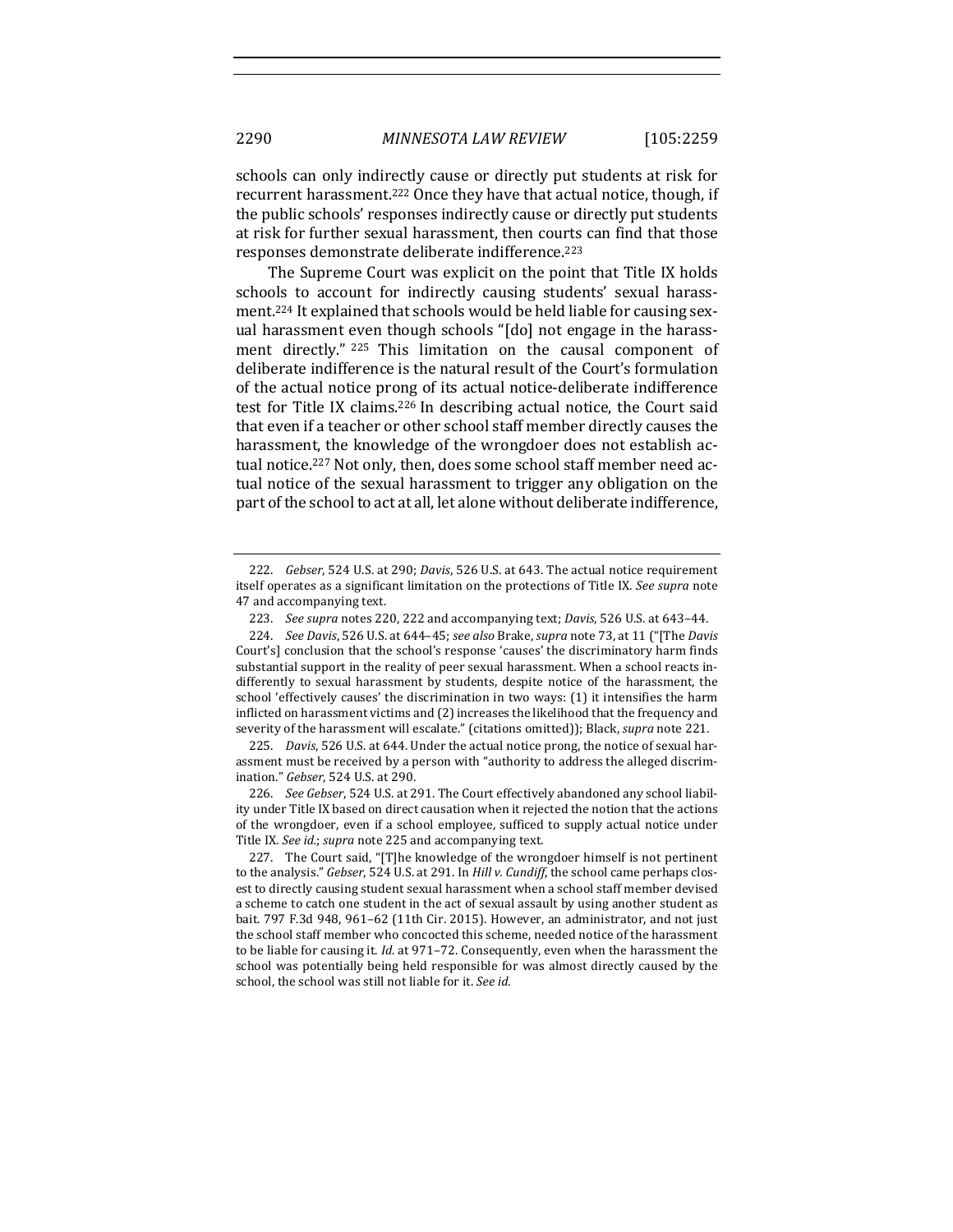but that person also has to be someone other than the wrongdoer.<sup>228</sup> When that other person's deliberate indifference causes further sexual harassment, therefore, it indirectly causes it.<sup>229</sup> To that point, the Court therefore said that a school is deliberately indifferent when it "effectively" causes or "subjects" a student to sexual harassment as opposed to directly causes it.<sup>230</sup>

In addition, by proscribing schools' responses that make students "vulnerable" or "liable" to sexual harassment, the standard can also proscribe schools' actions, or lack thereof, that put students at risk for but do not in fact cause further sexual harassment.<sup>231</sup> Because a

229. *See supra* notes 225, 227 and accompanying text; *infra* note 230 and accompanying text.

230. *Davis*, 526 U.S. at 642, 644. In *Gebser*, the Court explained:

When a teacher's sexual harassment is imputed to a school district or when a school district is deemed to have "constructively" known of the teacher's harassment, by assumption the district had no actual knowledge of the teacher's conduct. Nor, of course, did the district have an opportunity to take action to end the harassment or to limit further harassment.

524 U.S. at 289. That said, this reasoning is open to substantial critique. Notably, in his dissent, Justice Stevens argued that agency principles should govern liability in part because "[teacher] Waldrop's sexual abuse of his student . . . was made possible only by Waldrop's affirmative misuse of his authority as her teacher." *Id.* at 300. However, the person or persons responsible for addressing the harm can directly cause secondary trauma and institutional betrayal and in this way exacerbate the harm. See supra Part I.D.3.

231. Because a student can be vulnerable to or liable for sexual harassment but then not actually experience any harassment, some courts have articulated the deliberate indifference standard this way. See, e.g., Fitzgerald v. Barnstable Sch. Comm., 504 F.3d 165, 172 (1st Cir. 2007) (rejecting the district court's interpretation of deliberate indifference because it incorrectly said "that a Title IX defendant could not be found deliberately indifferent as long as the plaintiff was not subjected to any acts of severe, pervasive, and objectively offensive harassment after the defendant first acquired actual knowledge of the offending conduct" when instead deliberate indifference can also take "the form of a failure 'to take any precautions that would prevent future attacks'" (quoting Williams v. Bd. of Regents, 477 F.3d 1282, 1297 (11th Cir. 2007))). That said, despite articulating the standard this way, these courts do not then apply it such that they in fact evaluate for risk or cause. *See id.*; *infra* note 256 and accompanying text; see also Rost ex rel. K.C. v. Steamboat Springs RE-2 Sch. Dist., 511 F.3d 1114 (10th Cir. 2008); KF ex rel. CF v. Monroe Woodbury Cent. Sch. Dist., 531 F. App'x 132 (2d Cir. 2013); *infra* note 259 and accompanying text. Although the Tenth Circuit both described deliberate indifference as prohibiting schools' responses that make students vulnerable to, or risk, further sexual harassment and applied the standard that way, it did so in the context of a university student's claim. Farmer v. Kan. State Univ., 918 F.3d 1094, 1103-04 (10th Cir. 2019) ("We conclude, then, that Plaintiffs can state a viable Title IX claim for student-on-student harassment by alleging that [Kansas State

<sup>228.</sup> *See supra* notes 225, 227 and accompanying text; *infra* note 230 and accompanying text.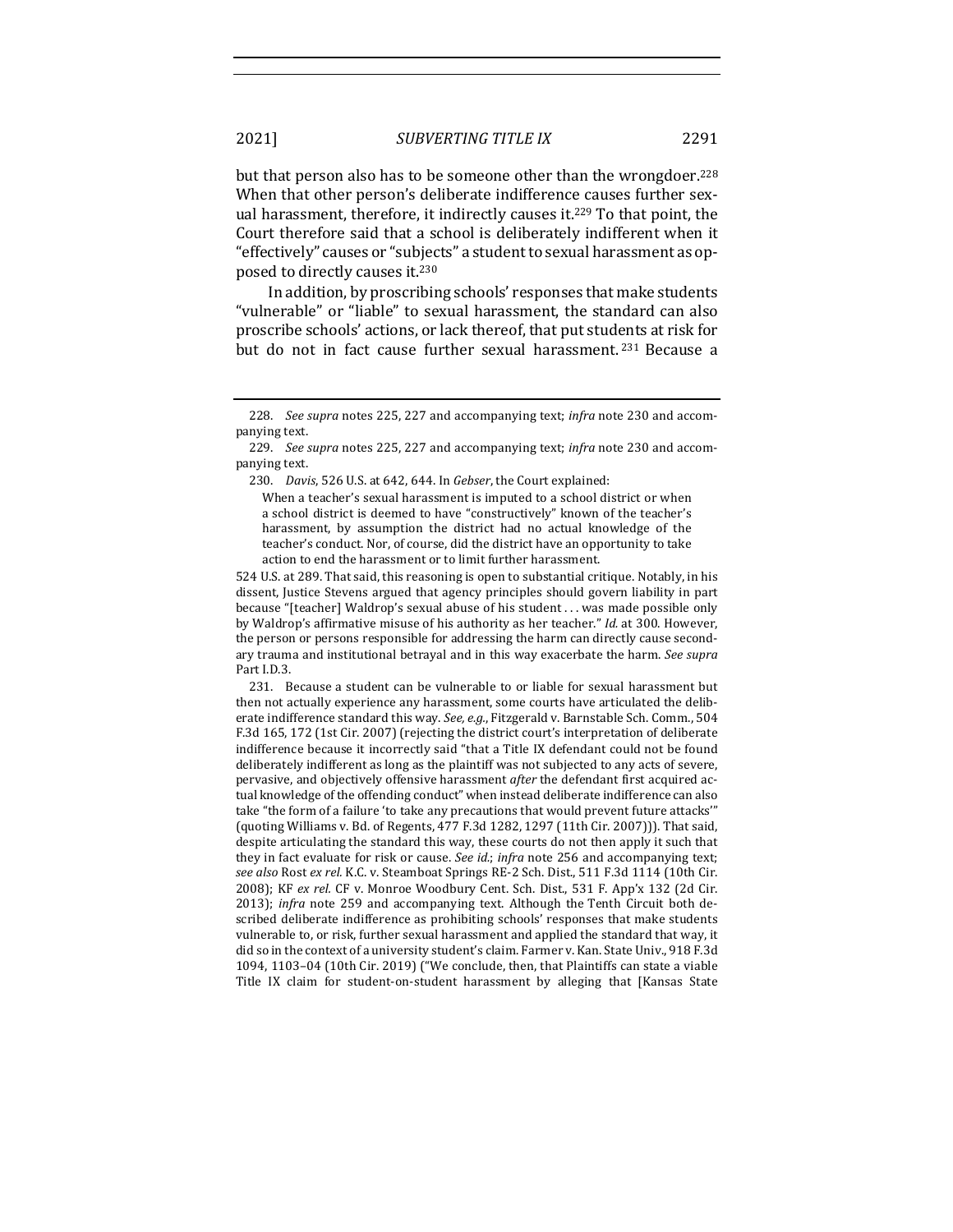student can be vulnerable or liable to sexual harassment but then not actually experience any harassment, the standard can hold schools to account for such risk.<sup>232</sup> That said, this risk that the standard can preclude is more than the abstract potential for sexual harassment that any student faces given the high rate at which it occurs in public schools.<sup>233</sup> This risk is a particularized one in that it exists only because of a school's response to previously occurring sexual harassment.<sup>234</sup> In addition, it cannot be a vague, nascent risk that has no real effect but instead must deprive students of the benefits and opportunities of school.<sup>235</sup>

University's] deliberate indifference caused them to be 'vulnerable to' further harassment without requiring an allegation of subsequent actual sexual harassment.").

232. *See* Davis v. Monroe Cnty. Bd. of Educ., 526 U.S. 629, 644-45 (1999); *Fitzger*ald, 504 F.3d 165; *supra* note 231 and accompanying text. The meaning of the words "liable" and "vulnerable" involve potential, as opposed to actual, occurrences. "Liable" means "being in a position to incur" as opposed to having something actually occur. Liable, MERRIAM WEBSTER, https://www.merriam-webster.com/dictionary/liable [https://perma.cc/J4PD-TGHS]. "Vulnerable" means "capable of being physically or emotionally wounded" as opposed to actually being so wounded. *Vulnerable*, MERRIAM WEBSTER, https://www.merriam-webster.com/dictionary/vulnerable [https://perma .cc/2AZY-W9ZM].

233. *See supra* notes 44–45 and accompanying text. This conceptualization of deliberate indifference as inquiring into and precluding risk finds roots in Justice O'Connor's opinion in *Board of County Commissioners v. Brown*. 520 U.S. 397, 411 (1997) ("A plaintiff must demonstrate that a municipal decision reflects deliberate indifference to the risk that a violation of a particular constitutional or statutory right will follow the decision."); see also Brake, *supra* note 73, at 18-19 (reviewing the deliberate indifference standard in other contexts, including police misconduct and failure to train cases). Courts have rejected the argument that schools' notice of the risk of sexual harassment alone when none has yet occurred satisfies the notice prong of the Title IX analysis that triggers schools' obligation to act in ways that are not deliberately indifferent. See, e.g., *Fitzgerald*, 504 F.3d at 178; *supra* note 220 and accompanying text; *see also* Ray v. Bowers,  $767$  F. Supp. 2d  $575$ ,  $580-81$  (D.S.C. 2009) ("Title IX's actual notice requirement *cannot* be satisfied by 'actual notice of a substantial risk of ongoing sexual abuse.' Rather, the Court held that 'Gebser is quite clear, however, that Title IX liability may be imposed only upon a showing that the [school] officials possessed actual knowledge of the discriminatory conduct in question."" (citations omitted) (quoting Baynard  $v$ . Malone, 268 F.3d 228, 237-38 (4th Cir. 2001))). Once schools have actual notice that some sexual harassment has occurred, however, then the deliberate indifference standard requires risk mitigation. *Davis*, 526 U.S. at 646-47 (noting that schools "may be liable for 'subject[ing]' their students to discrimination where the [school] is deliberately indifferent to known acts of student-on-student harassment").

234. *See supra* notes 220, 225, 230 and accompanying text.

235. *Davis*, 526 U.S. at 650; *supra* note 65 and accompanying text; see Rost, 511 F.3d 1114; *supra* notes 157-66. Although when schools are deliberately indifferent by causing student sexual harassment the student also must show a loss of educational benefit, the courts rarely reach this issue. Instead, they deny claims more commonly on the actual notice and deliberate indifference prong. See, e.g., Stiles ex rel. D.S. v. Grainger Cnty., 819 F.3d 834, 849-50 (6th Cir. 2016) ("To establish a prima facie case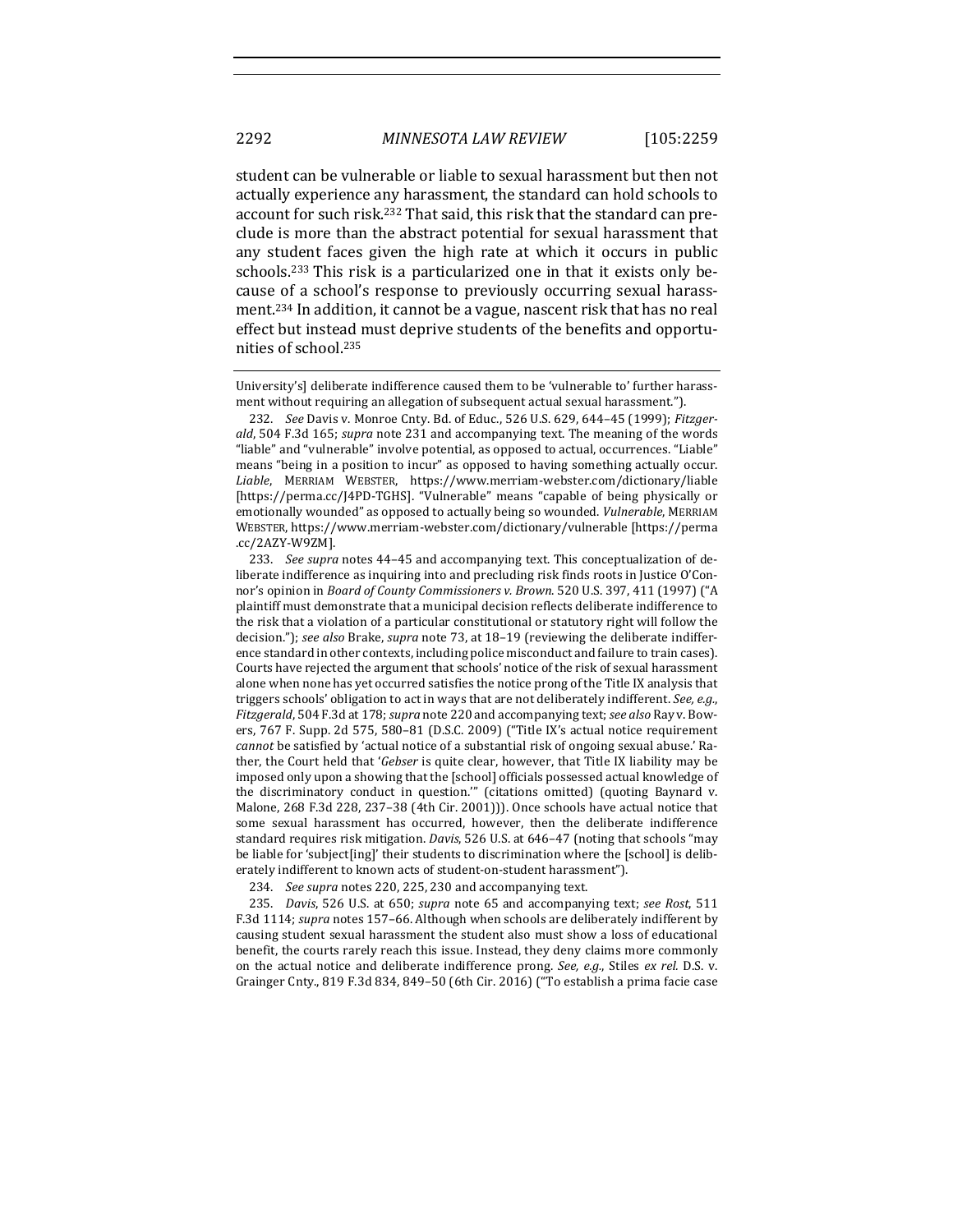Further, both the causal and the risk facets of deliberate indifference implicitly require that schools take affirmative steps to avoid causing or putting students at risk for further sexual harassment.<sup>236</sup> Because the only way for a school to avoid putting students at risk for or indirectly causing further sexual harassment is to take action to that end, the standard implicitly demands such affirmative protective steps.<sup>237</sup> By essentially requiring schools to act affirmatively to protect students in these ways, the deliberate indifference standard is almost exceptional in what it can require schools to do.<sup>238</sup> However exceptional the standard's requirements may arguably be, though, these affirmative protections are not unlimited. The deliberate indifference standard does not mandate that schools' interventions remedy the harassment.<sup>239</sup> It can, though, require schools to attempt to protect against risking or causing its recurrence.<sup>240</sup>

B. SUBVERTING TITLE IX: HOW THE COURTS CIRCUMSCRIBE ALMOST COMPLETELY THE MEANING OF DELIBERATE INDIFFERENCE

The lower courts' assessments of deliberate indifference in K-12 public school students' Title IX claims, however, disregard these explanations offered by the Supreme Court.<sup>241</sup> Rather than examining whether schools' responses to student sexual harassment put students at risk for or caused further sexual harassment, the courts evaluate students' Title IX claims solely on the basis of the Supreme Court's additional guidance that schools' responses cannot be "clearly

of student-on-student sexual harassment, [a student] must demonstrate the following elements: (1) sexual harassment so severe, pervasive, and objectively offensive that it could be said to deprive the plaintiff of access to the educational opportunities or benefits provided by the school, (2) the funding recipient had actual knowledge of the sexual harassment, and (3) the funding recipient was deliberately indifferent to the harassment," but then disposing of the case by finding "that Plaintiffs failed to create a triable issue as to whether Defendants exhibited deliberate indifference.").

<sup>236.</sup> *See infra* note 237 and accompanying text.

<sup>237.</sup> *See Davis*, 526 U.S. at 645-46. The Court's descriptions of how schools' liability results from their own responses to sexual harassment underscore this demand for affirmative action. *Id.* The Court said that the school does not violate Title IX because the wrongdoer's actions are "treated" as those of the school's. *Id.* at 645. Instead, the school is "directly liable for its *own* failure to act." *Id.* at 645–46. In other words, Title IX requires that schools act, and they must act to prevent students' vulnerability to, or risk of, sexual harassment and assault.

<sup>238.</sup> See supra note 219 and accompanying text.

<sup>239.</sup> The Supreme Court made plain that the standard did not require proof that a school remedied the sexual harassment. See Davis, 526 U.S. at 648.

<sup>240.</sup> *See supra* notes 219, 237 and accompanying text.

<sup>241.</sup> *See infra Part II.B.2.*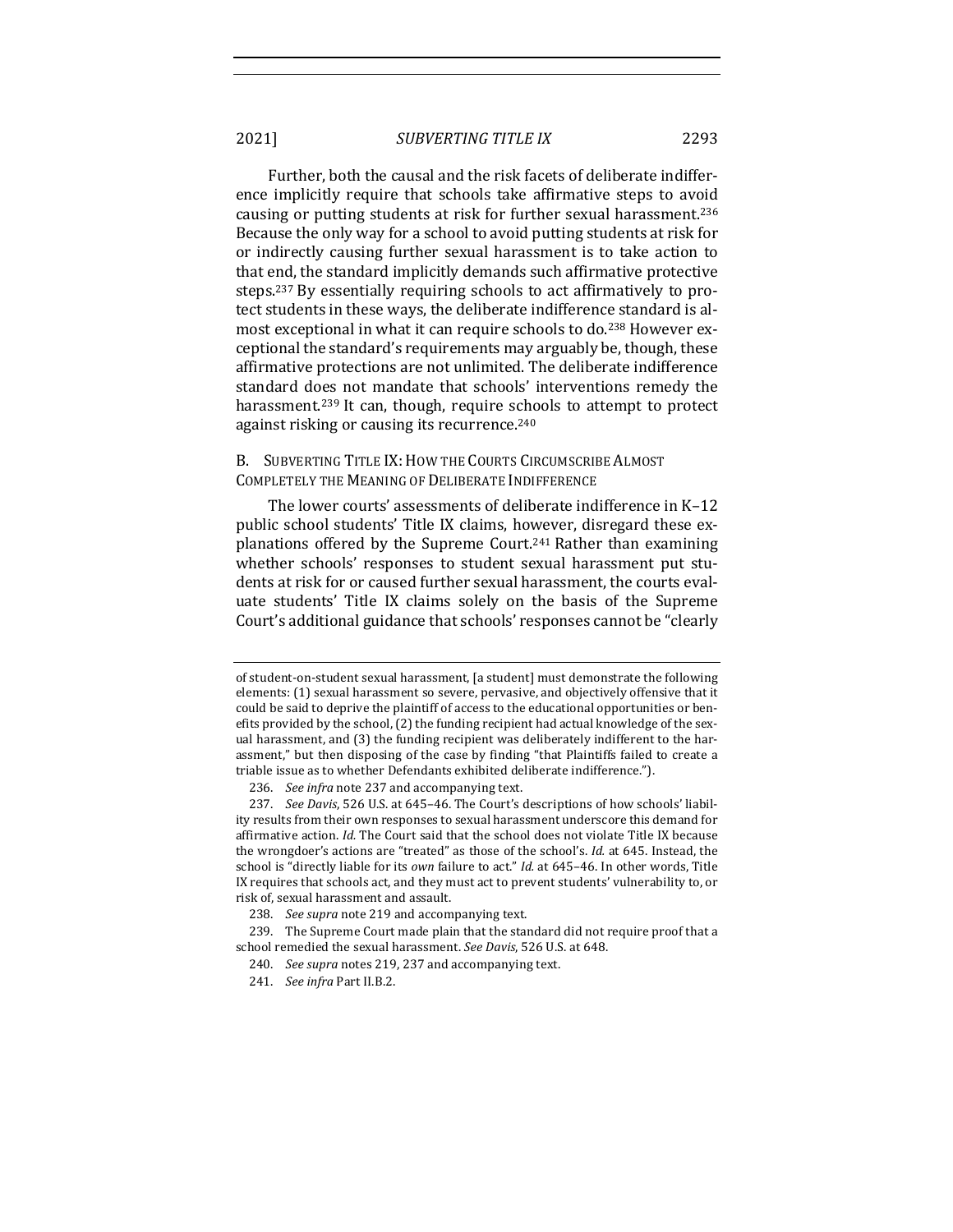unreasonable."<sup>242</sup> The lower courts thus annul the deliberate indifference standard's full meaning and permit schools to respond in any way other than not at all.<sup>243</sup> They therefore undermine almost entirely the standard's protective capacity.<sup>244</sup>

#### 1. "Clear Unreasonableness" in Context

After explaining the deliberate indifference standard in *Davis ex rel.* D. v. Monroe County Board of Education as prohibiting schools' responses to student sexual harassment that both cause students to undergo and make them vulnerable to further harassment, the Supreme Court went on to offer further guidance about the standard.<sup>245</sup> Responding to the dissent's objections about the implications of imposing Title IX liability for peer sexual harassment, the Court said that deliberate indifference requires schools to respond to sexual harassment in ways that are "not clearly unreasonable."<sup>246</sup> Because this additional guidance was both provided in response to the *Davis* dissent and on the heels of the Court's causal and risk descriptions of deliberate indifference, however, this "not clearly unreasonable" language cannot be read out of that full context.<sup>247</sup> Read in that context, a deliberately indifferent response is one that is not clearly unreasonable because it neither makes a student vulnerable to nor indirectly causes further sexual harassment.<sup>248</sup> Put the other way, a clearly unreasonable response is one that puts students at risk for or causes their further sexual harassment.<sup>249</sup>

More specifically, when the Supreme Court offered this "not clearly unreasonable" guidance,<sup>250</sup> it was addressing the *Davis* dissent's strenuously voiced predictions that holding schools liable for peer sexual harassment would require them to both remedy the harassment and ensure that all students conform to particular modes of conduct.<sup>251</sup> In response, the Court said that the deliberate indifference

251. *Id.* at 666, 668 (Kennedy, J., dissenting). The dissent was nearly apoplectic in its warnings about the catastrophes that would result from holding schools responsible for peer sexual harassment. *Id.* It argued that the majority was requiring schools to

<sup>242.</sup> *Davis*, 526 U.S. at 648.

<sup>243.</sup> *See infra* notes 264-65, 278-79, 284 and accompanying text.

<sup>244.</sup> *See infra Part II.B.2.* 

<sup>245.</sup> *Davis*, 526 U.S. at 648.

<sup>246.</sup> *Id.* at 649.

<sup>247.</sup> *Id.*; see infra notes 251-53 and accompanying text.

<sup>248.</sup> *See infra* notes 251–53 and accompanying text.

<sup>249.</sup> *See infra* notes 251–53 and accompanying text; *see also supra* note 231 and accompanying text; infra note 260 and accompanying text.

<sup>250.</sup> *Davis*, 526 U.S. at 648.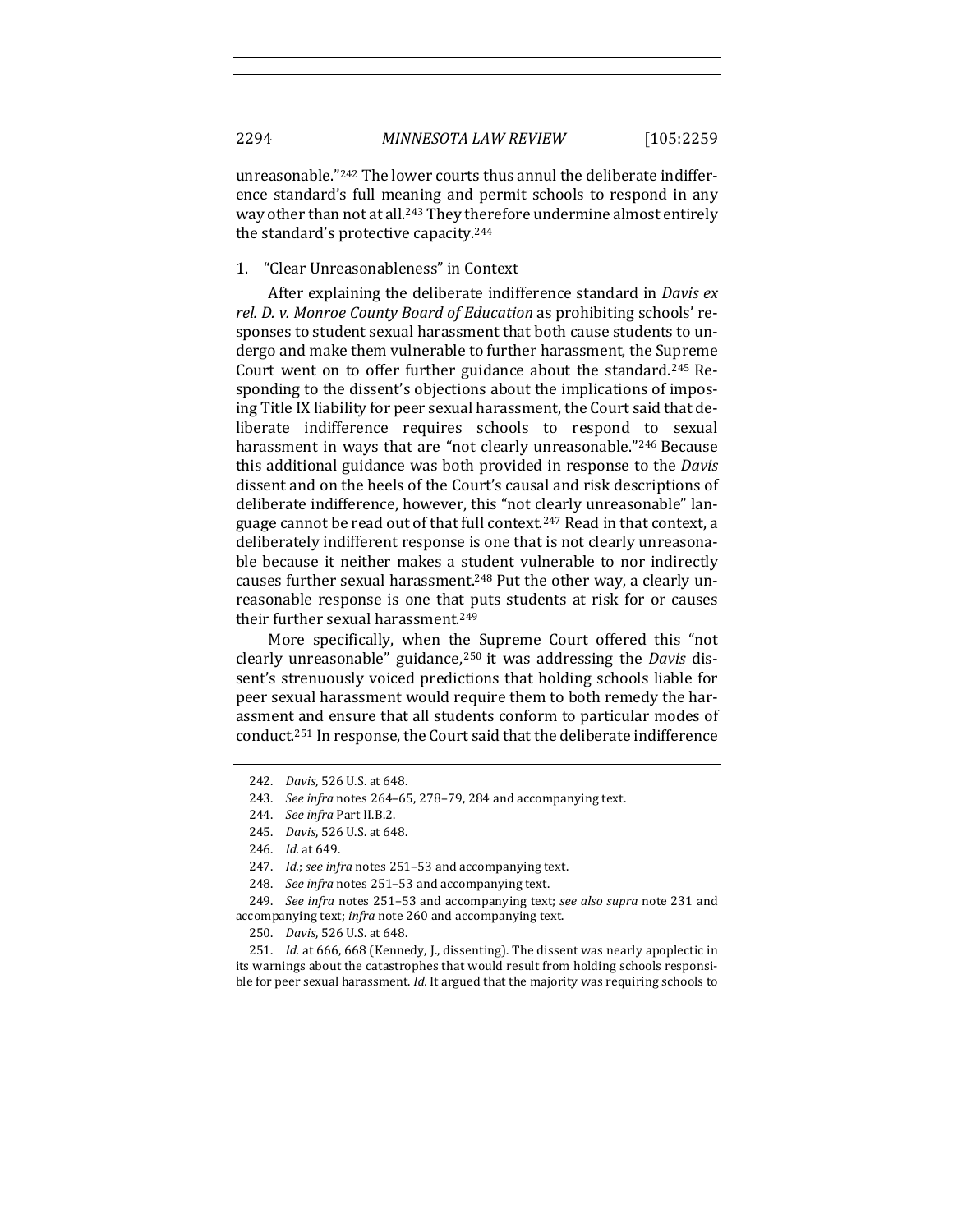standard requires neither.<sup>252</sup> It explained that school administrators would "continue to enjoy the [disciplinary] flexibility they require" because they need only respond to peer sexual harassment in a manner not "clearly unreasonable in light of known circumstances."253

As much as the Court in *Davis* thus limited deliberate indifference by precluding any requirement that schools remedy a student's sexual harassment or ensure conformity with particular modes of conduct, however, the Court did not supersede its description of deliberate indifference as prohibiting schools' responses that cause or make students vulnerable to further sexual harassment.<sup>254</sup> To the contrary, after offering the idea that schools' responses to sexual harassment need be "not clearly unreasonable," the Court then reiterated and applied the deliberate indifference standard to the facts of the case without any mention at all of clear unreasonableness.<sup>255</sup> It concluded that student Lashonda Davis "may be able to show both actual knowledge and deliberate indifference on the part of the [school], which made no effort whatsoever to investigate or put an end to [her] harassment."256

252. *Davis*, 526 U.S. at 648-49 ("The dissent consistently mischaracterizes this standard to require funding recipients to 'remedy' peer harassment and to 'ensur[e] that ... students conform their conduct to' certain rules. Title IX imposes no such requirements." (alterations in original) (citations omitted)).

253. *Id.* at 648 ("We thus disagree with respondents' contention that, if Title IX provides a cause of action for student-on-student harassment, 'nothing short of expulsion of every student accused of misconduct involving sexual overtones would protect school systems from liability or damages."").

256. *Id.* at 654.

<sup>&</sup>quot;ensur[e] that thousands of immature students conform their conduct to acceptable norms," and that unlike the requirements of the majority opinion, "[o]ur decision in Gebser did not, of course, recognize some ill-defined, free-standing legal duty on schools to remedy discrimination by third parties." *Id.* It further warned that holding schools liable for peer sexual harassment would leave them devoid of disciplinary flexibility. *Id.* at 657-58 ("The only certainty flowing from the majority's decision is that scarce resources will be diverted from educating our children and that many school districts, desperate to avoid Title IX peer harassment suits, will adopt whatever federal code of student conduct and discipline the Department of Education sees fit to impose upon them." (footnote omitted)). The dissent's consternation was misplaced. Its reasons for wanting to avoid holding schools responsible for peer sexual harassment under Title IX were based on misconceptions. See Suski, *supra* note 17, at 752 ("[D]espite the *Davis* dissent's predictions that any Title IX liability would usher in a flood of litigation, no such flood has come to pass. Although sexual assault occurs at alarmingly high rates in public schools, complaints and lawsuits against schools based on them do not. Thousands of sexual assaults were reported in public schools from 2011 to 2015, but in 2016, the U.S. Department of Education Office of Civil Rights opened only 83 sexual harassment investigations in public elementary and secondary schools.").

<sup>254.</sup> *Id.* at 654.

<sup>255.</sup> *Id.* at 648-49.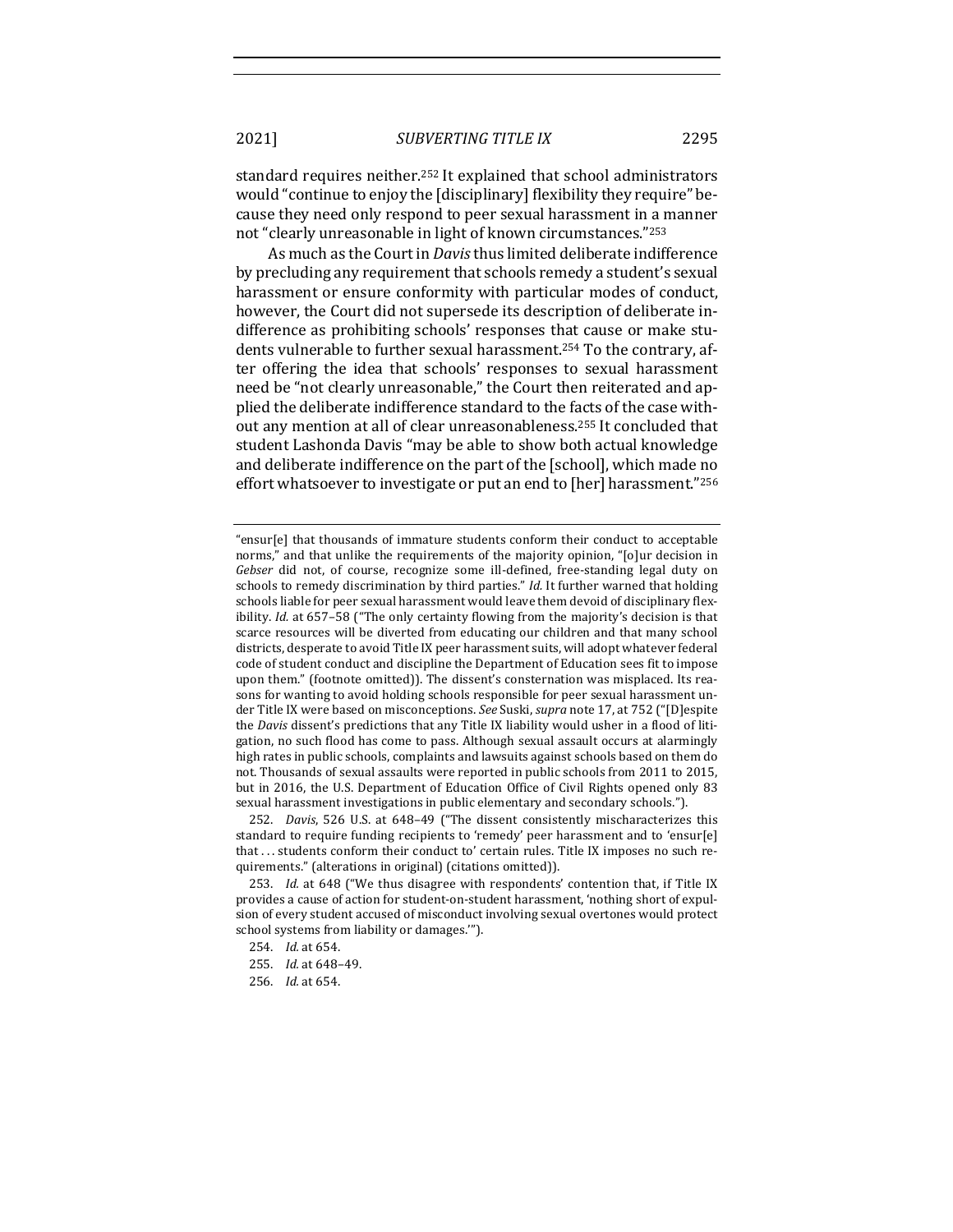This application of deliberate indifference in the evaluation of Davis's claim without any discussion of clear unreasonableness demonstrates that far from supplanting the Court's explanation of deliberate indifference as embracing risk and causal dimensions, the Court's clear unreasonableness language operates in conjunction with those concepts. <sup>257</sup> Clearly unreasonable responses, therefore, are those responses that put students at risk for or indirectly cause further sexual harassment.<sup>258</sup> Assessing for clear unreasonableness in this way, therefore, requires courts to inquire into what, if any, role a school's response to student sexual harassment had in putting that student at risk for or causing further sexual harassment.<sup>259</sup>

## 2. Reducing Deliberate Indifference to a Decontextualized Determination of Clear Unreasonableness

The lower courts, however, do not apply the "clearly unreasonable" benchmark in light of this context and meaning when evaluating K-12 public school students' claims.  $260$  Instead, they evaluate

260. In *KF ex rel. CF v. Monroe Woodbury Central School District*, the Second Circuit almost considered whether the public school caused sexual harassment when it evaluated the claim of middle school student C.F., who endured two years of sexual harassment and assault by multiple students. 531 F. App'x 132, 133 (2d Cir. 2013). It said that deliberate indifference calls for an inquiry into "whether the school 'cause[d C.F.] to undergo harassment or [made her] ... vulnerable to it."" *Id.* at 134 (citing *Davis*, 526 U.S. at 645). Yet the court then did not assess cause or vulnerability when it concluded that the school was not deliberately indifferent when it offered C.F. a disciplinary placement or at-home tutoring in response to her sexual harassment and assault. *Id.* Likewise, in *Rost ex rel. K.C. v. Steamboat Springs RE-2 School District*, the Tenth Circuit suggested it evaluated for risk and cause when it said that the school's failure to address middle school student K.C.'s sexual harassment and assault "did not cause K.C. to undergo harassment or make her liable or vulnerable to it." 511 F.3d 1114, 1123 (10th Cir. 2008). Yet the Tenth Circuit then neglected to apply that standard in any meaningful way, or at all. *See id.* at 1123–24; *supra* notes 156–67 and accompanying text. Instead, it simply said that the school "was not clearly unreasonable [because] school officials immediately contacted law enforcement officials, cooperated fully in the investigation, and kept informed of the investigation." *Rost*, 511 F.3d at 1121. As if to emphasize the sufficiency of the school's response, the court also insisted that schools "need not expel every student accused of sexual harassment" and therefore no particular action is required of the schools. *Id.* at 1123. Although the Supreme Court did say that schools do not need to take any particular disciplinary action to satisfy the deliberate indifference standard, it did not say that a school could take no action to address the cause or effects of a student's sexual harassment in the school setting. *Davis*, 526 U.S. at 648. As the dissent in *Rost* noted, "[i]t is a bit unclear why the majority concludes

<sup>257.</sup> *See id.*

<sup>258.</sup> *See supra* note 231 and accompanying text; *infra* note 260 and accompanying text.

<sup>259.</sup> *See supra* notes 253, 258 and accompanying text; *infra* note 260 and accompanying text.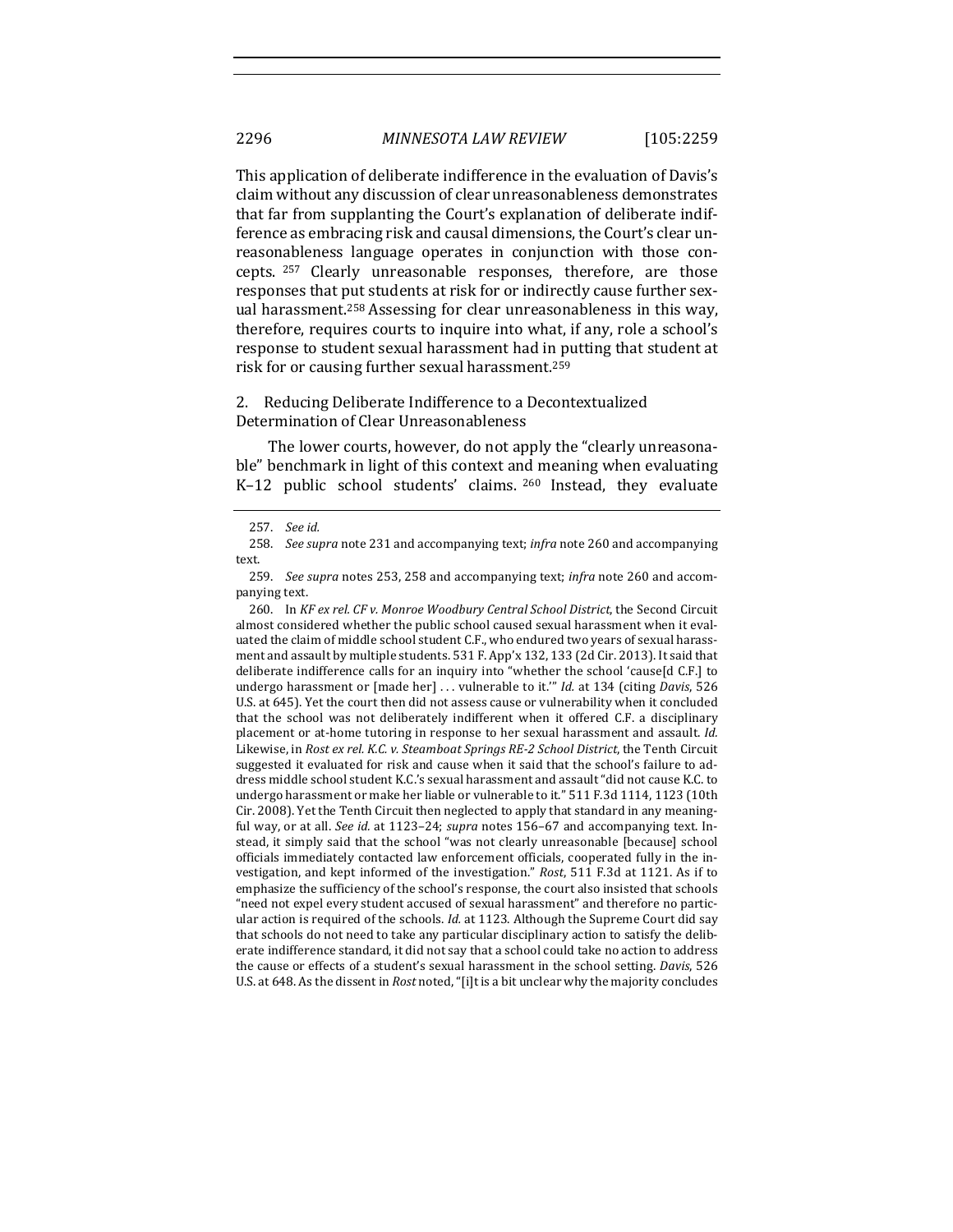deliberate indifference on the basis of clear unreasonableness alone, as they independently conceive of it, and without regard for whether a school's response to a student's sexual harassment indirectly caused or put the student at risk of further sexual harassment.<sup>261</sup> In doing so, some courts explicitly develop their own definitions of clear unreasonableness and others do not.<sup>262</sup> Either way, the lower courts avoid entirely an analysis of the relationship between schools' responses to initially reported sexual harassment and students' subsequent sexual harassment.263

One way courts explicitly develop their own definitions of clear unreasonableness is by describing clear unreasonableness exclusively in terms of what it is not.<sup>264</sup> These courts say that a clearly unreasonable response to sexual harassment is not the same as an ineffective

- 261. *See infra* notes 264-65, 278-79, 284 and accompanying text.
- 262. *See infra* notes 264-65, 278-79, 284 and accompanying text.
- 263. *See infra* notes 264–65, 278–79, 284 and accompanying text.

264. Other courts have developed definitions of "clear unreasonableness" that evaluate the relationship between a school's response and the degree of notice it received. In *McCoy v. Board of Education*, for example, in rejecting elementary school student John Doe's Title IX claim based on his sexual molestation by teacher Gary Stroup, the Sixth Circuit said that a school's repeated use of verbal and written reprimands in response to reports that Stroup molested a student and inappropriately touched others were not clearly unreasonable because the reported harassment was not "more discernable and explicit." 515 F. App'x 387, 392 (6th Cir. 2013). The court held:

[I]t was not clearly unreasonable for the school district to have issued letters directing Stroup not to engage in such physical contact. Had there been a more discernible and explicit form of sexual harassment, in the form of verbal or physical sexual contact, the district's decision to repeat its measures may have constituted deliberate indifference.

*Id.* The court thus defined a clearly unreasonable response in proportion to the specificity of the notice the school received and so did not evaluate the school's response for risk or cause. *Id.* Consequently, it found the repeated use of failed responses that risked John Doe's assault not deliberately indifferent even though those responses all but signaled the harassment could continue and so indirectly caused its recurrence. *See id.*

that this total inaction was reasonable under the circumstances." 511 F.3d at 1129 (McConnell, J., concurring in part and dissenting in part). The discrepancies between these courts' descriptions of the deliberate indifference standard and their application of it may reflect some ambivalence about school liability more generally in the same way it may, as one scholar has argued, reveal an ambivalence underlying the courts' treatment of municipal liability for civil rights violations. See Avidan Y. Cover, *Revisionist Municipal Liability*, 52 GA. L. REV. 375, 389 (2018). To put a finer point on the root of that potential ambivalence, the courts' rationales for limiting school liability in both Title IX and certain Fourteenth Amendment claims are rooted in a number of misconceptions. See Suski, *supra* note 17 and accompanying text.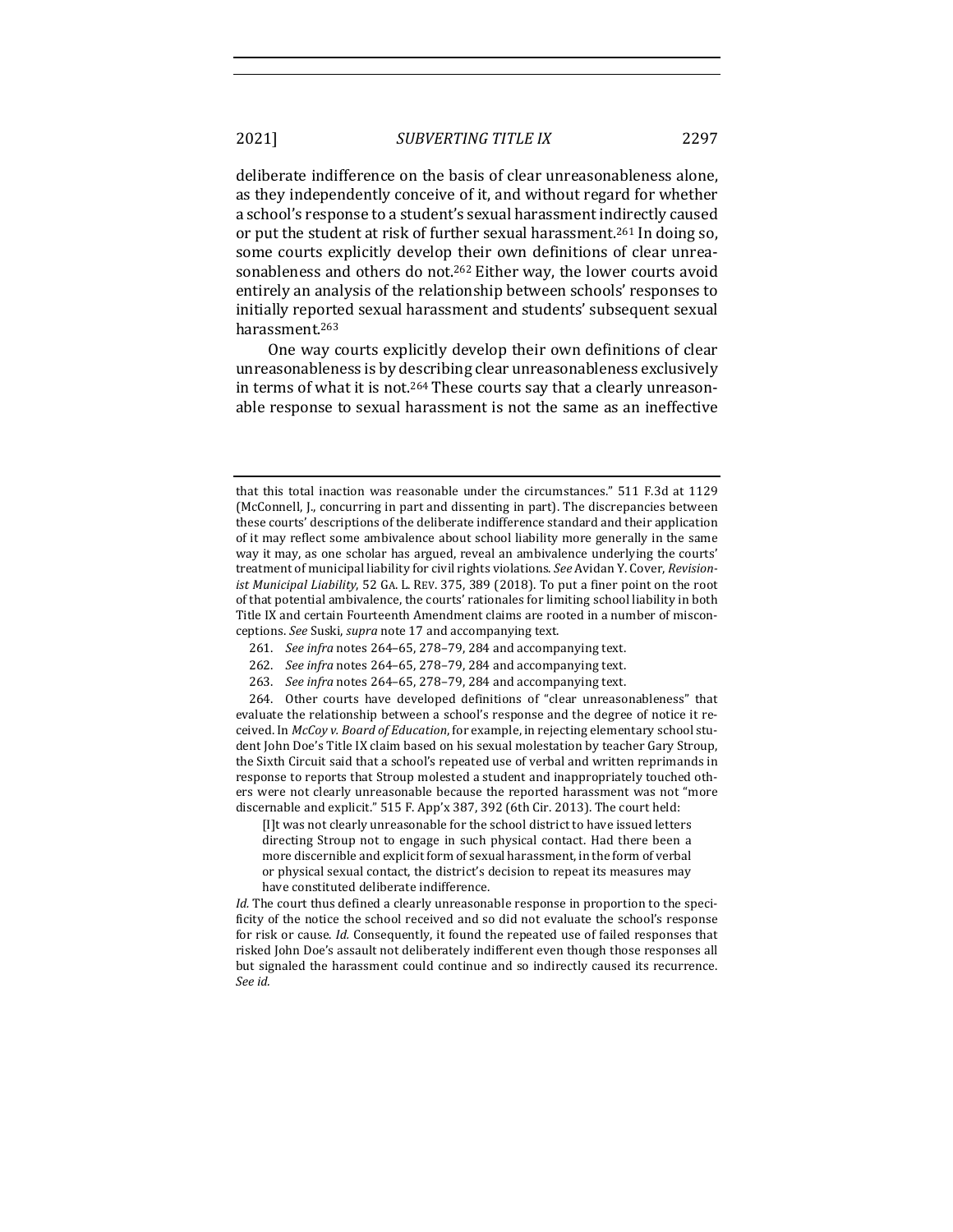one.<sup>265</sup> They thus find that schools' ineffective responses, without limitation, satisfy the deliberate indifference standard.<sup>266</sup> By categorically deeming ineffective responses not clearly unreasonable without any limiting principle, these courts thus define "not clearly unreasonable" responses to mean all ineffective as well as effective responses or, any response at all-to sexual harassment.<sup>267</sup>

For example, in *Porto v. Town of Tewksbury*, the First Circuit declined to find a school's repeated use of the same failed responses to address student R.C.'s ongoing sexual harassment of elementary school student S.C. clearly unreasonable. <sup>268</sup> In doing so, the court failed to assess whether those responses indirectly caused S.C.'s continued sexual harassment.<sup>269</sup> In response to student R.C.'s persistent

266. *See supra* note 265 and accompanying text.

<sup>265.</sup> *See* K.S. v. Nw. Indep. Sch. Dist., 689 F. App'x 780, 784, 786 (5th Cir. 2017) (considering that the school "took some action in response to" sixth grade student K.S.'s repeated sexual harassment, the court found the school did not act clearly unreasonably and therefore with deliberate indifference because "a [school] is liable only when its responses to such harassment are clearly unreasonable in light of known circumstances. The [school] cannot be liable because its disciplinary choices were not effective." (citation omitted)). Instead of defining "clearly unreasonable" responses as not ineffective responses, the Fifth Circuit defined "clearly unreasonable" responses as not inadequate responses. See Doe ex rel. Doe v. Dall. Indep. Sch. Dist., 220 F.3d 380, 388 (5th Cir. 2000). There, the court considered evidence that John Earl McGrew molested elementary school student [.H., among other students, over a four-year period, culminating in his arrest, conviction on sex abuse charges, and life sentence in prison. *Id.* at 381. To establish the school's deliberate indifference, J.H. presented evidence that the principal responded to his report of molestation by meeting with J.H. and McGrew together and then warning McGrew not to repeat the behavior. *Id.* at 388. The court noted the shortcomings in the principal's response, including that the principal did not "tell McGrew not to spank a child again, failed to monitor McGrew further or make him attend additional training, and failed ... to ever raise the issue of sexual abuse with him again until his arrest." Id. Additionally, the principal told McGrew, "I don't think [the accusation is] true, but we have to meet with the parent and discuss it," and McGrew described the principal's "demeanor toward him as 'supportive."" *Id.* In determining deliberate indifference, however, the court concluded that without more "we cannot say ... that these actions, though ineffective in preventing McGrew from sexually abusing students, were an inadequate response to J.H.'s allegation." *Id.* Consequently, it found the school did not act with deliberate indifference. *Id.* Further, the court did not even fully assess the inadequacy of the school's response. The court neglected to explain why failing to do anything more than mete out a half-hearted warning coupled with reassurances that the principal did not believe the reports were not inadequate. *Id.*

<sup>267.</sup> *See K.S.*, 689 F. App'x 780; *supra* note 265 and accompanying text; Rost ex rel. K.C. v. Steamboat Springs RE-2 Sch. Dist., 511 F.3d 1114 (10th Cir. 2008); *supra* notes 156-67 and accompanying text; Doe v. Bd. of Educ., 605 F. App'x 159 (4th Cir. 2015); *infra* note 278 and accompanying text.

<sup>268. 488</sup> F.3d 67, 74-76 (1st Cir. 2007).

<sup>269.</sup> *Id.* at 74.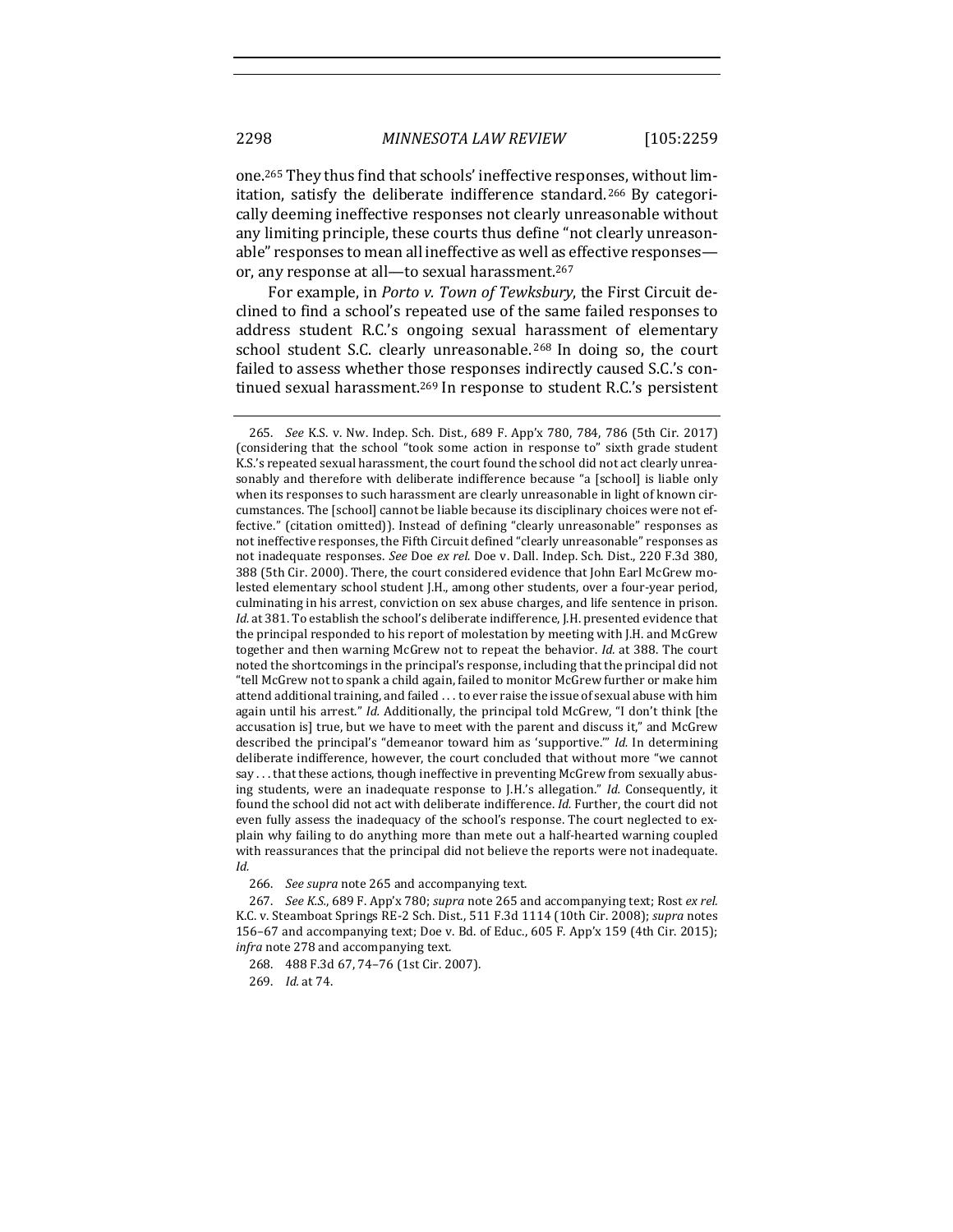harassment of student S.C. over a period of six years, the school repeatedly separated the students in limited ways to virtually no avail. <sup>270</sup> Assessing the school's continued use of these failed responses, the court concluded, without more, that those responses did not "establish . . . the steps taken [by the school] were clearly unreasonable in light of the circumstances known [because] . . . [t]he test for whether a school should be liable under Title IX for student-on-student harassment is not one of effectiveness by hindsight."271 To be sure, ineffectiveness alone does not suffice to demonstrate clear unreasonableness or deliberate indifference.<sup>272</sup> A student could suffer further sexual harassment either because of the school's intervention or despite it.<sup>273</sup> Without inquiring further, though, the court failed to make this determination and so did not assess for whether the school risked or indirectly caused R.C.'s continued harassment of S.C.<sup>274</sup>

Had the court made this assessment, it could have easily determined that the school's repeated use of a failed intervention both put S.C. at risk for and indirectly caused his additional sexual harassment.<sup>275</sup> By knowingly and repeatedly implementing this failed response, the school did virtually nothing to prevent R.C.'s continued harassment and allowed, or indirectly caused, its recurrence.<sup>276</sup> Consequently, the court could have found the school acted clearly unreasonably and with deliberate indifference.<sup>277</sup> Yet, by avoiding such a nuanced evaluation, the First Circuit effectively concluded that both ineffective and effective responses, or any non-action at all, are sufficient to show a school did not act in a clearly unreasonable, and therefore deliberately indifferent, manner.<sup>278</sup>

278. *See Porto*, 488 F.3d 67. Similarly, in *Doe v. Board of Education*, the Fourth Circuit rejected the claim of fourth grade student J.D., who was sexually harassed and assaulted by fellow student M.O., even though the school sometimes did not respond at all to J.D.'s reports of harassment.  $605$  F. App'x 159, 162 (4th Cir. 2015). In rejecting J.D.'s claim that the school violated Title IX with its responses to his reports of harassment, the court did not assess whether the school's responses put J.D. at risk of further harassment or indirectly caused any of it in order to find that they were not deliberately indifferent. *Id.* at 168. Instead, it insisted that the school's responses, including simply talking to the boys repeatedly, were "not clearly unreasonable" just because they were not effective. *Id.* 

<sup>270.</sup> *Id.* at 70.

<sup>271.</sup> *Id.* at 74.

<sup>272.</sup> *See infra* note 348 and accompanying text.

<sup>273.</sup> *See infra* note 348 and accompanying text; *Porto*, 488 F.3d at 74.

<sup>274.</sup> *See Porto*, 488 F.3d at 74.

<sup>275.</sup> *See id.* at 70–71.

<sup>276.</sup> *See id.*

<sup>277.</sup> See supra Part II.A.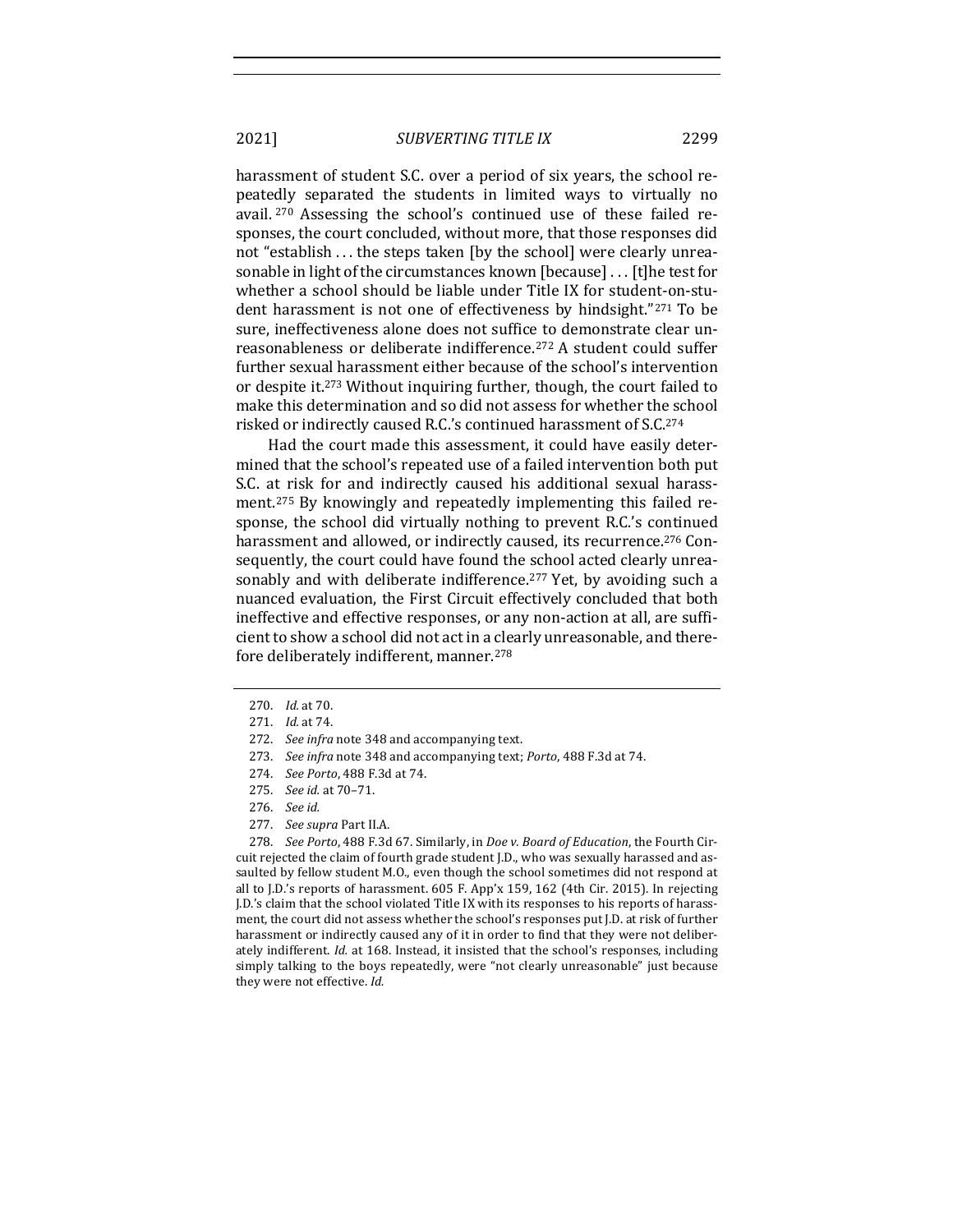2300 *MINNESOTA LAW REVIEW* [105:2259

Other courts do not so explicitly define, or more accurately redefine, clear unreasonableness.<sup>279</sup> In *Gabrielle M. v. Park Forest-Chicago Heights School District 163*, for instance, when kindergarten student Gabrielle suffered multiple sexual assaults by fellow kindergartner Jason, the school decided the children needed to be separated.<sup>280</sup> However, the school then continued to put both students together at recess, and Jason continued to assault Gabrielle.<sup>281</sup> The Seventh Circuit found the school's incompletely implemented response not clearly unreasonable, saying, "The record reveals that the school district's response to Jason's inappropriate conduct was not clearly unreasonable. After each reported or observed instance involving Jason and other students ... steps were taken to prevent future inappropriate conduct."<sup>282</sup> However, the court did not explain how the school's failure to fully execute its chosen response could protect Gabrielle against the risk of future attacks and so did not constitute a clearly unreasonable response.<sup>283</sup> Avoiding this evaluation, the court sanctioned the school's response that allowed Jason access to her and enabled, or indirectly caused, her continued harassment.<sup>284</sup> Under the court's reasoning, the fact that the school took some steps, any at all, therefore, sufficed to show its response was not clearly unreasonable.<sup>285</sup> It did not matter that the school's response was not designed or implemented in a way that would avoid risking or indirectly causing further harassment.<sup>286</sup>

Whether the courts explicitly or implicitly develop their own definitions of what constitutes a "clearly unreasonable" response to student sexual harassment, they consistently forego an evaluation of whether such responses indirectly caused or put students at risk for more sexual harassment.<sup>287</sup> Reducing deliberate indifference to an

<sup>279.</sup> For example, in *Stiles v. Grainger County*, the Sixth Circuit concluded that Rutledge Middle School's repeated use of reprimands to address student D.S.'s peer sexual harassment was not clearly unreasonable and so not deliberately indifferent. 819 F.3d 834, 851 (6th Cir. 2016). Its only justification for this conclusion, however, was that the responses "were reasonably tailored to the findings of each investigation" into the harassment, without explaining how some repeating ineffective responses could be so tailored and therefore not clearly unreasonable. Id.

<sup>280. 315</sup> F.3d 817, 819-20 (7th Cir. 2003).

<sup>281.</sup> *Id.*

<sup>282.</sup> *Id.* at 824.

<sup>283.</sup> *Id.* at 825.

<sup>284.</sup> *See id.*

<sup>285.</sup> *See id.*

<sup>286.</sup> *See id.*

<sup>287.</sup> *See supra* notes 269-70, 282-83 and accompanying text.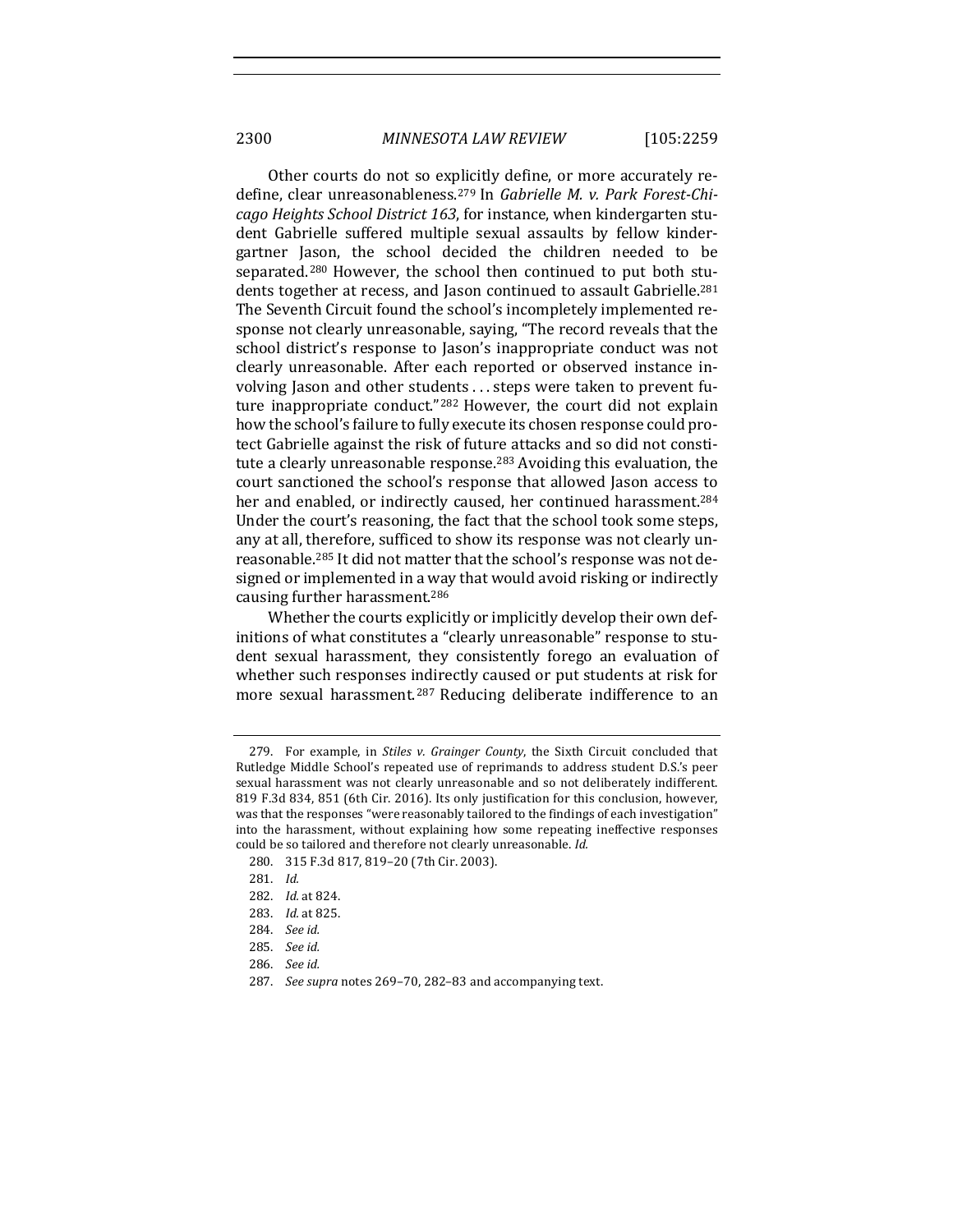assessment of clear unreasonableness alone, as they independently conceive of it, the lower courts circumscribe almost completely the standard's meaning.<sup>288</sup> Consequently, they find that virtually any response by the public schools to student sexual harassment, other than none at all, satisfies the standard, even when those responses both put students at risk for and cause their further sexual harassment.<sup>289</sup> If the courts instead applied deliberate indifference consistent with its full potential, however, they could proscribe these responses and their consequent harms.<sup>290</sup>

To be sure, the lower courts do require that K-12 schools do something in response to student sexual harassment and hold them accountable when they do nothing at all.<sup>291</sup> They do, therefore, proscribe schools' complete indifference to student sexual harassment in the general sense of the word.<sup>292</sup> Had the Supreme Court intended deliberate indifference to only require any response other than none at

289. *See supra* notes 269, 275–76 and accompanying text. When a school does in fact do nothing at all in response to a report of a student's sexual harassment or assault, courts have found that those complete failures to respond demonstrate deliberate indifference. In *J.M. ex rel. Morris v. Hilldale Independent School District No. 1-29*, for example, the Tenth Circuit found that because the school did nothing at all in response to a band teacher's sexual relationship with high school student J.M., the school acted with deliberate indifference. 397 F. App'x 445, 454 (10th Cir. 2010). The court noted, "[I]t was undisputed that after [the] report, no school official conducted any investigation of [the band teacher]." *Id.* Similarly, in *Doe v. School Board*, the Eleventh Circuit found that when a school "effectively did nothing other than obtain a written statement" and conducted "no investigation, formal or informal" of allegations of a teacher's sexual harassment of a student, that failure to do anything could constitute deliberate indifference. 604 F.3d 1248, 1261 (11th Cir. 2010).

- 290. *See supra* Part I.D.3.
- 291. *See supra* note 289 and accompanying text.

292. "Indifferent" is defined as, among other things, "neutral." *Indifferent*, MERRIAM WEBSTER, https://www.merriam-webster.com/dictionary/indifferent [https://perma .cc/AE9T-GEG8]. Under this meaning of the word, a school would be indifferent if it remained neutral, or did nothing, in the face of known sexual harassment.

<sup>288.</sup> To be fair, the assessment of deliberate indifference is not a simple or easy one. The Supreme Court acknowledged as much in the  $\S$  1983 line of cases from which it drew the deliberate indifference standard as the vehicle for determining Title IX claims. In *Board of Commissioners v. Brown*, the Court noted that "[c]laims not involving an allegation that the municipal action itself violated federal law, or directed or authorized the deprivation of federal rights, present much more difficult problems of proof." 520 U.S. 397, 406 (1997). However, it has also expressed confidence in courts' ability to navigate these difficulties. City of Canton v. Harris, 489 U.S. 378, 391 (1989) ("Predicting how a hypothetically well-trained officer would have acted under the circumstances may not be an easy task for the factfinder, particularly since matters of judgment may be involved, and since officers who are well trained are not free from error and perhaps might react very much like the untrained officer in similar circumstances. But judge and jury, doing their respective jobs, will be adequate to the task.").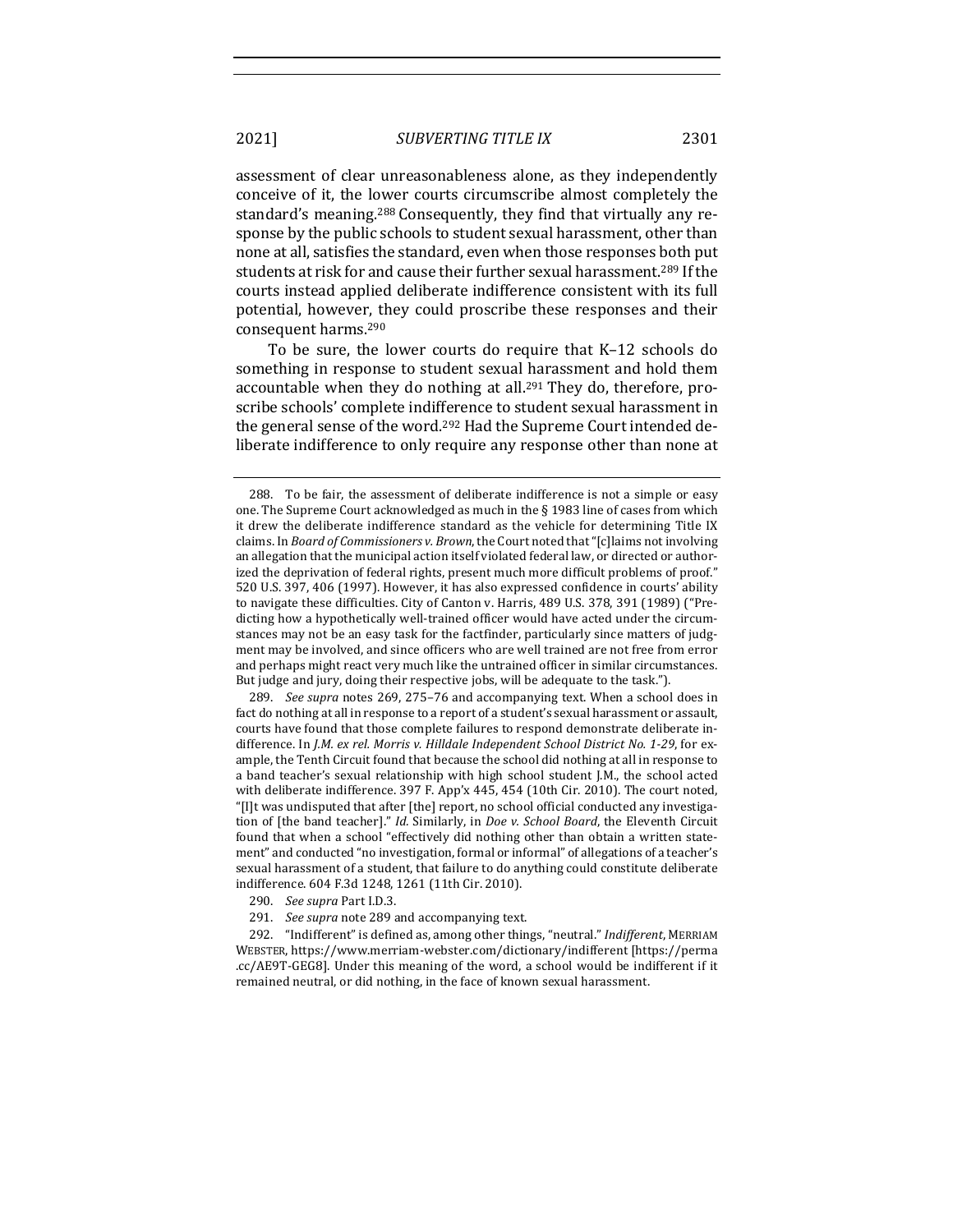all to sexual harassment, however, it surely would have said that. Instead, it described a far more complex standard.<sup>293</sup> By disregarding the full conceptualization of deliberate indifference, the lower courts redefine the standard such that it is satisfied by any action by schools, no matter what it is or whether it serves Title IX's protective purpose. The lower courts' interpretations of the deliberate indifference standard, therefore, subvert Title IX's purpose and its potential protective effects.294

C. THE TITLE IX SUBVERSION: A MATTER OF PARTICULAR URGENCY FOR K-**12 PUBLIC SCHOOL STUDENTS** 

Although Congress enacted Title IX to fill the gap left where other laws failed to provide students protection from sexual harassment and other forms of sex discrimination in the public schools, the lower courts' assessments of the deliberate indifference standard allow the very harm the law seeks to prevent.<sup>295</sup> Further, because courts' assessments particularly affect K-12 public school students' claims, the courts' problematic interpretations are a matter of urgency because these students face unique vulnerabilities.<sup>296</sup> Other laws offer additional protections from sexual harassment and assault to college and university students, but younger students do not have these same structural protections.<sup>297</sup> Further, younger students are more likely than older students to suffer certain long-term harms from sexual harassment and assault.<sup>298</sup>

While federal laws, notably the Clery Act, require colleges and universities to specifically act to prevent and protect students from sexual harassment and assault, these laws do not apply to K-12 public

[O]ne of the greatest failings of the educational system in the continuation of corrosive and unjustified sex discrimination against women. It is clear to me that sex discrimination reaches all facets of education  $\dots$  [and t]he only antidote is a comprehensive amendment such as the one now before the Senate.

118 CONG. REC. S5803 (daily ed. Feb. 28, 1972) (statement of Sen. Birch Bayh).

<sup>293.</sup> *See* Davis v. Monroe Cnty. Bd. of Educ., 526 U.S. 629, 644-48 (1999); *supra* Part II.A.

<sup>294.</sup> *See Davis*, 526 U.S. 629; *supra* note 60 and accompanying text; *supra* Part II.B.2.

<sup>295.</sup> Although other laws, including the Fourteenth Amendment and tort law, could have offered protections against sexual harassment, sexual assault, and other forms of sex discrimination, they did not. See U.S. CONST. amend. XIV; *supra* note 219 and accompanying text. As Senator Birch Bayh, who sponsored Title IX, said in introducing the amendment in Congress,

<sup>296.</sup> *See infra* notes 302, 304, 306, 308, 310 and accompanying text.

<sup>297.</sup> *See infra* notes 299-304 and accompanying text.

<sup>298.</sup> *See infra* notes 308, 310 and accompanying text.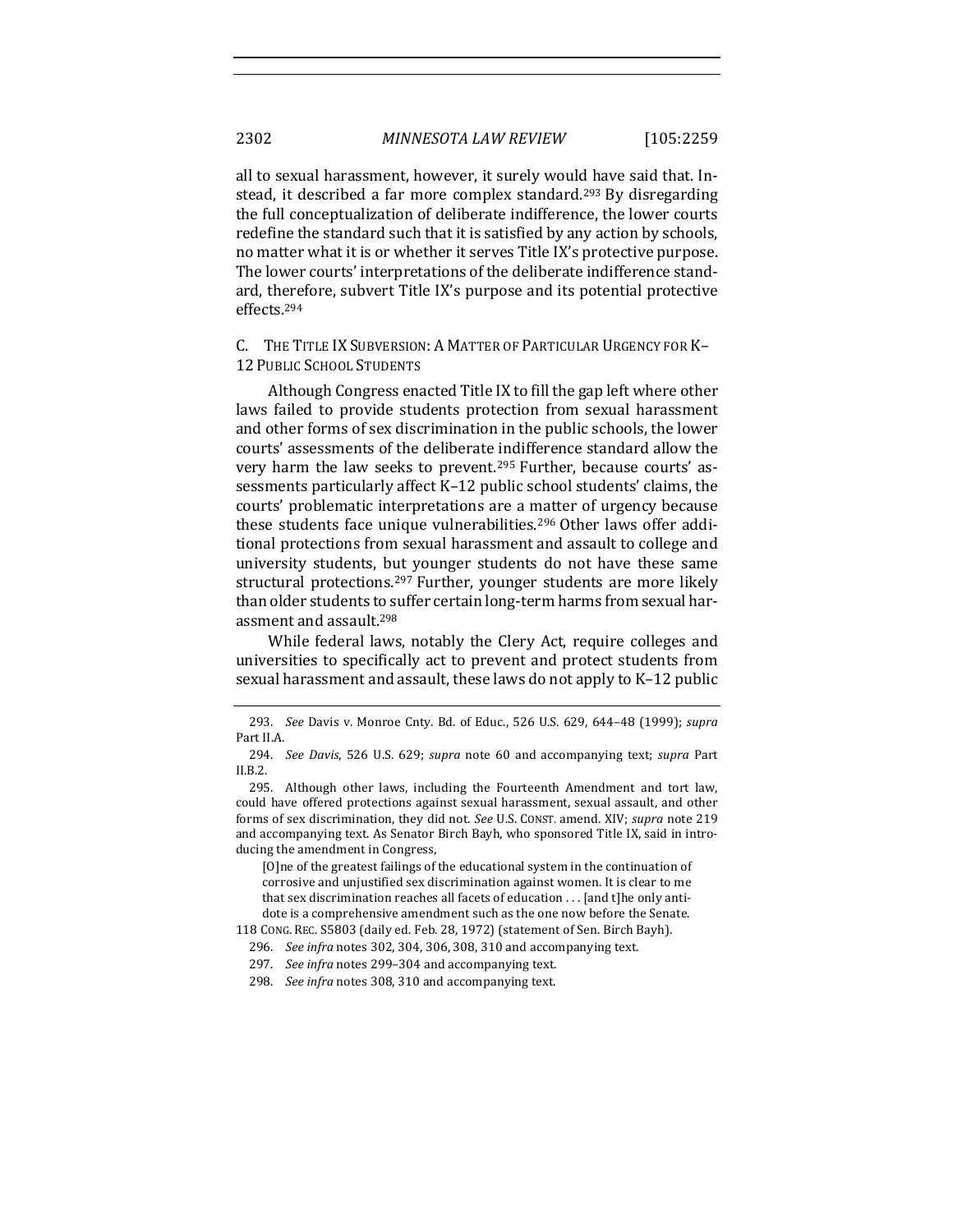schools.<sup>299</sup> The Clery Act require colleges and universities to, among other things, report instances of crimes, including forcible and nonforcible sex offenses that occur on campus, in campus buildings off campus, and on public property.<sup>300</sup> In addition, colleges and universities must develop and implement affirmative programs to prevent sexual violence on campus.<sup>301</sup>

Public K-12 schools, however, operate under none of these Clery Act requirements.<sup>302</sup> Consequently, unless state or local laws require it, public schools do not need to report any sexual harassment and assault that occurs within their walls.<sup>303</sup> For many schools, that means either little or no reliable information exists on the incidences of sexual assault in schools.<sup>304</sup> In addition, unlike college and university students, students in K-12 public schools do not have the benefit of any affirmative preventative programs aimed at deterring sexual harassment.<sup>305</sup> By draining Title IX of its ability to protect students through their assessments of deliberate indifference, the courts therefore

302. *See id.* § 1092(f). Discussing the difference in protections available in colleges and universities as compared to the K-12 public schools, civil rights advocate and frequent Title IX litigator Adele Kimmel has said, "What you see most commonly is that colleges are far ahead of K-12 schools in the development of their sexual-misconduct policies and procedures, their training, and their education of staff and students, making sure that students know who the Title IX coordinator is." Mark Keierleber, The Younger Victims of Sexual Violence in School, ATLANTIC (Aug. 10, 2017), https://www .theatlantic.com/education/archive/2017/08/the-younger-victims-of-sexual -violence-in-school/536418 [https://perma.cc/38J5-S4WQ].

303. *See* 20 U.S.C. § 1092(f).

304. A survey conducted by the Associated Press found:

[Although] 32 states and the District of Columbia track student sexual assaults . . . some did so only if incidents led to discipline like suspension or expulsion; the other states, including Maine, did not.  $\ldots$  [Consequently s]ome of the nation's largest school districts reported zero sexual assaults over a multi-year period, and some state education officials told AP they doubted their districts' numbers.

Robin McDowell, Reese Dunklin, Emily Schmall & Justin Pritchard, *Hidden Horror of* School Sex Assaults Revealed by AP, ASSOCIATED PRESS (May 1, 2017), https://www.ap .org/explore/schoolhouse-sex-assault/hidden-horror-of-school-sex-assaults -revealed-by-ap.html [https://perma.cc/ZZK5-5XFV].

305. *See* 20 U.S.C. § 1092(f).

<sup>299.</sup> 20 U.S.C. § 1092(f).

<sup>300.</sup> *Id.*  $\S 1092(f)(1)(F)$ . Colleges and universities must comply with these requirements as a condition of participation in federal financial assistance programs. *Id.* § 1092(f).

<sup>301.</sup> *Id.* § 1092(f)(8). Such programs must include information on the definitions of consent, "safe and positive options for bystander intervention ... information on risk reduction to recognize warning signs of abusive behavior  $\dots$  [and] ongoing prevention and awareness campaigns for students and faculty." Id.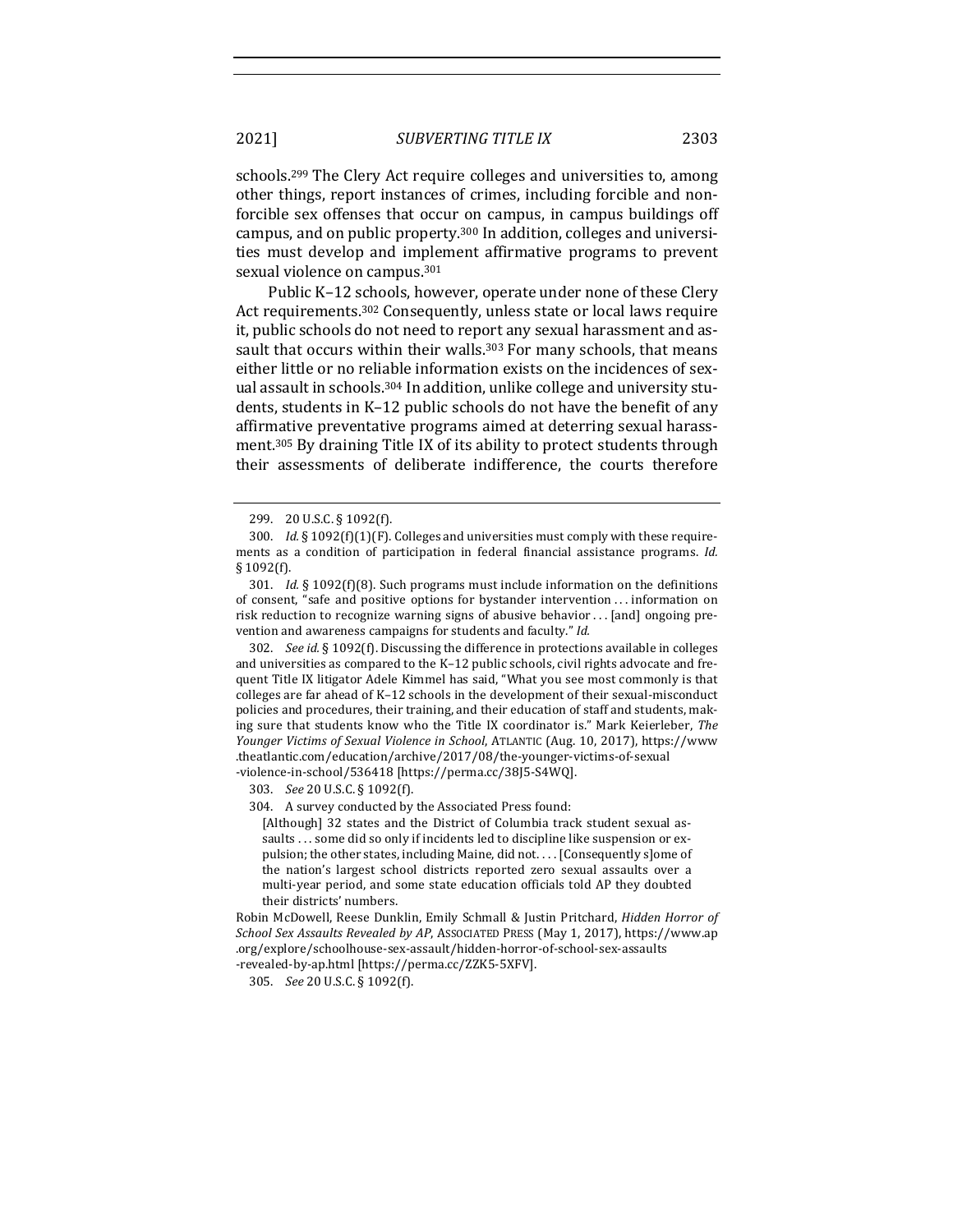further weaken the already relatively low threshold of protections available to K-12 public school students.<sup>306</sup>

Not only do K-12 public school students lack these more comprehensive legal protections, but  $K-12$  public school students who are sexually assaulted also face a higher likelihood of suffering sexual assault again later in life.<sup>307</sup> Children who suffer a sexual assault are almost fourteen times more likely to "experience a rape or attempted rape in their first year of college."<sup>308</sup> Because under the courts' interpretations of deliberate indifference Title IX requires schools to do almost nothing to prevent sexual assaults, the consequences of the courts' evaluations thus represent both an immediate problem and a long-term risk of further harassment.<sup>309</sup>

Further, children who have been sexually abused are more likely to themselves become abusive as they age into adolescence.<sup>310</sup> Yet, interventions can work to stop the cycle.<sup>311</sup> By failing to require schools

309. See supra Part I.D; supra note 306 and accompanying text.

310. One study of child sex abuse victims found that they were "7.6 times more likely to [later] be charged with sexual offences than the general population." JAMES R.P. OGLOFF, MARGARET C. CUTAJAR, EMILY MANN & PAUL MULLEN, AUSTRALIAN INST. OF CRIMINOLOGY, TRENDS & ISSUES IN CRIME & CRIM. JUST. NO. 440, CHILD SEXUAL ABUSE AND SUBSEQUENT OFFENDING AND VICTIMISATION: A 45 YEAR FOLLOW-UP STUDY 1, 5 (2012), https://www.aic.gov.au/sites/default/files/2020-05/tandi440.pdf [https://perma .cc/3YTH-CEND]. A prior study found that between one-quarter and one-third of child sex offenders report a history of child sex abuse. R.K. Hanson & S. Slater, *Sexual Victimization in the History of Sexual Abusers: A Review, 1 ANNALS OF SEX RSCH. 485, 495* (1988).

311. E.q., Elizabeth J. Letourneau & Charles Borduin, *The Effective Treatment of Ju*veniles Who Sexually Offend: An Ethical Imperative, 18 ETHICS & BEHAV. 286, 298-99 (2008). This study described the positive outcomes for reducing recidivism among sexual aggressive juveniles with the use of multisystemic therapy (MST). *Id.* In the MST model, "the youth is viewed as being nested within a complex of interconnected systems that include the individual youth, the youth's family, and various extrafamilial

<sup>306.</sup> Although the Clery Act has not been without implementation problems, it still provides more information and protection to college and university students than to K-12 students, for whom it provides nothing. *See, e.g.*, Nancy Chi Cantalupo, *And Even More of Us Are Brave: Intersectionality & Sexual Harassment of Women Students of Color,* 42 HARV. J.L. & GENDER 1, 74 (2019) ("The Clery Act's effectiveness in disseminating information about gender-based violence has been hampered by various factors.").

<sup>307.</sup> *See supra* note 302 and accompanying text; *infra* note 308 and accompanying text.

<sup>308.</sup> Kevin Lalor & Rosaleen McElvaney, *Child Sexual Abuse, Links to Later Sexual Exploitation/High-Risk Sexual Behavior, and Prevention/Treatment Programs*, 11 TRAUMA VIOLENCE & ABUSE 159, 163 (2010) ("Respondents who had an experience of rape or attempted rape in their adolescent years were 13.7 times more likely to experience rape or attempted rape in their first year of college."); *see also Child Sexual Abuse Statistics*, NAT'L CTR. FOR VICTIMS CRIME, https://victimsofcrime.org/child-sexual-abuse -statistics [https://perma.cc/JBC2-N7YH] (referencing the same statistic).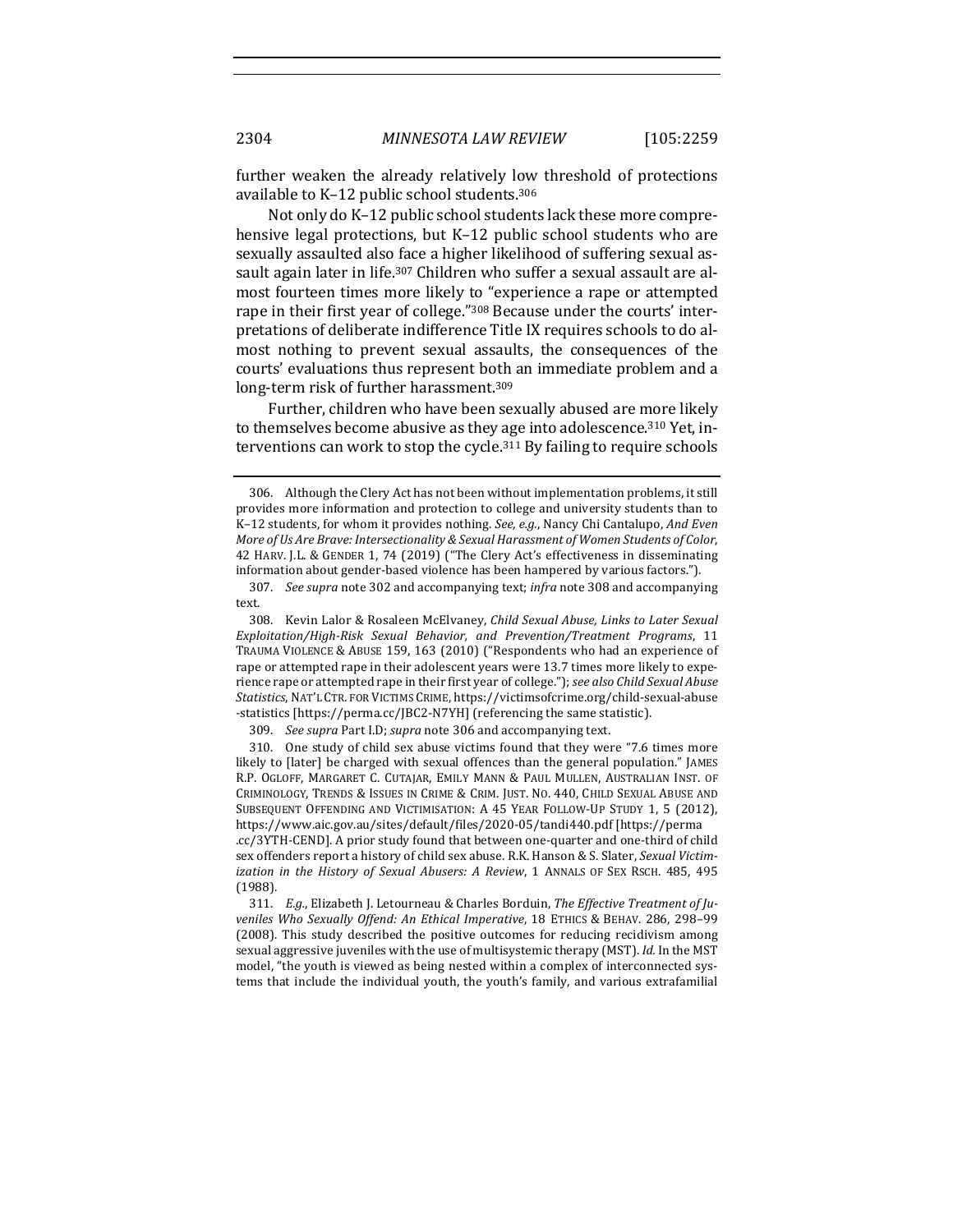to adequately address these issues, the courts' evaluations of the deliberate indifference standard allow schools to cause more sexual harassment and assault, and therefore do practically nothing to address that cycle.<sup>312</sup> The courts not only leave most students suffering sexual assault and trauma in school with almost no remedy, but they also allow schools to do more harm to them in the long as well as the short term.<sup>313</sup> For K-12 public school students, therefore, Title IX represents a particularly hollow promise.

#### III. REMEDYING THE "ABSURDITY"

When the Supreme Court determined that a remedy in damages is available under Title IX's private enforcement scheme, it said that a contrary conclusion would result in a "monstrous absurdity."314 It explained that such a decision would undermine the law and its purpose by "giving judges the power to render inutile causes of action authorized by Congress through a decision that no remedy is available."315

312. *See supra* Parts I.A–D, II.B (describing schools' failure to address student sexual harassment and courts' subversion of the Title IX deliberate indifference standard).

313. *See supra* Parts I.A–D, II.C (describing the negative impact of sexual harassment on school children).

314. Franklin v. Gwinnett Cnty. Pub. Sch., 503 U.S. 60, 67 (1992) ("[T]he power to enforce the performance of the [Title IX] must rest somewhere, or it will present a case which has often been said to involve a monstrous absurdity in a well-organized government, that there should be no remedy, although a clear and undeniable right should be shown to exist." (quoting Kendall v. Stokes, 37 U.S. (12 Pet.) 524, 624 (1838))).

315. *See id.* at 74-75 ("Congress surely did not intend for federal moneys to be expended to support the intentional actions it sought by statute to proscribe."). When it found that Title IX has an implied private right of action, the Supreme Court rejected the argument that only equitable relief should be available for its violation. *Id.* On the topic, the Court only said:

[I]t is axiomatic that a court should determine the adequacy of a remedy in law before resorting to equitable relief. Under the ordinary convention, the proper inquiry would be whether monetary damages provided an adequate remedy, and if not, whether equitable relief would be appropriate.... Moreover, in this case, the equitable remedies suggested by respondent and the Federal Government are clearly inadequate. Backpay does nothing for

<sup>(</sup>peer, school, neighborhood, community) contexts." *Id.* at 297. Therefore,

the youth's behavior is seen as the product of the reciprocal interplay between the youth and these systems and of the relations of the systems with each other.... It is assumed, then, that youth behavior problems such as sexual aggression can be maintained by problematic transactions within any given system or between some combination of pertinent systems.

*Id.* This study explained that three years post-treatment the recidivism rate for sexual crimes among those who had received MST was only  $12.5\%$  as compared to a  $75\%$ such rate for those who did not, and was 12.5% compared to 41.7% at an 8.9-year posttreatment point. *Id.* at 298-99.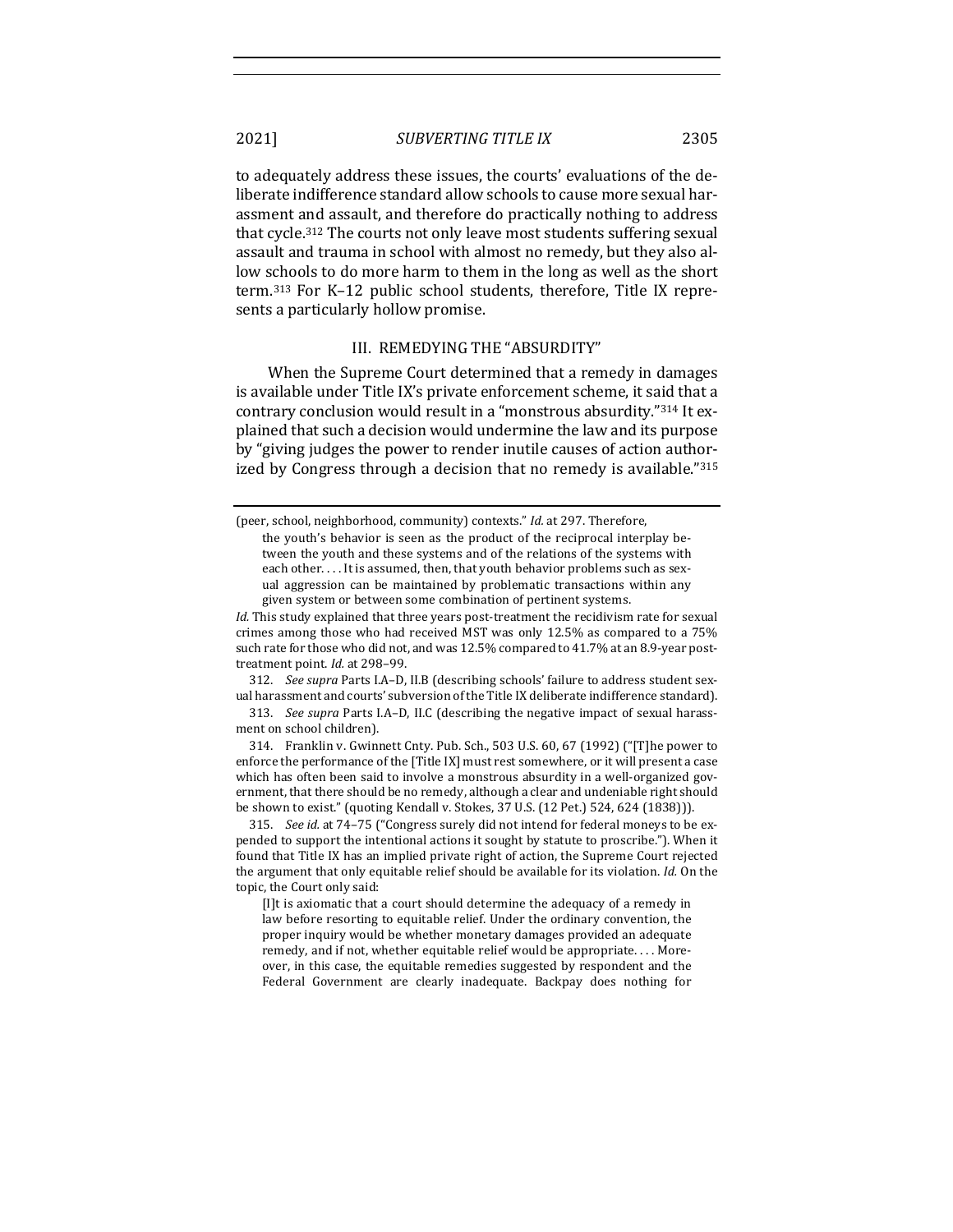Now, though, that monstrous absurdity has all but come to pass. By draining the deliberate indifference standard of its meaningful content when assessing K-12 public school students' Title IX claims, the courts not only preclude a damages remedy for all but the most egregious Title IX claims, but they have also therefore effectively rendered Title IX's protections largely inutile.<sup>316</sup>

To resolve this legal absurdity and revive Title IX's power to protect students, this Part proposes recasting the deliberate indifference standard such that its implicit demand for schools to affirmatively protect students from sexual harassment and assault is made explicit.<sup>317</sup> This Part also offers a framework for the evaluation of this recast standard.<sup>318</sup> This standard and framework ensure that schools' failures to respond even intermittently to reports of sexual harassment, their repeated use of failed responses without justification, and their responses that punish or blame survivors violate Title IX.<sup>319</sup> In addition, this Part develops a new legal presumption aimed at prompting schools to meaningfully design their responses to student sexual harassment.<sup>320</sup> Finally, to support that same end, it recommends regulatory changes to strengthen schools' responses to sexual harassment.<sup>321</sup> Such changes would force courts to hold not only K-12 schools to account when they put students at risk for and cause them further sexual harassment, but they would also apply to and strengthen Title IX's protections for any survivor of sexual harassment in any public school, no matter their school level.

316. *See supra* Part II.B (discussing how changes to the application of the deliberate indifference standard would better protect students and meet the goals of Title IX).

- 317. *See infra Part III.A.*
- 318. *See infra Part III.A.*
- 319. *See supra* Parts I.A-C; *infra* Part III.A.
- 320. *See infra Part III.B.*
- 321. See infra Part III.C.

petitioner, because she was a student when the alleged discrimination occurred. Similarly, because Hill-[the teacher that high school student Franklin] claims subjected her to sexual harassment—no longer teaches at the school and [Franklin] herself no longer attends a school in the Gwinnett system, prospective relief accords her no remedy at all.

*Id.* at 75–76. That said, there is much value in plaintiffs bringing claims for damages as well as injunctive relief. By ordering injunctive relief, courts can require schools to take some of the specific fault-fixing steps that damages may prompt but do not require. See, e.g., Adele Kimmel, *Title IX: An Imperfect but Vital Tool To Stop Bullying of LGBT Students*, 125 YALE L.J. 2006, 2025–26 (2016) ("[L]awsuits generally have a greater impact when they also seek injunctive relief. This is because injunctive relief, whether by judgment or settlement, allows bullied LGBT students to obtain broad reforms that can change the climate in their schools.").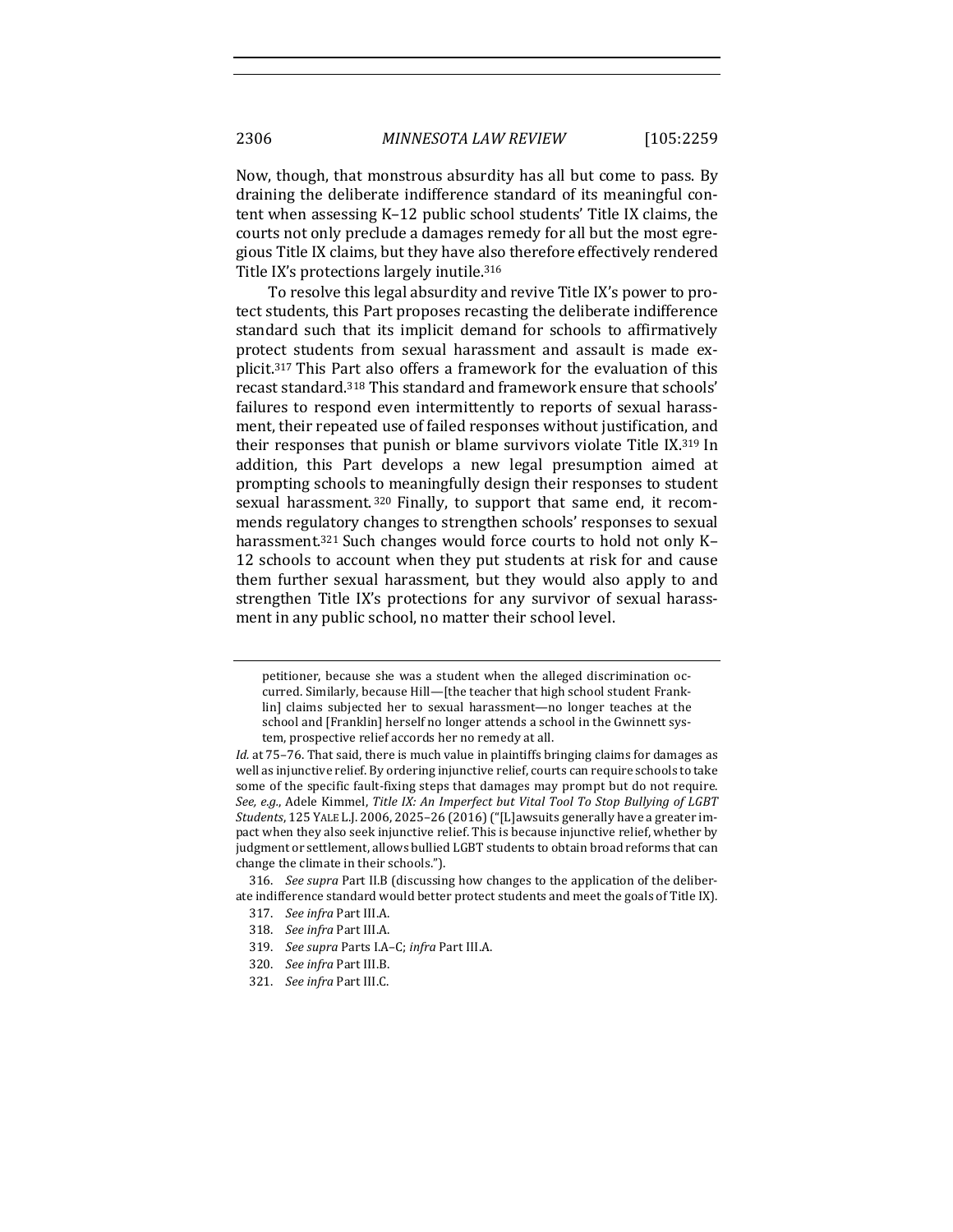As a threshold matter, however, it is worth addressing the question of whether such changes and the consequent increased potential for the award of money damages to students could have an effect on remedying or preventing student sexual harassment. The Supreme Court's statements on that point notwithstanding, one might reasonably be skeptical.<sup>322</sup> Damages certainly cannot truly remediate a harm like sexual harassment that leaves deep, lasting wounds. 323 Yet, a damages remedy nevertheless serves at least two important functions. First, a damages remedy signals general social recognition of the injustice meted out by the state. $324$  Second, it can prompt structural reforms that prevent future civil rights violations.<sup>325</sup> Even scholars

324. *See Riverside*, 477 U.S. at 574 ("'[T]he public as a whole has an interest in the vindication of the rights conferred by [civil rights statutes] . . . over and above the value of a civil rights remedy to a particular plaintiff. . . .' Regardless of the form of relief he actually obtains, a successful civil rights plaintiff often secures important social benefits that are not reflected in nominal or relatively small damages awards." (quoting Hensley v. Eckerhart, 461 U.S. 424, 444 n.4 (1983))).

325. *Id.* at 575 ("In addition, the damages a plaintiff recovers contributes significantly to the deterrence of civil rights violations in the future."). Myriam Gilles describes these effects as "fault-fixing functions" in the municipal liability context. Myriam E. Gilles, *In Defense of Making Government Pay: The Deterrent Effect of* 

<sup>322.</sup> Scholars have expressed concerns with the value and efficacy of damages awards and the imposition of liability on the government in at least some kinds of § 1983 claims. See, e.g., John C. Jeffries, Jr., *In Praise of the Eleventh Amendment and* Section 1983, 84 VA. L. REV. 47, 75 (1998) (stating that government liability based on a failure to act creates perverse incentives because "[t]he causal connection between the plaintiff's injury and an officer's inaction may be indirect and obscure. Moreover, officers with discretionary authority, such as prosecutors, are protected from liability by the absence of any legally enforceable duty to act. In consequence, the risk of being sued for erroneous or improper action is vastly greater than is the risk of being sued for erroneous or improper (and perhaps equally costly) inaction. This imbalance increases the incentive to protect oneself by doing less.").

<sup>323.</sup> As Douglas Laycock said in his critique of the irreparable injury rule, "[b]ecause damages are almost never adequate, injury is almost always irreparable. . . . Plaintiffs cannot replace defective body parts, and awards for pain and suffering do not make the pain go away." Douglas Laycock, *The Death of the Irreparable Injury Rule*, 103 HARV. L. REV. 687, 702, 709 (1990). Social science research also demonstrates as much. See, e.g., Jefferey C. Schneider, Nhi-Ha T. Trinh, Elizabeth Selleck, Felipe Fregni, Sara S. Salles, Collen M. Ryan & Joel Stein, *The Long-Term Impact of Physical and Emotional* Trauma: The Station Nightclub Fire, PLOS ONE, Oct. 2012, at 1, 6 (comparing the effects of emotional and physical trauma on fire victims and concluding that "[s]urvivors [who] experienced physical and emotional trauma (those with burn injuries) demonstrate the same outcomes as those that experienced emotional trauma alone (those without burn injuries). Our analysis suggests that non-physical trauma is the primary determinant of these outcomes [including post-traumatic stress and depression]."); see also City of Riverside v. Rivera, 477 U.S. 561, 562 (1986) ("Unlike most private tort litigants, a civil rights plaintiff seeks to vindicate important civil and constitutional rights that cannot be valued solely in monetary terms.").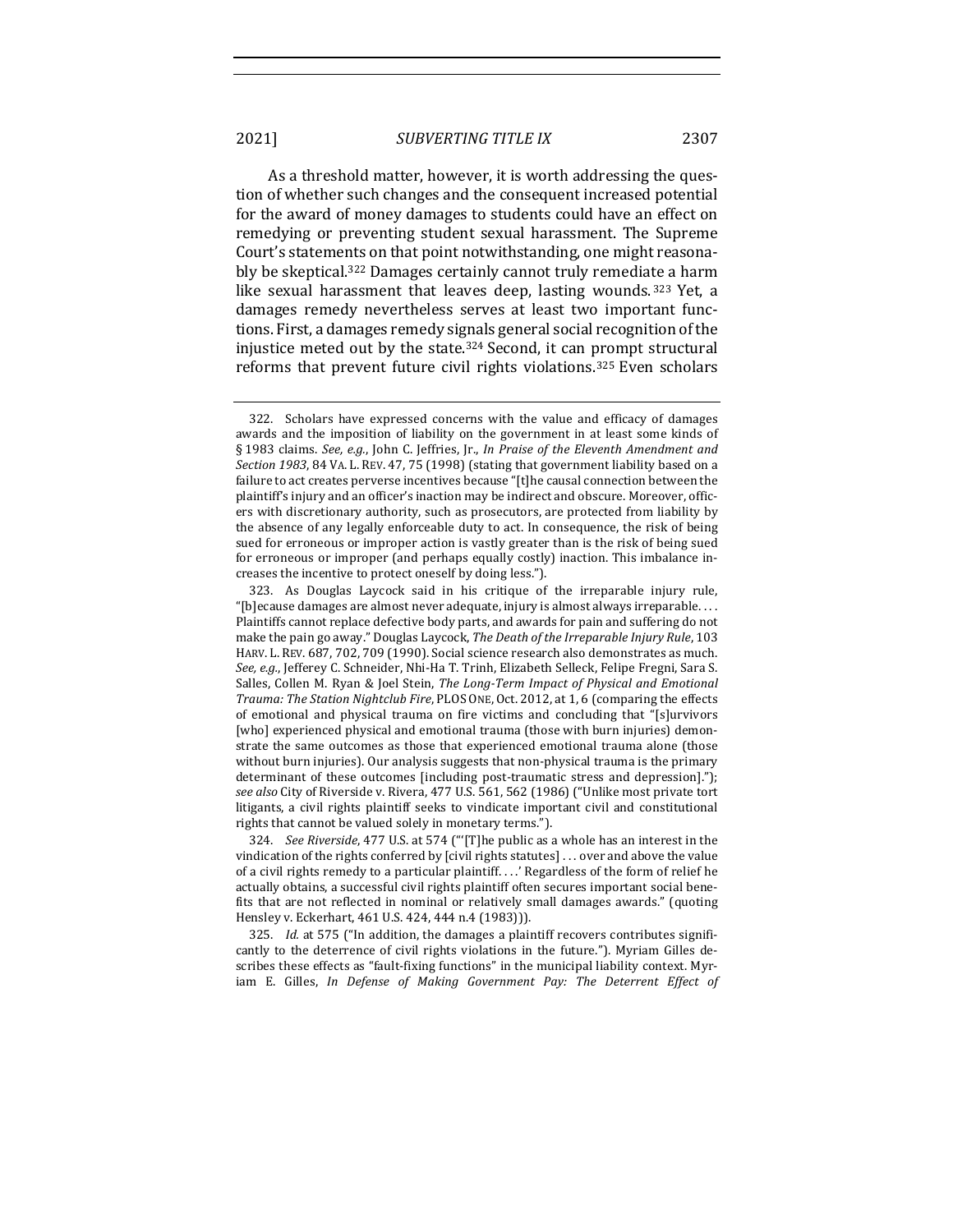who have questioned money damages as a vehicle for structural reform in some contexts acknowledge that a damages remedy can motivate such reforms in others.<sup>326</sup> They point out that when there is a correspondence between the prohibited misconduct and the injury suffered, damages can promote structural reforms.<sup>327</sup> The sexual harassment and assault that Title IX prohibits corresponds directly to the injury suffered.<sup>328</sup> Strengthening the availability of a damages remedy under Title IX, therefore, holds very real promise of prompting structural reforms in schools when they respond vacuously to student sexual harassment.<sup>329</sup>

Importantly, although the proposals here aim to achieve both structural and individual claims-based reforms, they are still modest. They do not call for a radical overhaul of the standard for evaluating Title IX claims established by the Supreme Court.<sup>330</sup> Instead, they offer a way to more firmly marry the full potential of the deliberate indifference standard as explained by the Supreme Court to its evaluation.<sup>331</sup> Despite their relative restraint, these proposals are not without potential critiques.<sup>332</sup> Because those critiques could apply to all the proposals made here, they will be addressed in the final Section.

327. *See id.*; *supra* text accompanying note 326.

328. *See* Davis v. Monroe Cnty. Bd. of Educ., 526 U.S. 629, 650 (1999) (finding that student-on-student sexual harassment is capable of triggering a damages claim under Title IX and noting that "[h]aving previously determined that 'sexual harassment' is 'discrimination' in the school context under Title IX, we are constrained to conclude that student-on-student sexual harassment, if sufficiently severe can likewise rise to the level of discrimination actionable under the statute").

329. *See supra* notes 324-26 and accompanying text (noting the social benefit and "fault-fixing" function of damages suits that arise from civil rights issues).

- 330. See infra Part III.A.
- 331. See infra Part III.A.
- 332. *See infra Part III.D.*

Constitutional Tort Remedies, 35 GA. L. REV. 845, 862 (2001). She argues that "municipal liability claims serve a 'fault-fixing' function, localizing culpability in the municipality itself, and forcing municipal policymakers to consider reformative measures." *Id.* at 861.

<sup>326.</sup> See, e.g., John C. Jeffries, Jr. & George A. Rutherglen, *Structural Reform Revisited*, 95 CALIF. L. REV. 1387, 1405 (2007) ("[O]ne can say that money damages are more likely to prove effective when the harm to be compensated is injury of the sort that the particular constitutional guarantee was intended to prevent. That would be true, for example, in excessive force cases, where the physical consequences of excessive force are precisely what constitutional doctrine attempts to prevent  $\dots$  [as opposed to] an ordinary case of illegal search that discovers incriminating evidence leading to trial, conviction, and punishment. In a but-for sense, all of these harms flow from the illegal search, yet few would contemplate reimbursing the victim for the consequences of his or her own criminality.").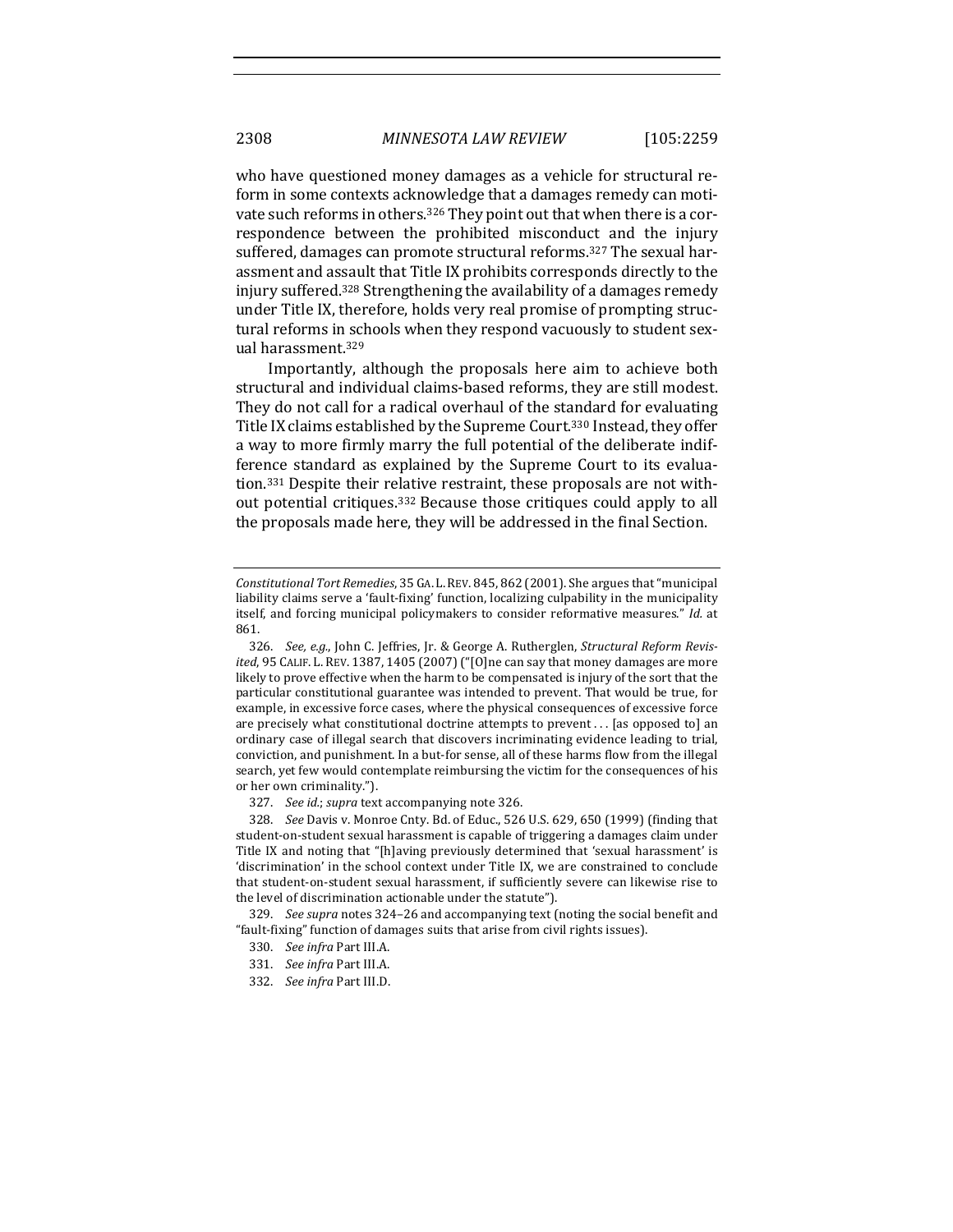A. RECASTING DELIBERATE INDIFFERENCE AND A FRAMEWORK FOR ITS ASSESSMENT

In the current analysis, the lower courts divorce the complete meaning of the deliberate indifference standard from their evaluations of it and thereby strip Title IX of its power to protect students.<sup>333</sup> The deliberate indifference standard, therefore, needs to explicitly demand the affirmative protection it now only implicitly requires.<sup>334</sup> It should mandate that upon notice of student sexual harassment, schools must take affirmative steps to protect against causing or even just putting students at risk for further harassment.<sup>335</sup> Under this refined standard, a clearly unreasonable response to known sexual harassment would be one that failed to take such affirmative measures and so either caused students' continued sexual harassment or put them at risk for it such that they lost educational benefits.<sup>336</sup>

To evaluate this revised standard, courts need operative descriptions of what it means to affirmatively protect students in these ways.

336. At least two federal courts of appeals, the Court of Appeals for the First and Eleventh Circuits, have articulated a standard approximating the one proposed here, without, however, any explicit articulation of an affirmative duty on the part of schools to protect students from known sexual harassment. See Hill v. Cundiff, 797 F.3d 948, 973 (11th Cir. 2015); Fitzgerald v. Barnstable Sch. Comm., 504 F.3d 165, 172-73 (1st Cir. 2007) (noting that deliberate indifference can take "the form of a failure to take any precautions that would prevent future attacks," but finding that the facts of the case negated the claim of deliberate indifference (quoting Williams v. Bd. of Regents, 477 F.3d 1282, 1297 (11th Cir. 2007))); *supra* note 231 and accompanying text. While the First Circuit did not find that the institution's response in question was so deficient as to be unreasonable, the Eleventh Circuit did and found facts sufficient to make out a Title IX claim. *Fitzgerald*, 504 F.3d at 174; *Hill*, 797 F.3d at 975. In *Hill v. Cundiff*, the court said that a "clearly unreasonable response causes students to undergo harassment or makes them more vulnerable to it." 797 F.3d at 973. Although it then found facts sufficient to satisfy the standard, the facts were so outrageous—involving the school using a student as rape bait—that it is difficult to extrapolate to even slightly less egregious facts. *Id.* at 975; *see supra* note 210 and accompanying text.

<sup>333.</sup> *See supra* Parts I.D, II.B.2 (explaining the risk of further harm that is imposed on students under the current standard of review).

<sup>334.</sup> *See supra* notes 58-60 and accompanying text (discussing the protections that Title IX is intended to afford to students).

<sup>335.</sup> This standard is triggered on notice of an instance of harassment, which is itself a standard in need of revision. The extraordinary particularity required under the courts' assessments of Title IX's actual notice requirement creates almost impossible hurdles for students to overcome. See supra note 203 and accompanying text. The proposals I have made previously to remedy the problems with the actual notice prong of the Title IX test work in conjunction with the proposals made here. See supra note 203 and accompanying text; see also MacKinnon, supra note 17, at 2069 ("The lack of effectiveness and absence of realism of the deliberate indifference standard begin with the requisite notice.... [T]he contours of the knowledge required for Title IX liability [are] not notable for transparency or consistency.").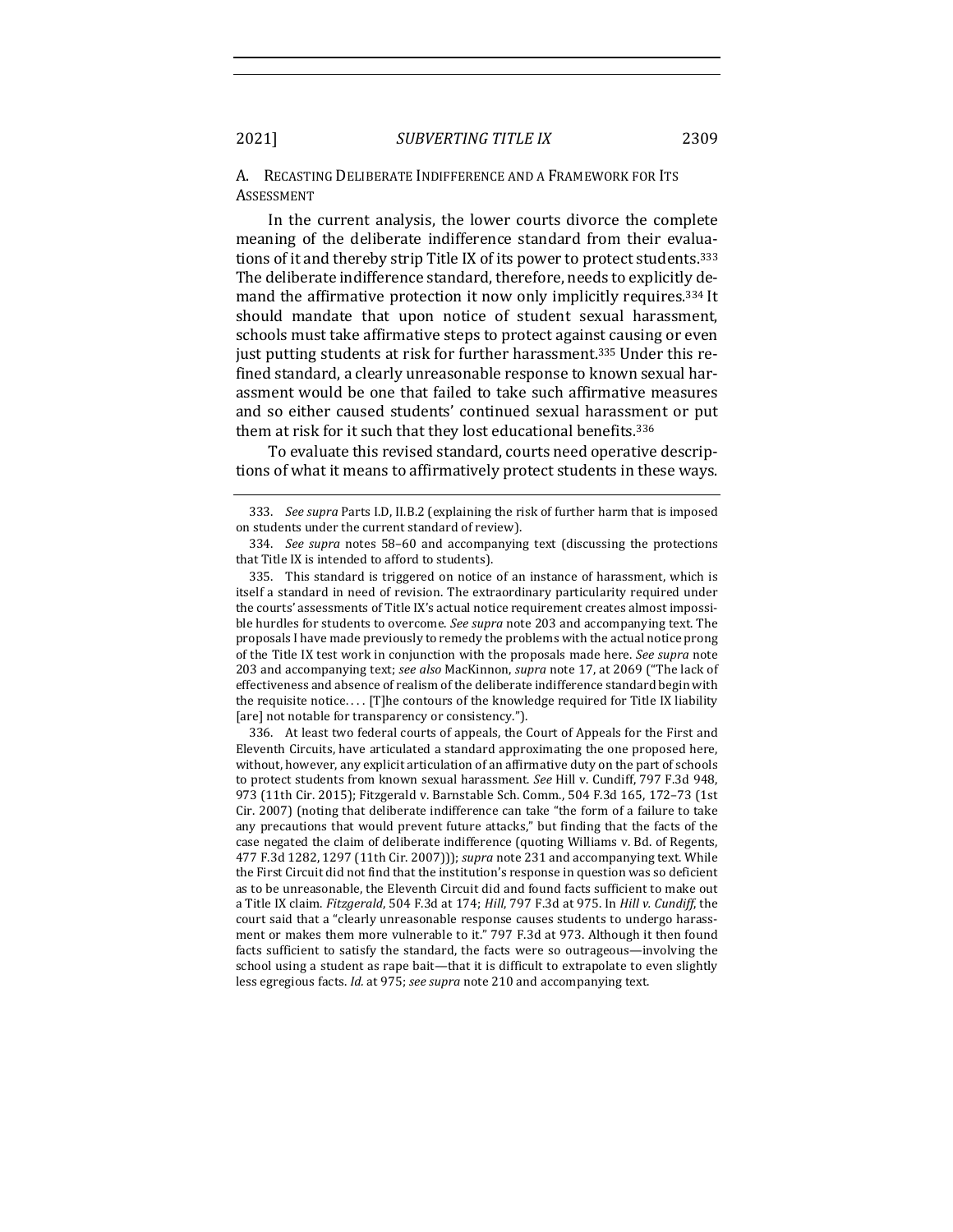First, courts should evaluate schools' responses to student sexual harassment and assault to determine whether they are reasonably designed to protect students against risking or causing more harassment. Absent such reasonable design, schools' responses are inadequate to the task of preventing or addressing further sexual harassment and so do not affirmatively protect against it.<sup>337</sup> Second, courts should evaluate any non-action by schools to reported sexual harassment as a categorical failure to take affirmative action to protect against students' suffering further harassment and so as not reasonably designed. Courts, therefore, should find any such non-action categorically clearly unreasonable and deliberate. Third, courts should also categorically conclude that schools' responses to sexual harassment that blame and punish survivors are also not reasonably designed to affirmatively protect against sexual harassment. They too, then, should be found clearly unreasonable and deliberately indifferent. 

1. Assessing for Reasonably Designed Responses to Sexual Harassment

The Supreme Court said in *Gebser v. Lago Vista Independent School District* that schools act with deliberate indifference when they "ha[ve] actual knowledge of discrimination  $\dots$  and fail[] adequately to respond."338 Yet, the Court did not offer guidance on precisely what constitutes an inadequate response.<sup>339</sup> If the deliberate indifference standard explicitly requires schools to affirmatively protect students from risking or causing additional sexual harassment, as proposed here, then a school's response to any report of student sexual harassment is inadequate when it fails to affirmatively protect students in these ways. Taken further, if a school's response to student sexual harassment is not reasonably designed to protect them from further harassment, or if it indirectly causes more harassment, the response is

<sup>337.</sup> *See supra* Parts I.A, I.D.2.

<sup>338. 524</sup> U.S. 274, 290 (1998). The § 1983 cases the Supreme Court draws on in establishing the deliberate indifference standard in Title IX claims also describe deliberate indifference as occurring by inadequate responses. City of Canton v. Harris, 489 U.S. 378, 390 (1989) ("The issue in a case like this one, however, is whether that training program is adequate .... [I]t may happen that in light of the duties assigned to specific officers or employees the need for more or different training is so obvious, and the inadequacy so likely to result in the violation of constitutional rights, that the policymakers of the city can reasonably be said to have been deliberately indifferent to the need."); see also Brake, supra note 73, at 14 ("The remaining component of the standard measures the objective adequacy of the school's response to the harassment.").

<sup>339.</sup> *See Gebser*, 524 U.S. at 290-93.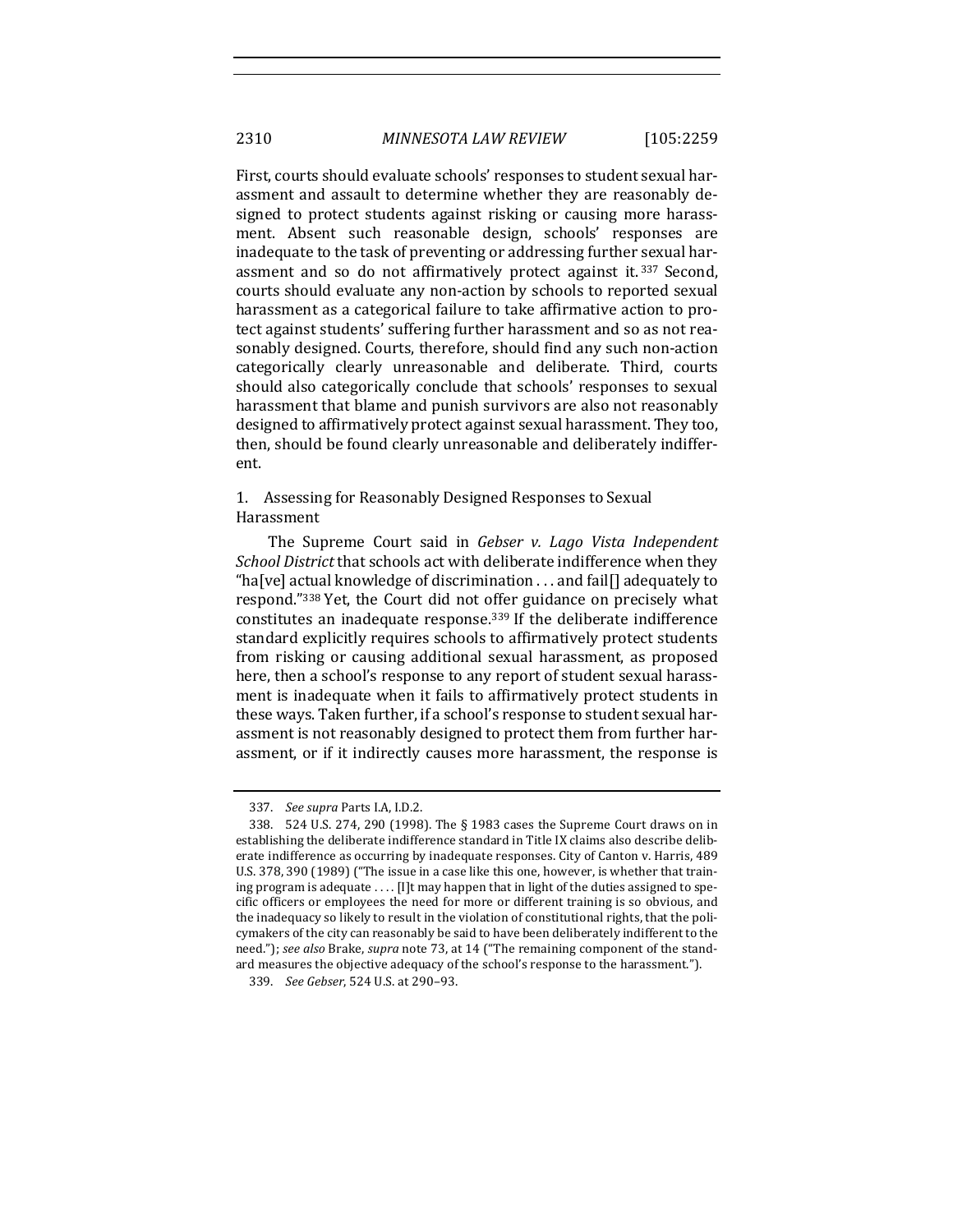inadequate and therefore clearly unreasonable and deliberately indifferent.340

First, factors for assessing such a reasonable design should include inquiring into whether the school made reasonable efforts to identify the source of the problem and address it. Only once the source of the problem is discovered can the school's intervention truly be aimed at preventing further harassment. The source of the problem could be individual, as was likely the case in *Gabrielle M. v. Park Forest-Chicago Heights*. In that case, kindergartner Gabrielle M. was assaulted by another kindergartner, who, chances are, had been victimized himself.<sup>341</sup> Alternatively, the source of the problem could be a broader school climate issue, as seemingly was the case in *Stiles v. Grainger County*, where a middle school student, D.S., suffered repeated harassment over two school years by over ten students.<sup>342</sup>

Once a school has made reasonable efforts to determine the source of the problem, its response should be reasonably designed to address the source. The response, therefore, might need to be individual, systemic, or both. Either way, the response must be fully implemented. Otherwise, it stands to lose features that render it reasonably designed. For example, in *Gabrielle M.*, because the student who harassed Gabrielle M. was also a kindergartner, he likely suffered abuse himself.<sup>343</sup> A reasonable response to Gabrielle M.'s harassment, therefore, would include uncovering and addressing her harasser's likely abuse. Such an individually-focused response alone, however, would not suffice to address a larger school climate problem as in *Stiles*, where D.S. suffered repeated harassment over two school years by more than ten different students.<sup>344</sup> In such cases, a school would have to address broader school climate concerns for the school's response to be reasonably designed.<sup>345</sup>

<sup>340.</sup> Elsewhere, I have broadly proposed that deliberate indifference be evaluated based on reasonableness. Suski, *supra* note 17, at 774 ("[I]nstead of evaluating deliberate indifference by inquiring into whether a school's response was not clearly unreasonable, courts should ask whether a school acted reasonably."). The recommendations here are in keeping with that recommendation but refine it to propose the reasonableness of the response be an evaluation of reasonable design.

<sup>341.</sup> *See* Gabrielle M. v. Park Forest-Chi. Heights Sch. Dist. 163, 315 F.3d 817, 818-20 (7th Cir. 2003); see supra note 310 and accompanying text.

<sup>342.</sup> *See* Stiles *ex rel.* D.S. v. Grainger Cnty., 819 F.3d 834, 841-45 (6th Cir. 2016).

<sup>343.</sup> *See supra* note 341 and accompanying text.

<sup>344.</sup> Repeated harassment spoke to a larger problem where it was acceptable, possibly even socially advantageous, for students to harass D.S. *See Stiles*, 819 F.3d at 841-45.

<sup>345.</sup> *See id.* Such school-wide programs already exist and have been evaluated by social science research as effective. The Positive Behavioral Interventions and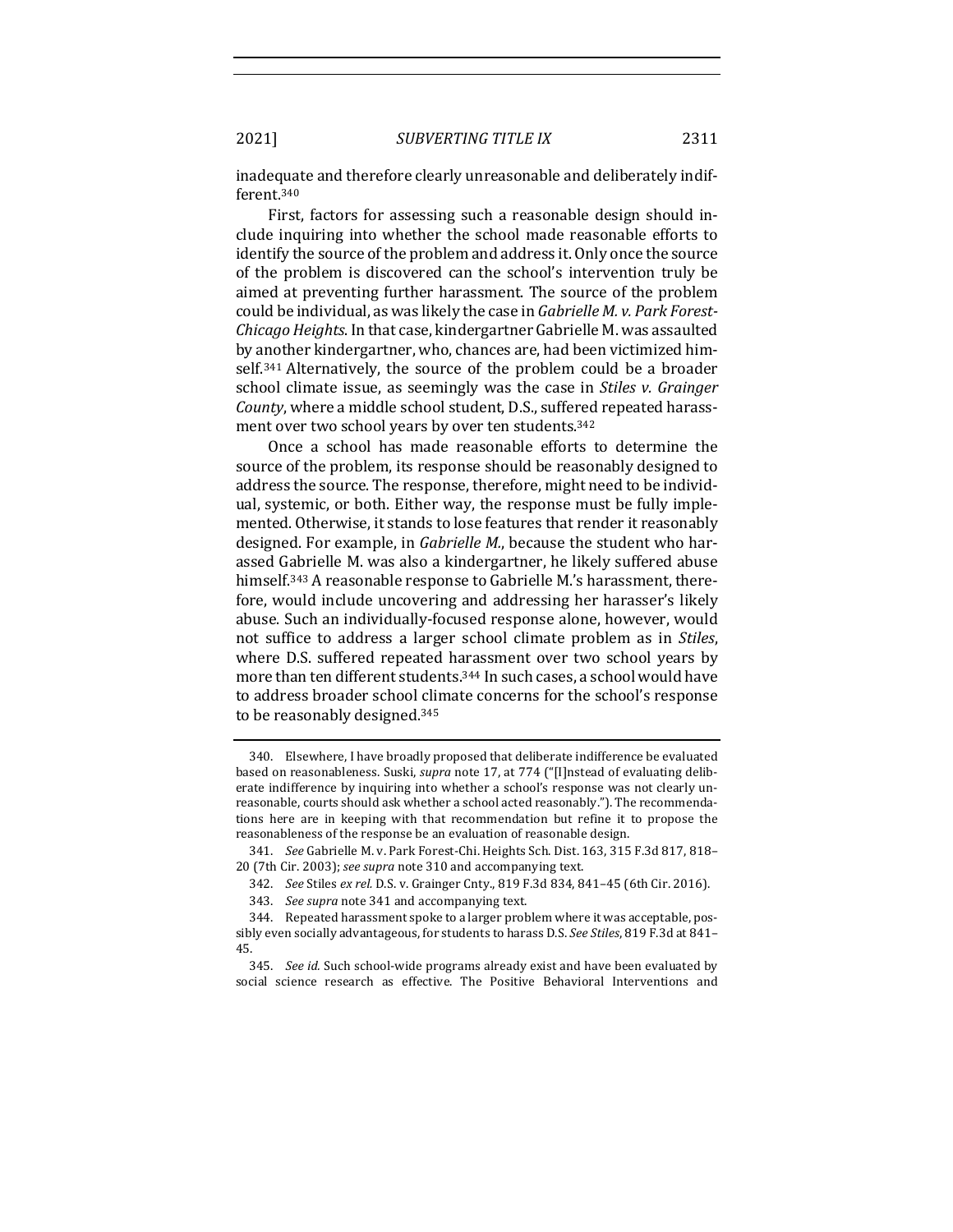Finally, to prevent continuing trauma related to the sexual harassment, schools' responses need to seek to ameliorate these effects in order to be reasonably designed. These effects often include mental health and emotional trauma.<sup>346</sup> To be reasonably designed, therefore, interventions should include connecting students with counseling or other efforts to address the harm of the harassment when those harms exist.<sup>347</sup>

Importantly, the evaluation of an adequate, reasonably designed response is not an assessment of a response's effectiveness.<sup>348</sup> A well

346. See, e.g., Jim Duffy, Stacey Wareham & Margaret Walsh, Psychological Conse*quences for High School Students of Having Been Sexually Harassed*, 50 SEX ROLES 811, 818-21 (2004) (discussing the negative psychological and academic impact of sexual harassment on high school students); HILL & KEARL, *supra* note 44, at 28 ("Most students who experienced sexual harassment felt that it had a negative effect on them. Many students said that they felt sick to their stomach or had trouble sleeping. Some students had trouble concentrating on their homework, and others said that they missed class, quit a school activity, or changed schools.").

347. For example, student K.S. suffered a severe depressive disorder related to the sexual harassment he suffered in middle school. K.S. v. Nw. Indep. Sch. Dist., 689 F. App'x 780, 782 (5th Cir. 2017). The harassment exacerbated his symptoms and contributed to K.S.'s suicide attempt. See supra notes 200-01 and accompanying text. In a similar case, a middle school student, K.C., also "suffered an acute psychotic episode that required hospitalization" following repeated sexual harassment and assault. Rost ex rel. K.C. v. Steamboat Springs RE-2 Sch. Dist., 511 F.3d 1114, 1118 (10th Cir. 2008).

348. The one-time use of an ineffective response does not in and of itself prove the response was inadequate. However, if a school continues to use that unavailing response, then that continued use does demonstrate that the school used an inadequate response that indirectly causes sexual harassment and assault. See supra Part I.D.3. Again, this form of indirect causation finds its origins in § 1983 actions. See Bryan Cnty. Bd. of Comm'rs v. Brown, 520 U.S. 397, 407 (1997) (rejecting a claim that failure to screen one employee in hiring constituted a sufficient basis for municipal liability under  $\S$  1983 but still noting that "[i]f a program does not prevent constitutional violations, municipal decisionmakers may eventually be put on notice that a new program is called for. Their continued adherence to an approach that they know or should know has failed to prevent tortious conduct by employees may establish the conscious disregard for the consequences of their action—the 'deliberate indifference'—necessary to trigger municipal liability."); see also Patterson v. Hudson Area Schs., 551 F.3d 438, 439 (6th Cir. 2009) (finding that there was a genuine issue of material fact as to whether the school was deliberately indifferent to the student-on-student sexual harassment at issue); Vance v. Spencer Cnty. Sch. Dist., 231 F.3d 253, 256-64 (6th Cir. 2000) (holding that a sixth grader had established sufficient evidence that the school

Supports, or PBIS, model is one such model that can address bullying, among other problem behaviors in school, on a school-wide basis. See, e.g., Catherine P. Bradshaw, Tracy E. Waasdorp & Philip J. Leaf, *Effects of School-Wide Positive Behavioral Interventions and Supports on Child Behavior Problems*, 130 PEDIATRICS e1136, e1136 (2012) ("Children in [school-wide positive behavioral interventions and supports (SWPBIS)] schools also were 33% less likely to receive an office discipline referral than those in the comparison schools. The effects tended to be strongest among children who were first exposed to SWPBIS in kindergarten.").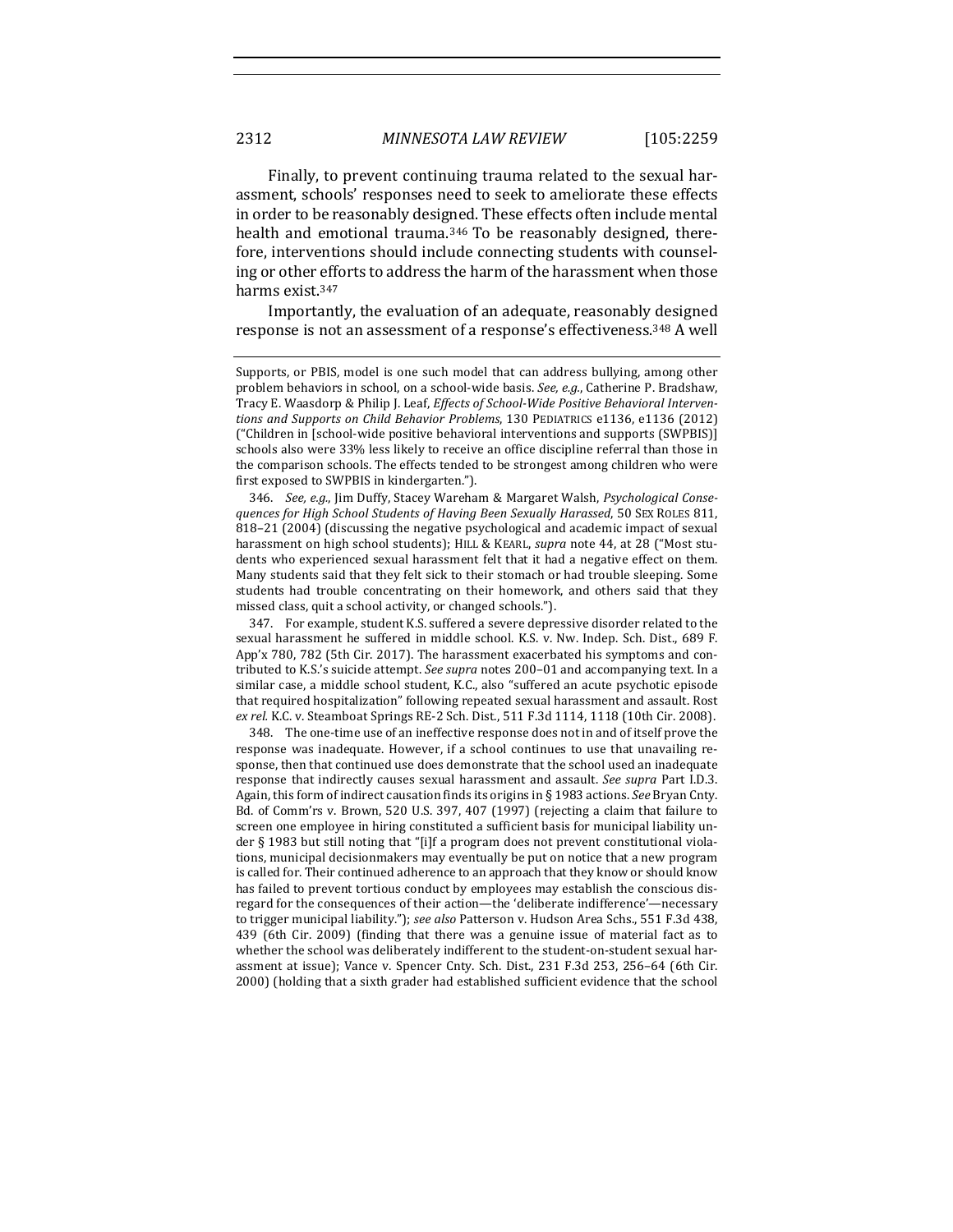designed, more than adequate response could still fail. It is easy to imagine a scenario in which a school, upon learning of a student's sexual harassment, implements an intervention both designed to address the root of the problem and its effects on the student suffering the harassment, but the harassment continues.<sup>349</sup> For example, in *Stiles*, the school could have determined that the source of D.S.'s ongoing harassment did involve a school climate problem that allowed or even supported D.S.'s multiple years of repeated harassment by many different students.<sup>350</sup> It consequently could have also determined that elements of the school climate that contributed to that overall problem required school-wide training for teachers and students. A part of that training could have included explicit communication about the school's intolerance for such behavior as well as targeted individual training and counseling for the students who had harassed D.S. Further, such interventions could have addressed the negative psychological effects on D.S. by providing him counseling, the option of a school transfer to avoid seeing the students who harassed him, or both. Yet, despite such meaningfully designed interventions, a student, for example, could still find D.S. at a school sporting event and harass him. The fact that the reasonably designed interventions did not prevent that harassment does not negate their reasonableness and so would not demonstrate deliberate indifference. Thus, this inquiry into what constitutes

board was deliberately indifferent to her sexual harassment); *supra* note 103 and accompanying text.

<sup>349.</sup> Inadequate responses as conceptualized here also do not turn on negligence or whether a school could have done more. See City of Canton v. Harris, 489 U.S. 378, 391–92 (1989) ("To adopt lesser standards of fault and causation would open municipalities to unprecedented liability under § 1983. In virtually every instance where a person has had his or her constitutional rights violated by a city employee, a § 1983 plaintiff will be able to point to something the city 'could have done' to prevent the unfortunate incident. Thus, permitting cases against cities for their 'failure to train' employees to go forward under § 1983 on a lesser standard of fault would result in *de facto respondeat superior* liability on municipalities—a result we rejected in *Monell*. It would also engage the federal courts in an endless exercise of second-guessing municipal employee-training programs. This is an exercise we believe the federal courts are ill suited to undertake, as well as one that would implicate serious questions of federalism." (citations omitted)). A school could always do more, even when its approaches to dealing with sexual harassment are effective. Instead, the adequacy determination here examines the design of the approach. As such, it is a narrower inquiry than whether a school could have reasonably done more. That said, scholars as thoughtful and serious about Title IX's flaws as Catharine MacKinnon have made compelling arguments for something like a reasonableness standard. MacKinnon, *supra* note 17, at 2096-97 (calling for a due diligence standard to supplant the deliberate indifference standard in Title IX claims).

<sup>350.</sup> *See* Stiles *ex rel.* D.S. v. Grainger Cnty., 819 F.3d 834, 841-45 (6th Cir. 2016).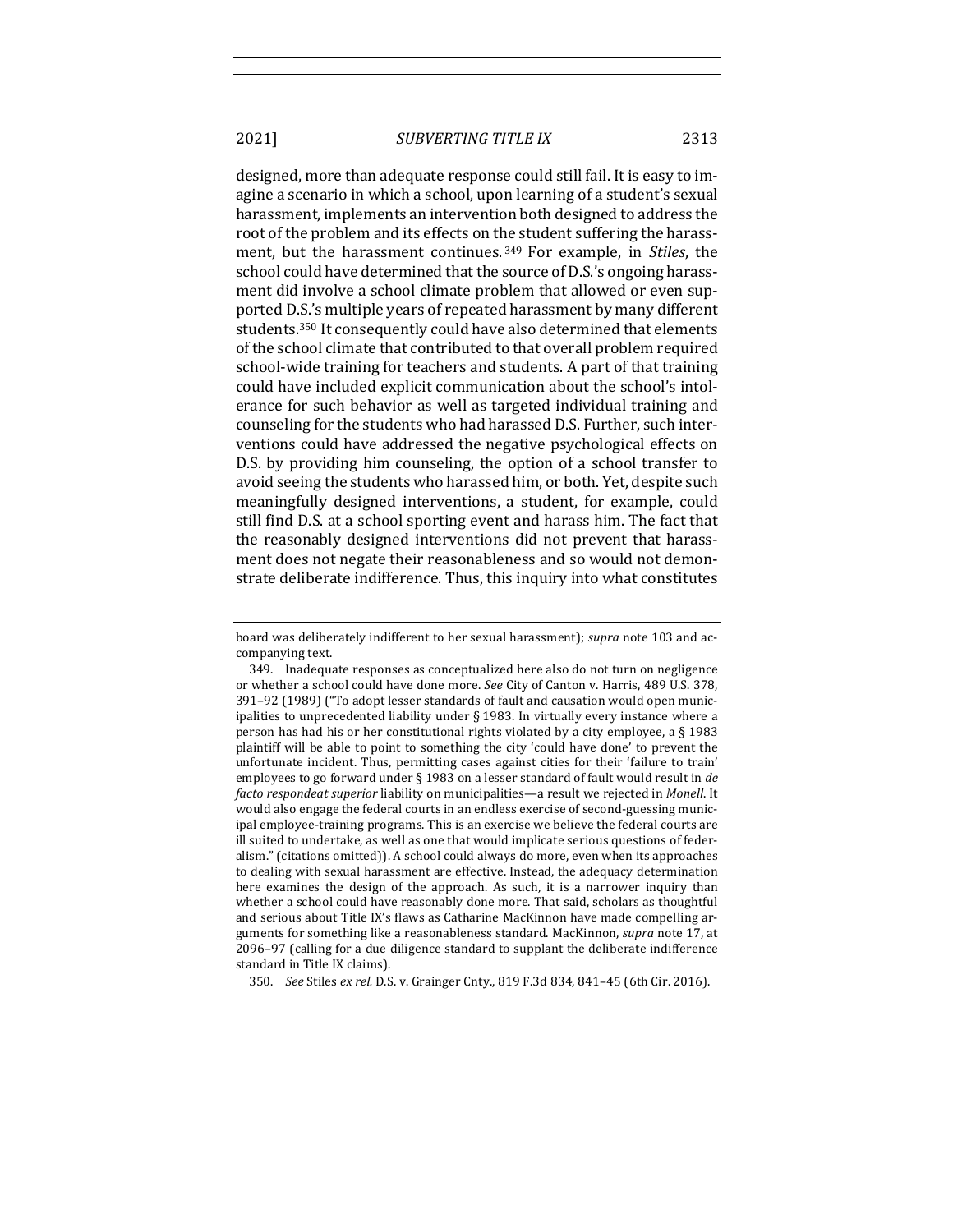a reasonably designed response is both necessary to ensuring the affirmative protections posited here and necessarily case-specific.

2. Categorically Precluding Any Non-Response to Student Sexual Harassment

Under this revised framework, certain types of responses to student sexual harassment are categorically clearly unreasonable and deliberately indifferent. A one-time instance of non-action by schools to a report of student sexual harassment is not designed at all, let alone reasonably, to protect against risking or causing students further harassment.<sup>351</sup> Courts should therefore find that even a one-time failure by schools to respond to known student sexual harassment is a failure to affirmatively act to protect students. Courts should categorically conclude such non-responses are clearly unreasonable and deliberately indifferent.<sup>352</sup> Such a categorical prohibition on inaction by schools would, as with the reasonable design framework itself, not require specific actions, but it would require schools to do something reasonably designed to address student harassment. The objective here is to compel some response by the schools to every report of student sexual harassment, where the law now allows schools to intermittently do nothing.<sup>353</sup> By prohibiting any non-response by schools to reports of sexual harassment in this way, the courts could no longer use a school's occasional response to sexual harassment to inoculate their other non-responses to it.<sup>354</sup>

Significantly, identifying this category of responses, or non-responses, as sufficient to establish deliberate indifference finds footing in the Supreme Court Title IX jurisprudence. In *Davis*, the Court said that when schools "refuse[] to take action," $355$  "remain idle," $356$  or decide "not to remedy the violation," they have acted with deliberate indifference. 357 The Court did not limit this prohibition on non-

355. Gebser v. Lago Vista Indep. Sch. Dist., 524 U.S. 274, 290 (1998).

<sup>351.</sup> *See supra Part I.D.1* (discussing how non-response to sexual harassment puts students at risk for future harassment).

<sup>352.</sup> Importantly, because students need to show that their sexual harassment was severe and pervasive to have a viable Title IX claim, if a school fails to respond to a minor incident of sexual harassment, for example, the claim will still not prevail. See Davis v. Monroe Cnty. Bd. of Educ., 526 U.S. 629, 631 (1999) (explaining that the sexual harassment must be "sufficiently severe" to rise to the level of "discrimination" actionable under Title IX); *supra* note 65 and accompanying text.

<sup>353.</sup> *See supra* Part I.A.

<sup>354.</sup> *See supra* Part I.A.

<sup>356.</sup> *Davis*, 526 U.S. at 641.

<sup>357.</sup> *Gebser*, 524 U.S. at 290.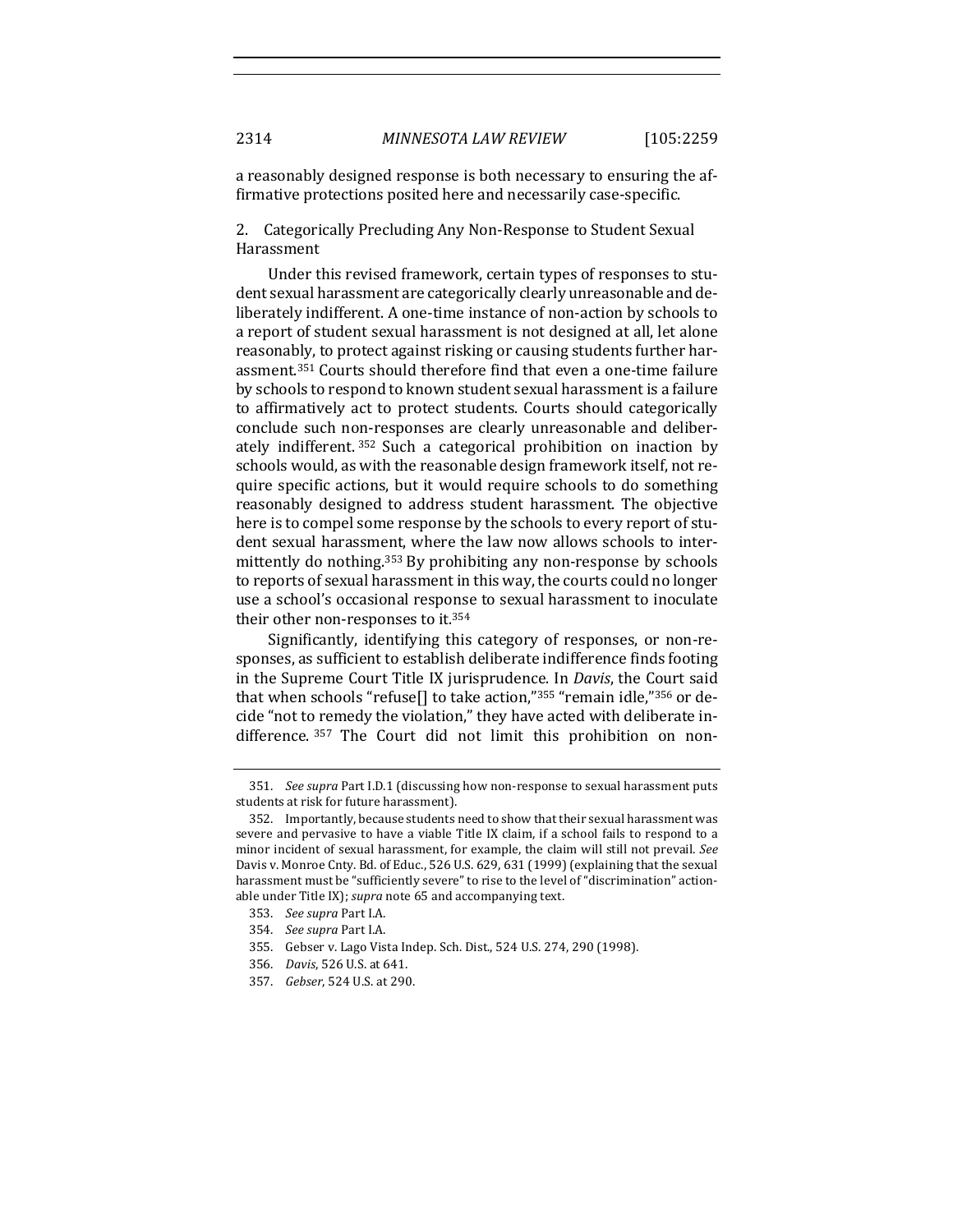responses to schools' complete and total failures to respond.<sup>358</sup> When a school fails to act in response to a report of student sexual harassment, therefore, it puts the student at risk for, or indirectly causes, or both, the student's further sexual harassment.

3. Categorically Precluding Responses to Student Sexual

Harassment that Cause Secondary Harms and Institutional Betrayals

Finally, schools' inverted responses to student sexual harassment that inflict secondary harms and institutional betrayals on students do the opposite of affirmatively protecting them. Courts, therefore, should categorically conclude that schools' responses that inflict secondary trauma or institutional betrayals are clearly unreasonable responses under this framework. These harms happen when schools blame the survivor, including by suggesting the survivor could have done something to stop, change, or prevent the harassment.<sup>359</sup> They also occur when schools respond to student sexual harassment by effectively punishing the survivors.<sup>360</sup> Consequently, courts should find any school response to student sexual harassment that causes these harms transgresses this revised deliberate indifference standard.

#### 4. Changed Outcomes

Under this revised standard and framework for determining deliberate indifference, the outcomes of cases such as *Rost ex rel. K.C. v. Steamboat Springs*,361 *Gabrielle M. v. Forest Park-Chicago Heights*,362 and *K.F. ex rel. C.F. v. Monroe Woodbury Central School District* would change.<sup>363</sup> Because a school could no longer merely make a referral to law enforcement but do nothing in the school setting to address the sexual harassment and assault that middle school student K.C. suffered, that non-response would violate the deliberate indifference standard.<sup>364</sup> Likewise, although kindergartner Gabrielle M.'s school did not fail to intervene in response to her harassment by another kindergarten student, its decision to intervene by separating Gabrielle from her abuser but then not fully implementing that response would

362. 315 F.3d 817 (7th Cir. 2003).

<sup>358.</sup> *See id.* (comparing deliberate indifference to "an official decision ... not to remedy the violation").

<sup>359.</sup> *See supra* notes 135, 139, 194-95, 197, 200-01 and accompanying text.

<sup>360.</sup> *See supra* notes 135, 139, 194-95, 197, 200-01 and accompanying text.

<sup>361. 511</sup> F.3d 1114 (10th Cir. 2008).

<sup>363. 531</sup> F. App'x 132 (2d Cir. 2013).

<sup>364.</sup> *See Rost*, 511 F.3d at 1114, 1117-18.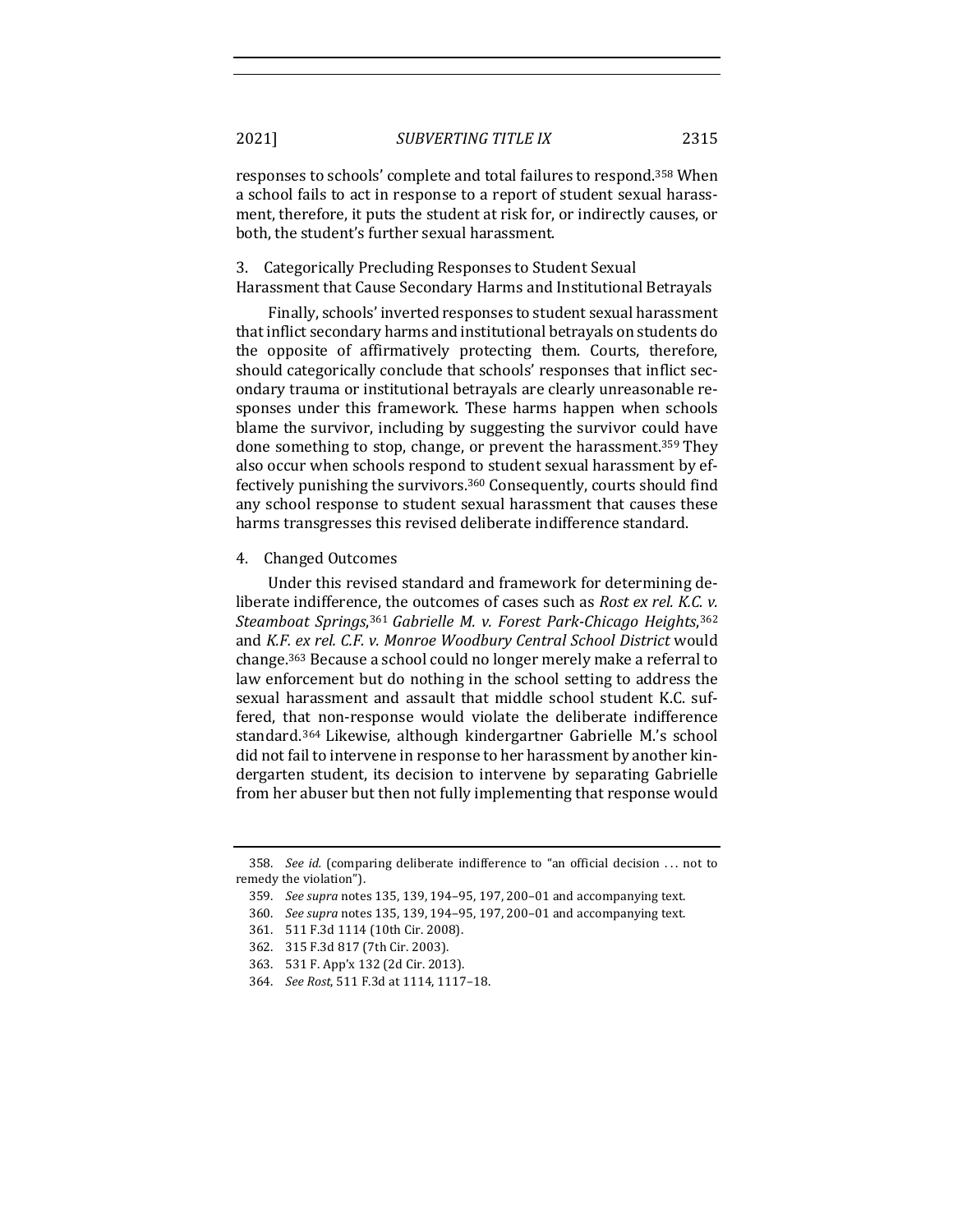not satisfy the reasonable design requirement.<sup>365</sup> It would fail on that count because even if the response could be called reasonably designed to address the source of the harassment, the fact that it was not fully implemented means its implementation eliminated elements of its reasonable design.<sup>366</sup> It therefore was inadequate to the task of protecting Gabrielle.<sup>367</sup> Finally, when the school responded to student C.F.'s harassment by offering her a disciplinary school placement, effectively punishing her for her own harassment and so meting out secondary trauma and institutional betrayals, this response would be categorically clearly unreasonable. 368 Consequently, it too would contravene the revised deliberate indifference standard and violate Title IX.

#### B. A PRESUMPTION OF DELIBERATE INDIFFERENCE

One goal underlying these recommended changes is to prompt schools to meaningfully consider how to respond to student sexual harassment in order to protect against and address it. Achieving such meaningful responses would do substantial work to accomplish Title IX's purpose of protecting students from sexual harassment in the public schools.<sup>369</sup> A new legal presumption in Title IX cases aimed at schools' repeated use of failed responses to student sexual harassment would further that goal.<sup>370</sup> Under this presumption, if a student could demonstrate that a school repeated a failed intervention in response to sexual harassment, such evidence would create the presumption of deliberate indifference. The burden of proof would shift to the school to either disprove the repetition of that response or to demonstrate that it had a reasonable justification for repeating the response at the time it did so.

The fact of repeating a failed response is critical to this presumption. Because a reasonably designed response can still fail to protect

<sup>365. 315</sup> F.3d at 820-21.

<sup>366.</sup> *See id.* at 820 (explaining that the school failed to ensure that Jason was completely separated from Gabrielle or that the harassment had stopped).

<sup>367.</sup> *See id.*; *supra* Part III.A.2.

<sup>368.</sup> *K.F.*, 531 F. App'x at 133.

<sup>369.</sup> *See supra* Part I.A; *supra* note 60 and accompanying text.

<sup>370.</sup> *See supra* note 348 and accompanying text. In both *Doe v. Board of Education* and *McCoy v. Board of Education*, for example, both elementary schools' repeated use of responses—talking and issuing a letter of reprimand, respectively, to the accused harasser—did not stop student sexual harassment and abuse. *Doe*, 605 F. App'x 159, 161-62 (4th Cir. 2015); *McCoy*, 515 F. App'x 387, 389 (6th Cir. 2013). The students suffered more harassment after the school repeated those ineffective responses. *Doe*, 605 F. App'x at 161–63; *McCoy*, 515 F. App'x at 389.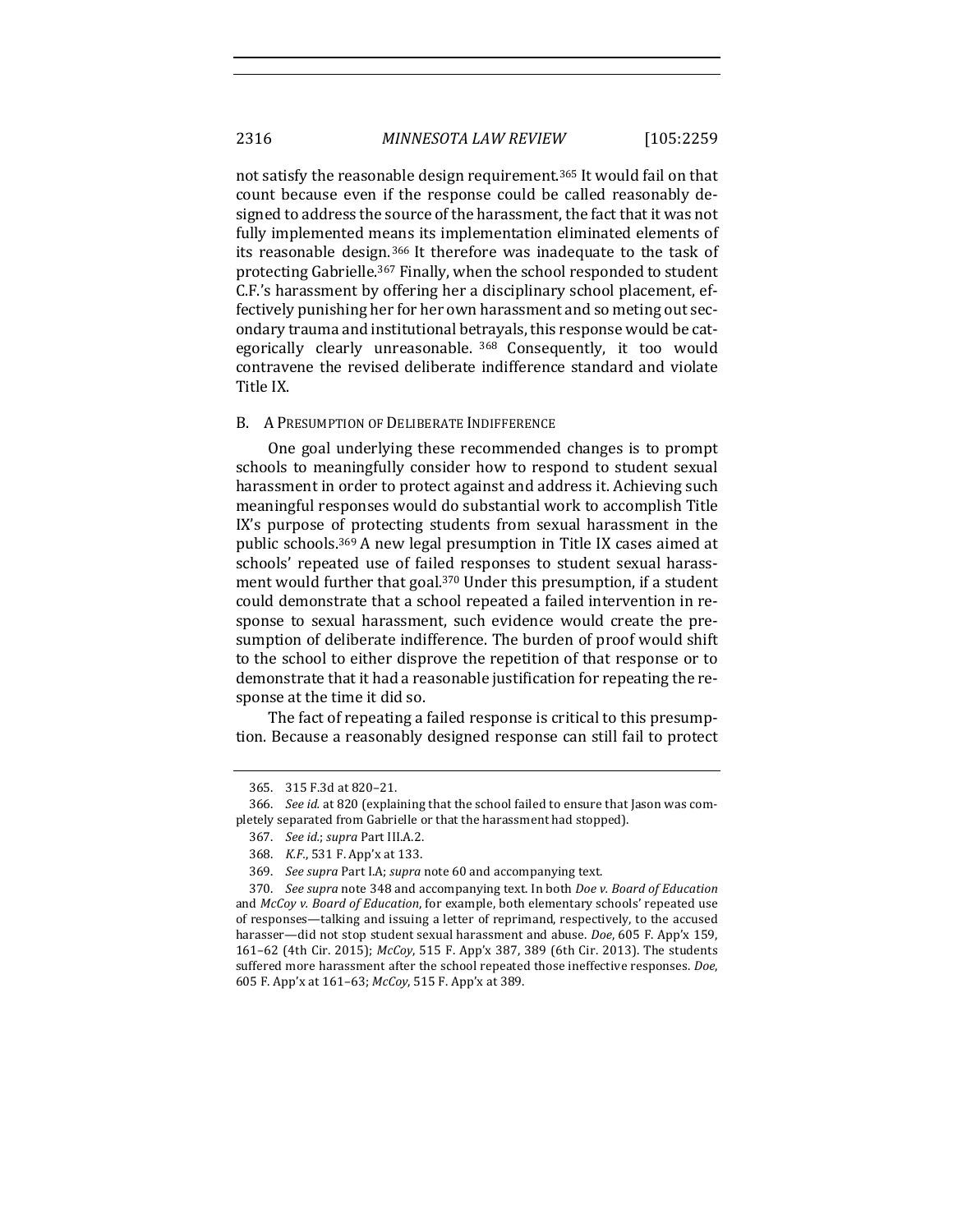against sexual harassment, the fact of its initial failure does not demonstrate that the response is deliberately indifferent.<sup>371</sup> The continued use of that response, though, does support such a finding. Once a school knows that its response to sexual harassment has failed to prevent more sexual harassment, its reuse of that same response holds little hope of preventing or addressing the sexual harassment.<sup>372</sup> The repeated implementation of failed responses to student sexual harassment therefore puts students at risk for and can indirectly cause more harassment.<sup>373</sup> They therefore should be presumptively deemed clearly unreasonable and deliberately indifferent.

More specifically, to have the benefit of this presumption, a student would need to make three showings. First, the student would have to demonstrate evidence of the school's initial response to the student's report of sexual harassment. Then, the student would have to show that she or he suffered more sexual harassment after the implementation of that response and the school knew about it.<sup>374</sup> Third, the student would then have to show that the school repeated that failed intervention again.

Upon making these three showings, the school would also be presumed to be deliberately indifferent. It could, however, rebut the presumption in one of two ways. First, it could rebut the presumption with evidence disproving its repeated use of that failed response. To do so, a school could not just show a small difference in the responses used but a difference in the kind or magnitude of the responses. For example, in *Porto v. Town of Tewksbury*, the school could not rebut this presumption of deliberate indifference by showing that it separated S.C. and R.C. on the bus and in the classroom because such separations are not different in kind or magnitude.<sup>375</sup>

Second, a school could rebut the presumption of deliberate indifference by showing that it had a reasonable justification for repeating its failed response at the time it reimplemented the failed response. To establish such a reasonable justification, the school would first have to produce evidence to demonstrate that it considered

<sup>371.</sup> *See supra* notes 348-49 and accompanying text.

<sup>372.</sup> *See* Bryan Cnty. Bd. of Comm'rs v. Brown, 520 U.S. 397, 407 (1997) ("Their continued adherence to an approach that they know or should know has failed to prevent tortious conduct by employees may establish the conscious disregard for the consequences of their action—the 'deliberate indifference'—necessary to trigger municipal liability.").

<sup>373.</sup> See supra Parts I.B, I.D.1; *supra* note 348 and accompanying text.

<sup>374.</sup> It bears repeating that what constitutes notice is currently highly specific and problematic. See supra note 203 and accompanying text.

<sup>375.</sup> *See* Porto v. Town of Tewksbury, 488 F.3d 67, 70-71 (1st Cir. 2007).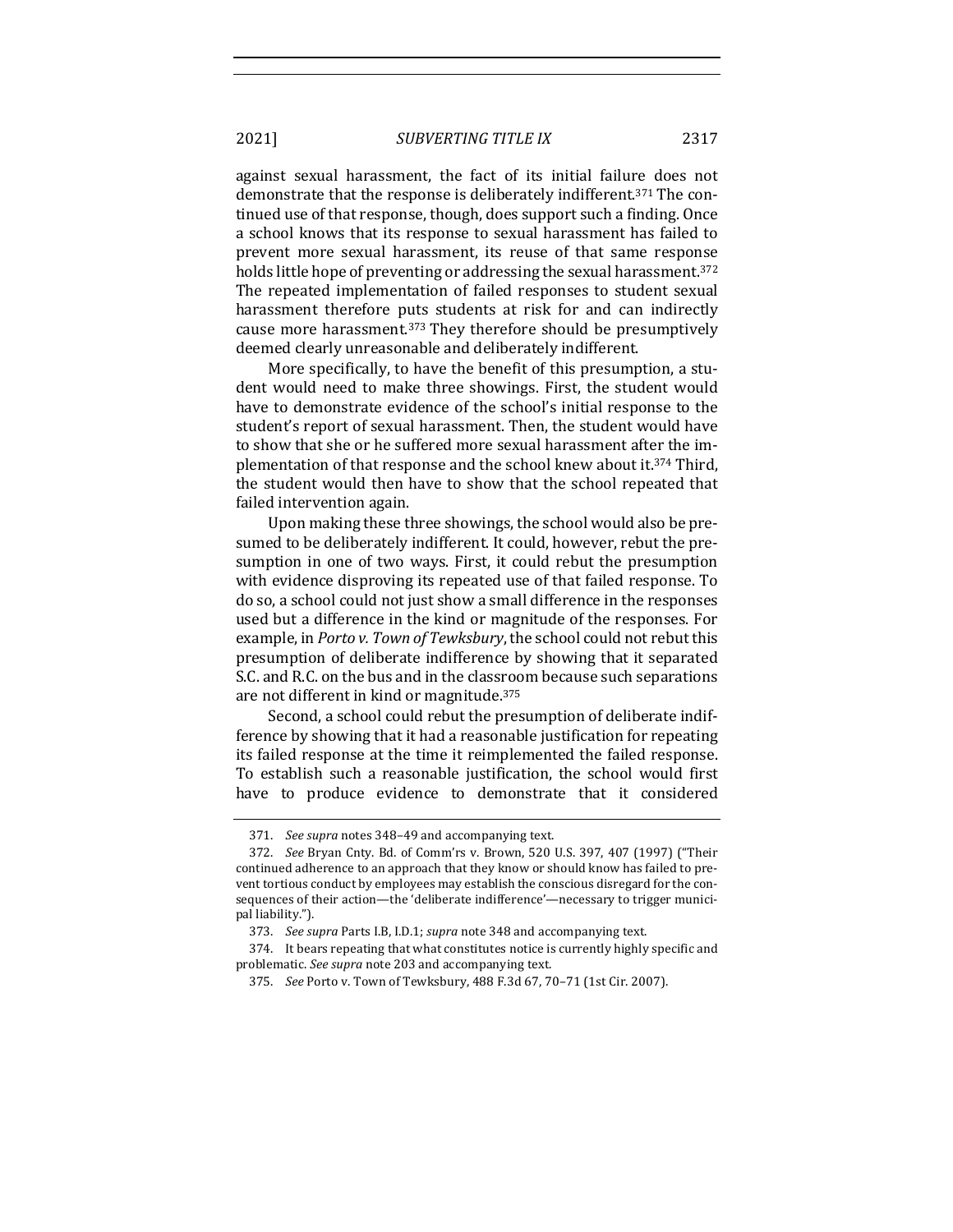2318 *MINNESOTA LAW REVIEW* [105:2259

alternatives to the failed response at the time it decided to use the failed response again. Then, it would have to show that it had a reasonable basis for reusing the failed response at the time it decided to reuse it. Those alternatives and that reasonable basis would show that the school did not unthinkingly apply the same failed intervention again. Only after making both showings could a school successfully rebut the presumption of deliberate indifference. For example, a school might be able to rebut the presumption of deliberate indifference by showing that because of the child's young age, the repetition of some specific response was necessary because young children do not learn without such repetition. The school could further produce evidence that it therefore repeated the intervention because, at the time it did so, the school sought to reinforce earlier messages about the wrongs of inappropriate touching before implementing more drastic interventions, again given the child's young age. Such showings would establish a reasonable basis for the repeated use of the failed response and therefore would rebut the presumption of deliberate indifference.

This proposed legal presumption, like the standard and framework it serves, would change the outcomes in some Title IX cases. For example, in *Porto*, after the elementary school learned that student R.C. harassed and assaulted S.C., the school repeatedly separated the boys' classroom seats in addition to separating them on the bus.<sup>376</sup> The repetition of this failed physical separation response would trigger the presumption of deliberate indifference.<sup>377</sup> Absent any evidence to rebut the proof of the intervention's repetition, the school's consideration of alternative interventions, or a reasonable justification for its repeated use of those physical separations, the court would be constrained to find that the school acted with deliberate indifference.  $378$  This presumption, coupled with the inquiry into whether schools' responses to sexual harassment are reasonably designed to protect students from further harassment, would not only upend the lower courts' subversion of the deliberate indifference standard but would also offer students significant recourse in Title IX when schools failed to provide the protections it demands.

<sup>376.</sup> *Id.*

<sup>377.</sup> *Id.*

<sup>378.</sup> Although the school district challenged the sufficiency of some of the evidence presented at the district court level, it did not include evidence presented on its repeated responses to the harassment in that challenge. *See* Porto *ex rel.* SC v. Town of Tewksbury, No. 04-10003, 2006 WL 1167782 (D. Mass. Apr. 28, 2006), rev'd sub nom. Porto v. Town of Tewksbury, 488 F.3d 67 (1st Cir. 2007). The school district, therefore, could not have rebutted the presumption on that basis. See id.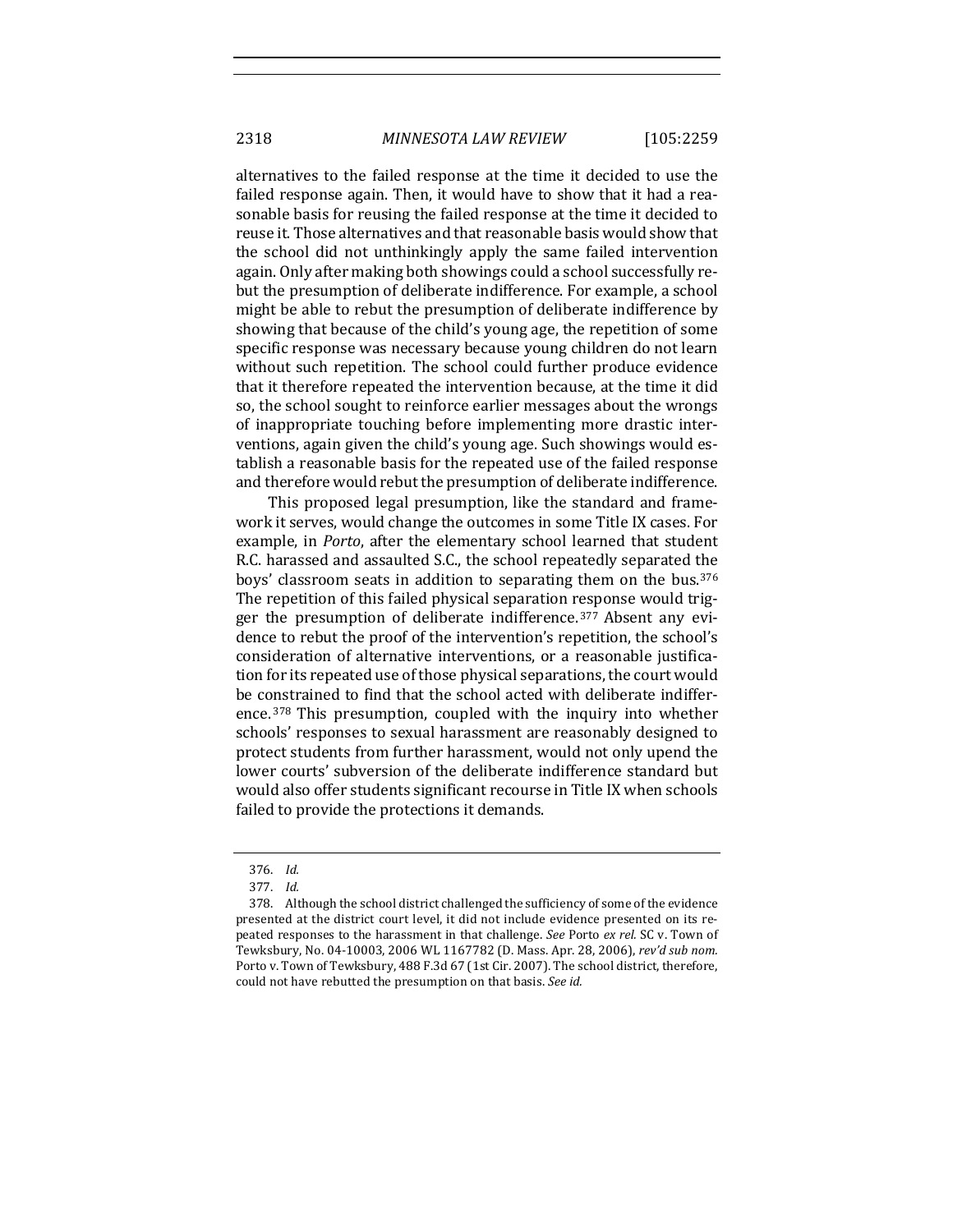#### C. A TITLE IX REGULATORY OPPORTUNITY

Title IX's protections do not depend solely on the courts for their enforcement. Title IX has a regulatory scheme for its public enforcement by the U.S. Department of Education that can work in conjunction with its private enforcement system in the courts.<sup>379</sup> Although those regulations were just revised, $380$  the change in presidential administrations offers the possibility that those regulations will be revised yet again.<sup>381</sup> Thus, the opportunity exists to amend the Title IX regulations such that they include provisions to better ensure schools will protect students from and address their harassment.<sup>382</sup> The regulations therefore should incorporate a requirement that schools

381. During his campaign for president, President Biden vowed a "quick end" to the new Title IX regulations. Michael Stratfor, *The Biden Agenda: For His Tuition-Free College Plans and More Money for Poor School Districts, Biden Needs Congress on Board*, POLITICO (Nov. 7, 2020), https://www.politico.com/news/2020/11/07/joe-biden -policies-education-433633 [https://perma.cc/4WVR-VPV5].

382. In the fall of 2018, the U.S. Department of Education proposed new regulations for its public enforcement of Title IX, which have not yet been made final. Nondiscrimination on the Basis of Sex in Education Programs or Activities Receiving Federal Financial Assistance, 83 Fed. Reg. 61,408, 61,433-66 (proposed Nov. 29, 2018). The proposed regulations received strong criticism. *See, e.g.*, Nancy Chi Cantalupo, *Dog* Whistles and Beachheads: The Trump Administration, Sexual Violence and Student Dis*cipline in Education*, 54 WAKE FOREST L. REV. 303, 311 (2019) (arguing that the changes to standards under the proposed Title IX rules constitute an "attempt to replace the historically used civil rights preponderance standard with the quasi-criminal C&C [clear and convincing] evidence standard" and is part of a "larger and longer war against civil rights and equal educational opportunity"); Janet Napolitano, *Don't Let the Trump Administration Undermine Title IX*, WASH. POST (Dec. 4, 2018), https://www .washingtonpost.com/opinions/janet-napolitano-don't-let-the-trump-administration -undermine-title-ix/2018/12/04/6c91f316-f7fc-11e8-863c-9e2f864d47e7\_story .html [https://perma.cc/U85E-4XET] ("The Education Department's proposed rules

threaten to reverse this hard-won progress by unraveling critical protections for individuals who are sexually harassed and undermining the very procedures designed to ensure fairness and justice."). That said, some advocates criticize the current standards and support the proposed changes. *E.g.*, Janet Halley, *Trading the Megaphone for the Gavel in Title IX Enforcement*, 128 HARV. L. REV. F. 103, 115 (2015) (describing the "dangers of an unthinkingly broad, advocacy-based definition of sexual harassment"); Lara Bazelon, I'm a Democrat and a Feminist. I Support Betsy DeVos's Title IX Reforms, N.Y. TIMES (Dec. 4, 2018), https://www.nytimes.com/2018/12/04/opinion/-title-ix-devos -democrat-feminist.html [https://perma.cc/H9VE-B33A] (arguing that racial implications of the current standards demand reform and noting that "[w]e have long oversexualized, over-criminalized and disproportionately punished black men. It should come as no surprise that, in [the Title IX enforcement] setting in which protections for the accused are greatly diminished, this shameful legacy persists."). Despite the many serious concerns that the proposed Title IX regulations give rise to, because they are not yet final, they may still be amended.

<sup>379.</sup> 34 C.F.R. §§ 106.1–.71 (2020).

<sup>380.</sup> *Id.* §§ 106.1–.82.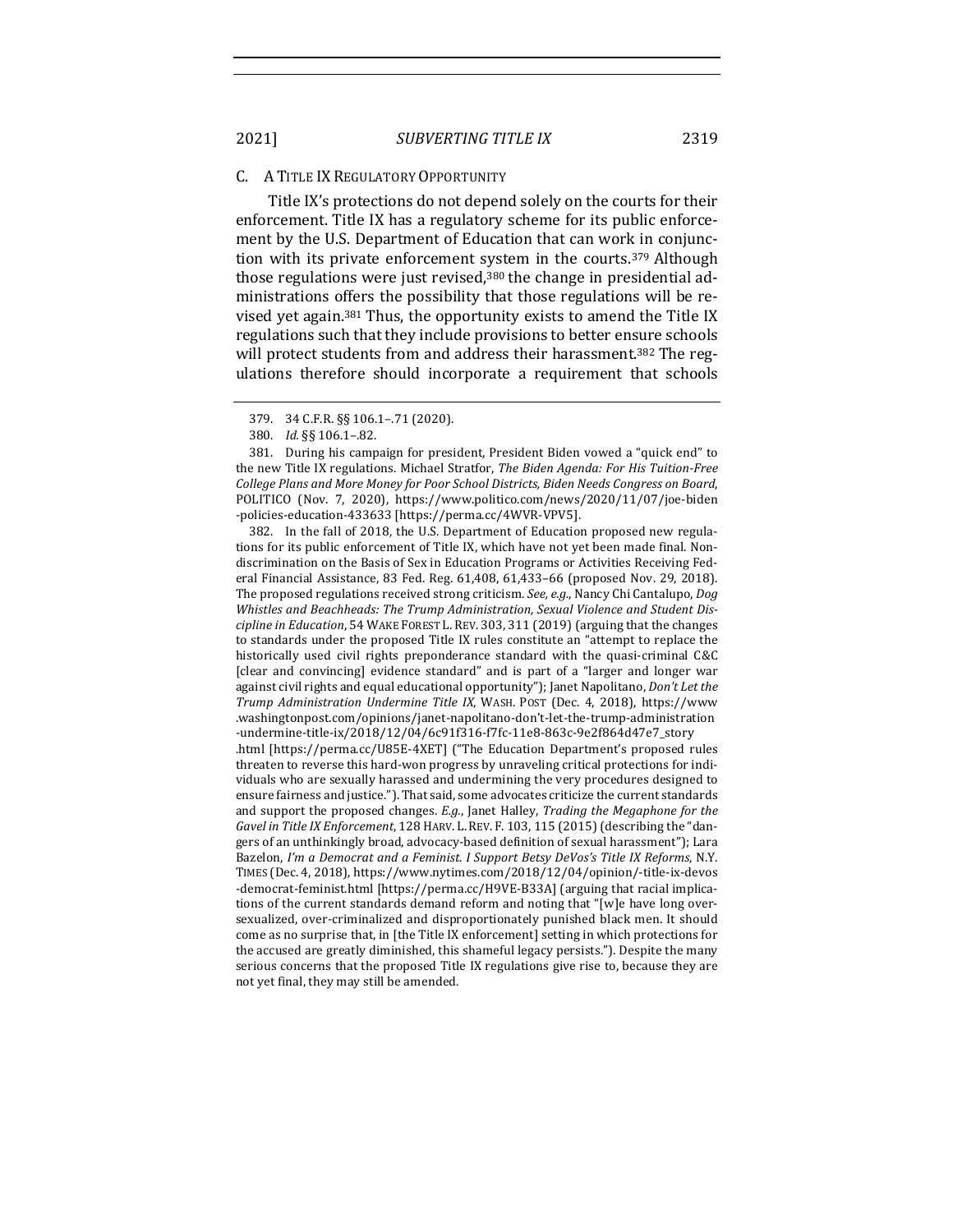develop written plans detailing their responses to known student sexual harassment. The requirement that schools develop these written plans would help prompt schools to develop reasonably designed responses to reports of student sexual harassment. Such a change to the Title IX regulations would thus work in conjunction with and support both the deliberate indifference framework and presumption proposed here.

Such plans are not legal novelties. Other civil rights laws require schools to develop written plans, including, prominently, the Individuals with Disabilities Education Act (IDEA).<sup>383</sup> The Title IX regulations, like the IDEA, should mandate that schools develop a written plan upon a report of a student's sexual harassment. The schools should be required to identify the source of the problem in the plan and how they will address it in a manner that is reasonably designed to protect against its recurrence and ameliorate its effects. Further, the regulations should require that the school revise the plan as soon as possible after receiving notice that an intervention did not work to avoid the immediate risk of further sexual harassment.<sup>384</sup> These changes would strengthen both the private and public enforcement schemes by demanding meaningful, reasonably designed, consistent responses to every report of student sexual harassment.

#### D. CRITIQUES AND THEIR ANSWERS

Virtually any time a public system's potential for liability increases, so do concerns about moral hazard and informational error costs. 385 Proposals that require schools to take on more

<sup>383.</sup> See 34 C.F.R. §§ 300.320, .323 (2007) (defining written individualized education plans for students with disabilities and mandating that they be in effect for each child with a disability in a school district). Further, these proposed requirements could also trigger the discovery of disabilities under the IDEA's child find requirements and consequently the provision of needed special education and related services to some students. *Id.* §§ 300.111 (child find requirements), .101 (free appropriate public education requirements).

<sup>384.</sup> Although the Individuals with Disabilities Education Act requires that written IEPs be in effect for students with disabilities and that they include services that allow a child to make appropriate progress toward annual goals, it does not expressly preclude a school from repeating those goals and services year after year. See id. § 300.320. Advocates for students with disabilities who see their goals and services repeated year after year without change or progress, therefore, have to argue that the IEPs are not designed to make such progress. *See id.* That conclusion is not a given. *See id.*

<sup>385.</sup> The *Davis* dissent, for example, was explicit in its concerns about effecting a sort of moral hazard with the imposition of Title IX liability for peer sexual harassment, arguing that "[t]he cost of defending against peer sexual harassment suits alone could overwhelm many school districts .... A school faced with a peer sexual harassment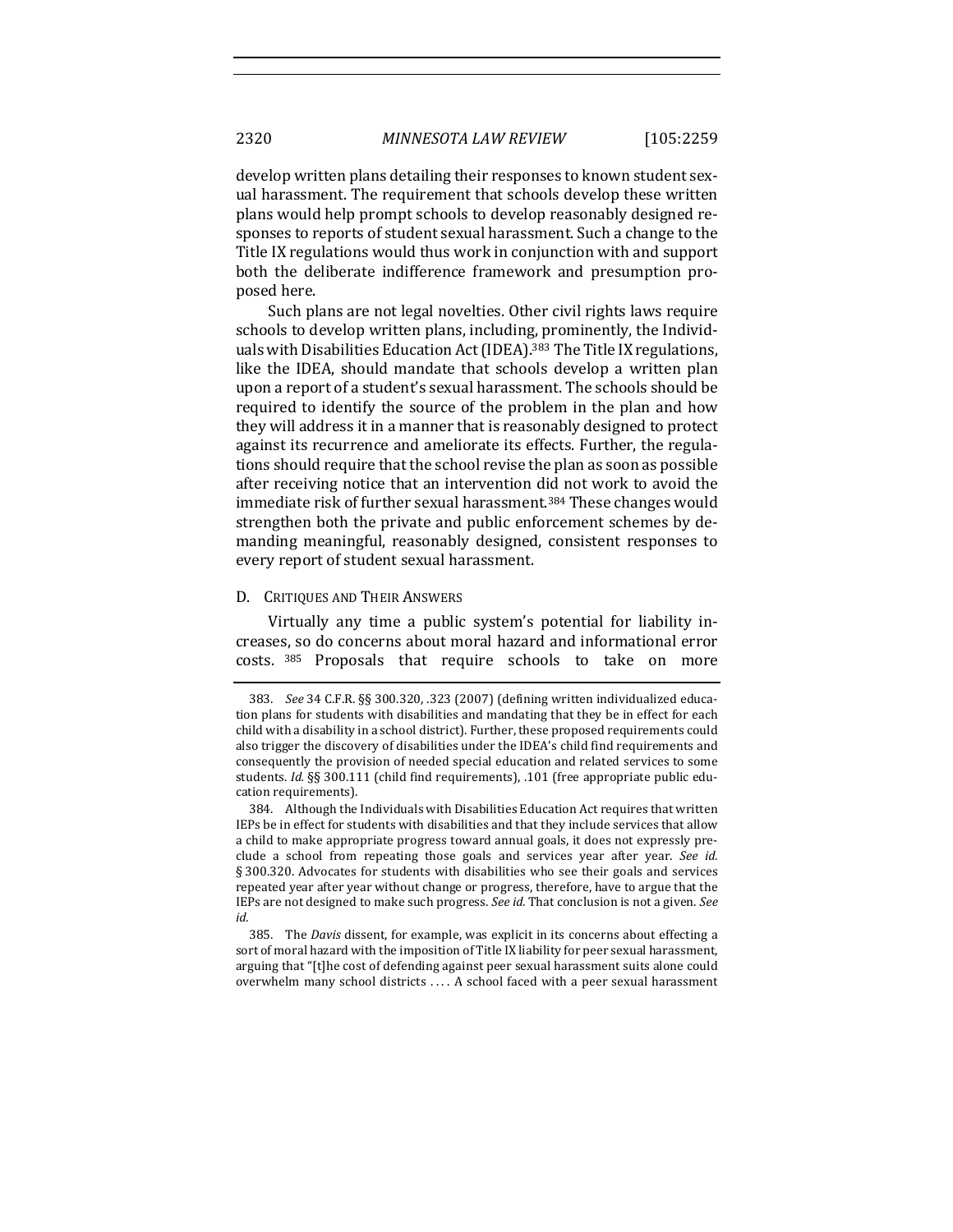administrative efforts also raise concerns about the burdens placed on schools. 386 Because the recommendations here would both increase the potential for school liability and add administrative requirements, all of these concerns apply to the proposals made here, are serious, and warrant answers.<sup>387</sup>

Increasing schools' Title IX liability could generate a sort of moral hazard if it provided recompense, however inadequate,<sup>388</sup> to an individual student at the cost of diminishing the resources available to the broader population of students in that school district.<sup>389</sup> Such a moral hazard might occur if the damages award left the school district with fewer resources to serve its population of students more generally.<sup>390</sup>

Increased Title IX liability, however, has a relatively small likelihood of causing any such moral hazard for reasons based in lossspreading principles. Loss-spreading principles seek to "identify the actors in the risk-producing transaction who, regardless of fault, are best suited institutionally to manage the loss."<sup>391</sup> Sometimes the institution or actor at fault is best equipped to bear that loss.<sup>392</sup> Such is the

390. *See* Baker, *supra* note 389 and accompanying text; Rappaport, *supra* note 389 and accompanying text.

complaint . . . may well be beset with litigation from every side." Davis v. Monroe Cnty. Bd. of Educ., 526 U.S. 629, 680, 682 (1999) (Kennedy, J., dissenting). The *Davis* dissent, however, was incorrect in these predictions. See Suski, *supra* note 17.

<sup>386.</sup> See supra Part III.C.

<sup>387.</sup> I have addressed several of these same or similar critiques in previous scholarship on Title IX and public schools' liability more generally for harms to children. See Suski, *supra* note 17; *supra* note 203 and accompanying text. Because they are not insignificant and could be made here, they merit addressing.

<sup>388.</sup> *See supra* note 323 and accompanying text.

<sup>389.</sup> Tom Baker has defined a moral hazard as "the perverse consequences of wellintentioned efforts to share the burdens of life." Tom Baker, On the Genealogy of Moral *Hazard*, 75 TEX. L. REV. 237, 239 (1996). In the insurance regulation context, John Rappaport has explained moral hazard as "the propensity of insurance to reduce the insured's incentive to prevent harm." John Rappaport, *How Private Insurers Regulate* Public Police, 130 HARV. L. REV. 1539, 1543 (2017). Although a classic moral hazard may be thought of as occurring in circumstances such as when fire insurance coverage causes the insured to act carelessly with regard to fire hazards, Baker generalizes the concept, explaining that it occurs "any time that one party's actions have consequences for the risk of loss borne by another." Baker, *supra*, at 272.

<sup>391.</sup> John A. Siliciano, *Negligent Accounting and the Limits of Instrumental Tort Reform*, 86 MICH. L. REV. 1929, 1969 (1988) (examining the validity of loss-spreading concepts in tort).

<sup>392.</sup> *See id.* at 1977–78 ("[T]o the extent that loss spreading is accepted as a rationale, the product manufacturer is generally considered to be better equipped than the individual consumer to manage and spread accident  $costs$ .... [T]hese portrayals seem appropriate, and thus instrumental theory works in harmony with intuitive notions of the just outcome."); see also Robert L. Rabin, Tort Recovery for Negligently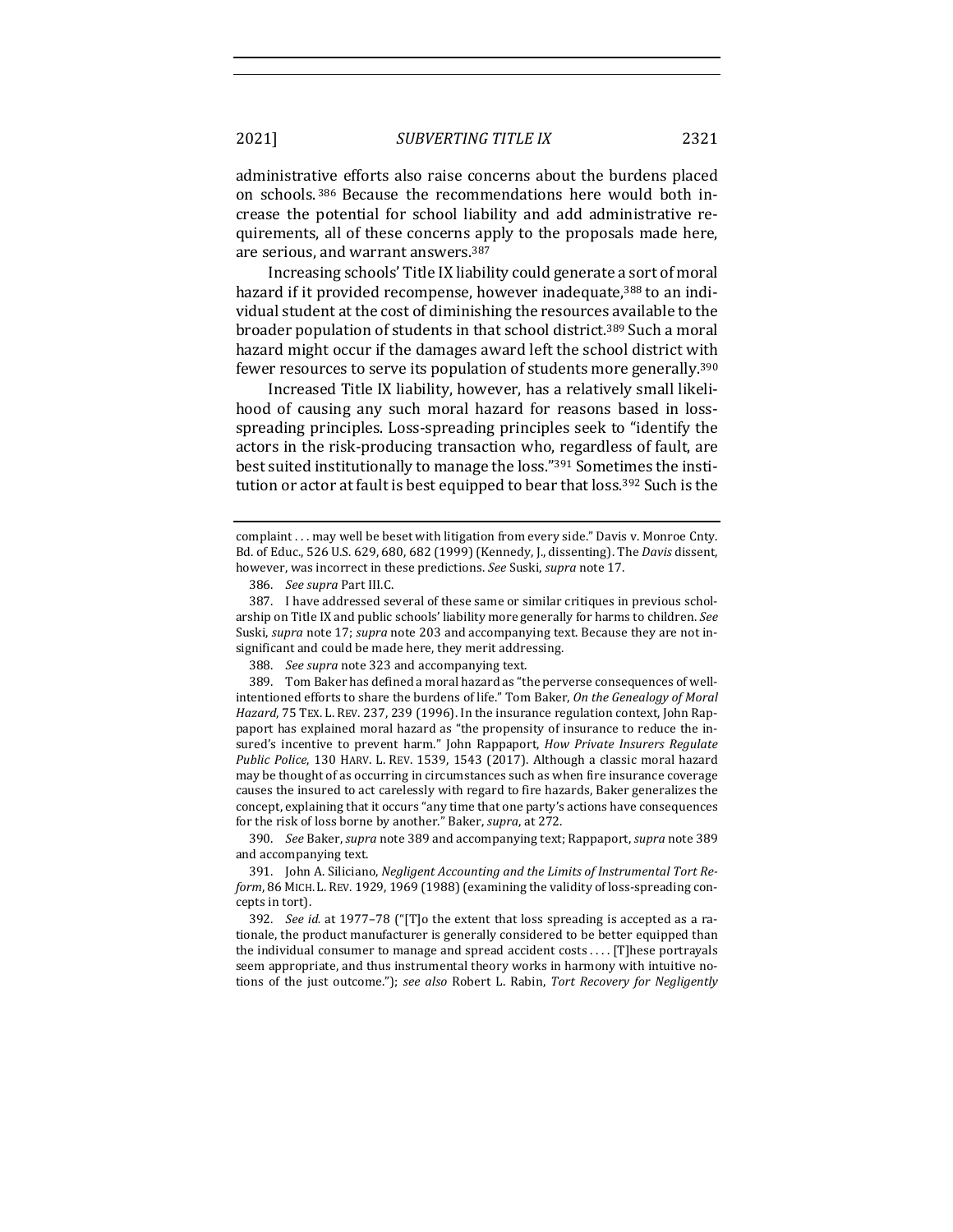case in the Title IX context. As compared to schools, individual students have little capacity to bear the loss of their education and psychological and physical well-being.<sup>393</sup> First, schools are institutionally designed to educate students.<sup>394</sup> So they are far better suited than students to remedy any educational losses students might suffer as a result of sexual harassment.<sup>395</sup> Second, compared to the majority of public school students, schools have the resources to address or pay to address the psychological and other effects of sexual harassment.<sup>396</sup> In any event, schools' resources are not likely to be stretched to the point of creating a moral hazard because many carry insurance to help offset the burden of such liability.<sup>397</sup>

394. That is their purpose for being. *E.g.*, Kevishian v. Bd. of Regents, 385 U.S. 589. 603 (1967) ("The classroom is peculiarly the 'marketplace of ideas.' The Nation's future depends upon leaders trained through wide exposure to that robust exchange of ideas which discovers truth 'out of a multitude of tongues, [rather] than through any kind of authoritative selection."" (quoting United States v. Associated Press, 52 F. Supp. 362, 372 (S.D.N.Y. 1943))). Further, Michael Wells's argument that the constitutional tort context especially merits application of civil recourse principles has cogency here. Michael L. Wells, *Civil Recourse, Damages-as-Redress, and Constitutional Torts*, 46 GA. L. REV. 1003, 1051-52 (2012). He contends that "the force of the argument for civil recourse norms is magnified in the constitutional tort context because the rights asserted are more vital and the defendants from whom redress is sought are more powerful and more dangerous." *Id.* at 1012. Given that Title IX operates to fill a gap left by the failure of federal and state common law to fully prevent discrimination on the basis of sex in schools, the rights enforced by Title IX are just as forceful as those enforced by constitutional torts.

395. See Keyishian, 385 U.S. at 603; Wells, *supra* note 394 and accompanying text.

396. More than half of the public-school population lives in poverty. A 2015 report by the Southern Education Foundation found that 51% of students in the public schools live in poverty. S. EDUC. FOUND., A NEW MAJORITY: LOW INCOME STUDENTS NOW A MAJORITY IN THE NATION'S PUBLIC SCHOOLS 2 (2015), https://www.southerneducation .org/wp-content/uploads/2019/02/New-Majority-Update-Bulletin.pdf [https:// perma.cc/3SVE-EZJS]. In some states, substantially more than 50% of students live in poverty. *Id.* at 2-3. For example, 71% of students in Mississippi and 68% of students in New Mexico live in poverty. *Id.* 

397. Insurance itself spreads loss; that is its purpose. Donald C. Langevoort, *Capping Damages for Open-Market Securities Fraud*, 38 ARIZ. L. REV. 639, 649 (1996) ("Loss spreading, of course, is what insurance is all about . . . ."); Malia Herman, Threat of Data-*Privacy Litigation Fuels District Insurance Purchases*, EDUC. WEEK (Oct. 19, 2015), https://www.edweek.org/technology/threat-of-data-privacy-litigation-fuels-district

*Inflicted Economic Loss: A Reassessment*, 37 STAN. L. REV. 1513, 1520–21 (1985) (arguing that "[a]ttorneys are better able to spread the cost of careless lawyering than random victim-beneficiaries who do not constitute an activity category for risk-spreading purposes. At the same time, a rule of liability can be justified from an economic efficiency perspective: Acknowledging liability creates an incentive to take greater care what the court referred to as 'the social policy of preventing future harm.'" (quoting Heyer v. Flaig, 449 P.2d 161, 165 (Cal. 1969))).

<sup>393.</sup> *See supra* Part I.D; *infra* note 396 and accompanying text.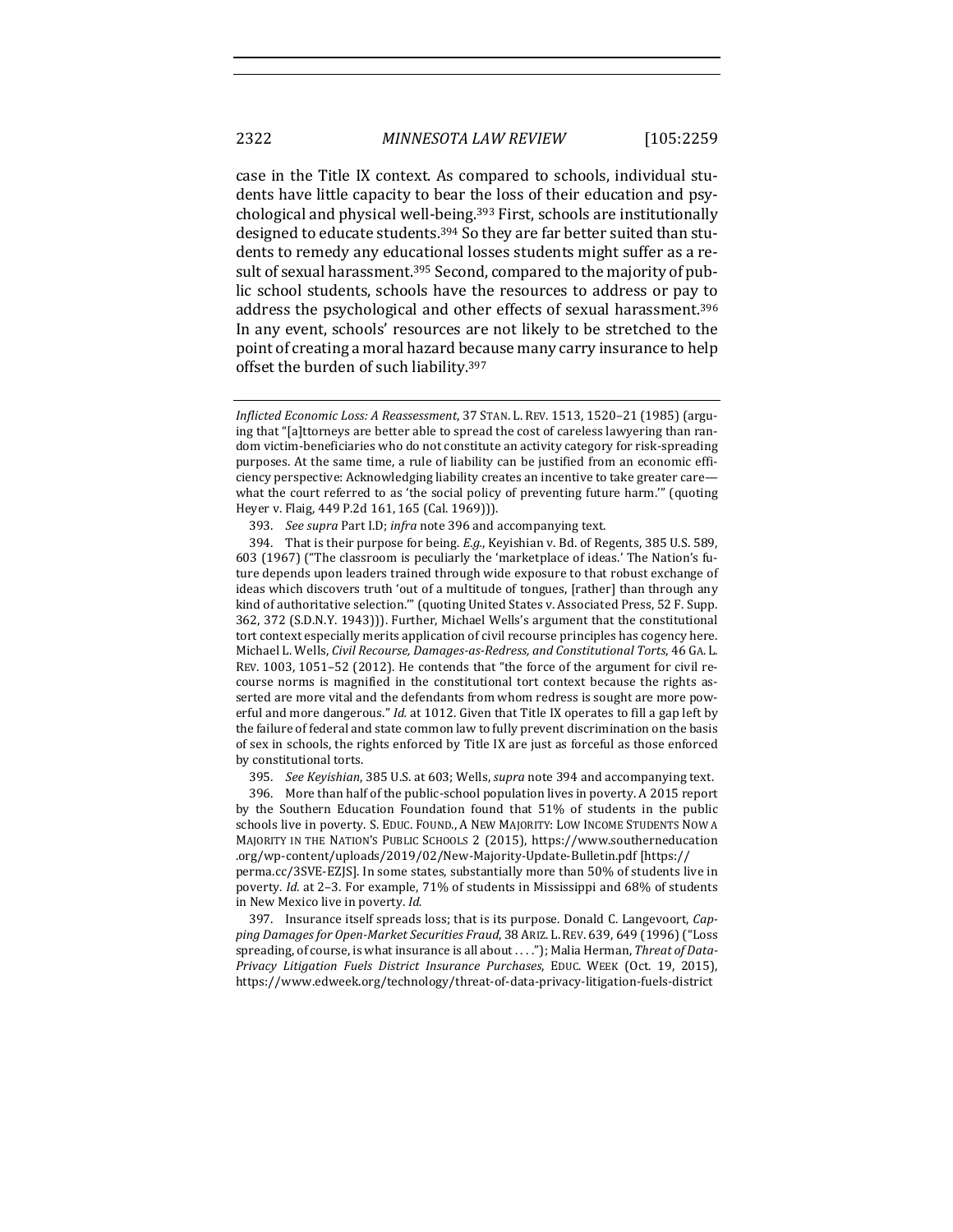Loss-spreading principles and liability insurance, however, do not address concerns about informational error costs.<sup>398</sup> Such concerns focus on the costs involved with courts in developing the institutional capacity and knowledge needed to decide certain cases.<sup>399</sup> These costs include the increased decisional errors that can happen when making decisions if "information costs (or any other transaction costs) are high."400

In Title IX cases, courts express concerns about informational costs when they disclaim any basis for or authority to involve themselves in school pedagogy or discipline.<sup>401</sup> Yet, such qualms about the courts' institutional capacity are largely unfounded in the Title IX

398. *See* Scott A. Moss, *Students and Workers and Prisoners--Oh, My! A Cautionary Note About Excessive Institutional Tailoring of First Amendment Doctrine*, 54 UCLA L. REV. 1635, 1658 (2007) ("[When litigation involves] specialized knowledge, such as [with] schools and prisons, the information costs of adjudication may be especially high. Litigants must expend more time and expense explaining the case to the court, and the court must expend more time and effort learning the information necessary to make a good ruling. [In such cases,] 'error costs will be high as well, because with the courts likely having less information when making their rulings, the odds of erroneous rulings are greater."").

399. *See id.*

400. *See id.*

401. In *Davis*, the dissent based its arguments against school Title IX liability for peer sexual harassment in part on strong concerns such as liability requiring courts to involve themselves in student discipline determinations, which it said the schools "are usually in the best position to judge." Davis v. Monroe Cnty. Bd. of Educ., 526 U.S. 629, 678 (1999) (Kennedy, J., dissenting); *see also* Doe v. Bd. of Educ., 605 F. App'x 159, 165 (4th Cir. 2015) (approving of the lower court's rationale for rejecting the argument for more oversight of the school's responses to student sexual harassment because it would "deprive school administrators of the flexibility to employ tailored responses to sexual harassment and run counter to the strong national policy in favor of educating children").

<sup>-</sup>insurance-purchases/2015/10 [https://perma.cc/G77G-VCDN]; see also Dave Arnold, *Insuring Your Good Name*, NAT'L EDUC. Ass'N, http://web.archive.org/web/ 20200714040800/https://www.nea.org/home/14629.htm [https://perma.cc/4AVZ -UD5H]; Risk Management Fund, GA. SCH. BDS. Ass'N, https://gsba.com/member -services/risk-management/about-rms/risk-management-fund/#school [https://

perma.cc/42DT-ST58]; *Errors & Omissions/General Liability Fund*, N.C. SCH. BDS. Ass'N, http://www.ncsba.org/risk-management/errors-omissionsgeneral-liability-fund

<sup>[</sup>https://perma.cc/2KTD-4DNN]. That said, arguably, such insurance could create a more classic moral hazard. See Baker, *supra* note 389, at 272. With such insurance, schools' operating resources are not used to pay civil claims because they are paid by insurance policies. See id. It could incentivize schools to ignore student sexual harassment because they will not have to pay for any civil damages when they do. However, insurance companies can and do ward off those effects by not covering such claims. *See id.* at 281 ("[G]eneral controls over an insured's ability to recover loss reflect the widespread agreement that insurance has a significant effect on what people do to recover from loss.").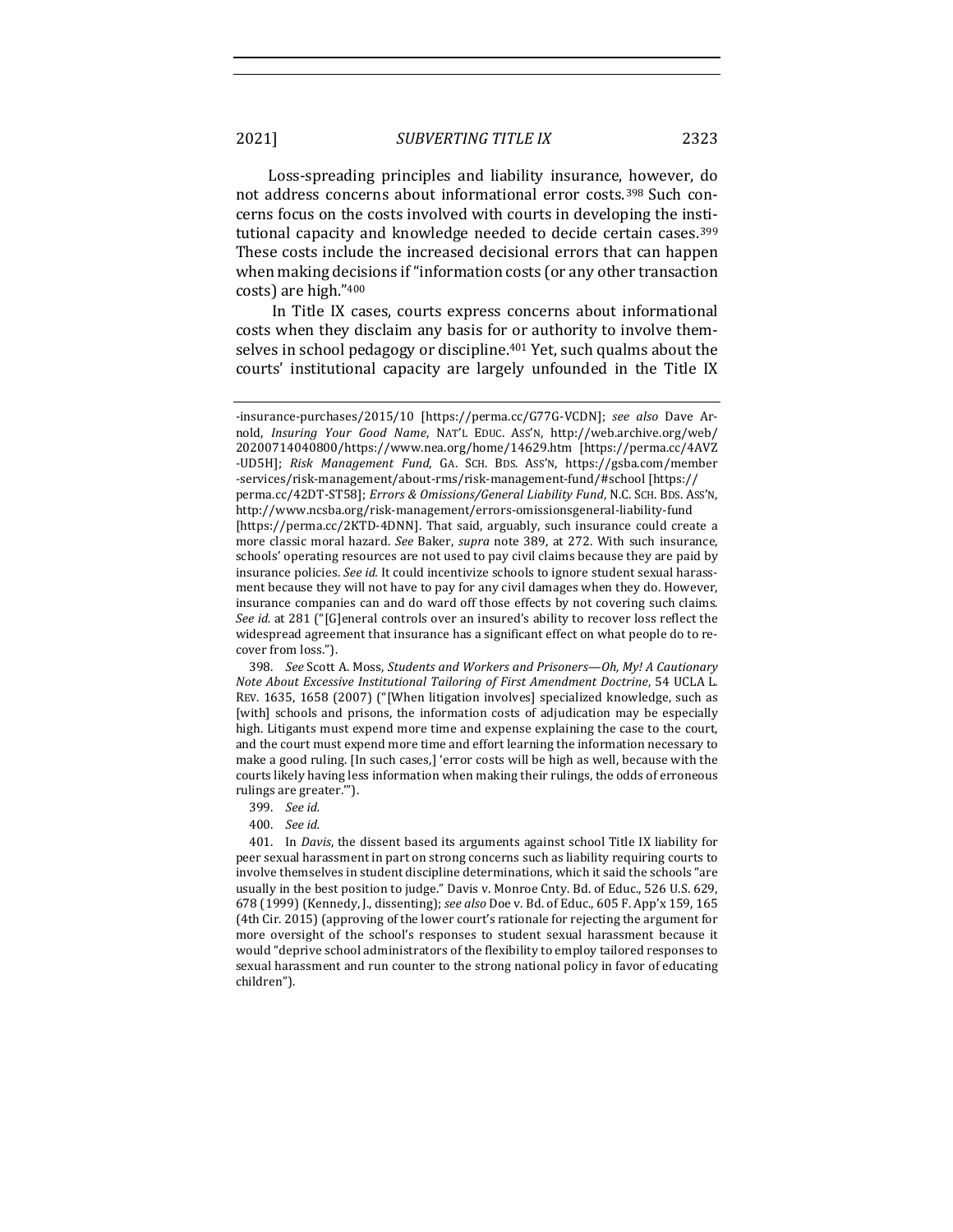context or with respect to the recommendations made here. The standard proposed here does not require courts to delve deeply into the substance of school pedagogy or discipline, as would be required, for example, if it called for them to decide whether a particular pedagogical method was best suited to teach students about sexual harassment.<sup>402</sup> Further, no such analysis is needed to evaluate schools' utter failures to respond to reports of sexual harassment or their repetition of known ineffective responses. Even in more complicated cases that would require courts to determine whether a school's response was reasonably designed, that inquiry requires a determination of whether schools made reasonable efforts to determine the cause of a problem and made reasonable efforts to address it.<sup>403</sup> It does not, for example, call for courts to evaluate whether the schools correctly determined the cause every time, which would be a more complicated evaluation that has more potential to lead to error costs.<sup>404</sup>

All that said, such institutional capacity concerns do not currently constrain the courts from effectively and bluntly eliminating a remedy for much of the sexual harassment students currently suffer.<sup>405</sup> Even though other institutions, including the legislative and executive branches, could arguably craft nuanced remedial solutions that would address the courts' underlying concerns about imposing liability on schools for sexual harassment, the courts nevertheless simply eliminate almost any remedy for such harassment without any apparent misgivings about institutional capacity.<sup>406</sup> If such institutional capacity concerns do not restrain the courts from purging remedies, they should likewise not then constrain them from requiring them.

<sup>402.</sup> *See supra* Part III.A.

<sup>403.</sup> *See supra Part III.A.1.* 

<sup>404.</sup> Instead, the inquiry proposed here requires courts to do the kinds of fact-finding that they do in many other sorts of cases. Tort requires similar, if not more challenging, fact-finding in negligence claims. To determine whether a defendant is negligent, courts must determine the actual and proximate causes of harm. See DOBBS ET AL., *supra* note 219, § 206. Under the proximate cause, or "scope of liability," rules "the defendant [is] subject to liability if [s]he could reasonably foresee the nature of the harm done, even if the total amount of harm turned out to be quite unforeseeably large." *Id.* Consequently, juries and judges must determine what harm a defendant could foresee occurring as the result of his or her negligence. *See id*. The Supreme Court has required an at least as, if not more, onerous fact-finding in § 1983 cases when it has set courts to the task of determining whether better training would result in a hypothetical reasonable police officer acting to avoid injury to a person in custody. See City of Canton v. Harris, 489 U.S. 378, 391 (1989); *supra* note 288 and accompanying text.

<sup>405.</sup> *See supra* Parts I.A-C, II.B.2.

<sup>406.</sup> *See supra* Parts I.A–C, II.B.2.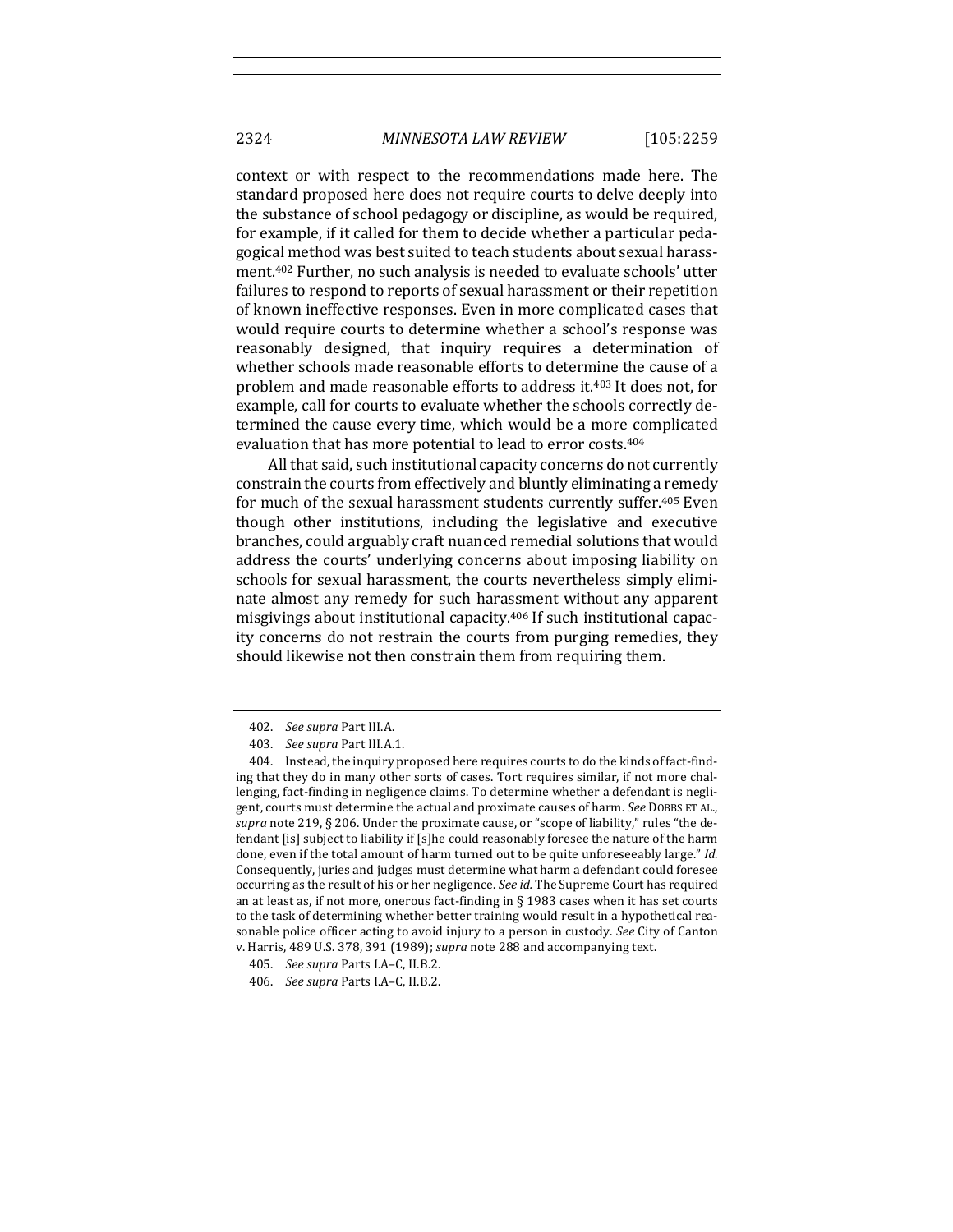Another possible critique of these proposals is that they increase the administrative burdens on the schools.407 To be sure, they do require more administratively of schools. Such concerns are persuasive when the administrative burdens outweigh the benefit they seek to accomplish. <sup>408</sup> Because the administrative tasks proposed here, though, are to the end of meaningfully preventing and addressing the serious harm of sexual harassment, they are justified.409

Finally, these recommended changes could risk the overidentification and punishment of students by race. This concern has a strong foundation in schools' current disciplinary practices. Schools already discipline more students of color, particularly by way of suspending and expelling them, for all manner of school discipline code violations.410 If the public schools face increased potential liability for failing to respond or respond adequately to student sexual harassment, they may, as Justice Kennedy feared in *Davis*, simply suspend and

409. *See supra* note 408 and accompanying text.

<sup>407.</sup> Such concerns abound in education policy and reform, including in the civil rights context. For example, the findings and purposes section of the IDEA states that "[i]mproving educational results for children with disabilities is an essential element of our national policy of ensuring equality of opportunity, full participation, independent living, and economic self-sufficiency for individuals with disabilities," but also states that it seeks to "[focus] resources on teaching and learning [and reduce] paperwork and requirements that do not assist in improving educational results." 20 U.S.C.  $\S$  1400(c)(1), (5)(G).

<sup>408.</sup> For a discussion of such cost-benefit analyses in other contexts, see generally M. Todd Henderson, *The Nanny Corporation*, 76 U. CHI. L. REV. 1517, 1552, 1568 (2009), which argues that "the nanny corporation may be superior to the nanny state at writing efficient rules . . . [such as taxing food to reduce obesity because] the administrative burden in trying to ascertain the costs and benefits of each food or each ingredient is likely to be daunting, if not impossible"; Robert G. Bone, *Enforcement Costs and Trademark Puzzles*, 90 VA. L. REV. 2099, 2101-02 (2004), which argues in the trademark context that "[e]nforcement costs are important to the design of trademark rules, because .... case-specific inquiry into the costs and benefits of trademark protection is likely to be administratively burdensome and error-prone"; and Stephen P. Croley & William F. Funk, *The Federal Advisory Committee Act and Good Government*, 14 YALE J. ON REGUL. 451, 451, 555 (1997), which argues that the Federal Advisory Committee Act, which "governs agency solicitation of policy advice from outside groups, ... adds administrative burden and cost without benefit."

<sup>410.</sup> E.g., Halley, *supra* note 382, at 107 (arguing that "the general social disadvantage that black men continue to carry in our culture can make it easier for everyone in the adjudicative process to put the blame on them"); Bazelon, *supra* note 382 (arguing that racial implications of the current title IX standards demand reform, noting "[w]e have long over-sexualized, over-criminalized and disproportionately punished black men. It should come as no surprise that, in [the Title IX enforcement] setting in which protections for the accused are greatly diminished, this shameful legacy persists.").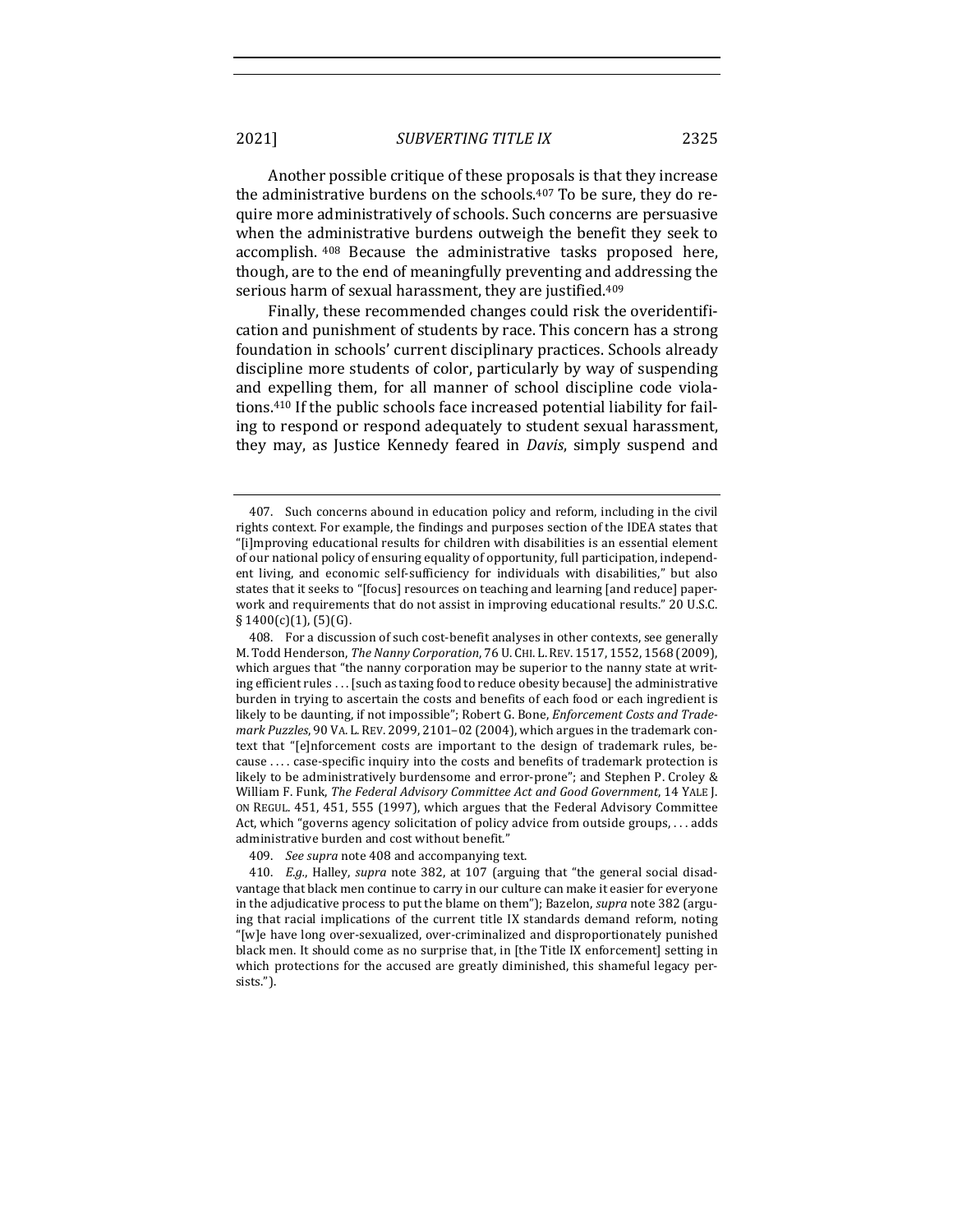expel them at every report of harassment.411 Such blanket responses could easily disproportionately affect students of color.412 Nothing in these proposals, however, suggests that the method for addressing student harassment must, or even should, be punitive disciplinary measures. Quite to the contrary, students who sexually harass and assault other students often need mental health and other related interventions.413 In those cases, suspending and expelling students would not meet the standard that calls for schools to reasonably design their interventions because it would not address the source of the problem.414 While it would temporarily remove such children from school, such removals are not permanent.415 Without connecting students to mental health services, therefore, schools can virtually expect the problems to recur.416 Far from suspending and expelling those students, therefore, the public schools would do far more to avoid liability by treating it in those ways. While not insignificant, then, all of these critiques have answers, and as such, they do not obviate the need for the changes recommended here to better protect students from sexual harassment in school.

## **CONCLUSION**

The deliberate indifference standard has largely unrealized potential to achieve Title IX's purpose of protecting students from sexual harassment in the public schools. By proscribing schools' responses to known student sexual harassment that both risk and indirectly cause

- 413. See supra note 310 and accompanying text.
- 414. *See supra* Parts III.A-C.

<sup>411.</sup> Davis v. Monroe Cnty. Bd. of Educ., 526 U.S. 629, 681 (1999) (Kennedy, J., dissenting) ("Title IX liability will, in all likelihood, breed a climate of fear that encourages school administrators to label even the most innocuous of childish conduct sexual harassment [and impose discipline for it]."); Doe v. Bd. of Educ., 605 F. App'x 159, 165 (4th Cir. 2015) (approving of the district court's rejection of the student's deliberate indifference argument in part because "nothing short of expulsion of every student accused of misconduct involving sexual overtones" would protect schools from liability (quoting *Davis*, 526 U.S. at 648)).

<sup>412.</sup> *See supra* note 410 and accompanying text.

<sup>415.</sup> Even expulsions generally do not last more than twelve months. In California, a school district cannot expel a student for more than one year. See CAL. EDUC. CODE § 48917(a) (1996). *See generally* CHILD TRENDS & EMT Assocs., INC., COMPENDIUM OF SCHOOL DISCIPLINE LAWS AND REGULATIONS FOR THE 50 STATES, DISTRICT OF COLUMBIA AND THE U.S. TERRITORIES (2020), https://safesupportivelearning.ed.gov/sites/default/ files/discipline-compendium/School%20Discipline%20Laws%20and%

<sup>20</sup>Regulations%20Compendium.pdf [https://perma.cc/549E-WRJP] (detailing states' expulsion lengths and limits).

<sup>416.</sup> *See supra* notes 310-11 and accompanying text.